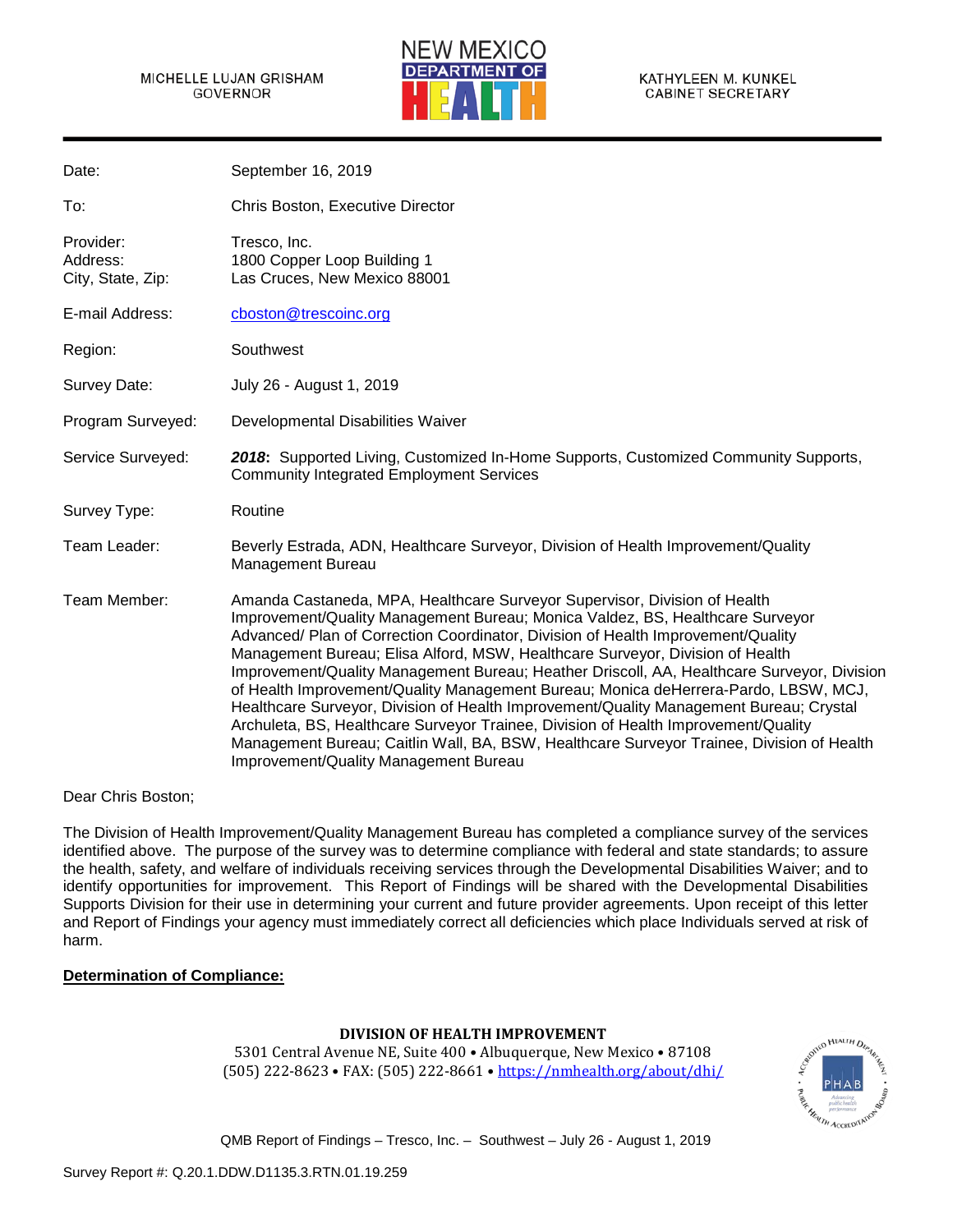The Division of Health Improvement, Quality Management Bureau has determined your agency is in:

*Non-Compliance:* This determination is based on noncompliance with 17 or more total Tags with 0 to 5 Condition of Participation Level Tags with 75% to 100% of the survey sample affected in any Condition of Participation Level tag or any amount of Standard Level Tags with 6 or more Condition of Participation Level Tags *(refer to Attachment D for details)*. The attached QMB Report of Findings indicates Standard Level and Condition of Participation Level deficiencies identified and requires completion and implementation of a Plan of Correction.

The following tags are identified as Condition of Participation Level:

- Tag # 1A08.3 Administrative Case File: Individual Service Plan / ISP Components
- Tag # 1A32 Administrative Case File: Individual Service Plan Implementation
- Tag # LS14 Residential Service Delivery Site Case Files
- Tag # 1A20 Direct Support Personnel Training
- Tag # 1A22 Agency Personnel Competency
- Tag # 1A09.2 Medication Delivery Nurse Approval for PRN Medication
- Tag # 1A15.2 Administrative Case File: Healthcare Documentation (Therap and Required Plans)
- Tag # 1A31 Client Rights / Human Rights

The following tags are identified as Standard Level:

- Tag # 1A08 Administrative Case File
- Tag # 1A08.1 Administrative and Residential Case File: Progress Notes
- Tag # 1A32.1 Administrative Case File: Individual Service Plan Implementation
- Tag # 1A32.2 Individual Service Plan Implementation (Residential Implementation)
- Tag # IS04 Community Life Engagement
- Tag # 1A38 LCA / CI Reporting Requirements
- Tag # LS14.1 Residential Service Delivery Site Case File (Other Required Documentation)
- Tag 1A43.1 General Events Reporting: Individual Reporting
- Tag # 1A08.2 Administrative Case File: Healthcare Requirements & Follow-up
- Tag # 1A03 Continuous Quality Improvement System & KPI's
- Tag # 1A09 Medication Delivery Routine Medication Administration
- Tag # 1A09.0 Medication Delivery Routine Medication Administration
- Tag # 1A09.1 Medication Delivery PRN Medication Administration
- Tag # 1A09.1.0 Medication Delivery PRN Medication Administration
- Tag # 1A27.2 Duty to Report IR's Filed During On-Site and/or IR's Not Reported by Provider
- Tag # 1A29 Complaints / Grievances Acknowledgement
- Tag # LS25 Residential Health & Safety (Supported Living & Family Living)
- Tag # IS30 Customized Community Supports Reimbursement
- Tag # LS26 Supported Living Reimbursement
- Tag # IH32 Customized In-Home Supports Reimbursement

## **Plan of Correction:**

The attached Report of Findings identifies the deficiencies found during your agency's on-site compliance review. You are required to complete and implement a Plan of Correction. Your agency has a total of 45 business days (10 business days to submit your POC for approval and 35 days to implement your *approved* Plan of Correction) from the receipt of this letter.

You were provided information during the exit meeting portion of your on-site survey. Please refer to this information (Attachment A) for specific instruction on completing your Plan of Correction. At a minimum your Plan of Correction should address the following for each Tag cited:

## **Corrective Action for Current Citation**:

• How is the deficiency going to be corrected? (i.e. obtained documents, retrain staff, individuals and/or staff no longer in service, void/adjusts completed, etc.) This can be specific to each deficiency cited or if possible an overall correction, i.e. all documents will be requested and filed as appropriate.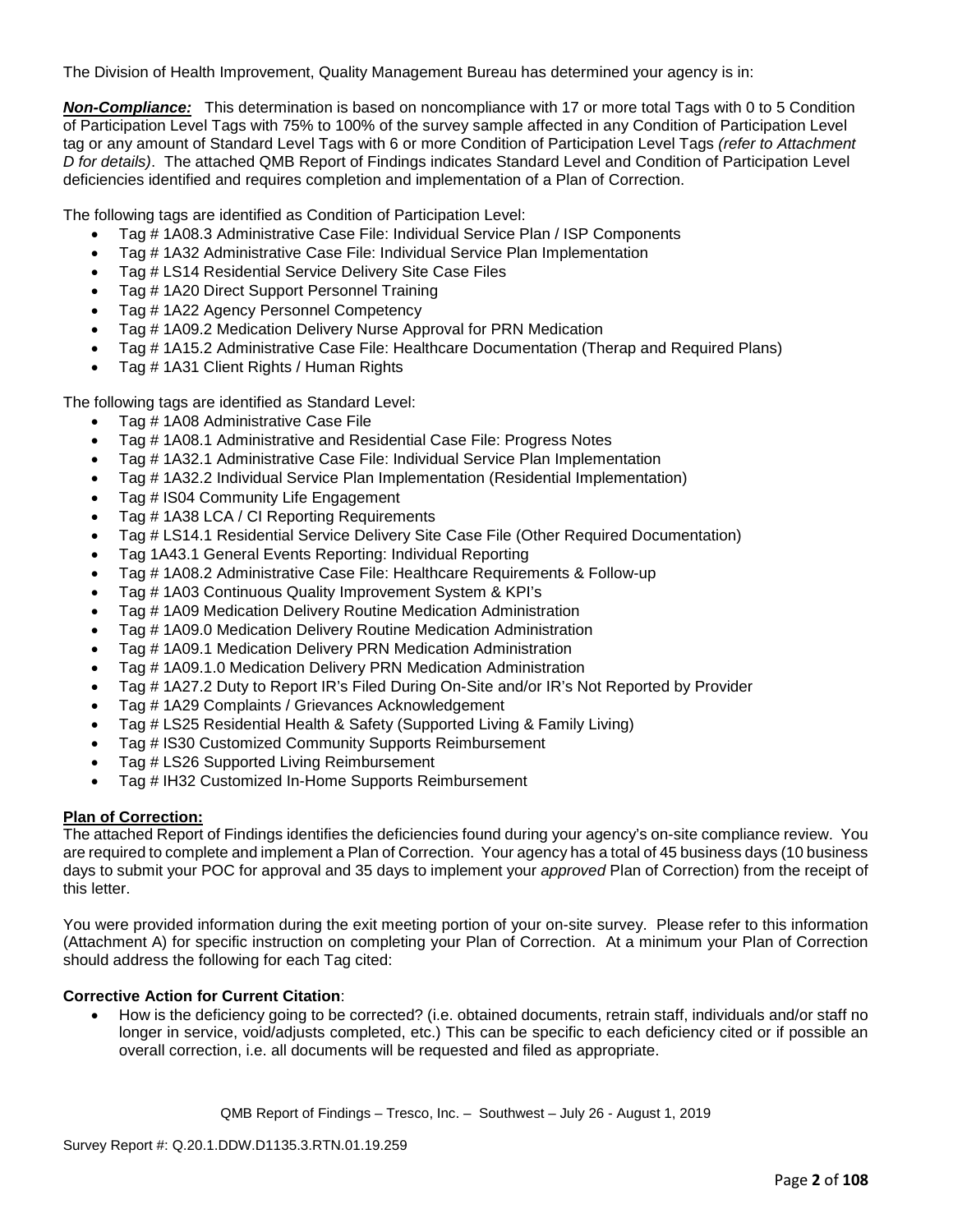## **On-going Quality Assurance/Quality Improvement Processes:**

- What is going to be done on an ongoing basis? (i.e. file reviews, etc.)
- How many individuals is this going to effect? (i.e. percentage of individuals reviewed, number of files reviewed, etc.)
- How often will this be completed? (i.e. weekly, monthly, quarterly, etc.)
- Who is responsible? (responsible position within your agency)
- What steps will be taken if issues are found? (i.e. retraining, requesting documents, filing RORA, etc.)
- How is this integrated in your agency's QIS, QI Committee reviews and annual report?

#### **Submission of your Plan of Correction:**

Please submit your agency's Plan of Correction in the available space on the two right-hand columns of the Report of Findings. *(See attachment "A" for additional guidance in completing the Plan of Correction)*.

Within 10 business days of receipt of this letter your agency Plan of Correction must be submitted to the parties below:

**1. Quality Management Bureau, Attention: Monica Valdez, Plan of Correction Coordinator 5301 Central Ave NE Suite 400, Albuquerque, New Mexico 87108 [MonicaE.Valdez@state.nm.us](mailto:MonicaE.Valdez@state.nm.us)**

#### **2. Developmental Disabilities Supports Division Regional Office for region of service surveyed**

Upon notification from QMB that your *Plan of Correction has been approved*, you must implement all remedies and corrective actions to come into compliance. If your Plan of Correction is denied, you must resubmit a revised plan as soon as possible for approval, as your POC approval and all remedies must be completed within 45 business days of the receipt of this letter.

Failure to submit your POC within the allotted 10 business days or complete and implement your Plan of Correction within the total 45 business days allowed may result in the imposition of a \$200 per day Civil Monetary Penalty until it is received, completed and/or implemented.

#### **Billing Deficiencies:**

If you have deficiencies noted in this report of findings under the *Service Domain: Medicaid Billing/Reimbursement*, you must complete a "Void/Adjust" claim or remit the identified overpayment via a check within 30 calendar days of the date of this letter to HSD/OIG/PIU, *though this is not the preferred method of payment*. If you choose to pay via check, please include a copy of this letter with the payment. Make the check payable to the New Mexico Human Services Department and mail to:

> Attention: *Lisa Medina-Lujan* HSD/OIG/Program Integrity Unit 1474 Rodeo Road Santa Fe, New Mexico 87505

If you have questions and would like to speak with someone at HSD/OIG/PIU, please contact:

*Lisa Medina-Lujan [\(Lisa.medina-lujan@state.nm.us\)](mailto:Lisa.medina-lujan@state.nm.us) OR Jennifer Goble [\(Jennifer.goble2@state.nm.us\)](mailto:Jennifer.goble2@state.nm.us)*

Please be advised that there is a one-week lag period for applying payments received by check to Void/Adjust claims. During this lag period, your other claim payments may be applied to the amount you owe even though you have sent a refund, reducing your payment amount. For this reason, we recommend that you allow the system to recover the overpayment instead of sending in a check.

#### **Request for Informal Reconsideration of Findings (IRF):**

If you disagree with a finding of deficient practice, you have 10 business days upon receipt of this notice to request an IRF. Submit your request for an IRF in writing to: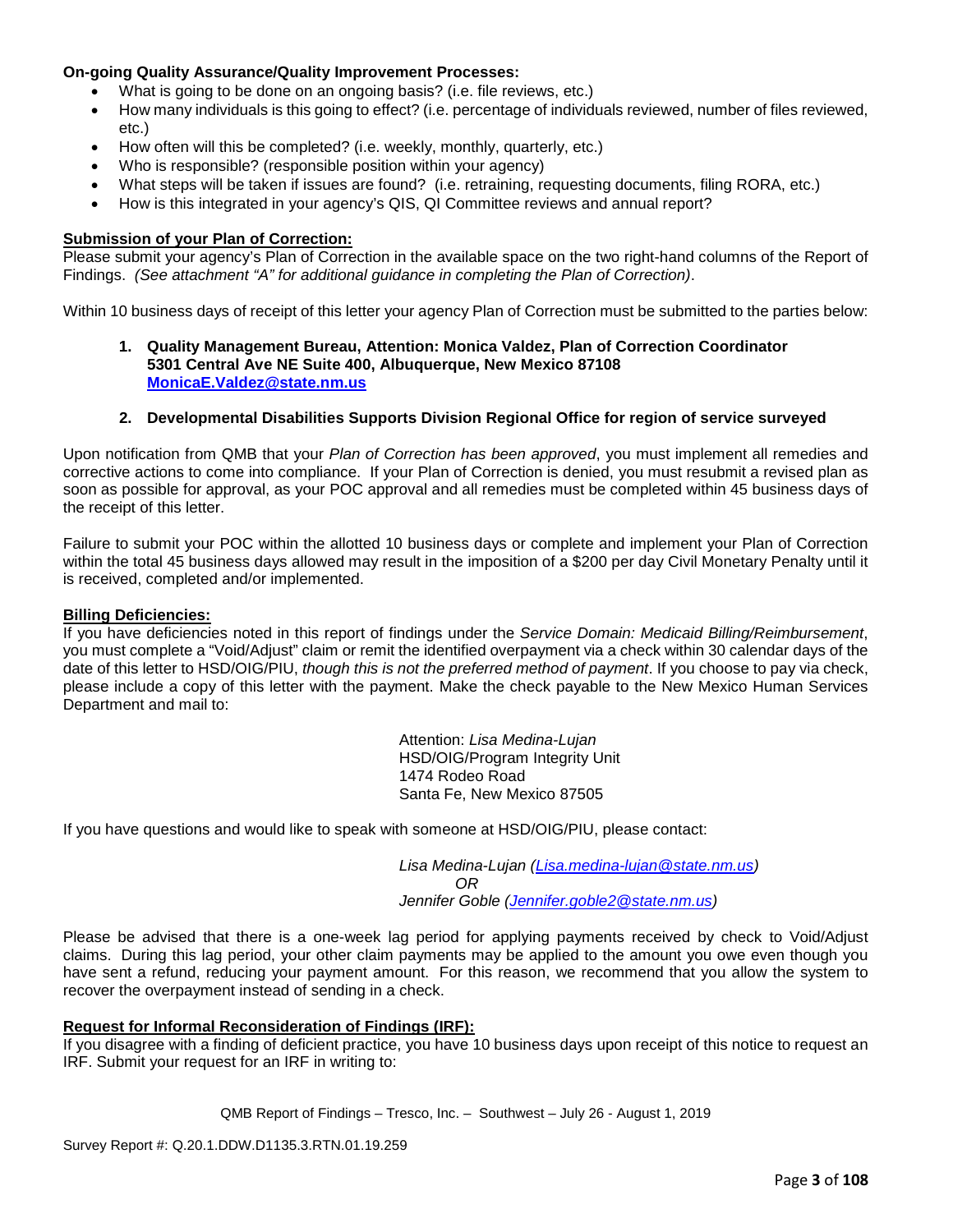#### Request for Informal Reconsideration of Findings ATTN: QMB Bureau Chief 5301 Central Ave NE Suite #400 Albuquerque, NM 87108 Attention: IRF request/QMB

See Attachment "C" for additional guidance in completing the request for Informal Reconsideration of Findings. The request for an IRF will not delay the implementation of your Plan of Correction which must be completed within 45 total business days (10 business days to submit your POC for approval and 35 days to implement your *approved* Plan of Correction). Providers may not appeal the nature or interpretation of the standard or regulation, the team composition or sampling methodology. If the IRF approves the modification or removal of a finding, you will be advised of any changes.

Please call the Plan of Correction Coordinator Monica Valdez at 505-273-1930 if you have questions about the Report of Findings or Plan of Correction. Thank you for your cooperation and for the work you perform.

Sincerely,

Beverly Estrada, ADN

Beverly Estrada, ADN Team Lead/Healthcare Surveyor Division of Health Improvement Quality Management Bureau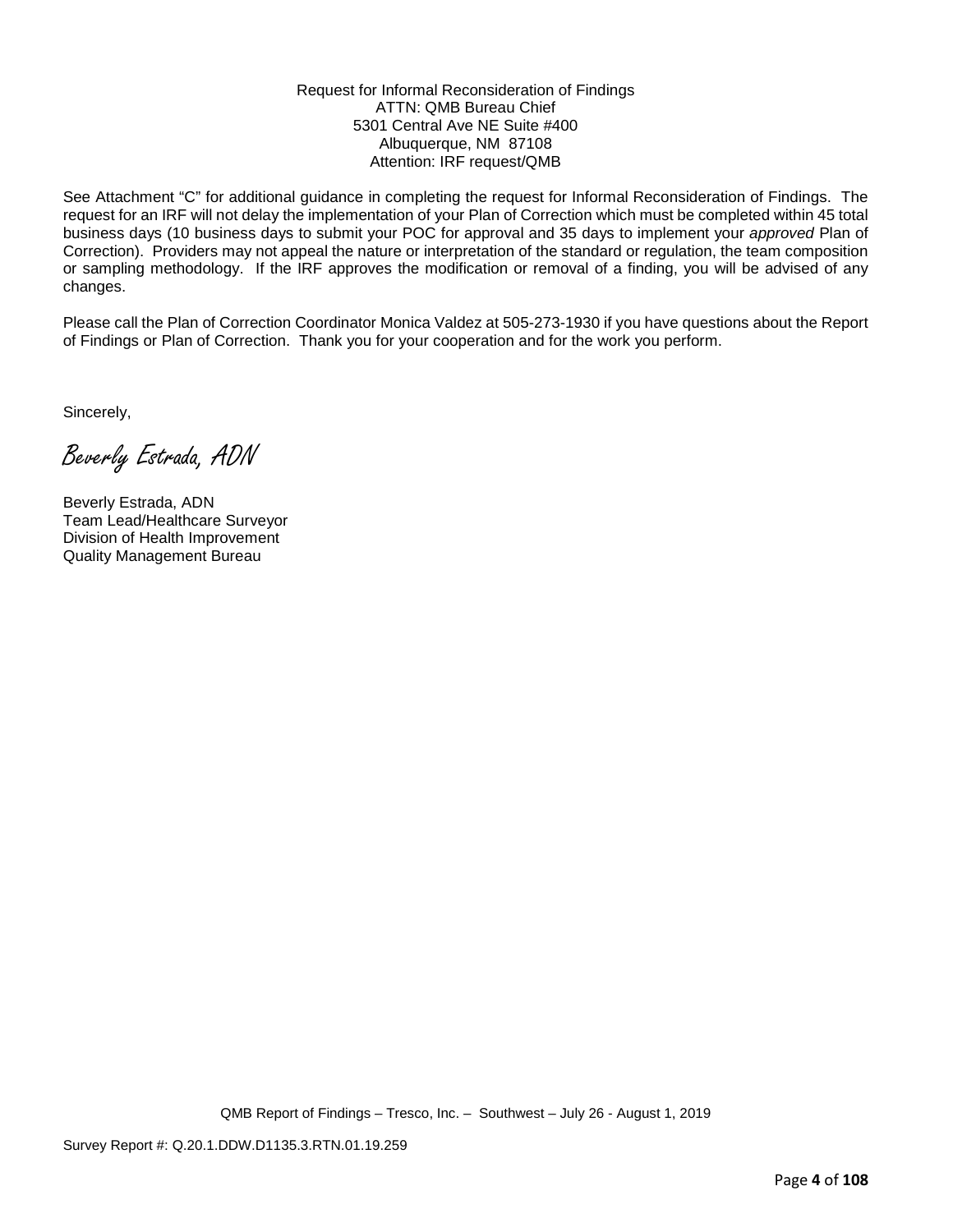| <b>Survey Process Employed:</b> |  |
|---------------------------------|--|
|---------------------------------|--|

Administrative Review Start Date: July 26, 2019

Contact: **Tresco, Inc.** Jeanine Cadwallader, Director of Community Support Services

Jeanine Cadwallader, Director of Community Support Services

Amanda Castaneda, MPA, Healthcare Surveyor Supervisor, Monica deHerrera-Pardo, LBSW, MCJ, Healthcare Surveyor

 **DOH/DHI/QMB** Beverly Estrada, AND, Team Lead/Healthcare Surveyor

Joel Jaime, Community Supports Service Manager Steve Adams, Community Supports Service Manager

Caitlin Wall, BA,BSW, Healthcare Surveyor Trainee

Beverly Estrada, ADN, Healthcare Surveyor

On-site Entrance Conference Date: July 29, 2019

Present: **Tresco, Inc.**

Exit Conference Date: August 01, 2019

 **DOH/DHI/QMB**

Present: **Tresco, Inc.**

Chris Boston, Chief Executive Operator Sylvia Washington, Chief Operating Officer Jeanine Cadwallader, Director of Community Support Services Steve Adams, Community Support Service Manager Joel Jaime, Community Support Service Manager

#### **DOH/DHI/QMB**

Beverly Estrada, ADN, Healthcare Surveyor Amanda Castaneda, MPA, Healthcare Surveyor Supervisor, Monica Valdez, BS, Healthcare Surveyor Advanced / Plan of Correction Coordinator Monica deHerrera-Pardo, LBSW, MCJ, Healthcare Surveyor Crystal Archuleta, BS, Healthcare Surveyor Trainee Caitlin Wall, BA,BSW, Healthcare Surveyor Trainee

 **DDSD - Southwest Regional Office**

Angie Brooks, Regional Director

Administrative Locations Visited 2 (1800 Copper Loop Building 1 Las Cruces, NM 88001 & 211 Park Street, Socorro, NM 87801)

Total Sample Size 15

3 - *Jackson* Class Members

12 - Non-*Jackson* Class Members

- 10 Supported Living
- 4 Customized In-Home Supports
- 13 Customized Community Supports
- 8 Community Integrated Employment Services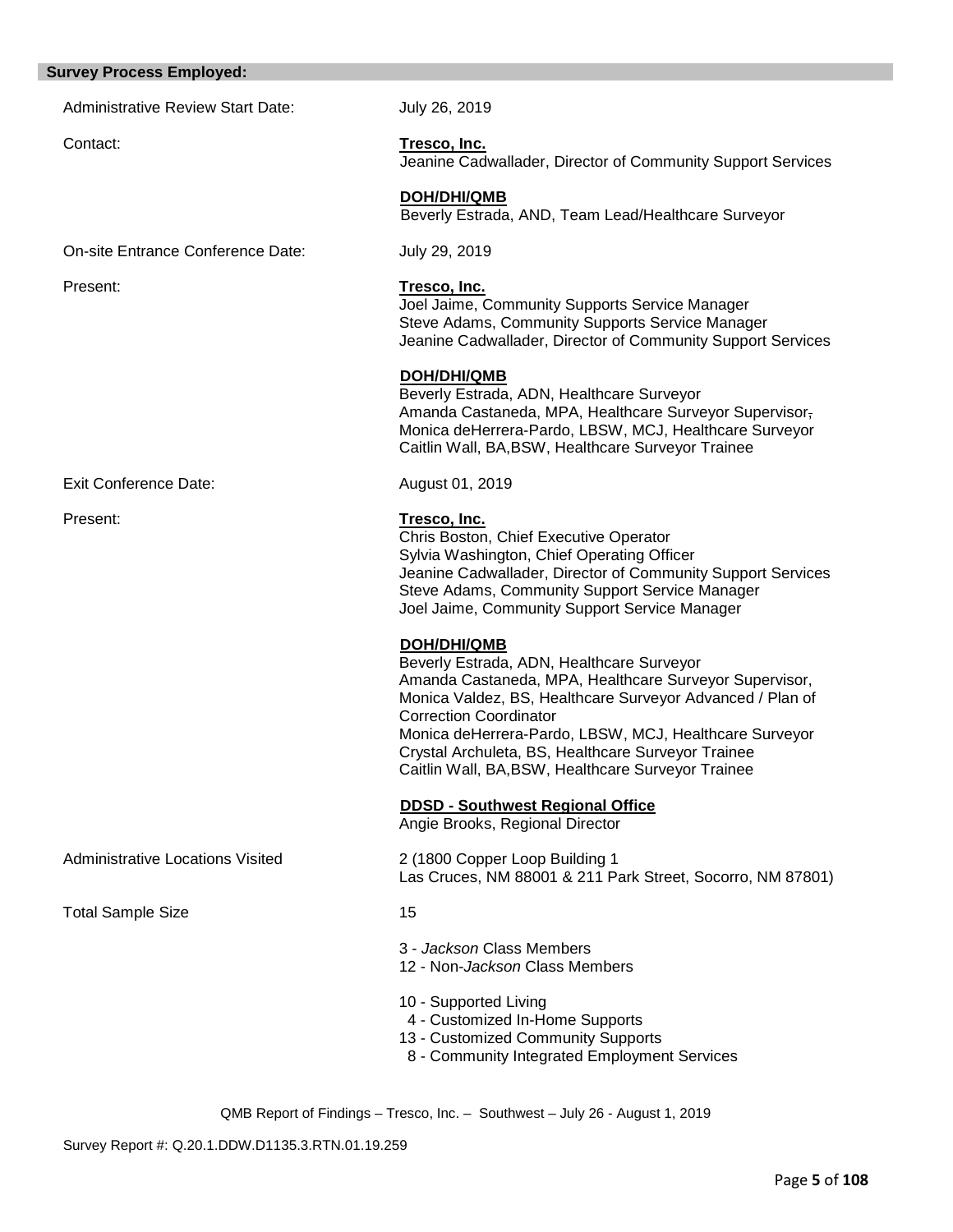### Total Homes Visited 8

❖ Supported Living Homes Visited 8

*Note: The following Individuals share a SL residence:*

- #7, 9;
	- #1, 15
- Persons Served Records Reviewed 15
- Persons Served Interviewed 12

## Persons Served Not Seen and/or Not Available 3

- Direct Support Personnel Interviewed 17
- Direct Support Personnel Records Reviewed 111

Service Coordinator Records Reviewed 4

Nurse Interviews 1

Administrative Processes and Records Reviewed:

- Medicaid Billing/Reimbursement Records for all Services Provided
- Accreditation Records
- Oversight of Individual Funds
- Individual Medical and Program Case Files, including, but not limited to:
	- o Individual Service Plans
	- o Progress on Identified Outcomes
	- o Healthcare Plans
	- o Medication Administration Records
	- o Medical Emergency Response Plans
	- o Therapy Evaluations and Plans
	- o Healthcare Documentation Regarding Appointments and Required Follow-Up
	- o Other Required Health Information
- Internal Incident Management Reports and System Process / General Events Reports
- Personnel Files, including nursing and subcontracted staff
- Staff Training Records, Including Competency Interviews with Staff
- Agency Policy and Procedure Manual
- Caregiver Criminal History Screening Records
- Consolidated Online Registry/Employee Abuse Registry
- Human Rights Committee Notes and Meeting Minutes
- Evacuation Drills of Residences and Service Locations
- Quality Assurance / Improvement Plan

CC: Distribution List: DOH - Division of Health Improvement

- DOH Developmental Disabilities Supports Division
- DOH Office of Internal Audit
- HSD Medical Assistance Division
- NM Attorney General's Office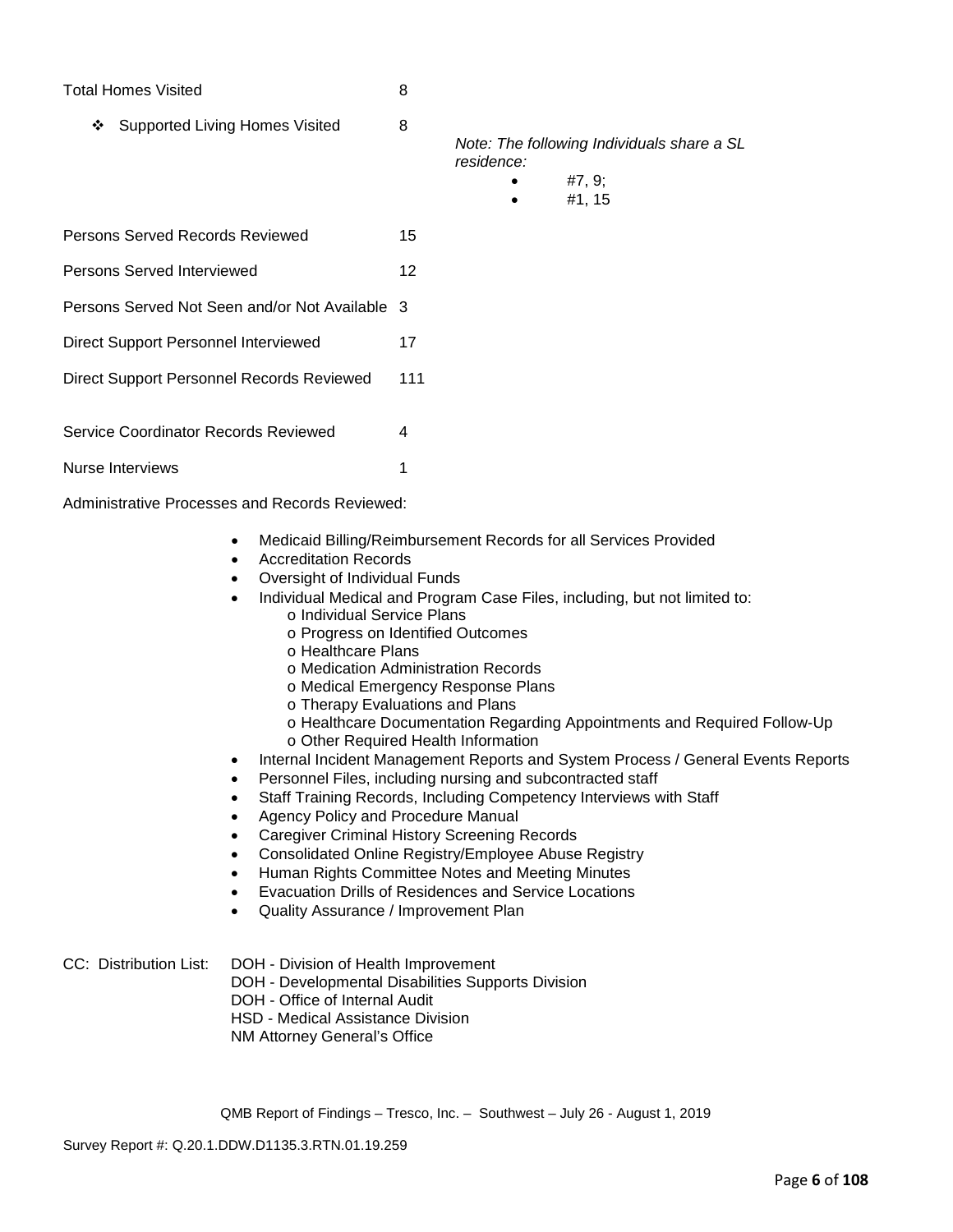## **Attachment A**

## **Provider Instructions for Completing the QMB Plan of Correction (POC) Process**

#### *Introduction:*

After a QMB Compliance Survey, your QMB Report of Findings will be sent to you via e-mail.

Each provider must develop and implement a Plan of Correction (POC) that identifies specific quality assurance and quality improvement activities the agency will implement to correct deficiencies and prevent continued deficiencies and non-compliance.

Agencies must submit their Plan of Correction within ten (10) business days from the date you receive the QMB Report of Findings. (Providers who do not submit a POC within 10 business days may be referred to the DDSD Regional Office for purposes of contract management or the Internal Review Committee [IRC] for possible actions or sanctions).

Agencies must fully implement their approved Plan of Correction within 45 business days (10 business days to submit your POC for approval and 35 days to implement your approved Plan of Correction) from the date they receive the QMB Report of Findings. Providers who fail to complete a POC within the 45-business days allowed will be referred to the IRC for possible actions or sanctions.

If you have questions about the Plan of Correction process, call the Plan of Correction Coordinator at 505-273-1930 or email at [MonicaE.Valdez@state.nm.us.](mailto:MonicaE.Valdez@state.nm.us) Requests for technical assistance must be requested through your Regional DDSD Office.

The POC process cannot resolve disputes regarding findings. If you wish to dispute a finding on the official Report of Findings, you must file an Informal Reconsideration of Findings (IRF) request within ten (10) business days of receiving your report. Please note that you must still submit a POC for findings that are in question (see Attachment C).

#### *Instructions for Completing Agency POC:*

#### *Required Content*

Your Plan of Correction should provide a step-by-step description of the methods to correct each deficient practice cited to prevent recurrence and information that ensures the regulation cited comes into and remains in compliance. The remedies noted in your POC are expected to be added to your Agency's required, annual Quality Assurance (QA) Plan.

If a deficiency has already been corrected since the on-site survey, the plan should state how it was corrected, the completion date (date the correction was accomplished), and how possible recurrence of the deficiency will be prevented.

*The following details should be considered when developing your Plan of Correction:*

#### *The Plan of Correction must address each deficiency cited in the Report of Findings unless otherwise noted with a "No Plan of Correction Required statement." The Plan of Correction must address the five (5) areas listed below:*

- 1. How the specific and realistic corrective action will be accomplished for individuals found to have been affected by the deficient practice.
- 2. How the agency will identify other individuals who have the potential to be affected by the same deficient practice, and how the agency will act to protect those individuals in similar situations.
- 3. What Quality Assurance measures will be put into place and what systemic changes made to ensure the deficient practice will not recur.
- 4. Indicate how the agency plans to monitor its performance to make certain solutions are sustained. The agency must develop a QA plan for ensuring correction is achieved and sustained. This QA plan must be implemented, and the corrective action is evaluated for its effectiveness. The plan of correction is integrated into the agency quality assurance system; and
- 5. Include dates when corrective actions will be completed. The corrective action completion dates must be acceptable to the State.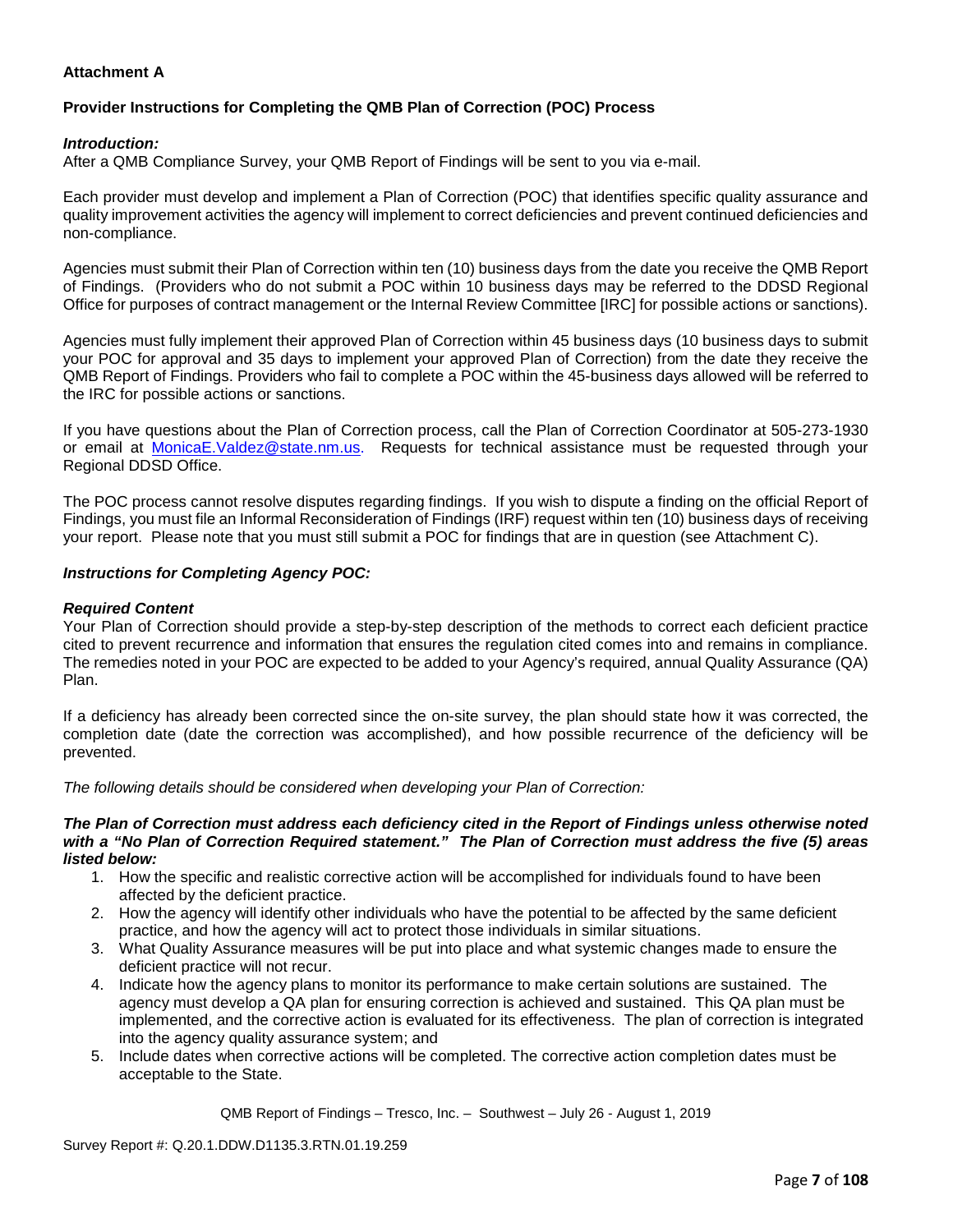*The following details should be considered when developing your Plan of Correction:*

- Details about how and when Individual Served, agency personnel and administrative and service delivery site files are audited by agency personnel to ensure they contain required documents;
- Information about how medication administration records are reviewed to verify they contain all required information before they are distributed to service sites, as they are being used, and after they are completed;
- Your processes for ensuring that all required agency personnel are trained on required DDSD required trainings;
- How accuracy in billing/reimbursement documentation is assured;
- How health, safety is assured;
- For Case Management providers, how Individual Service Plans are reviewed to verify they meet requirements, how the timeliness of level of care (LOC) packet submissions and consumer visits are tracked;
- Your process for gathering, analyzing and responding to quality data indicators; and,
- Details about Quality Targets in various areas, current status, analyses about why targets were not met, and remedies implemented.

*Note:* **Instruction or in-service of staff alone may not be a sufficient plan of correction.** This is a good first step toward correction, but additional steps must be taken to ensure the deficiency is corrected and will not recur.

## *Completion Dates*

- The plan of correction must include a **completion date** (entered in the far right-hand column) for each finding. Be sure the date is **realistic** in the amount of time your Agency will need to correct the deficiency; not to exceed 45 total business days.
- Direct care issues should be corrected immediately and monitored appropriately.
- Some deficiencies may require a staged plan to accomplish total correction.
- Deficiencies requiring replacement of equipment, etc., may require more time to accomplish correction but should show reasonable time frames.

#### *Initial Submission of the Plan of Correction Requirements*

- 1. The Plan of Correction must be completed on the official QMB Survey Report of Findings/Plan of Correction Form and received by QMB within ten (10) business days from the date you received the report of findings.
- 2. For questions about the POC process, call the POC Coordinator, Monica Valdez at 505-273-1930 or email at [MonicaE.Valdez@state.nm.us](mailto:MonicaE.Valdez@state.nm.us) for assistance.
- 3. For Technical Assistance (TA) in developing or implementing your POC, contact your Regional DDSD Office.
- 4. Submit your POC to Monica Valdez, POC Coordinator in any of the following ways:
	- a. Electronically at [MonicaE.Valdez@state.nm.us](mailto:MonicaE.Valdez@state.nm.us) *(preferred method)*
		- b. Fax to 505-222-8661, or
		- c. Mail to POC Coordinator, 5301 Central Ave NE Suite 400, Albuquerque, New Mexico 87108
- 5. *Do not submit supporting documentation* (evidence of compliance) to QMB *until after* your POC has been approved by the QMB.
- 6. QMB will notify you when your POC has been "approved" or "denied."
	- a. During this time, whether your POC is "approved," or "denied," you will have a maximum of 45 business days from the date of receipt of your Report of Findings to correct all survey deficiencies.
	- b. If your POC is denied, it must be revised and resubmitted as soon as possible, as the 45-business day limit is in effect.
	- c. If your POC is denied a second time your agency may be referred to the Internal Review Committee.
	- d. You will receive written confirmation when your POC has been approved by QMB and a final deadline for completion of your POC.
	- e. Please note that all POC correspondence will be sent electronically unless otherwise requested.
- 7. Failure to submit your POC within 10 business days without prior approval of an extension by QMB will result in a referral to the Internal Review Committee and the possible implementation of monetary penalties and/or sanctions.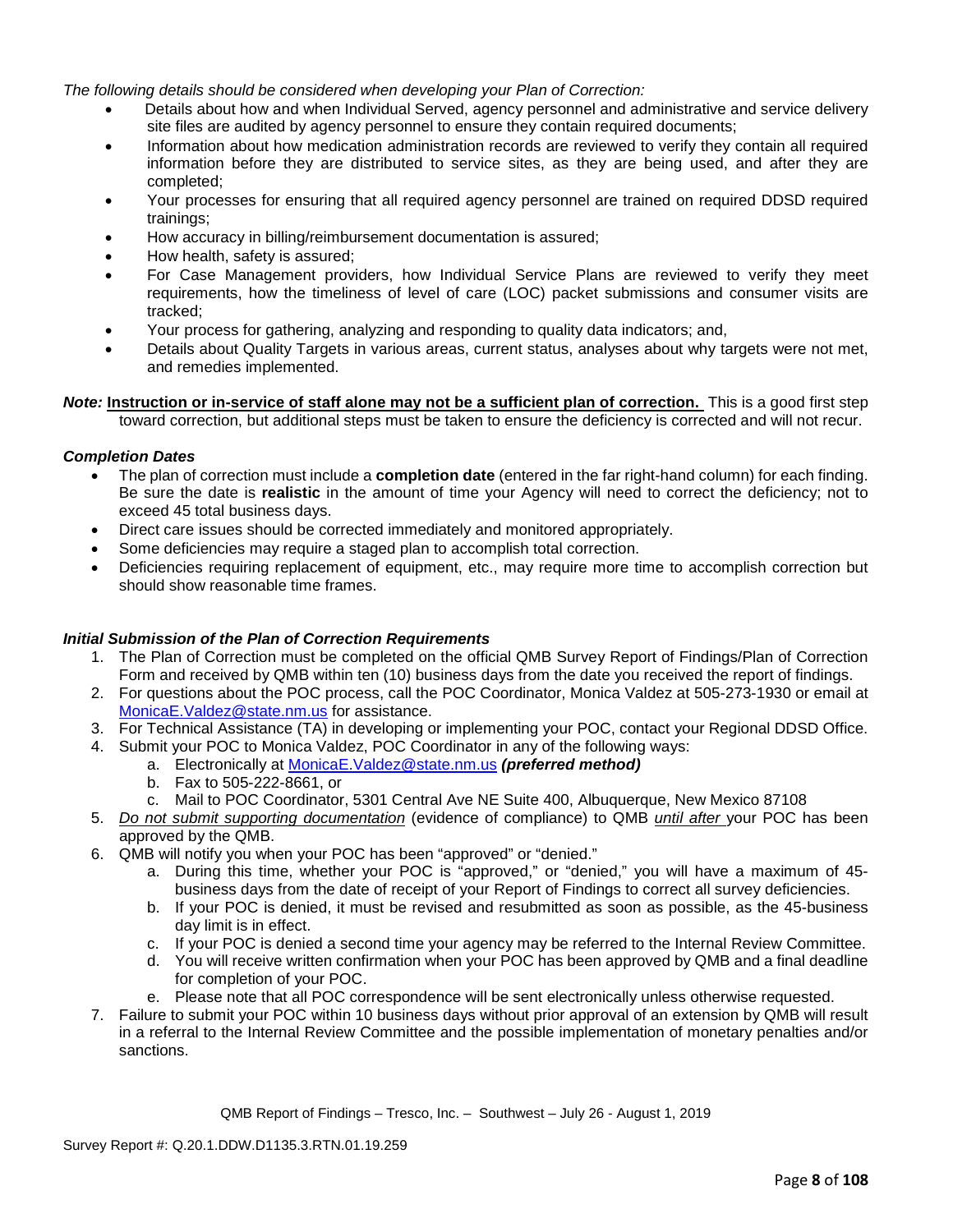## *POC Document Submission Requirements*

Once your POC has been approved by the QMB Plan of Correction Coordinator you must submit copies of documents as evidence that all deficiencies have been corrected, as follows.

- 1. Your internal documents are due within a *maximum* of 45-business days of receipt of your Report of Findings.
- 2. It is preferred that you submit your documents via USPS or other carrier (scanned and saved to CD/DVD disc, flash drive, etc.). If documents containing HIPAA Protected Health Information (PHI) documents must be submitted through S-Comm (Therap), Fax or Postal System, do not send PHI directly to NMDOH email accounts. If the documents do not contain protected Health information (PHI) then you may submit your documents electronically scanned and attached to e-mails.
- 3. All submitted documents *must be annotated*; please be sure the tag numbers and Identification numbers are indicated on each document submitted. Documents which are not annotated with the Tag number and Identification number may not be accepted.
- 4. Do not submit original documents; Please provide copies or scanned electronic files for evidence. Originals must be maintained in the agency file(s) per DDSD Standards.
- 5. In lieu of some documents, you may submit copies of file or home audit forms that clearly indicate cited deficiencies have been corrected, other attestations of correction must be approved by the Plan of Correction Coordinator prior to their submission.
- 6. When billing deficiencies are cited, you must provide documentation to justify billing and/or void and adjust forms submitted to Xerox State Healthcare, LLC for the deficiencies cited in the Report of Findings.

**Revisions, Modifications or Extensions to your Plan of Correction (post QMB approval) must be made in writing and submitted to the Plan of Correction Coordinator, prior to the due date and are approved on a case-by-case basis. No changes may be made to your POC or the timeframes for implementation without written approval of the POC Coordinator.**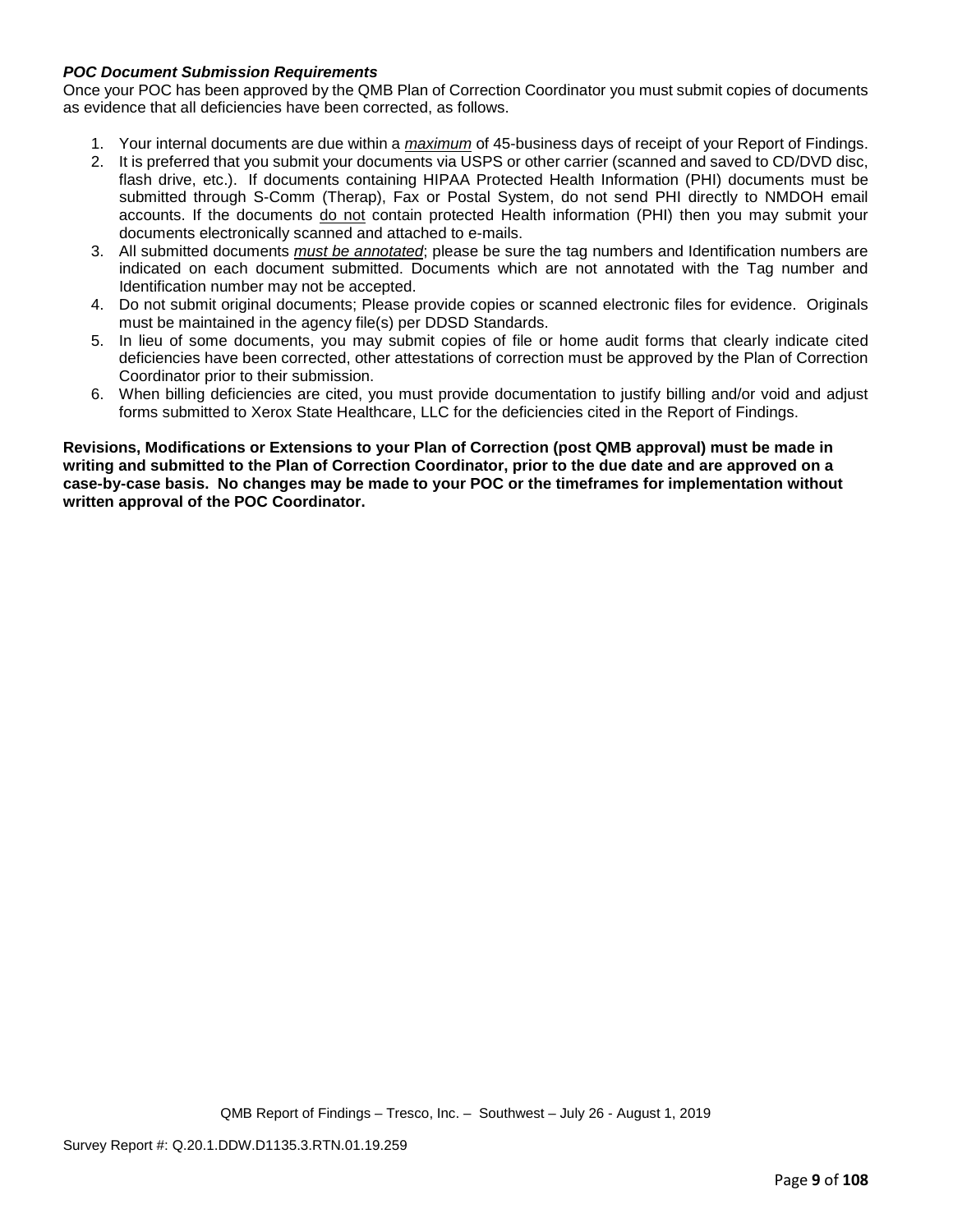### **Department of Health, Division of Health Improvement QMB Determination of Compliance Process**

The Division of Health Improvement, Quality Management Bureau (QMB) surveys compliance of the Developmental Disabilities Waiver (DDW) standards and other state and federal regulations. For the purpose of the LCA / CI survey the CMS waiver assurances have been grouped into four (4) Service Domains: Plan of Care (ISP Implementation); Qualified Providers; Health, Welfare and Safety; and Administrative Oversight (note that Administrative Oversight listed in this document is not the same as the CMS assurance of Administrative Authority. Used in this context it is related to the agency's operational policies and procedures, Quality Assurance system and Medicaid billing and reimbursement processes.)

The QMB Determination of Compliance process is based on provider compliance or non-compliance with standards and regulations identified during the on-site survey process and as reported in the QMB Report of Findings. All areas reviewed by QMB have been agreed to by DDSD and DHI/QMB and are reflective of CMS requirements. All deficiencies (non-compliance with standards and regulations) are identified and cited as either a Standard level deficiency or a Condition of Participation level deficiency in the QMB Reports of Findings. All deficiencies require corrective action when non-compliance is identified.

Each deficiency in your Report of Findings has been predetermined to be a Standard Level Deficiency, a Condition of Participation Level Deficiency, if below 85% compliance or a non-negotiable Condition of Participation Level Deficiency. Your Agency's overall Compliance Determination is based on a Scope and Severity Scale which takes into account the number of Standard and Condition Level Tags cited as well as the percentage of Individuals affected in the sample.

## **Conditions of Participation (CoPs)**

CoPs are based on the Centers for Medicare and Medicaid Services, Home and Community-Based Waiver required assurances, in addition to the New Mexico Developmental Disability Waiver (DDW) Service Standards. The Division of Health Improvement (DHI), in conjunction with the Developmental Disability Support Division (DDSD), has identified certain deficiencies that have the potential to be a Condition of Participation Level, if the tag falls below 85% compliance based on the number of people affected. Additionally, there are what are called nonnegotiable Conditions of Participation, regardless if one person or multiple people are affected. In this context, a CoP is defined as an essential / fundamental regulation or standard, which when out of compliance directly affects the health and welfare of the Individuals served. If no deficiencies within a Tag are at the level of a CoP, it is cited as a Standard Level Deficiency.

## *Service Domains and CoPs for Living Care Arrangements and Community Inclusion are as follows:*

**Service Domain: Service Plan: ISP Implementation -** *Services are delivered in accordance with the service plan, including type, scope, amount, duration and frequency specified in the service plan.*

#### **Potential Condition of Participation Level Tags, if compliance is below 85%:**

- **1A08.3 –** Administrative Case File: Individual Service Plan / ISP Components
- **1A32 –** Administrative Case File: Individual Service Plan Implementation
- **LS14 –** Residential Service Delivery Site Case File (ISP and Healthcare Requirements)
- **IS14 –** CCS / CIES Service Delivery Site Case File (ISP and Healthcare Requirements)

**Service Domain: Qualified Providers -** *The State monitors non-licensed/non-certified providers to assure adherence to waiver requirements. The State implements its policies and procedures for verifying that provider training is conducted in accordance with State requirements and the approved waiver.*

#### **Potential Condition of Participation Level Tags, if compliance is below 85%:**

• **1A20 -** Direct Support Personnel Training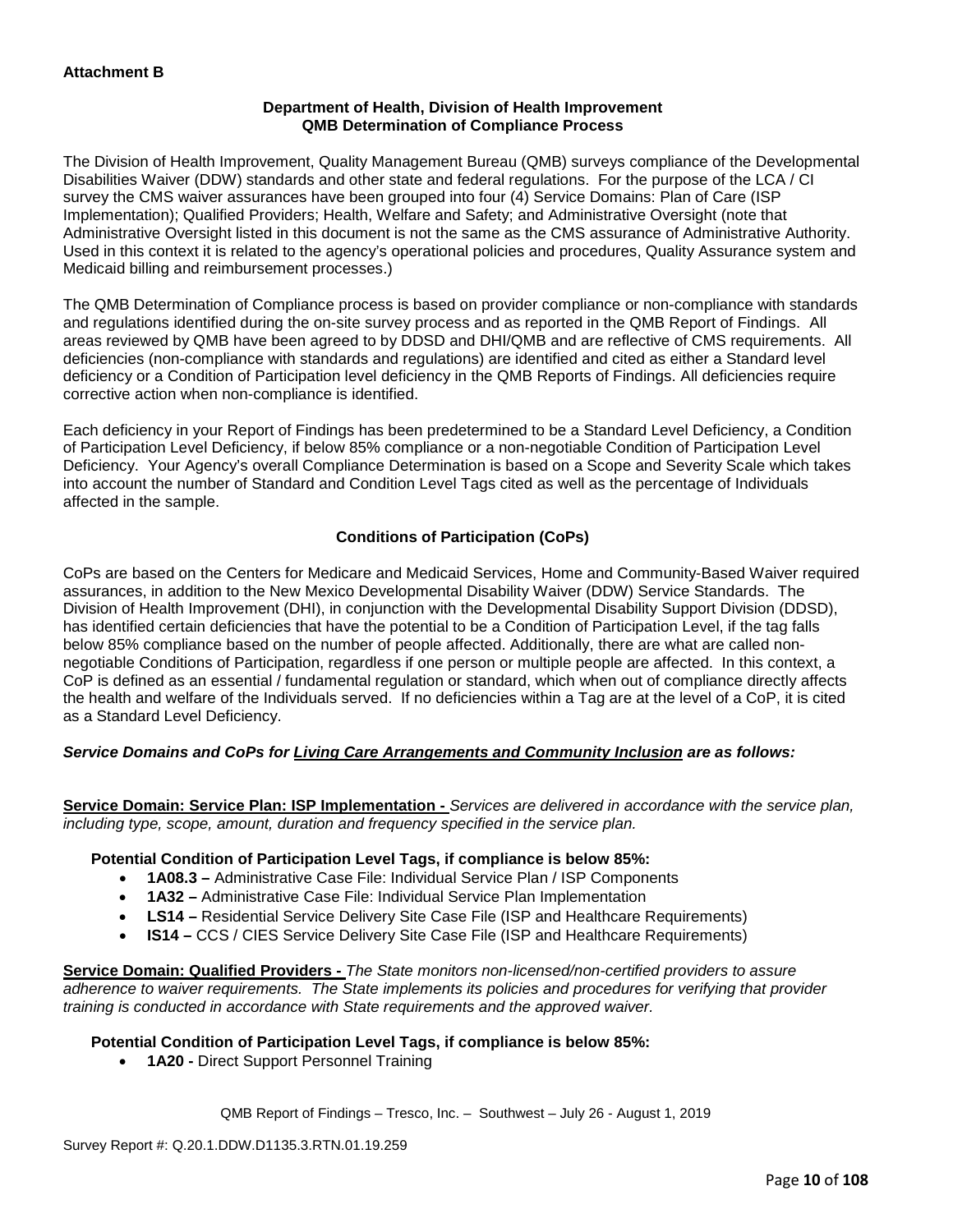- **1A22 -** Agency Personnel Competency
- **1A37 –** Individual Specific Training

## **Non-Negotiable Condition of Participation Level Tags (one or more Individuals are cited):**

- **1A25.1 –** Caregiver Criminal History Screening
- **1A26.1 –** Consolidated On-line Registry Employee Abuse Registry

**Service Domain: Health, Welfare and Safety -** *The State, on an ongoing basis, identifies, addresses and seeks to prevent occurrences of abuse, neglect and exploitation. Individuals shall be afforded their basic human rights. The provider supports individuals to access needed healthcare services in a timely manner.*

### **Potential Condition of Participation Level Tags, if compliance is below 85%:**

- **1A08.2 –** Administrative Case File: Healthcare Requirements & Follow-up
- **1A09 –** Medication Delivery Routine Medication Administration
- **1A09.1 –** Medication Delivery PRN Medication Administration
- **1A15.2 –** Administrative Case File: Healthcare Documentation (Therap and Required Plans)

#### **Non-Negotiable Condition of Participation Level Tags (one or more Individuals are cited):**

- **1A05 –** General Requirements / Agency Policy and Procedure Requirements
- **1A07 –** Social Security Income (SSI) Payments
- **1A09.2 –** Medication Delivery Nurse Approval for PRN Medication
- **1A15 –** Healthcare Documentation Nurse Availability
- **1A31 –** Client Rights/Human Rights
- **LS25.1 –** Residential Reqts. (Physical Environment Supported Living / Family Living / Intensive Medical Living)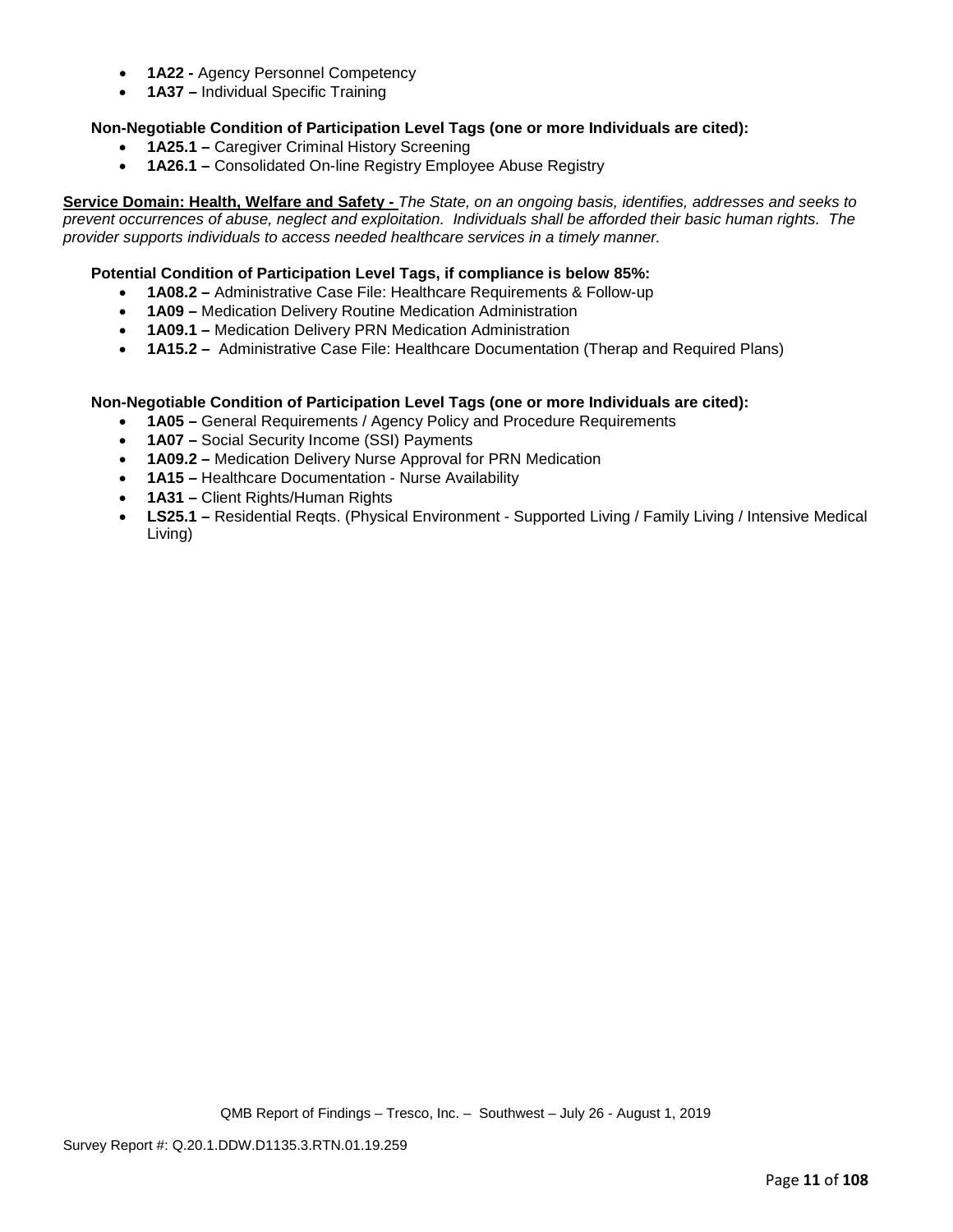## **Attachment C**

## **Guidelines for the Provider Informal Reconsideration of Finding (IRF) Process**

#### **Introduction:**

Throughout the QMB Survey process, surveyors are openly communicating with providers. Open communication means surveyors have clarified issues and/or requested missing information before completing the review through the use of the signed/dated "Document Request," or "Administrative Needs," etc. forms. Regardless, there may still be instances where the provider disagrees with a specific finding. Providers may use the following process to informally dispute a finding.

#### **Instructions:**

- 1. The Informal Reconsideration of the Finding (IRF) request must be received in writing to the QMB Bureau Chief **within 10 business days** of receipt of the final Report of Findings (*Note: No extensions are granted for the IRF)*.
- 2. The written request for an IRF *must* be completed on the QMB Request for Informal Reconsideration of Finding form available on the QMB website: <https://nmhealth.org/about/dhi/cbp/irf/>
- 3. The written request for an IRF must specify in detail the request for reconsideration and why the finding is inaccurate.
- 4. The IRF request must include all supporting documentation or evidence.
- 5. If you have questions about the IRF process, email the IRF Chairperson, Valerie V. Valdez at [valerie.valdez@state.nm.us](mailto:valerie.valdez@state.nm.us) for assistance.

#### **The following limitations apply to the IRF process:**

- The written request for an IRF and all supporting evidence must be received within 10 business days.
- Findings based on evidence requested during the survey and not provided may not be subject to reconsideration.
- The supporting documentation must be new evidence not previously reviewed or requested by the survey team.
- Providers must continue to complete their Plan of Correction during the IRF process
- Providers may not request an IRF to challenge the sampling methodology.
- Providers may not request an IRF based on disagreement with the nature of the standard or regulation.
- Providers may not request an IRF to challenge the team composition.
- Providers may not request an IRF to challenge the DHI/QMB determination of compliance or the length of their DDSD provider contract.

A Provider forfeits the right to an IRF if the request is not received within 10 business days of receiving the report and/or does not include all supporting documentation or evidence to show compliance with the standards and regulations.

The IRF Committee will review the request; the Provider will be notified in writing of the ruling; no face-to-face meeting will be conducted.

When a Provider requests that a finding be reconsidered, it does not stop or delay the Plan of Correction process. **Providers must continue to complete the Plan of Correction, including the finding in dispute regardless of the IRF status.** If a finding is removed or modified, it will be noted and removed or modified from the Report of Findings. It should be noted that in some cases a Plan of Correction may be completed prior to the IRF process being completed. The provider will be notified in writing on the decisions of the IRF committee.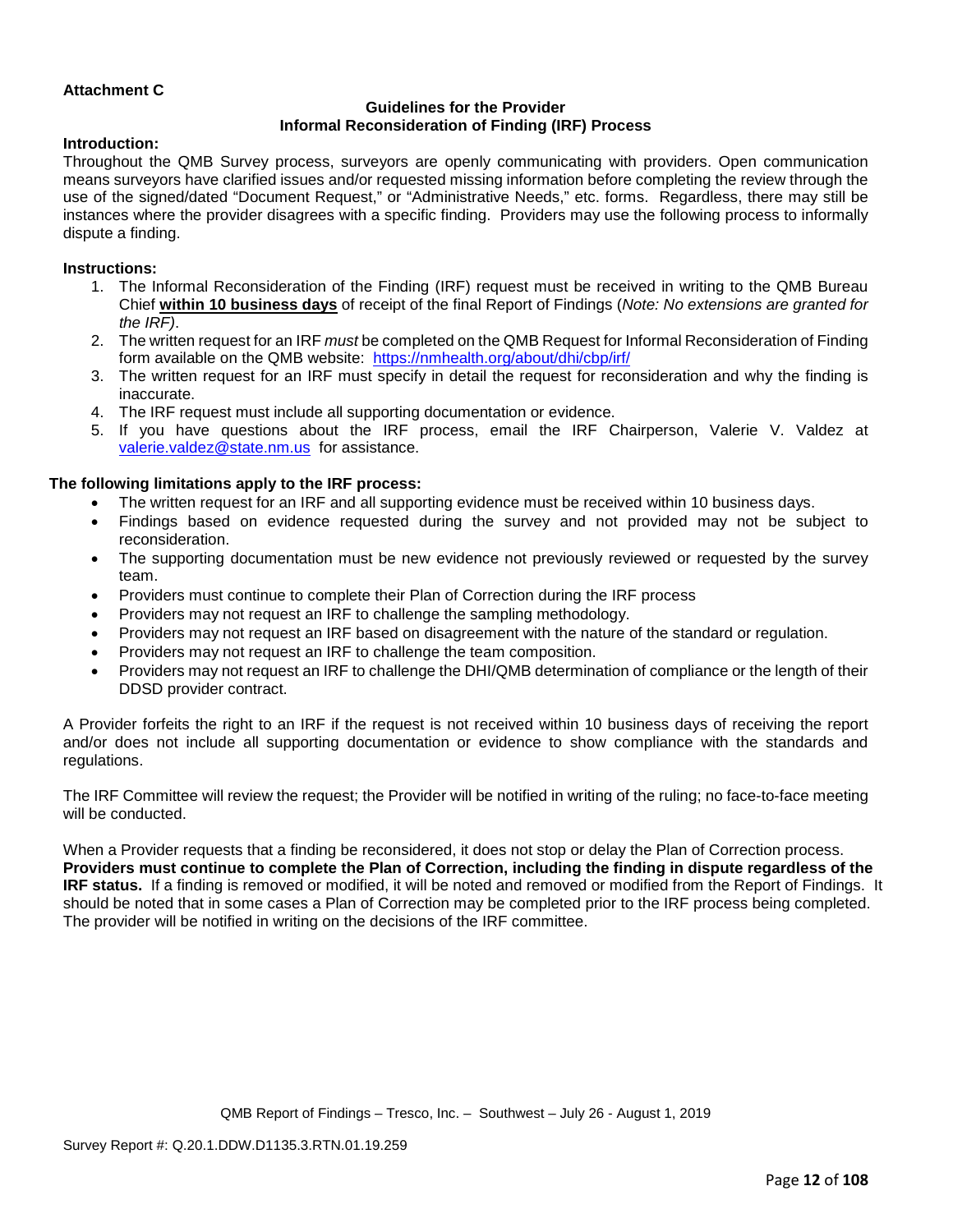## **Attachment D**

## **QMB Determinations of Compliance**

### **Compliance:**

The QMB determination of *Compliance* indicates that a provider has either no deficiencies found during a survey or that no deficiencies at the Condition of Participation Level were found. The agency has obtained a level of compliance such that there is a minimal potential for harm to individuals' health and safety. To qualify for a determination of *Compliance*, the provider must have received no Conditions of Participation Level Deficiencies and have a minimal number of Individuals on the sample affected by the findings indicated in the Standards Level Tags.

#### **Partial-Compliance with Standard Level Tags:**

The QMB determination of *Partial-Compliance with Standard Level Tags* indicates that a provider is in compliance with all Condition of Participation Level deficiencies but is out of compliance with a certain percentage of Standard Level deficiencies. This partial-compliance, if not corrected, may result in a negative outcome or the potential for more than minimal harm to individuals' health and safety. There are two ways to receive a determination of Partial Compliance with Standard Level Tags:

- 1. Your Report of Findings includes 16 or fewer Standards Level Tags with between 75% and 100% of the survey sample affected in any tag.
- 2. Your Report of Findings includes 17 or more Standard Level Tags with between 50% to 74% of the survey sample affected in any tag.

## **Partial-Compliance with Standard Level Tags and Condition of Participation Level Tags:**

The QMB determination of *Partial-Compliance with Standard Level Tags and Condition of Participation Level Tags*  indicates that a provider is out of compliance with one to five  $(1 - 5)$  Condition of Participation Level Tags. This partial-compliance, if not corrected, may result in a serious negative outcome or the potential for more than minimal harm to individuals' health and safety.

#### **Non-Compliance:**

The QMB determination of *Non-Compliance* indicates a provider is significantly out of compliance with both Standard Level deficiencies and Conditions of Participation level deficiencies. This non-compliance, if not corrected, may result in a serious negative outcome or the potential for more than minimal harm to individuals' health and safety. There are three ways an agency can receive a determination of Non-Compliance:

- 1. Your Report of Findings includes 17 or more total Tags with 0 to 5 Condition of Participation Level Tags with 75% to 100% of the survey sample affected in any Condition of Participation Level tag.
- 2. Your Report of Findings includes any amount of Standard Level Tags with 6 or more Condition of Participation Level Tags.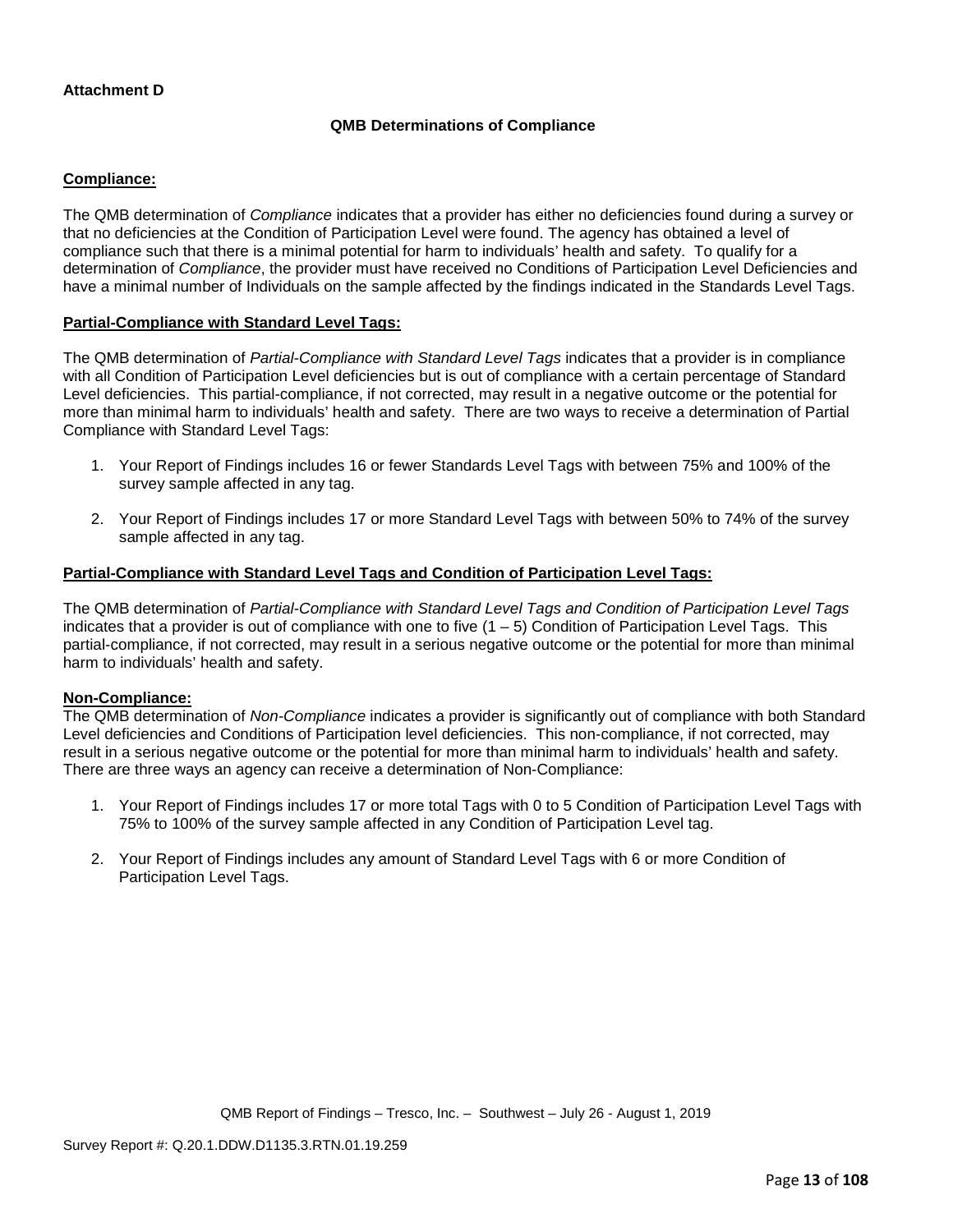| Compliance                                                                                                           |                                                                                                                               |                                                                                                                               |                                                                                                                                | Weighting                                                                                                                 |                                                                                                                  |                                                                                                                                     |                                                                                                               |
|----------------------------------------------------------------------------------------------------------------------|-------------------------------------------------------------------------------------------------------------------------------|-------------------------------------------------------------------------------------------------------------------------------|--------------------------------------------------------------------------------------------------------------------------------|---------------------------------------------------------------------------------------------------------------------------|------------------------------------------------------------------------------------------------------------------|-------------------------------------------------------------------------------------------------------------------------------------|---------------------------------------------------------------------------------------------------------------|
| <b>Determination</b>                                                                                                 |                                                                                                                               | <b>LOW</b>                                                                                                                    |                                                                                                                                | <b>MEDIUM</b>                                                                                                             |                                                                                                                  |                                                                                                                                     | <b>HIGH</b>                                                                                                   |
| <b>Total Tags:</b>                                                                                                   | up to 16                                                                                                                      | 17 or more                                                                                                                    | up to $16$                                                                                                                     | 17 or more                                                                                                                | <b>Any Amount</b>                                                                                                | 17 or more                                                                                                                          | <b>Any Amount</b>                                                                                             |
|                                                                                                                      | and                                                                                                                           | and                                                                                                                           | and                                                                                                                            | and                                                                                                                       | And/or                                                                                                           | and                                                                                                                                 | And/or                                                                                                        |
| COP Level Tags:                                                                                                      | 0 COP                                                                                                                         | 0 COP                                                                                                                         | $0 \overline{COP}$                                                                                                             | 0 COP                                                                                                                     | 1 to 5 COP                                                                                                       | 0 to 5 CoPs                                                                                                                         | 6 or more<br><b>COP</b>                                                                                       |
|                                                                                                                      | and                                                                                                                           | and                                                                                                                           | and                                                                                                                            | and                                                                                                                       |                                                                                                                  | and                                                                                                                                 |                                                                                                               |
| Sample Affected:                                                                                                     | 0 to 74%                                                                                                                      | 0 to 49%                                                                                                                      | 75 to 100%                                                                                                                     | 50 to 74%                                                                                                                 |                                                                                                                  | 75 to 100%                                                                                                                          |                                                                                                               |
| "Non-<br>Compliance"                                                                                                 |                                                                                                                               |                                                                                                                               |                                                                                                                                |                                                                                                                           |                                                                                                                  | 17 or more<br><b>Total Tags</b><br>with $75$ to<br>$100\%$ of the<br>Individuals in<br>the sample<br>cited in any<br>CoP Level tag. | Any Amount of<br><b>Standard Level</b><br>Tags and 6 or<br>more Conditions<br>of Participation<br>Level Tags. |
| "Partial<br>Compliance with<br><b>Standard Level tags</b><br>and Condition of<br><b>Participation Level</b><br>Tags" |                                                                                                                               |                                                                                                                               |                                                                                                                                |                                                                                                                           | <b>Any Amount</b><br><b>Standard Level</b><br>Tags, plus 1 to 5<br>Conditions of<br>Participation<br>Level tags. |                                                                                                                                     |                                                                                                               |
| "Partial<br>Compliance with<br><b>Standard Level</b><br>tags"                                                        |                                                                                                                               |                                                                                                                               | up to 16<br><b>Standard Level</b><br>Tags with 75<br>to $100\%$ of the<br>individuals in<br>the sample<br>cited in any<br>tag. | 17 or more<br><b>Standard Level</b><br>Tags with 50<br>to $74\%$ of the<br>individuals in<br>the sample<br>cited any tag. |                                                                                                                  |                                                                                                                                     |                                                                                                               |
| "Compliance"                                                                                                         | Up to $16$<br><b>Standard Level</b><br>Tags with 0 to<br>$74%$ of the<br>individuals in<br>the sample<br>cited in any<br>tag. | 17 or more<br><b>Standard Level</b><br>Tags with 0 to<br>$49%$ of the<br>individuals in<br>the sample<br>cited in any<br>tag. |                                                                                                                                |                                                                                                                           |                                                                                                                  |                                                                                                                                     |                                                                                                               |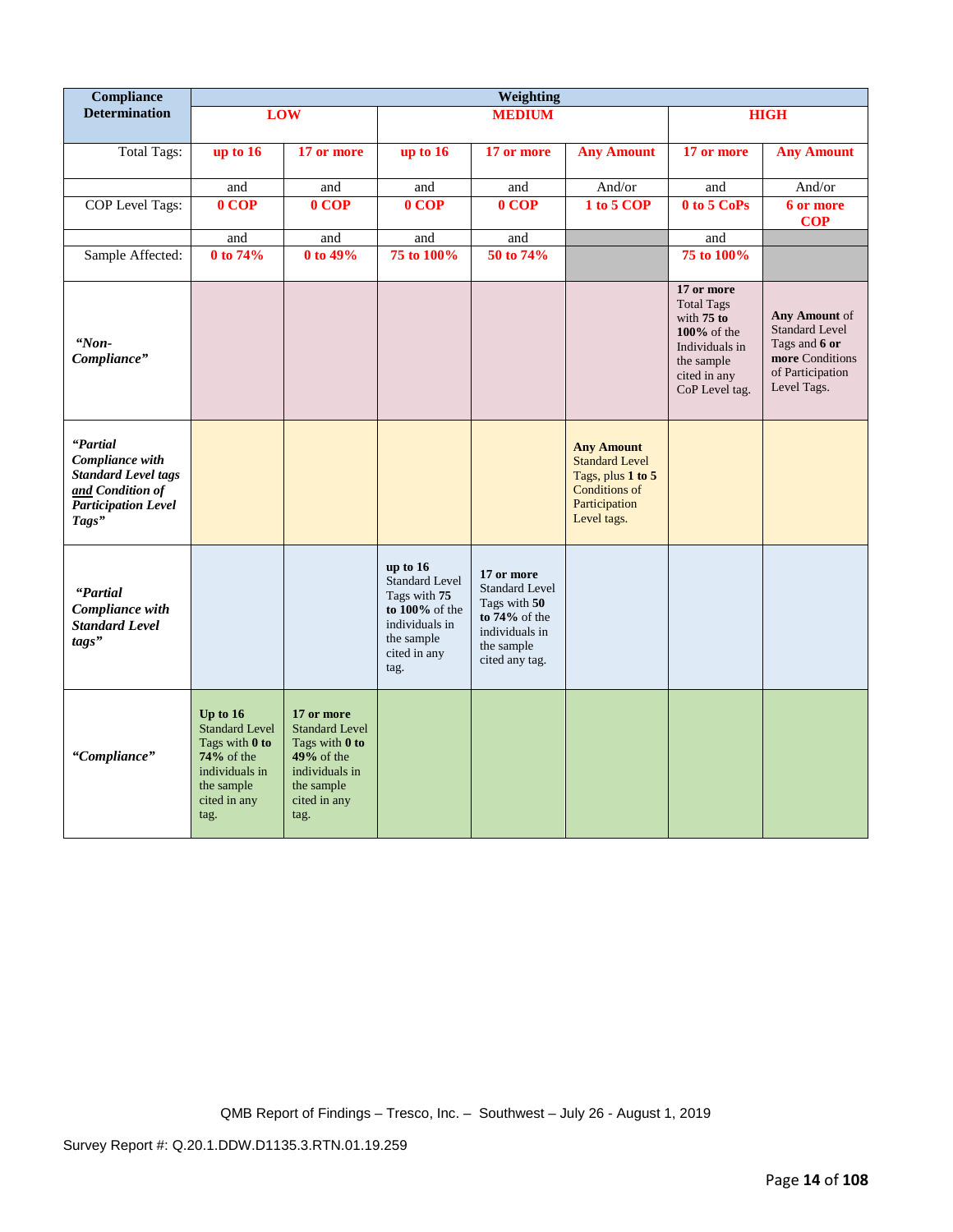# **Agency:** Tresco, Inc. – Southwest<br>Program: Developmental Disabilities

Program: Developmental Disabilities Waiver<br>Service: 2018: Supported Living, Customize

2018: Supported Living, Customized In-Home Supports, Customized Community Supports, Community Integrated Employment Services<br>Routine Survey Type:<br>Survey Date:

**Survey Date: July 26 - August 1, 2019**

| <b>Standard of Care</b>                                                                                                                                     | <b>Deficiencies</b>                                | Agency Plan of Correction, On-going QA/QI<br>& Responsible Party | <b>Date</b><br><b>Due</b> |  |
|-------------------------------------------------------------------------------------------------------------------------------------------------------------|----------------------------------------------------|------------------------------------------------------------------|---------------------------|--|
| Service Domain: Service Plans: ISP Implementation - Services are delivered in accordance with the service plan, including type, scope, amount, duration and |                                                    |                                                                  |                           |  |
| frequency specified in the service plan.                                                                                                                    |                                                    |                                                                  |                           |  |
| Tag #1A08 Administrative Case File (Other                                                                                                                   | <b>Standard Level Deficiency</b>                   |                                                                  |                           |  |
| <b>Required Documents)</b>                                                                                                                                  |                                                    |                                                                  |                           |  |
| Developmental Disabilities (DD) Waiver Service                                                                                                              | Based on record review, the Agency did not         | Provider:                                                        |                           |  |
| Standards 2/26/2018; Re-Issue: 12/28/2018; Eff                                                                                                              | maintain a complete and confidential case file at  | <b>State your Plan of Correction for the</b>                     |                           |  |
| 1/1/2019                                                                                                                                                    | the administrative office for 3 of 15 individuals. | deficiencies cited in this tag here (How is the                  |                           |  |
| <b>Chapter 20: Provider Documentation and</b>                                                                                                               |                                                    | deficiency going to be corrected? This can be                    |                           |  |
| <b>Client Records: 20.2 Client Records</b>                                                                                                                  | Review of the Agency administrative individual     | specific to each deficiency cited or if possible an              |                           |  |
| Requirements: All DD Waiver Provider Agencies                                                                                                               | case files revealed the following items were not   | overall correction?): $\rightarrow$                              |                           |  |
| are required to create and maintain individual                                                                                                              | found, incomplete, and/or not current:             |                                                                  |                           |  |
| client records. The contents of client records                                                                                                              |                                                    |                                                                  |                           |  |
| vary depending on the unique needs of the                                                                                                                   | ISP budget forms: MAD 046 / Budget                 |                                                                  |                           |  |
| person receiving services and the resultant                                                                                                                 | Worksheet:                                         |                                                                  |                           |  |
| information produced. The extent of                                                                                                                         | • Not Found $(H8)$                                 |                                                                  |                           |  |
| documentation required for individual client                                                                                                                |                                                    |                                                                  |                           |  |
| records per service type depends on the location                                                                                                            | Speech Therapy Plan (Therapy Intervention          | <b>Provider:</b>                                                 |                           |  |
| of the file, the type of service being provided,                                                                                                            | Plan TIP):                                         | <b>Enter your ongoing Quality</b>                                |                           |  |
| and the information necessary.                                                                                                                              | • Not Current (#14)                                | <b>Assurance/Quality Improvement processes</b>                   |                           |  |
| DD Waiver Provider Agencies are required to                                                                                                                 |                                                    | as it related to this tag number here (What is                   |                           |  |
| adhere to the following:                                                                                                                                    | <b>Occupational Therapy Plan (Therapy</b>          | going to be done? How many individuals is this                   |                           |  |
| 1. Client records must contain all documents                                                                                                                | <b>Intervention Plan TIP):</b>                     | going to affect? How often will this be completed?               |                           |  |
| essential to the service being provided and                                                                                                                 | • Not Current $(\#14)$                             | Who is responsible? What steps will be taken if                  |                           |  |
| essential to ensuring the health and safety of the                                                                                                          |                                                    | issues are found?): $\rightarrow$                                |                           |  |
| person during the provision of the service.                                                                                                                 | <b>Physical Therapy Plan (Therapy Intervention</b> |                                                                  |                           |  |
| 2. Provider Agencies must have readily<br>accessible records in home and community                                                                          | Plan TIP):                                         |                                                                  |                           |  |
| settings in paper or electronic form. Secure                                                                                                                | • Not Current (#14)                                |                                                                  |                           |  |
| access to electronic records through the Therap                                                                                                             |                                                    |                                                                  |                           |  |
| web based system using computers or mobile                                                                                                                  | Documentation of Guardianship/Power of             |                                                                  |                           |  |
| devices is acceptable.                                                                                                                                      | <b>Attorney:</b>                                   |                                                                  |                           |  |
| 3. Provider Agencies are responsible for                                                                                                                    | • Not Found $(\#8, 14, 15)$                        |                                                                  |                           |  |
|                                                                                                                                                             |                                                    |                                                                  |                           |  |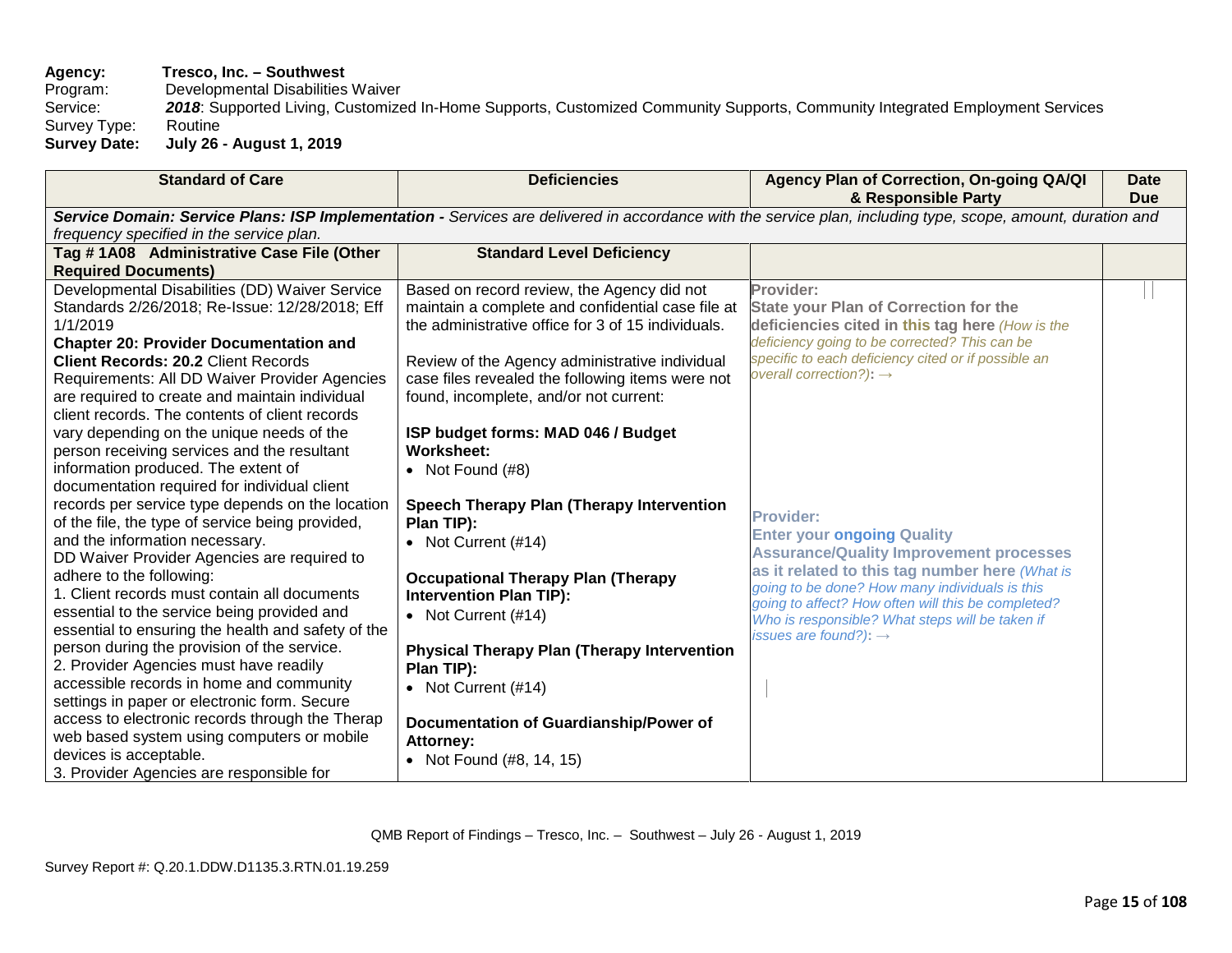| ensuring that all plans created by nurses, RDs,     |  |  |
|-----------------------------------------------------|--|--|
| therapists or BSCs are present in all needed        |  |  |
| settings.                                           |  |  |
| 4. Provider Agencies must maintain records of       |  |  |
| all documents produced by agency personnel or       |  |  |
| contractors on behalf of each person, including     |  |  |
| any routine notes or data, annual assessments,      |  |  |
| semi-annual reports, evidence of training           |  |  |
| provided/received, progress notes, and any          |  |  |
| other interactions for which billing is generated.  |  |  |
| 5. Each Provider Agency is responsible for          |  |  |
| maintaining the daily or other contact notes        |  |  |
| documenting the nature and frequency of             |  |  |
| service delivery, as well as data tracking only for |  |  |
| the services provided by their agency.              |  |  |
| 6. The current Client File Matrix found in          |  |  |
| Appendix A Client File Matrix details the           |  |  |
| minimum requirements for records to be stored       |  |  |
| in agency office files, the delivery site, or with  |  |  |
| DSP while providing services in the community.      |  |  |
| 7. All records pertaining to JCMs must be           |  |  |
| retained permanently and must be made               |  |  |
| available to DDSD upon request, upon the            |  |  |
| termination or expiration of a provider             |  |  |
|                                                     |  |  |
| agreement, or upon provider withdrawal from         |  |  |
| services.                                           |  |  |
|                                                     |  |  |
| 20.5.1 Individual Data Form (IDF): The              |  |  |
| Individual Data Form provides an overview of        |  |  |
| demographic information as well as other key        |  |  |
| personal, programmatic, insurance, and health       |  |  |
| related information. It lists medical information;  |  |  |
| assistive technology or adaptive equipment;         |  |  |
| diagnoses; allergies; information about whether     |  |  |
| a guardian or advance directives are in place;      |  |  |
| information about behavioral and health related     |  |  |
| needs; contacts of Provider Agencies and team       |  |  |
| members and other critical information. The IDF     |  |  |
| automatically loads information into other fields   |  |  |
| and forms and must be complete and kept             |  |  |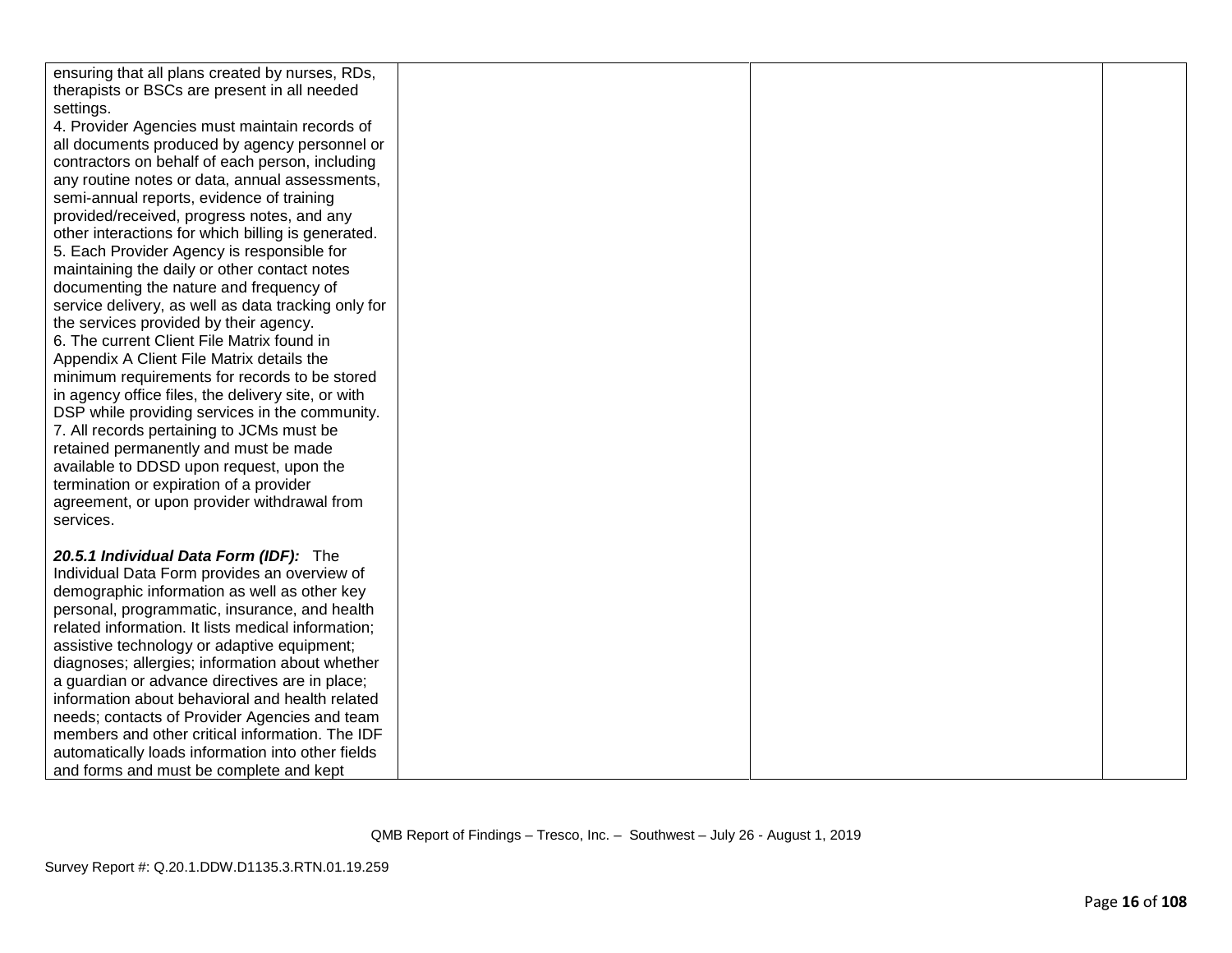| current. This form is initiated by the CM. It must<br>be opened and continuously updated by Living<br>Supports, CCS- Group, ANS, CIHS and case<br>management when applicable to the person in<br>order for accurate data to auto populate other<br>documents like the Health Passport and<br>Physician Consultation Form. Although the<br>Primary Provider Agency is ultimately<br>responsible for keeping this form current, each<br>provider collaborates and communicates critical<br>information to update this form.                                                                                                                                                                                                                                                                                                                                                                                                                                                                                                                                                      |  |  |
|--------------------------------------------------------------------------------------------------------------------------------------------------------------------------------------------------------------------------------------------------------------------------------------------------------------------------------------------------------------------------------------------------------------------------------------------------------------------------------------------------------------------------------------------------------------------------------------------------------------------------------------------------------------------------------------------------------------------------------------------------------------------------------------------------------------------------------------------------------------------------------------------------------------------------------------------------------------------------------------------------------------------------------------------------------------------------------|--|--|
| Chapter 3: Safeguards 3.1.2 Team<br>Justification Process: DD Waiver participants<br>may receive evaluations or reviews conducted<br>by a variety of professionals or clinicians. These<br>evaluations or reviews typically include<br>recommendations or suggestions for the<br>person/guardian or the team to consider. The<br>team justification process includes:<br>1. Discussion and decisions about non-health<br>related recommendations are documented on<br>the Team Justification form.<br>2. The Team Justification form documents that<br>the person/guardian or team has considered the<br>recommendations and has decided:<br>a. to implement the recommendation;<br>b. to create an action plan and revise the ISP, if<br>necessary; or<br>c. not to implement the recommendation<br>currently.<br>3. All DD Waiver Provider Agencies participate<br>in information gathering, IDT meeting<br>attendance, and accessing supplemental<br>resources if needed and desired.<br>4. The CM ensures that the Team Justification<br>Process is followed and complete. |  |  |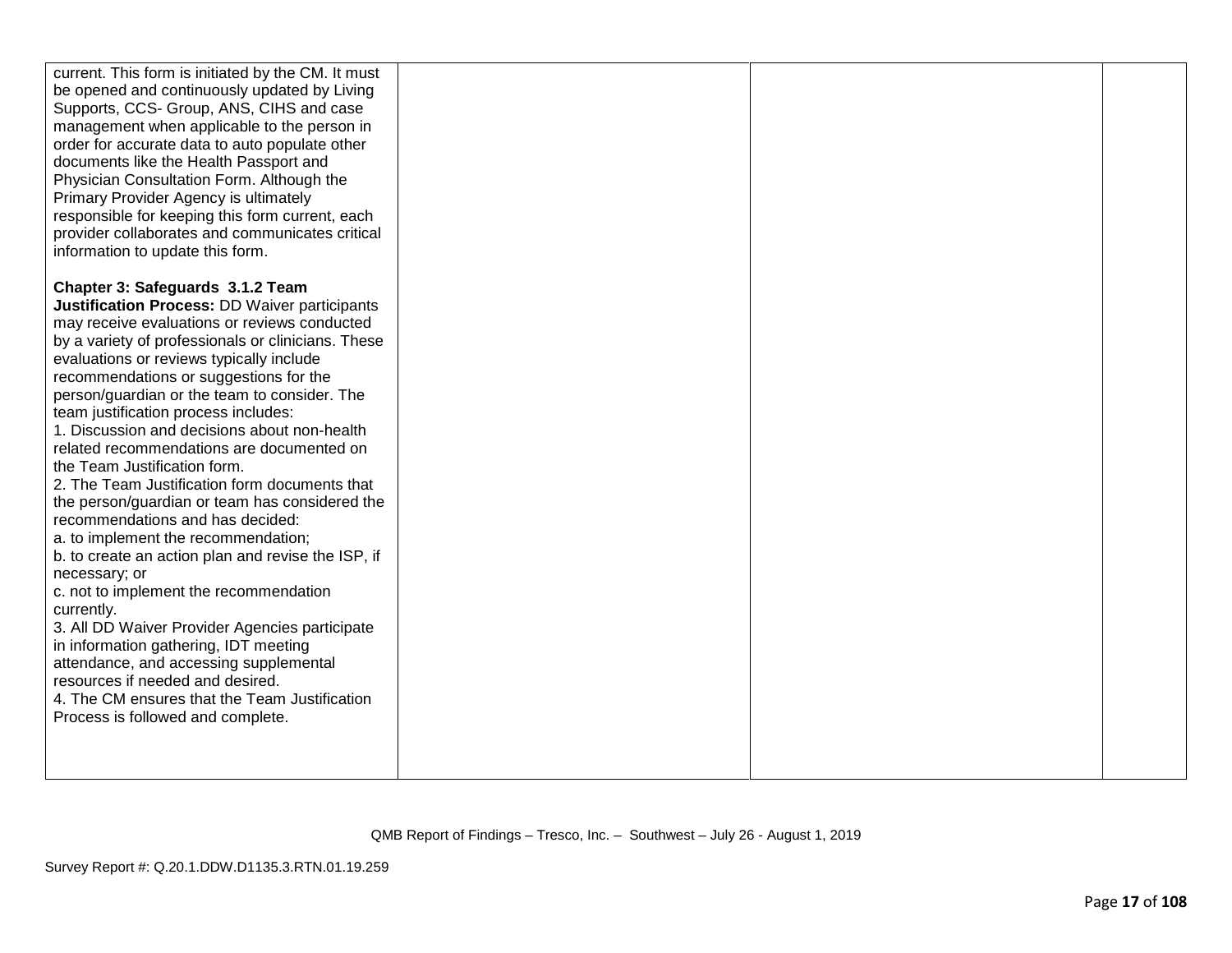| Tag #1A08.1 Administrative and Residential         | <b>Standard Level Deficiency</b>                        |                                                                                                  |  |
|----------------------------------------------------|---------------------------------------------------------|--------------------------------------------------------------------------------------------------|--|
| <b>Case File: Progress Notes</b>                   |                                                         |                                                                                                  |  |
| Developmental Disabilities (DD) Waiver Service     | Based on record review, the Agency did not              | Provider:                                                                                        |  |
| Standards 2/26/2018; Re-Issue: 12/28/2018; Eff     | maintain progress notes and other service               | <b>State your Plan of Correction for the</b>                                                     |  |
| 1/1/2019                                           | delivery documentation for 1 of 15 Individuals.         | deficiencies cited in this tag here (How is the                                                  |  |
| <b>Chapter 20: Provider Documentation and</b>      |                                                         | deficiency going to be corrected? This can be                                                    |  |
| <b>Client Records 20.2 Client Records</b>          | Review of the Agency individual case files              | specific to each deficiency cited or if possible an                                              |  |
| Requirements: All DD Waiver Provider               | revealed the following items were not found:            | overall correction?): $\rightarrow$                                                              |  |
| Agencies are required to create and maintain       |                                                         |                                                                                                  |  |
| individual client records. The contents of client  | <b>Customized In Home Supports Progress</b>             |                                                                                                  |  |
| records vary depending on the unique needs of      | <b>Notes/Daily Contact Logs</b>                         |                                                                                                  |  |
| the person receiving services and the resultant    | $\bullet$ Individual #6 - None found for 6/1, 2, 9, 12, |                                                                                                  |  |
| information produced. The extent of                | 13. 15, 16 & 20, 2019.                                  |                                                                                                  |  |
| documentation required for individual client       |                                                         |                                                                                                  |  |
| records per service type depends on the location   |                                                         |                                                                                                  |  |
| of the file, the type of service being provided,   |                                                         | <b>Provider:</b>                                                                                 |  |
| and the information necessary.                     |                                                         | <b>Enter your ongoing Quality</b>                                                                |  |
| DD Waiver Provider Agencies are required to        |                                                         | <b>Assurance/Quality Improvement processes</b>                                                   |  |
| adhere to the following:                           |                                                         | as it related to this tag number here (What is<br>going to be done? How many individuals is this |  |
| 1. Client records must contain all documents       |                                                         | going to affect? How often will this be completed?                                               |  |
| essential to the service being provided and        |                                                         | Who is responsible? What steps will be taken if                                                  |  |
| essential to ensuring the health and safety of the |                                                         | issues are found?): $\rightarrow$                                                                |  |
| person during the provision of the service.        |                                                         |                                                                                                  |  |
| 2. Provider Agencies must have readily             |                                                         |                                                                                                  |  |
| accessible records in home and community           |                                                         |                                                                                                  |  |
| settings in paper or electronic form. Secure       |                                                         |                                                                                                  |  |
| access to electronic records through the Therap    |                                                         |                                                                                                  |  |
| web-based system using computers or mobile         |                                                         |                                                                                                  |  |
| devices is acceptable.                             |                                                         |                                                                                                  |  |
| 3. Provider Agencies are responsible for           |                                                         |                                                                                                  |  |
| ensuring that all plans created by nurses, RDs,    |                                                         |                                                                                                  |  |
| therapists or BSCs are present in all needed       |                                                         |                                                                                                  |  |
| settings.                                          |                                                         |                                                                                                  |  |
| 4. Provider Agencies must maintain records of      |                                                         |                                                                                                  |  |
| all documents produced by agency personnel or      |                                                         |                                                                                                  |  |
| contractors on behalf of each person, including    |                                                         |                                                                                                  |  |
| any routine notes or data, annual assessments,     |                                                         |                                                                                                  |  |
| semi-annual reports, evidence of training          |                                                         |                                                                                                  |  |
| provided/received, progress notes, and any         |                                                         |                                                                                                  |  |
| other interactions for which billing is generated. |                                                         |                                                                                                  |  |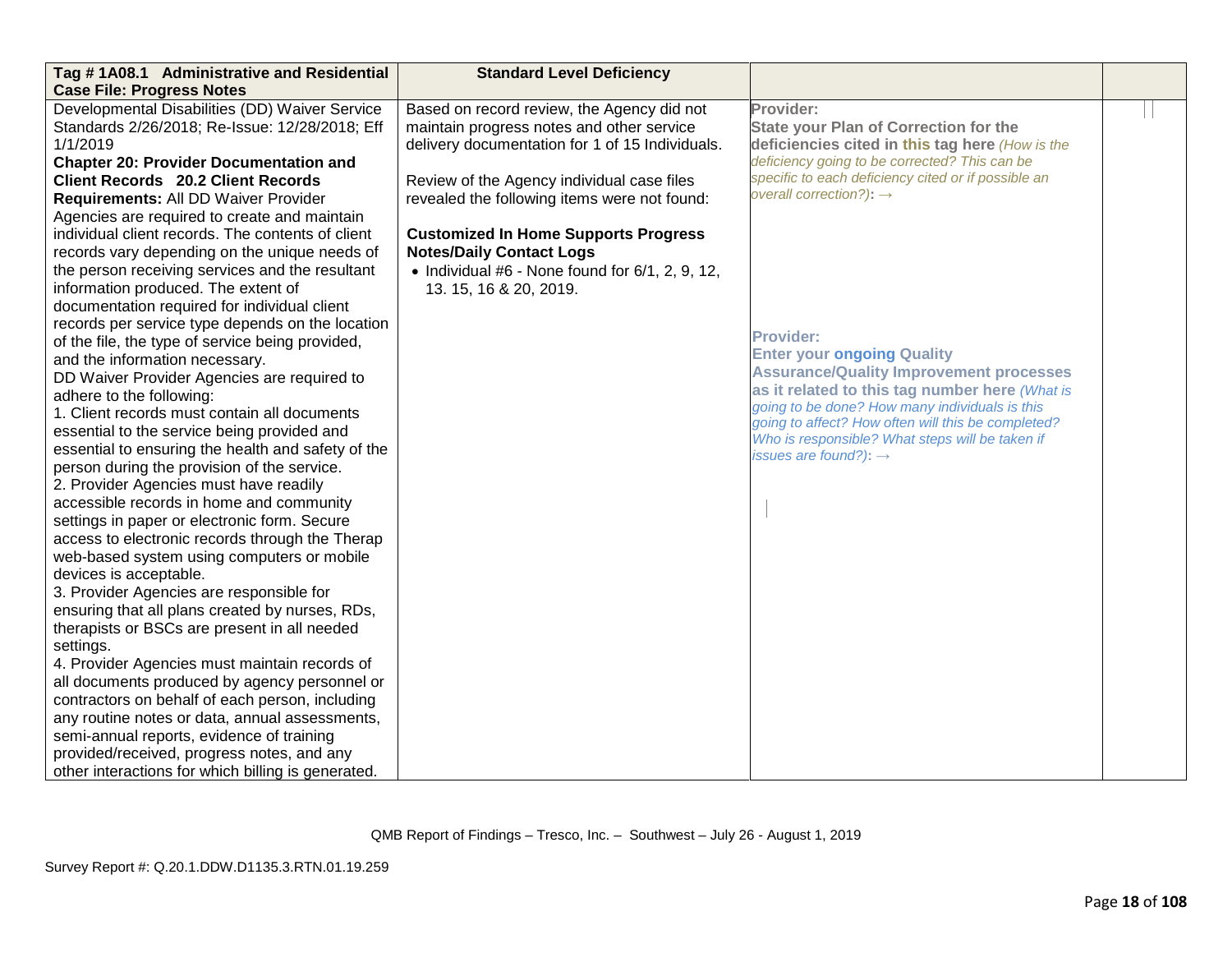| 5. Each Provider Agency is responsible for          |  |
|-----------------------------------------------------|--|
| maintaining the daily or other contact notes        |  |
| documenting the nature and frequency of             |  |
| service delivery, as well as data tracking only for |  |
| the services provided by their agency.              |  |
| 6. The current Client File Matrix found in          |  |
| Appendix A Client File Matrix details the           |  |
| minimum requirements for records to be stored       |  |
| in agency office files, the delivery site, or with  |  |
| DSP while providing services in the community.      |  |
| 7. All records pertaining to JCMs must be           |  |
| retained permanently and must be made               |  |
| available to DDSD upon request, upon the            |  |
| termination or expiration of a provider             |  |
| agreement, or upon provider withdrawal from         |  |
| services.                                           |  |
|                                                     |  |
|                                                     |  |
|                                                     |  |
|                                                     |  |
|                                                     |  |
|                                                     |  |
|                                                     |  |
|                                                     |  |
|                                                     |  |
|                                                     |  |
|                                                     |  |
|                                                     |  |
|                                                     |  |
|                                                     |  |
|                                                     |  |
|                                                     |  |
|                                                     |  |
|                                                     |  |
|                                                     |  |
|                                                     |  |
|                                                     |  |
|                                                     |  |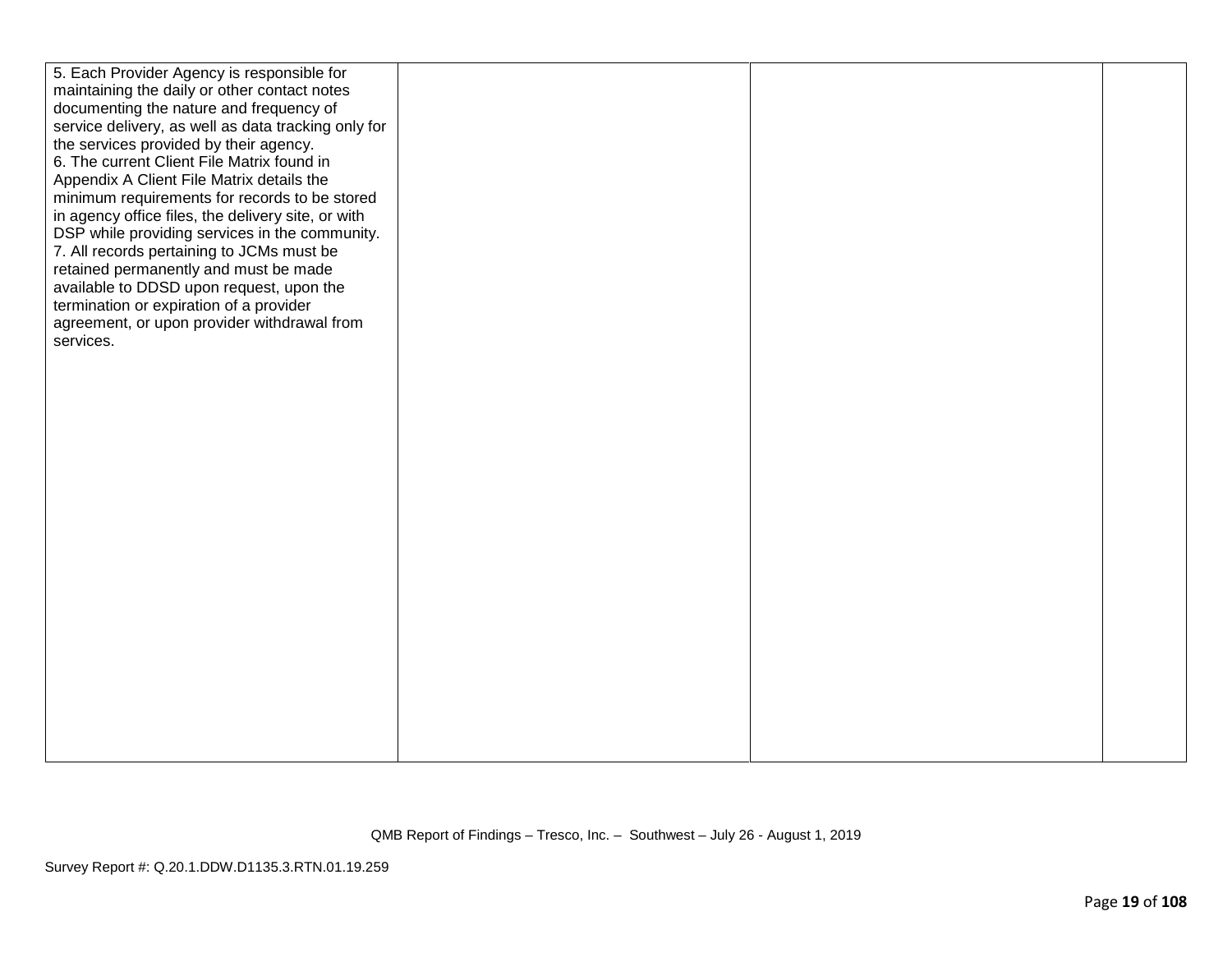| Tag #1A08.3 Administrative Case File:<br><b>Individual Service Plan/ISP Components</b> | <b>Condition of Participation Level Deficiency</b>                    |                                                     |  |
|----------------------------------------------------------------------------------------|-----------------------------------------------------------------------|-----------------------------------------------------|--|
| <b>NMAC 7.26.5 SERVICE PLANS FOR</b>                                                   | After an analysis of the evidence it has been                         | Provider:                                           |  |
| INDIVIDUALS WITH DEVELOPMENTAL                                                         | determined there is a significant potential for a                     | <b>State your Plan of Correction for the</b>        |  |
| DISABILITIES LIVING IN THE COMMUNITY.                                                  | negative outcome to occur.                                            | deficiencies cited in this tag here (How is the     |  |
|                                                                                        |                                                                       | deficiency going to be corrected? This can be       |  |
| NMAC 7.26.5.12 DEVELOPMENT OF THE                                                      | Based on record review, the Agency did not                            | specific to each deficiency cited or if possible an |  |
| <b>INDIVIDUAL SERVICE PLAN (ISP) -</b>                                                 | maintain a complete client record at the                              | overall correction?): $\rightarrow$                 |  |
| <b>PARTICIPATION IN AND SCHEDULING OF</b>                                              | administrative office for 6 of 15 individuals.                        |                                                     |  |
| <b>INTERDISCIPLINARY TEAM MEETINGS.</b>                                                |                                                                       |                                                     |  |
|                                                                                        | Review of the Agency individual case files                            |                                                     |  |
| NMAC 7.26.5.14 DEVELOPMENT OF THE                                                      | revealed the following items were not found,                          |                                                     |  |
| <b>INDIVIDUAL SERVICE PLAN (ISP) -</b>                                                 | incomplete, and/or not current:                                       |                                                     |  |
| <b>CONTENT OF INDIVIDUAL SERVICE PLANS.</b>                                            |                                                                       |                                                     |  |
|                                                                                        | Addendum A:                                                           | <b>Provider:</b>                                    |  |
| Developmental Disabilities (DD) Waiver Service                                         | • Not Found $(\#8, 14)$                                               | <b>Enter your ongoing Quality</b>                   |  |
| Standards 2/26/2018; Re-Issue: 12/28/2018; Eff<br>1/1/2019                             |                                                                       | <b>Assurance/Quality Improvement processes</b>      |  |
|                                                                                        | ISP Teaching and Support Strategies:                                  | as it related to this tag number here (What is      |  |
| Chapter 6 Individual Service Plan: The CMS                                             | Individual #3:                                                        | going to be done? How many individuals is this      |  |
| requires a person-centered service plan for                                            |                                                                       | going to affect? How often will this be completed?  |  |
| every person receiving HCBS. The DD Waiver's                                           | TSS not found for the following Live Action                           | Who is responsible? What steps will be taken if     |  |
| person-centered service plan is the ISP.                                               | Steps:                                                                | issues are found?): $\rightarrow$                   |  |
| 6.5.2 ISP Revisions: The ISP is a dynamic<br>document that changes with the person's   | • " will explore job locations."                                      |                                                     |  |
| desires, circumstances, and need. IDT members                                          |                                                                       |                                                     |  |
| must collaborate and request an IDT meeting                                            | Individual #7:                                                        |                                                     |  |
| from the CM when a need to modify the ISP                                              | TSS not found for the following Work / Learn;<br><b>Action Steps:</b> |                                                     |  |
| arises. The CM convenes the IDT within ten                                             | • " will enroll in DVR and attend orientation."                       |                                                     |  |
| days of receipt of any reasonable request to                                           |                                                                       |                                                     |  |
| convene the team, either in person or through                                          | • " will attend her DVR appointments."                                |                                                     |  |
| teleconference.                                                                        |                                                                       |                                                     |  |
|                                                                                        | TSS not found for the following Health; Action                        |                                                     |  |
| 6.6 DDSD ISP Template: The ISP must be                                                 | Steps:                                                                |                                                     |  |
| written according to templates provided by the                                         | • " will engage in a physical activity of her                         |                                                     |  |
| DDSD. Both children and adults have                                                    | choice."                                                              |                                                     |  |
| designated ISP templates. The ISP template                                             |                                                                       |                                                     |  |
| includes Vision Statements, Desired Outcomes,                                          | Individual #12:                                                       |                                                     |  |
| a meeting participant signature page, an                                               | TSS not found for the following Fun /                                 |                                                     |  |
| Addendum A (i.e. an acknowledgement of                                                 | Relationship Action Steps:                                            |                                                     |  |
| receipt of specific information) and other                                             |                                                                       |                                                     |  |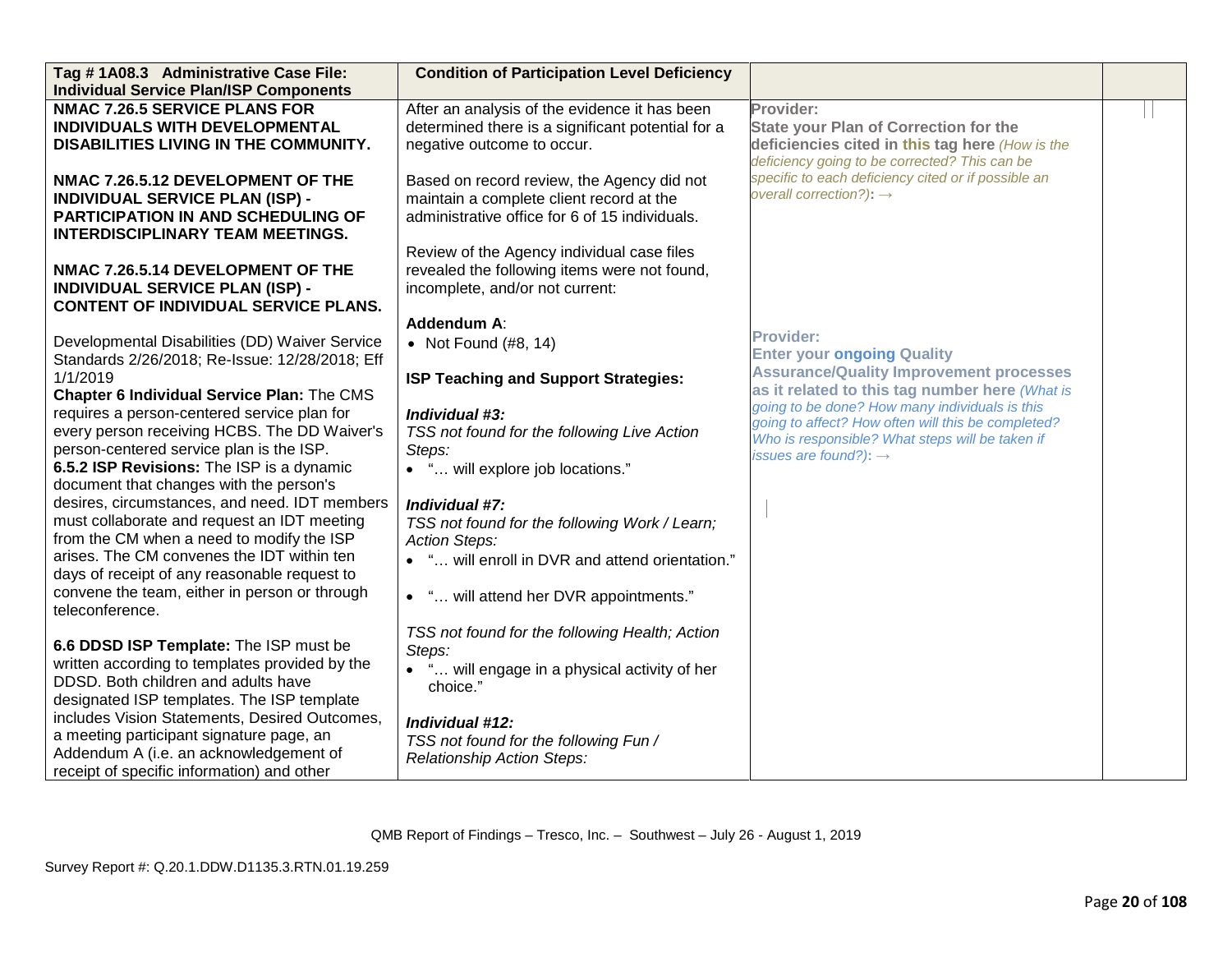| elements depending on the age of the individual.<br>The ISP templates may be revised and reissued<br>by DDSD to incorporate initiatives that improve<br>person - centered planning practices.<br>Companion documents may also be issued by<br>DDSD and be required for use in order to better<br>demonstrate required elements of the PCP<br>process and ISP development.<br>The ISP is completed by the CM with the IDT<br>input and must be completed according to the<br>following requirements:<br>1. DD Waiver Provider Agencies should not<br>recommend service type, frequency, and<br>amount (except for required case management<br>services) on an individual budget prior to the<br>Vision Statement and Desired Outcomes being<br>developed.<br>2. The person does not require IDT<br>agreement/approval regarding his/her dreams,<br>aspirations, and desired long-term outcomes.<br>3. When there is disagreement, the IDT is<br>required to plan and resolve conflicts in a<br>manner that promotes health, safety, and quality<br>of life through consensus. Consensus means a<br>state of general agreement that allows members<br>to support the proposal, at least on a trial basis.<br>4. A signature page and/or documentation of<br>participation by phone must be completed.<br>5. The CM must review a current Addendum A<br>and DHI ANE letter with the person and Court<br>appointed guardian or parents of a minor, if | • " will participate in activity."<br>Individual #15:<br>TSS not found for the following Live Action<br>Steps:<br>• " will choose a project and purchase<br>needed items."<br>TSS not found for the following Work/Learn<br><b>Action Steps:</b><br>• " will follow his pictorial checklist."<br>TSS not found for the following Fun/Relationship<br><b>Action Steps:</b><br>• " will choose an activity to attend." |  |
|---------------------------------------------------------------------------------------------------------------------------------------------------------------------------------------------------------------------------------------------------------------------------------------------------------------------------------------------------------------------------------------------------------------------------------------------------------------------------------------------------------------------------------------------------------------------------------------------------------------------------------------------------------------------------------------------------------------------------------------------------------------------------------------------------------------------------------------------------------------------------------------------------------------------------------------------------------------------------------------------------------------------------------------------------------------------------------------------------------------------------------------------------------------------------------------------------------------------------------------------------------------------------------------------------------------------------------------------------------------------------------------------------------------------------------------------------|----------------------------------------------------------------------------------------------------------------------------------------------------------------------------------------------------------------------------------------------------------------------------------------------------------------------------------------------------------------------------------------------------------------------|--|
| applicable.                                                                                                                                                                                                                                                                                                                                                                                                                                                                                                                                                                                                                                                                                                                                                                                                                                                                                                                                                                                                                                                                                                                                                                                                                                                                                                                                                                                                                                       |                                                                                                                                                                                                                                                                                                                                                                                                                      |  |
| 6.6.3 Additional Requirements for Adults:<br>Because children have access to other funding<br>sources, a larger array of services are available<br>to adults than to children through the DD<br>Waiver. (See Chapter 7: Available Services and<br>Individual Budget Development). The ISP<br>Template for adults is also more extensive,                                                                                                                                                                                                                                                                                                                                                                                                                                                                                                                                                                                                                                                                                                                                                                                                                                                                                                                                                                                                                                                                                                          |                                                                                                                                                                                                                                                                                                                                                                                                                      |  |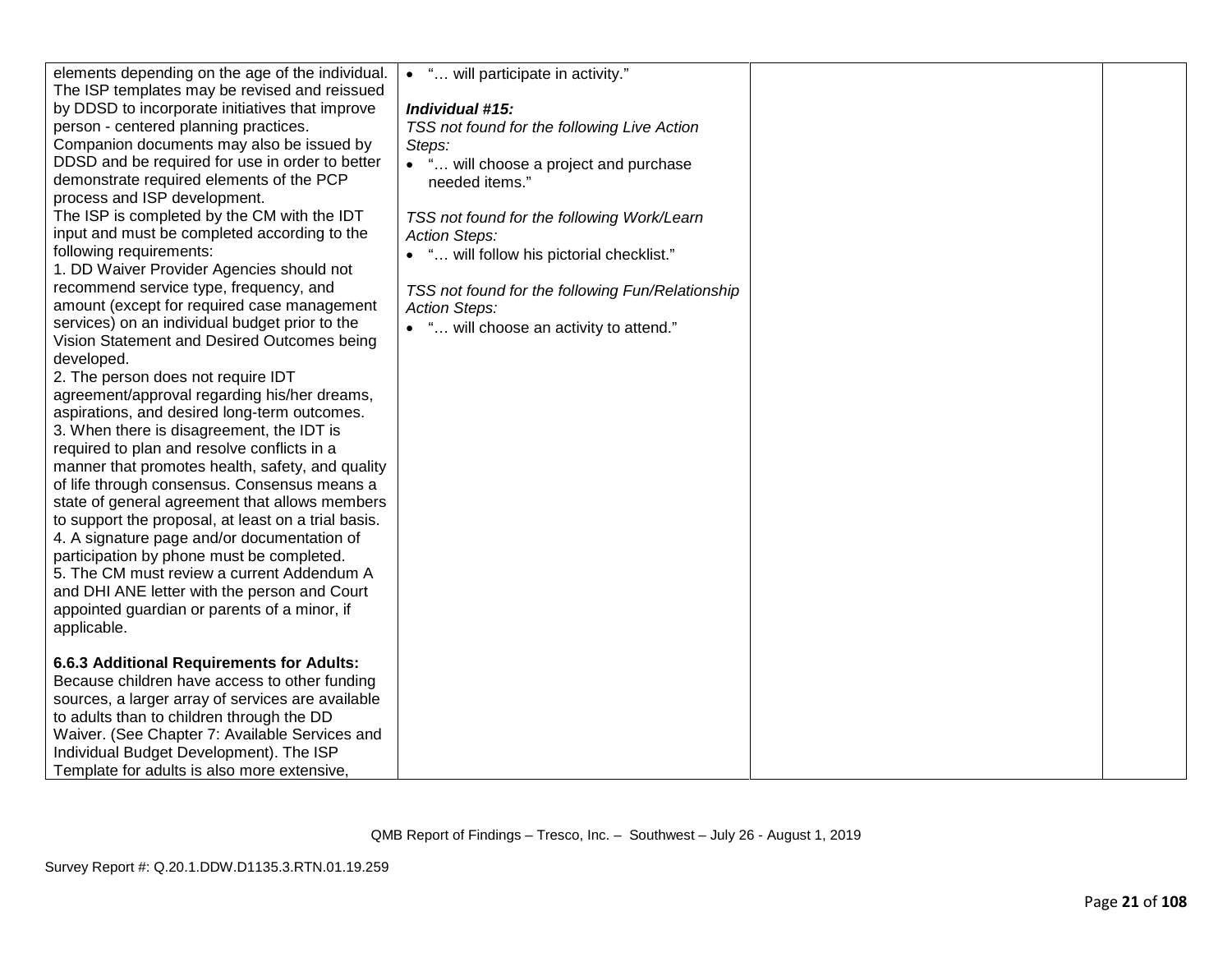| including Action Plans, Teaching and Support<br>Strategies (TSS), Written Direct Support         |  |  |
|--------------------------------------------------------------------------------------------------|--|--|
| Instructions (WDSI), and Individual Specific<br>Training (IST) requirements.                     |  |  |
| 6.6.3.1. Action Plan: Each Desired Outcome<br>requires an Action Plan. The Action Plan           |  |  |
| addresses individual strengths and capabilities                                                  |  |  |
| in reaching Desired Outcomes. Multiple service                                                   |  |  |
| types may be included in the Action Plan under<br>a single Desired Outcome. Multiple Provider    |  |  |
| Agencies can and should be contributing to                                                       |  |  |
| Action Plans toward each Desired Outcome.<br>1. Action Plans include actions the person will     |  |  |
| take; not just actions the staff will take.                                                      |  |  |
| 2. Action Plans delineate which activities will be<br>completed within one year.                 |  |  |
| 3. Action Plans are completed through IDT                                                        |  |  |
| consensus during the ISP meeting.                                                                |  |  |
| 4. Action Plans must indicate under<br>"Responsible Party" which DSP or service                  |  |  |
| provider (i.e. Family Living, CCS, etc.) are                                                     |  |  |
| responsible for carrying out the Action Step.                                                    |  |  |
| 6.6.3.2 Teaching and Supports Strategies                                                         |  |  |
| (TSS) and Written Direct Support<br>Instructions (WDSI): After the ISP meeting, IDT              |  |  |
| members conduct a task analysis and                                                              |  |  |
| assessments necessary to create effective TSS<br>and WDSI to support those Action Plans that     |  |  |
| require this extra detail. All TSS and WDSI                                                      |  |  |
| should support the person in achieving his/her<br>Vision.                                        |  |  |
|                                                                                                  |  |  |
| 6.6.3.3 Individual Specific Training in the ISP:<br>The CM, with input from each DD Waiver       |  |  |
| Provider Agency at the annual ISP meeting,                                                       |  |  |
| completes the IST requirements section of the                                                    |  |  |
| ISP form listing all training needs specific to the<br>individual. Provider Agencies bring their |  |  |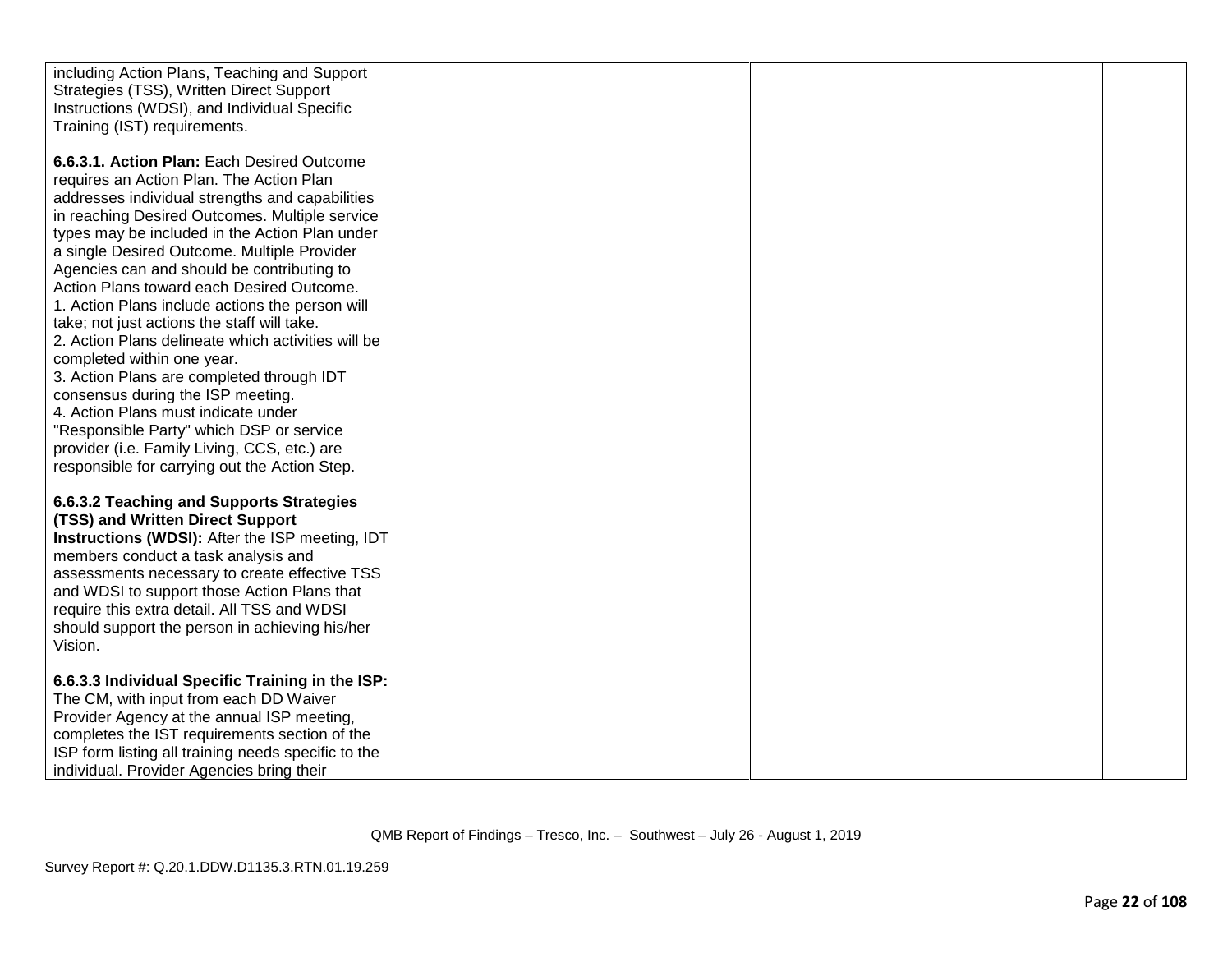| proposed IST to the annual meeting. The IDT<br>must reach a consensus about who needs to be<br>trained, at what level (awareness, knowledge or<br>skill), and within what timeframe. (See Chapter<br>17.10 Individual-Specific Training for more<br>information about IST.)                                                                                                                                                                                                                                                                                                                                                                                                                                                                                                                                                                                                                                  |  |  |
|--------------------------------------------------------------------------------------------------------------------------------------------------------------------------------------------------------------------------------------------------------------------------------------------------------------------------------------------------------------------------------------------------------------------------------------------------------------------------------------------------------------------------------------------------------------------------------------------------------------------------------------------------------------------------------------------------------------------------------------------------------------------------------------------------------------------------------------------------------------------------------------------------------------|--|--|
| 6.8 ISP Implementation and Monitoring: All<br>DD Waiver Provider Agencies with a signed<br>SFOC are required to provide services as<br>detailed in the ISP. The ISP must be readily<br>accessible to Provider Agencies on the<br>approved budget. (See Chapter 20: Provider<br>Documentation and Client Records.) CMs<br>facilitate and maintain communication with the<br>person, his/her representative, other IDT<br>members, Provider Agencies, and relevant<br>parties to ensure that the person receives the<br>maximum benefit of his/her services and that<br>revisions to the ISP are made as needed. All DD<br>Waiver Provider Agencies are required to<br>cooperate with monitoring activities conducted<br>by the CM and the DOH. Provider Agencies are<br>required to respond to issues at the individual<br>level and agency level as described in Chapter<br>16: Qualified Provider Agencies. |  |  |
| <b>Chapter 20: Provider Documentation and</b><br><b>Client Records: 20.2 Client Records</b><br>Requirements: All DD Waiver Provider<br>Agencies are required to create and maintain<br>individual client records. The contents of client<br>records vary depending on the unique needs of<br>the person receiving services and the resultant<br>information produced. The extent of<br>documentation required for individual client<br>records per service type depends on the location<br>of the file, the type of service being provided,<br>and the information necessary.                                                                                                                                                                                                                                                                                                                                |  |  |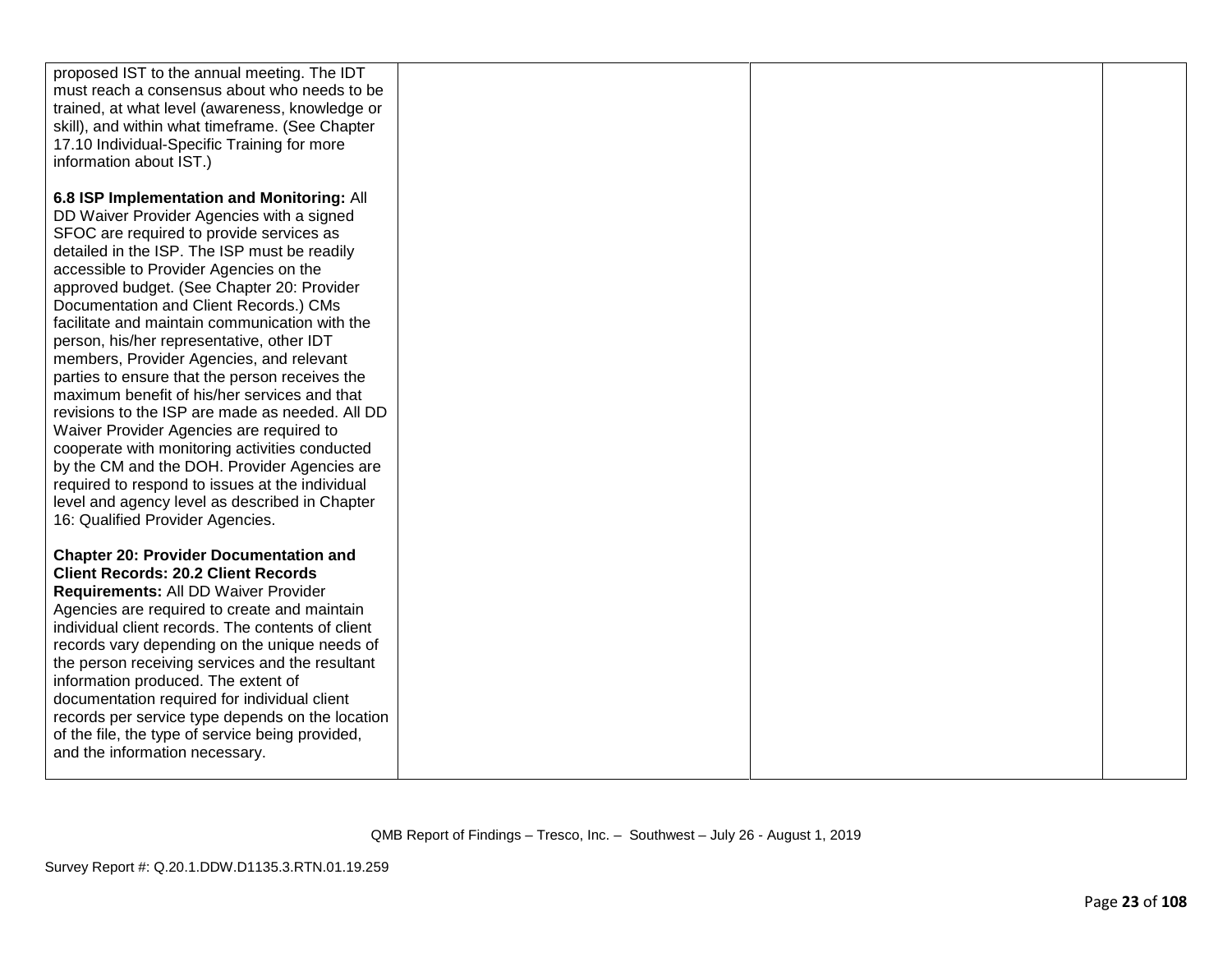| Tag #1A32 Administrative Case File:                  | <b>Condition of Participation Level Deficiency</b> |                                                     |  |
|------------------------------------------------------|----------------------------------------------------|-----------------------------------------------------|--|
| <b>Individual Service Plan Implementation</b>        |                                                    |                                                     |  |
| NMAC 7.26.5.16.C and D Development of the            | After an analysis of the evidence it has been      | Provider:                                           |  |
| ISP. Implementation of the ISP. The ISP shall be     | determined there is a significant potential for a  | <b>State your Plan of Correction for the</b>        |  |
| implemented according to the timelines determined    | negative outcome to occur.                         | deficiencies cited in this tag here (How is the     |  |
| by the IDT and as specified in the ISP for each      |                                                    | deficiency going to be corrected? This can be       |  |
| stated desired outcomes and action plan.             | Based on administrative record review, the         | specific to each deficiency cited or if possible an |  |
|                                                      | Agency did not implement the ISP according to      | overall correction?): $\rightarrow$                 |  |
| C. The IDT shall review and discuss information      | the timelines determined by the IDT and as         |                                                     |  |
| and recommendations with the individual, with the    | specified in the ISP for each stated desired       |                                                     |  |
| goal of supporting the individual in attaining       |                                                    |                                                     |  |
| desired outcomes. The IDT develops an ISP based      | outcomes and action plan for 5 of 15 individuals.  |                                                     |  |
| upon the individual's personal vision statement,     |                                                    |                                                     |  |
| strengths, needs, interests and preferences. The     | <b>Supported Living Data Collection/Data</b>       |                                                     |  |
| ISP is a dynamic document, revised periodically,     | Tracking/Progress with regards to ISP              |                                                     |  |
| as needed, and amended to reflect progress           | Outcomes:                                          | <b>Provider:</b>                                    |  |
| towards personal goals and achievements              |                                                    |                                                     |  |
| consistent with the individual's future vision. This | Individual #5                                      | <b>Enter your ongoing Quality</b>                   |  |
| regulation is consistent with standards established  | • None found regarding: Live Action Step: "        | <b>Assurance/Quality Improvement processes</b>      |  |
| for individual plan development as set forth by the  | works on her decorative item" for 4/2019.          | as it related to this tag number here (What is      |  |
| commission on the accreditation of rehabilitation    | Action step is to be completed 2 times per         | going to be done? How many individuals is this      |  |
| facilities (CARF) and/or other program               | week.                                              | going to affect? How often will this be completed?  |  |
| accreditation approved and adopted by the            |                                                    | Who is responsible? What steps will be taken if     |  |
| developmental disabilities division and the          | Individual #9                                      | issues are found?): $\rightarrow$                   |  |
| department of health. It is the policy of the        | • None found regarding: Live Action Step: "        |                                                     |  |
| developmental disabilities division (DDD), that to   | will participate in choosing the food that is      |                                                     |  |
| the extent permitted by funding, each individual     |                                                    |                                                     |  |
| receive supports and services that will assist and   | prepared in the home" for 4/2019. Action step      |                                                     |  |
| encourage independence and productivity in the       | is to be completed 1 time per week.                |                                                     |  |
| community and attempt to prevent regression or       |                                                    |                                                     |  |
| loss of current capabilities. Services and supports  | • None found regarding: Live Action Step: "        |                                                     |  |
| include specialized and/or generic services,         | will choose 2 chores with staff assistance" for    |                                                     |  |
| training, education and/or treatment as determined   | 4/2019. Action step is to be completed 1 time      |                                                     |  |
| by the IDT and documented in the ISP.                | per week                                           |                                                     |  |
|                                                      |                                                    |                                                     |  |
| D. The intent is to provide choice and obtain        | • None found regarding: Live Action Step: "        |                                                     |  |
| opportunities for individuals to live, work and play | will complete chores" for 4/2019. Action step      |                                                     |  |
| with full participation in their communities. The    | is to be completed 1 time per week.                |                                                     |  |
| following principles provide direction and purpose   |                                                    |                                                     |  |
| in planning for individuals with developmental       | Individual #15                                     |                                                     |  |
| disabilities. [05/03/94; 01/15/97; Recompiled        |                                                    |                                                     |  |
| 10/31/01]                                            |                                                    |                                                     |  |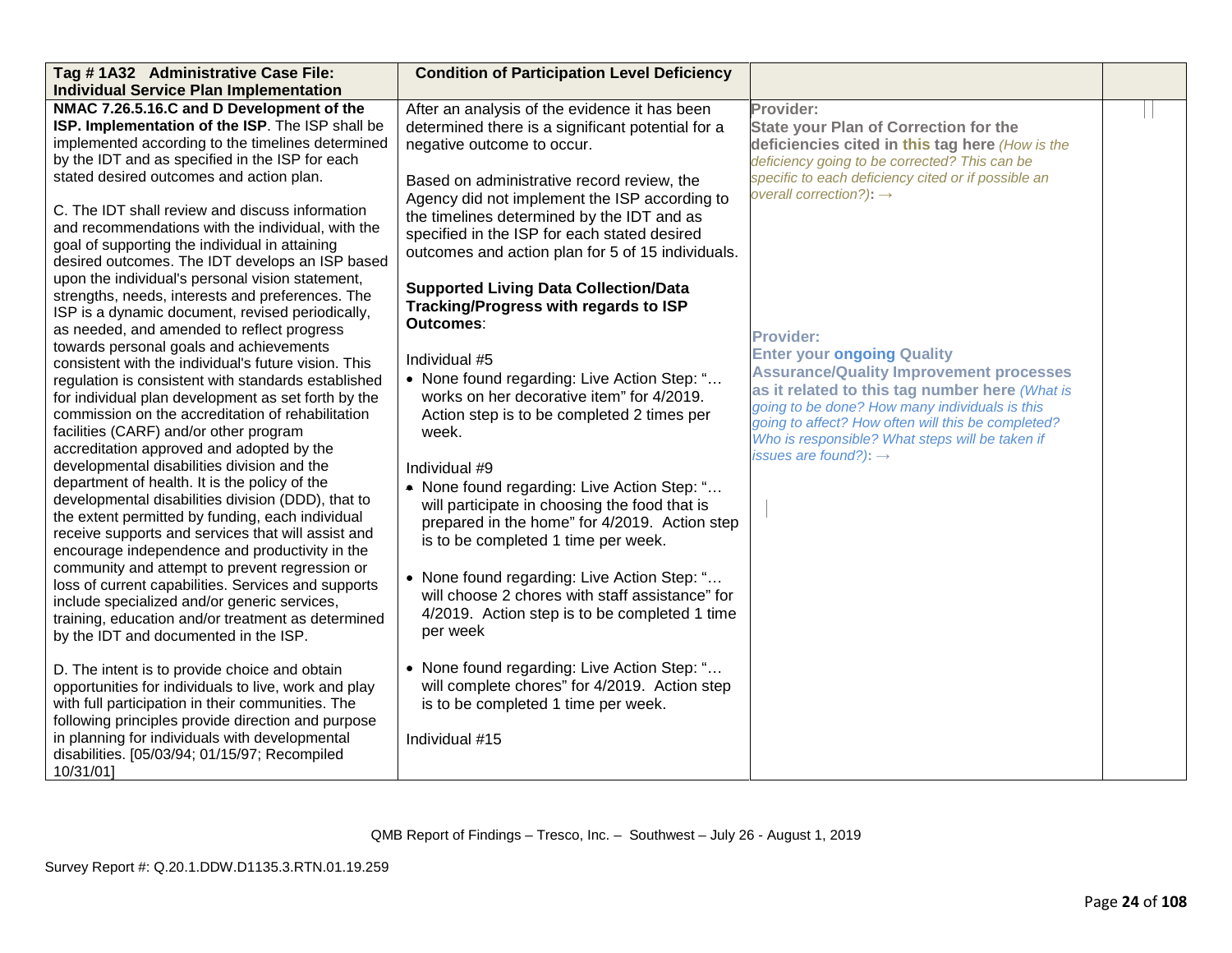| Developmental Disabilities (DD) Waiver Service<br>Standards 2/26/2018; Re-Issue: 12/28/2018; Eff<br>1/1/2019<br>Chapter 6: Individual Service Plan (ISP)                                                                                                                                                                                                           | • None found regarding: Live Action Step: "<br>will work on his project" for 4/2019 & 5/2019.<br>Action step is to be completed 1 time per<br>week.                     |  |
|--------------------------------------------------------------------------------------------------------------------------------------------------------------------------------------------------------------------------------------------------------------------------------------------------------------------------------------------------------------------|-------------------------------------------------------------------------------------------------------------------------------------------------------------------------|--|
| 6.8 ISP Implementation and Monitoring: All DD<br>Waiver Provider Agencies with a signed SFOC are<br>required to provide services as detailed in the ISP.<br>The ISP must be readily accessible to Provider                                                                                                                                                         | <b>Customized Community Supports Data</b><br><b>Collection/Data Tracking/Progress with</b><br>regards to ISP Outcomes:                                                  |  |
| Agencies on the approved budget. (See Chapter<br>20: Provider Documentation and Client Records.)<br>CMs facilitate and maintain communication with<br>the person, his/her representative, other IDT<br>members, Provider Agencies, and relevant parties<br>to ensure that the person receives the maximum<br>benefit of his/her services and that revisions to the | Individual #3<br>• None found regarding: Work/Learn Action<br>Step: " will explore job locations" for 6/2019.<br>Action step is to be completed 3 times per<br>week.    |  |
| ISP are made as needed. All DD Waiver Provider<br>Agencies are required to cooperate with monitoring<br>activities conducted by the CM and the DOH.<br>Provider Agencies are required to respond to<br>issues at the individual level and agency level as<br>described in Chapter 16: Qualified Provider                                                           | Individual #5<br>• None found regarding: Fun Action Step: "<br>will communicate with her AAC device" for<br>4/2019. Action step is to be completed 4<br>times per week. |  |
| Agencies.                                                                                                                                                                                                                                                                                                                                                          | Individual #14                                                                                                                                                          |  |
| <b>Chapter 20: Provider Documentation and Client</b><br>Records 20.2 Client Records Requirements: All<br>DD Waiver Provider Agencies are required to<br>create and maintain individual client records. The                                                                                                                                                         | • None found regarding: Work/Learn Action<br>Step: " will select community activity" for<br>$4/2019 - 6/2019$ . Action step is to be<br>completed 2 times per week.     |  |
| contents of client records vary depending on the<br>unique needs of the person receiving services and<br>the resultant information produced. The extent of<br>documentation required for individual client records<br>per service type depends on the location of the file,<br>the type of service being provided, and the                                         | • None found regarding: Work/Learn Action<br>Step: " will participate in community<br>activities" for 6/2019. Action step is to be<br>completed 3 times per week.       |  |
| information necessary.<br>DD Waiver Provider Agencies are required to                                                                                                                                                                                                                                                                                              | Individual #15<br>• None found regarding: Fun Action Step: "                                                                                                            |  |
| adhere to the following:<br>1. Client records must contain all documents<br>essential to the service being provided and<br>essential to ensuring the health and safety of the                                                                                                                                                                                      | will choose an activity to attend" for 4/2019 -<br>6/2019. Action step is to be completed 2<br>times per week.                                                          |  |
| person during the provision of the service.<br>2. Provider Agencies must have readily accessible                                                                                                                                                                                                                                                                   | <b>Community Integrated Employment Services</b>                                                                                                                         |  |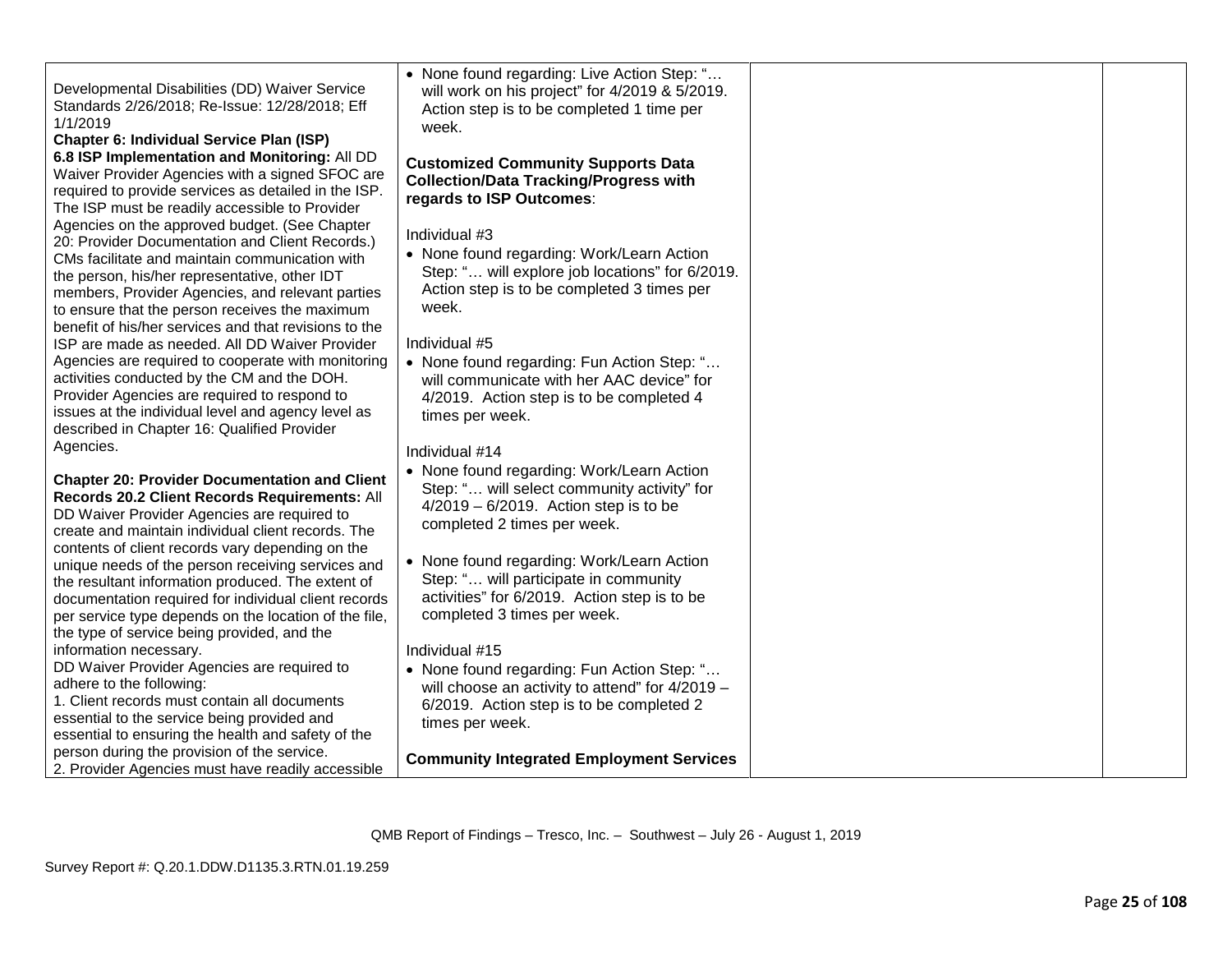| records in home and community settings in paper                                             | Data Collection/Data Tracking/Progress with       |  |
|---------------------------------------------------------------------------------------------|---------------------------------------------------|--|
| or electronic form. Secure access to electronic                                             | regards to ISP Outcomes:                          |  |
| records through the Therap web-based system                                                 |                                                   |  |
| using computers or mobile devices is acceptable.                                            | Individual #15                                    |  |
| 3. Provider Agencies are responsible for ensuring                                           | • None found regarding: Work Action Step: "       |  |
| that all plans created by nurses, RDs, therapists or                                        | will follow his pictorial checklist" for 4/2019 - |  |
| BSCs are present in all needed settings.                                                    | 5/2019. Action step is to be completed 2          |  |
| 4. Provider Agencies must maintain records of all                                           | times per week.                                   |  |
| documents produced by agency personnel or                                                   |                                                   |  |
| contractors on behalf of each person, including any                                         |                                                   |  |
| routine notes or data, annual assessments, semi-                                            |                                                   |  |
| annual reports, evidence of training                                                        |                                                   |  |
| provided/received, progress notes, and any other                                            |                                                   |  |
| interactions for which billing is generated.                                                |                                                   |  |
| 5. Each Provider Agency is responsible for                                                  |                                                   |  |
| maintaining the daily or other contact notes                                                |                                                   |  |
| documenting the nature and frequency of service                                             |                                                   |  |
| delivery, as well as data tracking only for the                                             |                                                   |  |
| services provided by their agency.                                                          |                                                   |  |
| 6. The current Client File Matrix found in Appendix                                         |                                                   |  |
| A Client File Matrix details the minimum<br>requirements for records to be stored in agency |                                                   |  |
| office files, the delivery site, or with DSP while                                          |                                                   |  |
| providing services in the community.                                                        |                                                   |  |
| 7. All records pertaining to JCMs must be retained                                          |                                                   |  |
| permanently and must be made available to DDSD                                              |                                                   |  |
| upon request, upon the termination or expiration of                                         |                                                   |  |
| a provider agreement, or upon provider withdrawal                                           |                                                   |  |
| from services.                                                                              |                                                   |  |
|                                                                                             |                                                   |  |
|                                                                                             |                                                   |  |
|                                                                                             |                                                   |  |
|                                                                                             |                                                   |  |
|                                                                                             |                                                   |  |
|                                                                                             |                                                   |  |
|                                                                                             |                                                   |  |
|                                                                                             |                                                   |  |
|                                                                                             |                                                   |  |
|                                                                                             |                                                   |  |
|                                                                                             |                                                   |  |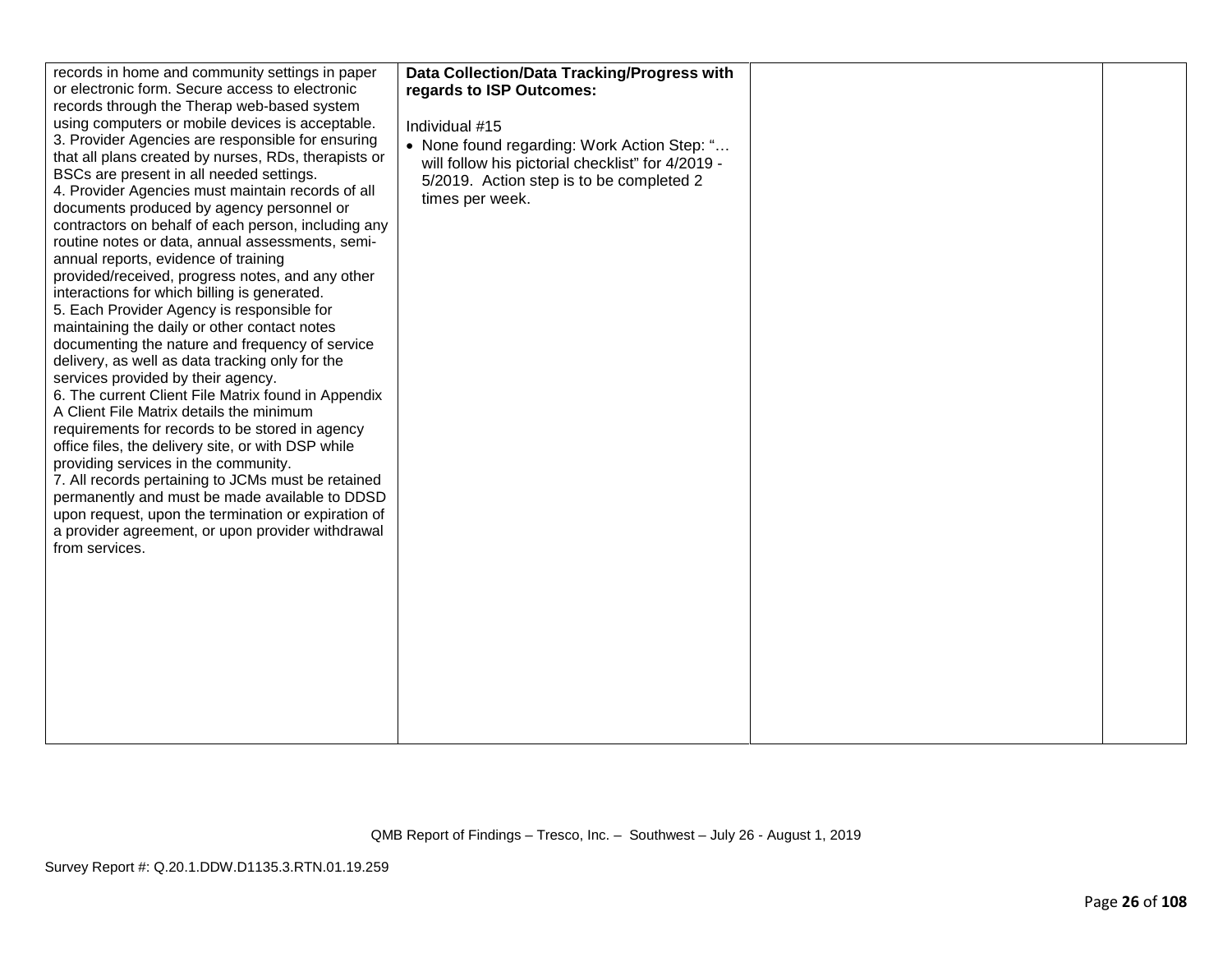| Tag # 1A32.1 Administrative Case File:                                                                                                                                                                                                                                                                                                                                                                                                                                                                                                                                                                                                                                                                                                                                                                                                                                                                                                                                                                                                | <b>Standard Level Deficiency</b>                                                                                                                                                                                                                                                                                                                                                                                                                                                                                                                                                                                                                                        |                                                                                                                                                                                                                                                                                                                                                           |  |
|---------------------------------------------------------------------------------------------------------------------------------------------------------------------------------------------------------------------------------------------------------------------------------------------------------------------------------------------------------------------------------------------------------------------------------------------------------------------------------------------------------------------------------------------------------------------------------------------------------------------------------------------------------------------------------------------------------------------------------------------------------------------------------------------------------------------------------------------------------------------------------------------------------------------------------------------------------------------------------------------------------------------------------------|-------------------------------------------------------------------------------------------------------------------------------------------------------------------------------------------------------------------------------------------------------------------------------------------------------------------------------------------------------------------------------------------------------------------------------------------------------------------------------------------------------------------------------------------------------------------------------------------------------------------------------------------------------------------------|-----------------------------------------------------------------------------------------------------------------------------------------------------------------------------------------------------------------------------------------------------------------------------------------------------------------------------------------------------------|--|
| <b>Individual Service Plan Implementation (Not</b>                                                                                                                                                                                                                                                                                                                                                                                                                                                                                                                                                                                                                                                                                                                                                                                                                                                                                                                                                                                    |                                                                                                                                                                                                                                                                                                                                                                                                                                                                                                                                                                                                                                                                         |                                                                                                                                                                                                                                                                                                                                                           |  |
| <b>Completed at Frequency)</b>                                                                                                                                                                                                                                                                                                                                                                                                                                                                                                                                                                                                                                                                                                                                                                                                                                                                                                                                                                                                        |                                                                                                                                                                                                                                                                                                                                                                                                                                                                                                                                                                                                                                                                         |                                                                                                                                                                                                                                                                                                                                                           |  |
| NMAC 7.26.5.16.C and D Development of the<br>ISP. Implementation of the ISP. The ISP shall be<br>implemented according to the timelines determined<br>by the IDT and as specified in the ISP for each<br>stated desired outcomes and action plan.<br>C. The IDT shall review and discuss information<br>and recommendations with the individual, with the<br>goal of supporting the individual in attaining<br>desired outcomes. The IDT develops an ISP based<br>upon the individual's personal vision statement,<br>strengths, needs, interests and preferences. The                                                                                                                                                                                                                                                                                                                                                                                                                                                                | Based on administrative record review, the<br>Agency did not implement the ISP according to<br>the timelines determined by the IDT and as<br>specified in the ISP for each stated desired<br>outcomes and action plan for 11 of 15<br>individuals.<br>As indicated by Individuals ISP the following was<br>found with regards to the implementation of ISP<br>Outcomes:<br><b>Supported Living Data Collection/Data</b>                                                                                                                                                                                                                                                 | Provider:<br><b>State your Plan of Correction for the</b><br>deficiencies cited in this tag here (How is the<br>deficiency going to be corrected? This can be<br>specific to each deficiency cited or if possible an<br>overall correction?): $\rightarrow$                                                                                               |  |
| ISP is a dynamic document, revised periodically,<br>as needed, and amended to reflect progress<br>towards personal goals and achievements<br>consistent with the individual's future vision. This<br>regulation is consistent with standards established<br>for individual plan development as set forth by the<br>commission on the accreditation of rehabilitation<br>facilities (CARF) and/or other program<br>accreditation approved and adopted by the<br>developmental disabilities division and the<br>department of health. It is the policy of the<br>developmental disabilities division (DDD), that to<br>the extent permitted by funding, each individual<br>receive supports and services that will assist and<br>encourage independence and productivity in the<br>community and attempt to prevent regression or<br>loss of current capabilities. Services and supports<br>include specialized and/or generic services,<br>training, education and/or treatment as determined<br>by the IDT and documented in the ISP. | Tracking/Progress with regards to ISP<br>Outcomes:<br>Individual #5<br>• According to the Live Outcome; Action Step<br>for " works on her decorative item" is to be<br>completed 2 times per week. Evidence found<br>indicated it was not being completed at the<br>required frequency as indicated in the ISP for<br>5/2019 - 6/2019.<br>Individual #7<br>• According to the Live Outcome; Action Step<br>for " will clean and organize her room using<br>verbal and staff modeling a task is to be<br>completed 2 times per week. Evidence found<br>indicated it was not being completed at the<br>required frequency as indicated in the ISP for<br>4/2019 - 6/2019. | <b>Provider:</b><br><b>Enter your ongoing Quality</b><br><b>Assurance/Quality Improvement processes</b><br>as it related to this tag number here (What is<br>going to be done? How many individuals is this<br>going to affect? How often will this be completed?<br>Who is responsible? What steps will be taken if<br>issues are found?): $\rightarrow$ |  |
| D. The intent is to provide choice and obtain<br>opportunities for individuals to live, work and play<br>with full participation in their communities. The<br>following principles provide direction and purpose<br>in planning for individuals with developmental<br>disabilities. [05/03/94; 01/15/97; Recompiled                                                                                                                                                                                                                                                                                                                                                                                                                                                                                                                                                                                                                                                                                                                   | • According to the Health Outcome; Action Step<br>for " will attend a health orientation class" is<br>to be completed monthly. Evidence found<br>indicated it was not being completed at the                                                                                                                                                                                                                                                                                                                                                                                                                                                                            |                                                                                                                                                                                                                                                                                                                                                           |  |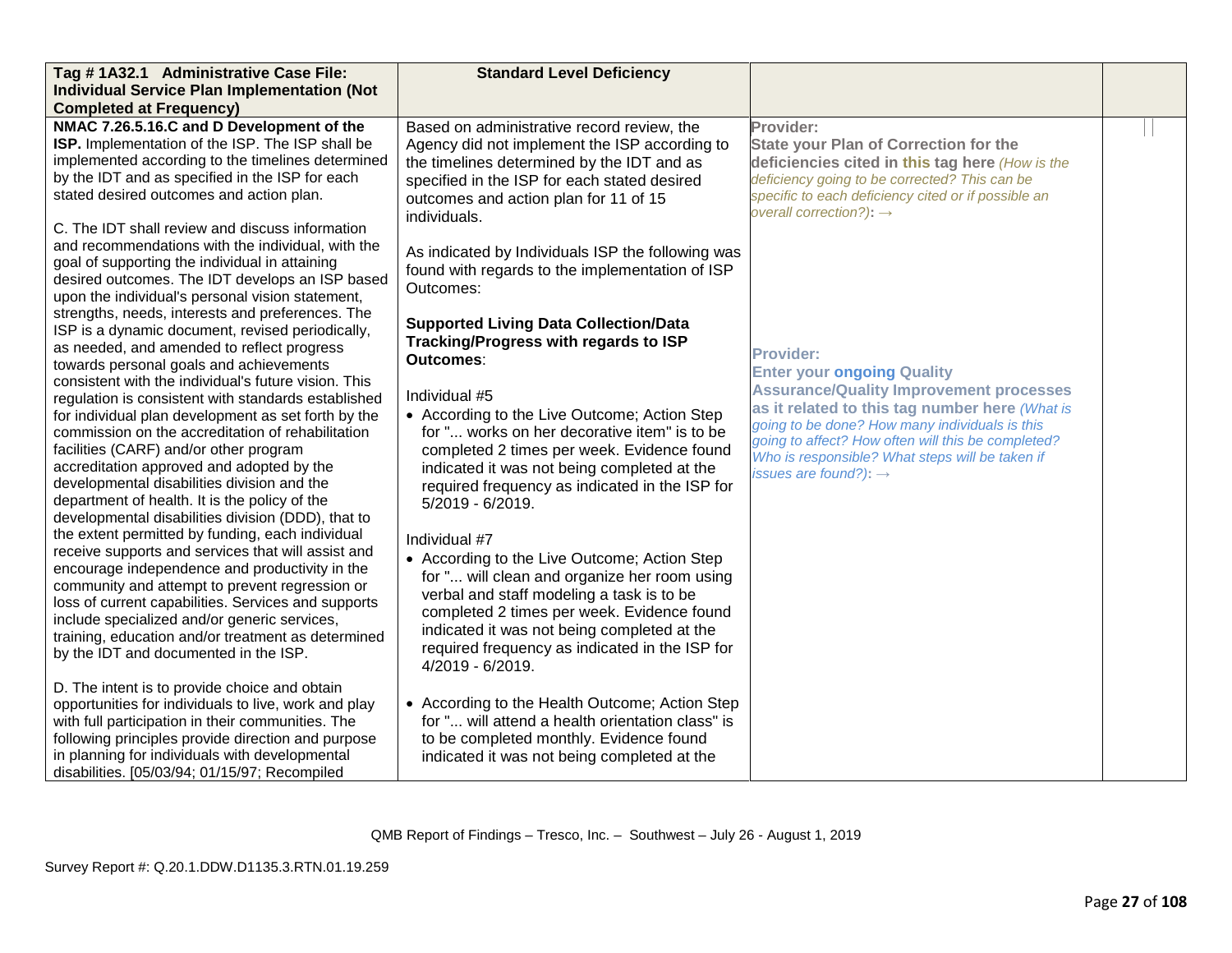## 10/31/01]

Developmental Disabilities (DD) Waiver Service Standards 2/26/2018; Re -Issue: 12/28/2018; Eff 1/1/2019

**Chapter 6: Individual Service Plan (ISP) 6.8 ISP Implementation and Monitoring:** All DD Waiver Provider Agencies with a signed SFOC are required to provide services as detailed in the ISP. The ISP must be readily accessible to Provider Agencies on the approved budget. (See Chapter 20: Provider Documentation and Client Records.) CMs facilitate and maintain communication with the person, his/her representative, other IDT members, Provider Agencies, and relevant parties to ensure that the person receives the maximum benefit of his/her services and that revisions to the ISP are made as needed. All DD Waiver Provider Agencies are required to cooperate with monitoring activities conducted by the CM and the DOH. Provider Agencies are required to respond to issues at the individual level and agency level as described in Chapter 16: Qualified Provider Agencies.

#### **Chapter 20: Provider Documentation and Client Records 20.2 Client Records Requirements:** All

DD Waiver Provider Agencies are required to create and maintain individual client records. The contents of client records vary depending on the unique needs of the person receiving services and the resultant information produced. The extent of documentation required for individual client records per service type depends on the location of the file, the type of service being provided, and the information necessary.

DD Waiver Provider Agencies are required to adhere to the following:

8. Client records must contain all documents essential to the service being provided and essential to ensuring the health and safety of the person during the provision of the service.

required frequency as indicated in the ISP for 4/2019 - 6/2019.

• According to the Health Outcome; Action Step for "... will engage in a physical activity of her choice" is to be completed 1 time per week. Evidence found indicated it was not being completed at the required frequency as indicated in the ISP for 4/2019 - 6/2019.

#### Individual # 9

• According to the Live Outcome; Action Step for "... will participate in choosing the food that is prepared in the home" is to be completed 1 time per week. Evidence found indicated it was not being completed at the required frequency as indicated in the ISP for 6/2019.

#### Individual #10

• According to the Live Outcome; Action Step for "... will pick his sock from drawer" is to be completed 3 times per week. Evidence found indicated it was not being completed at the required frequency as indicated in the ISP for 4/2019 - 6/2019.

#### Individual #12

- According to the Live Outcome; Action Step for "... will use visual schedule to prompt him to complete the watering routine" is to be completed 3 times per week. Evidence found indicated it was not being completed at the required frequency as indicated in the ISP for 4/2019 - 6/2019.
- According to the Live Outcome; Action Step for ... check plants" is to be completed daily. Evidence found indicated it was not being completed at the required frequency as indicated in the ISP for 4/2019 - 6/2019.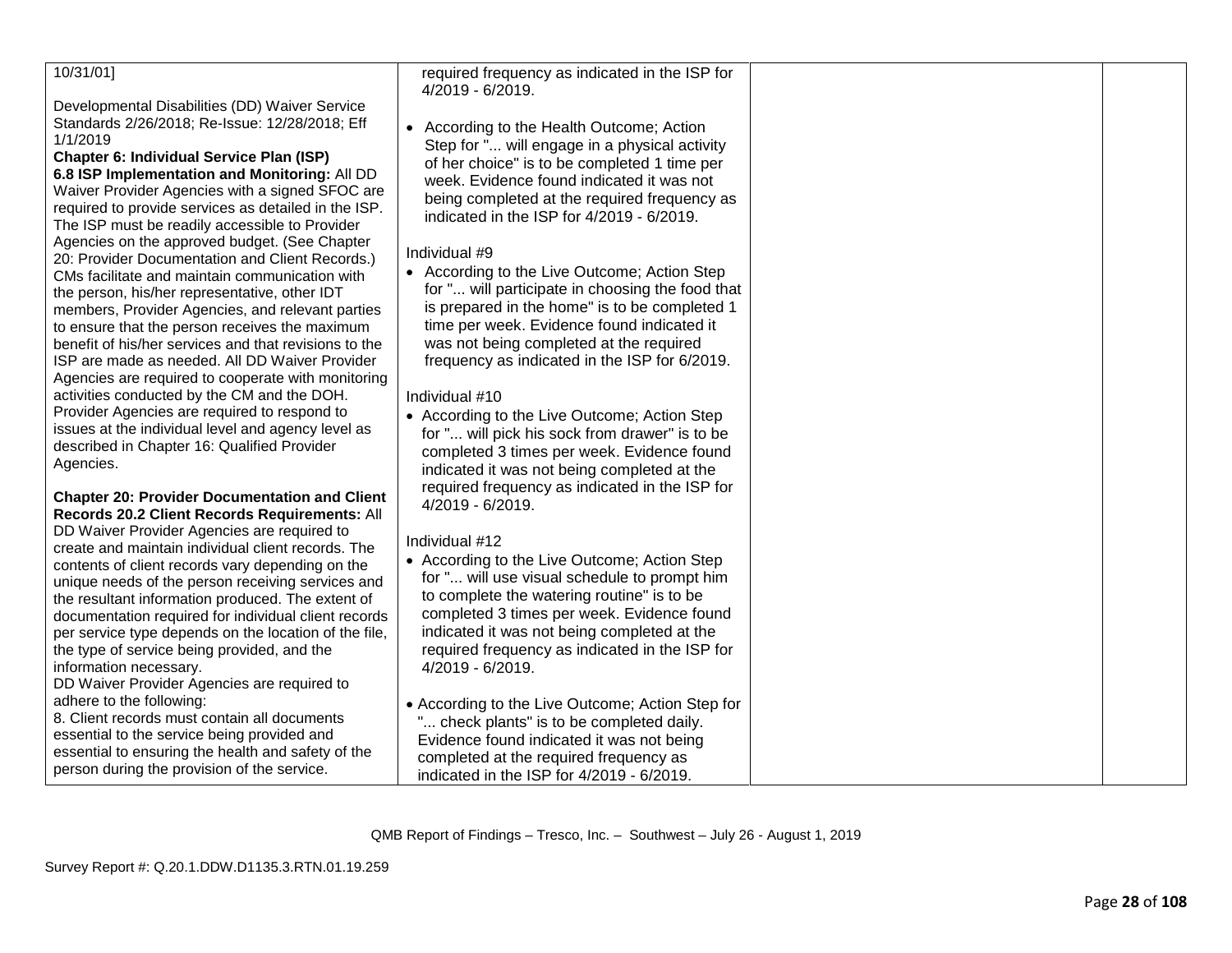| records in home and community settings in paper<br>or electronic form. Secure access to electronic<br>records through the Therap web-based system<br>using computers or mobile devices 10. Provider<br>Agencies are responsible for ensuring that all plans<br>created by nurses, RDs, therapists or BSCs are<br>present in all needed settings.<br>11. Provider Agencies must maintain records of all<br>documents produced by agency personnel or<br>contractors on behalf of each person, including any<br>routine notes or data, annual assessments, semi-<br>annual reports, evidence of training<br>provided/received, progress notes, and any other<br>interactions for which billing is generated.<br>12. Each Provider Agency is responsible for<br>maintaining the daily or other contact notes<br>documenting the nature and frequency of service<br>delivery, as well as data tracking only for the<br>services provided by their agency.<br>13. The current Client File Matrix found in<br>Appendix A Client File Matrix details the minimum<br>requirements for records to be stored in agency<br>office files, the delivery site, or with DSP while<br>providing services in the community.<br>14. All records pertaining to JCMs must be<br>retained permanently and must be made available<br>to DDSD upon request, upon the termination or<br>expiration of a provider agreement, or upon<br>provider withdrawal from services. | Individual #13<br>• According to the Live Outcome; Action Step for<br>will continue to check out 2 - 3 books from<br>Branigan library" is to be completed 1 time per<br>week. Evidence found indicated it was not<br>being completed at the required frequency as<br>indicated in the ISP for 4/2019.<br>• According to the Live Outcome; Action Step for<br>" will go to bookstores and thrift stores to<br>look for books he might like to add to his own<br>story" is to be completed 1 time per week.<br>Evidence found indicated it was not being<br>completed at the required frequency as<br>indicated in the ISP for 4/2019.<br>• According to the Live Outcome; Action Step for<br>will stop at neighborhood library book<br>exchange sites" is to be completed 1 time per<br>week. Evidence found indicated it was not<br>being completed at the required frequency as<br>indicated in the ISP for 4/2019.<br>• According to the Live Outcome; Action Step for<br>" will collect one book for his own library" is<br>to be completed 1 time per week. Evidence<br>found indicated it was not being completed at<br>the required frequency as indicated in the ISP<br>for 4/2019.<br>Individual #15<br>• According to the Live Outcome; Action Step for<br>" will work on his project" is to be completed<br>1 time per week. Evidence found indicated it<br>was not being completed at the required<br>frequency as indicated in the ISP for 6/2019. |  |  |
|---------------------------------------------------------------------------------------------------------------------------------------------------------------------------------------------------------------------------------------------------------------------------------------------------------------------------------------------------------------------------------------------------------------------------------------------------------------------------------------------------------------------------------------------------------------------------------------------------------------------------------------------------------------------------------------------------------------------------------------------------------------------------------------------------------------------------------------------------------------------------------------------------------------------------------------------------------------------------------------------------------------------------------------------------------------------------------------------------------------------------------------------------------------------------------------------------------------------------------------------------------------------------------------------------------------------------------------------------------------------------------------------------------------------------------------------------|----------------------------------------------------------------------------------------------------------------------------------------------------------------------------------------------------------------------------------------------------------------------------------------------------------------------------------------------------------------------------------------------------------------------------------------------------------------------------------------------------------------------------------------------------------------------------------------------------------------------------------------------------------------------------------------------------------------------------------------------------------------------------------------------------------------------------------------------------------------------------------------------------------------------------------------------------------------------------------------------------------------------------------------------------------------------------------------------------------------------------------------------------------------------------------------------------------------------------------------------------------------------------------------------------------------------------------------------------------------------------------------------------------------------------------------------------------------|--|--|
|---------------------------------------------------------------------------------------------------------------------------------------------------------------------------------------------------------------------------------------------------------------------------------------------------------------------------------------------------------------------------------------------------------------------------------------------------------------------------------------------------------------------------------------------------------------------------------------------------------------------------------------------------------------------------------------------------------------------------------------------------------------------------------------------------------------------------------------------------------------------------------------------------------------------------------------------------------------------------------------------------------------------------------------------------------------------------------------------------------------------------------------------------------------------------------------------------------------------------------------------------------------------------------------------------------------------------------------------------------------------------------------------------------------------------------------------------|----------------------------------------------------------------------------------------------------------------------------------------------------------------------------------------------------------------------------------------------------------------------------------------------------------------------------------------------------------------------------------------------------------------------------------------------------------------------------------------------------------------------------------------------------------------------------------------------------------------------------------------------------------------------------------------------------------------------------------------------------------------------------------------------------------------------------------------------------------------------------------------------------------------------------------------------------------------------------------------------------------------------------------------------------------------------------------------------------------------------------------------------------------------------------------------------------------------------------------------------------------------------------------------------------------------------------------------------------------------------------------------------------------------------------------------------------------------|--|--|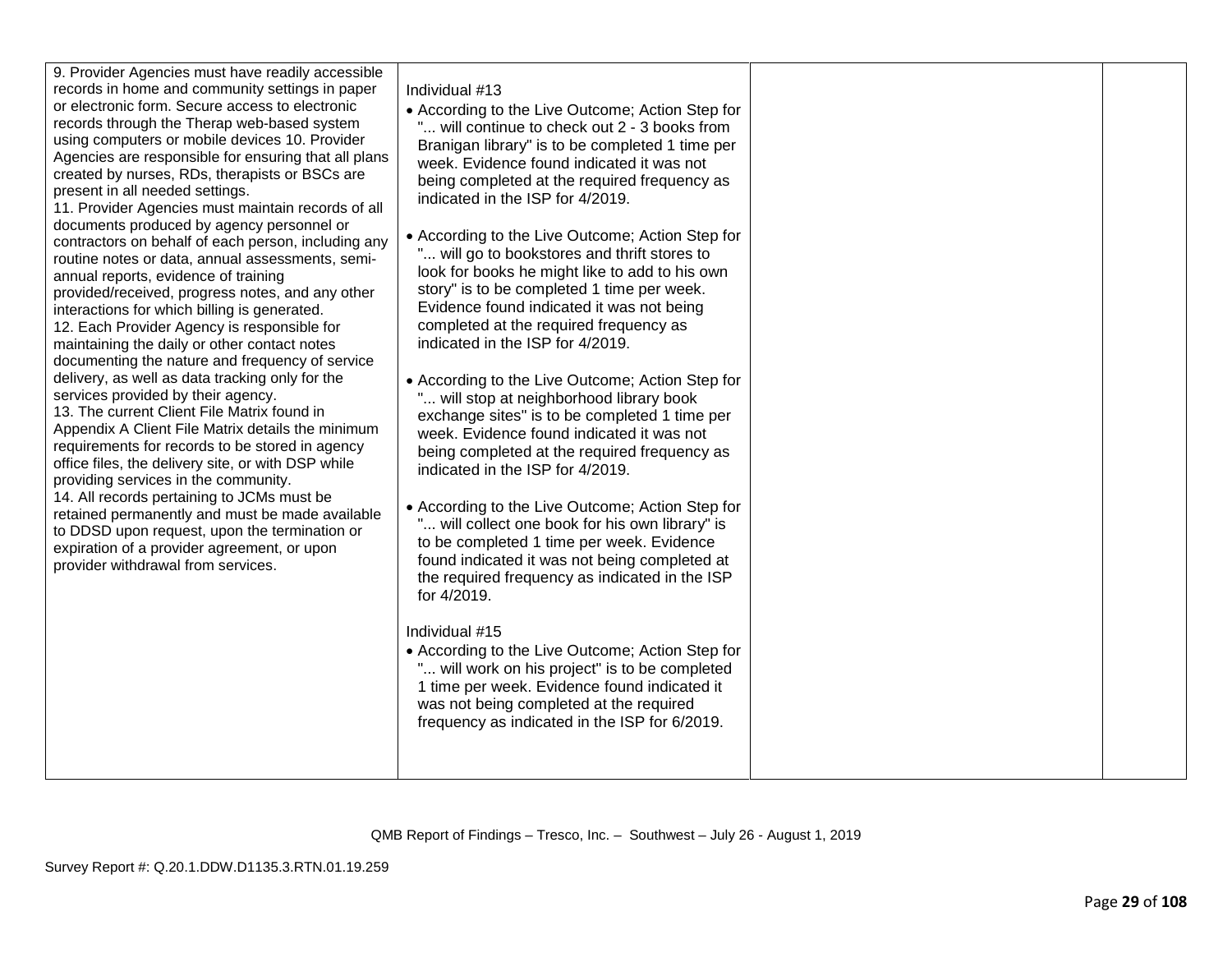| <b>Customized In-Home Supports Data</b><br><b>Collection/Data Tracking/Progress with</b><br>regards to ISP Outcomes:                                                                                                                                                                                        |  |
|-------------------------------------------------------------------------------------------------------------------------------------------------------------------------------------------------------------------------------------------------------------------------------------------------------------|--|
| Individual #3<br>• According to the Live Outcome; Action Step<br>for " will create his weekly budget" is to be<br>completed 1 time per week. Evidence found<br>indicated it was not being completed at the<br>required frequency as indicated in the ISP for<br>5/2019 - 6/2019.                            |  |
| • According to the Live Outcome; Action Step<br>for " will follow his budget" is to be<br>completed 2 times per week. Evidence found<br>indicated it was not being completed at the<br>required frequency as indicated in the ISP for<br>5/2019 - 6/2019.                                                   |  |
| Individual #11<br>• According to the Live Outcome; Action Step<br>for " will research two new recipes" is to be<br>completed 2 times per month. Evidence found<br>indicated it was not being completed at the<br>required frequency as indicated in the ISP for<br>4/2019 & 6/2019.                         |  |
| • According to the Live Outcome; Action Step for<br>" will choose a designated day to go<br>shopping and purchase items needed is to be<br>completed 2 times per month. Evidence found<br>indicated it was not being completed at the<br>required frequency as indicated in the ISP for<br>4/2019 & 6/2019. |  |
| • According to the Live Outcome; Action Step for<br>" will cook two new recipes" is to be<br>completed 2 times per month. Evidence found<br>indicated it was not being completed at the                                                                                                                     |  |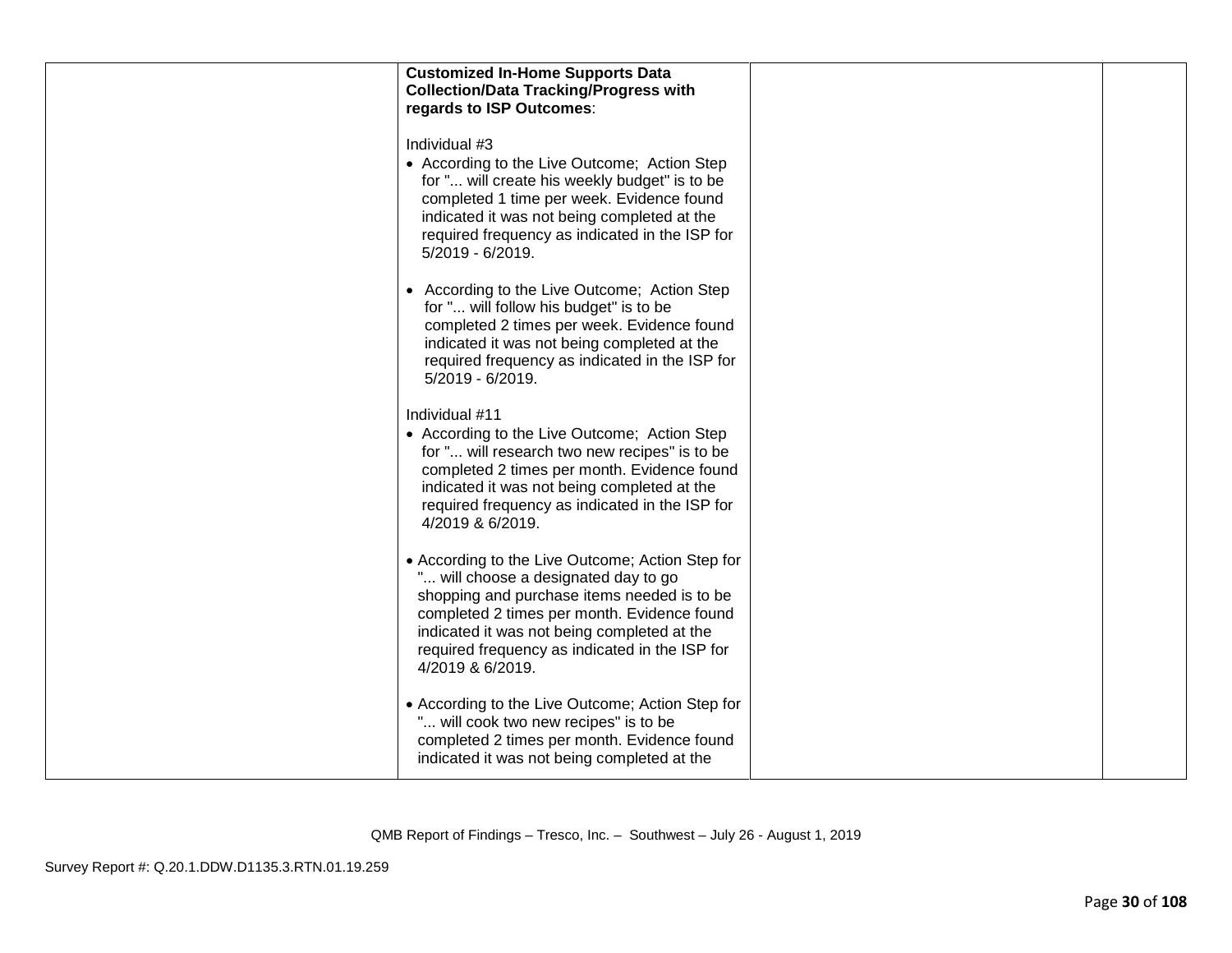| required frequency as indicated in the ISP for<br>4/2019 & 6/2019.                                                                                                                                                                                                                                  |  |
|-----------------------------------------------------------------------------------------------------------------------------------------------------------------------------------------------------------------------------------------------------------------------------------------------------|--|
| <b>Customized Community Supports Data</b><br><b>Collection/Data Tracking/Progress with</b><br>regards to ISP Outcomes:                                                                                                                                                                              |  |
| Individual #4<br>• According to the Fun Outcome; Action Step for<br>will chose a friend and invite them to meet<br>her at the bowling alley" is to be completed<br>monthly. Evidence found indicated it was not<br>being completed at the required frequency as<br>indicated in the ISP for 4/2019. |  |
| • According to the Fun Outcome; Action Step<br>for " will track her bowling score" is to be<br>completed monthly. Evidence found indicated<br>it was not being completed at the required<br>frequency as indicated in the ISP for 4/2019.                                                           |  |
| Individual #5<br>• According to the Fun Outcome; Action Step for<br>" will communicate with her AAC device" is<br>to be completed 4 times per week. Evidence<br>found indicated it was not being completed at<br>the required frequency as indicated in the ISP<br>for 5/2019 - 6/2019.             |  |
| Individual #9<br>• According to the Fun Action Step for " will<br>choose activities she would like to attend" is to<br>be completed 1 time per week. Evidence found<br>indicated it was not being completed at the<br>required frequency as indicated in the ISP for<br>4/2019 - 6/2019.            |  |
| • According to the Fun Action Step for " will<br>attend the activity" is to be completed 1 time<br>per week. Evidence found indicated it was not                                                                                                                                                    |  |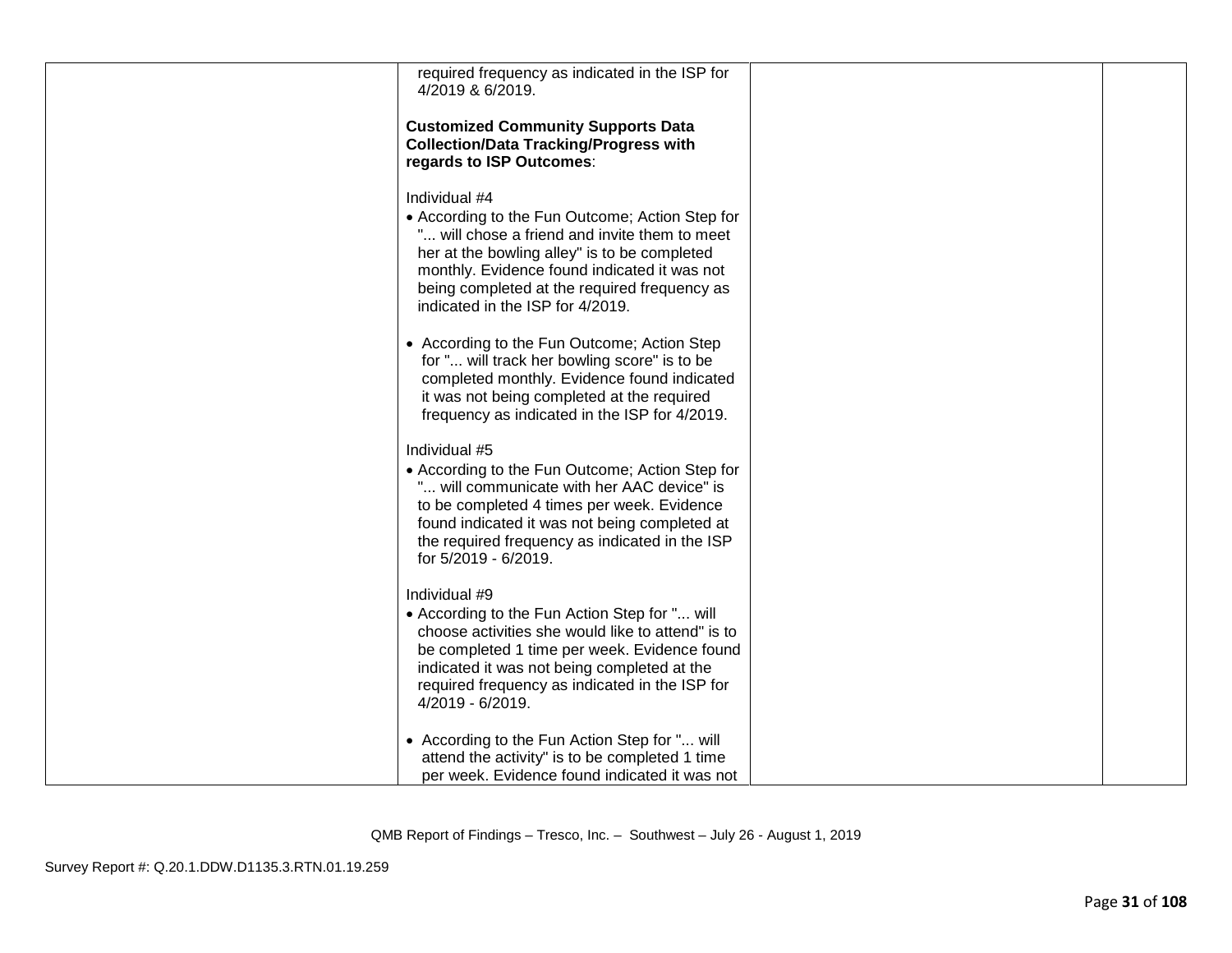| being completed at the required frequency as<br>indicated in the ISP for 4/2019 - 6/2019.                                                                                                                                                                                        |  |
|----------------------------------------------------------------------------------------------------------------------------------------------------------------------------------------------------------------------------------------------------------------------------------|--|
| Individual #11<br>• According to the Fun Action Step for " will<br>choose and plan a community activity" is to<br>be completed 1 time per week. Evidence<br>found indicated it was not being completed at<br>the required frequency as indicated in the ISP<br>for 5/2019.       |  |
| Individual #12<br>• According to the Fun Action Step for " will<br>greet the pool attendant" is to be completed 1<br>time per week. Evidence found indicated it<br>was not being completed at the required<br>frequency as indicated in the ISP for 4/2019 &<br>6/2019.          |  |
| • According to the Fun Action Step for " will<br>participate in swimming" is to be completed 1<br>time per week. Evidence found indicated it<br>was not being completed at the required<br>frequency as indicated in the ISP for 4/2019 &<br>6/2019.                             |  |
| Individual #14<br>• According to the Work/Learn Action Step for<br>" will select community activity" is to be<br>completed 3 times per week. Evidence found<br>indicated it was not being completed at the<br>required frequency as indicated in the ISP for<br>5/2019.          |  |
| • According to the According to the Work/Learn<br>Action Step for " will participate in<br>community activities" is to be completed 3<br>times per week. Evidence found indicated it<br>was not being completed at the required<br>frequency as indicated in the ISP for 5/2019. |  |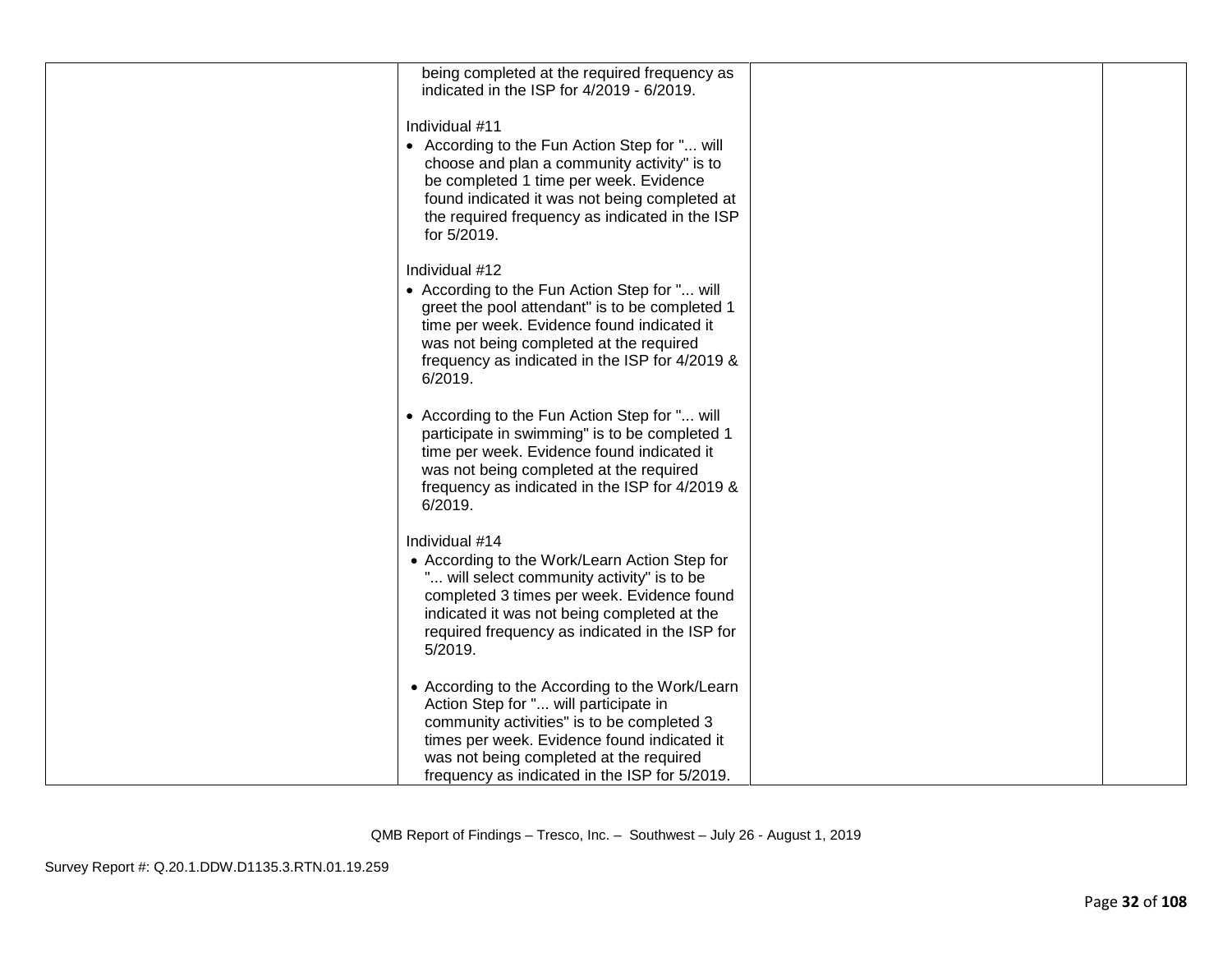| <b>Community Integrated Employment Services</b><br>Data Collection/Data Tracking/Progress with<br>regards to ISP Outcomes:                                                                                                                                             |  |
|------------------------------------------------------------------------------------------------------------------------------------------------------------------------------------------------------------------------------------------------------------------------|--|
| Individual #15<br>• According to the Work Action Step for " will<br>follow his pictorial checklist" is to be<br>completed 2 times per week. Evidence found<br>indicated it was not being completed at the<br>required frequency as indicated in the ISP for<br>6/2019. |  |
|                                                                                                                                                                                                                                                                        |  |
|                                                                                                                                                                                                                                                                        |  |
|                                                                                                                                                                                                                                                                        |  |
|                                                                                                                                                                                                                                                                        |  |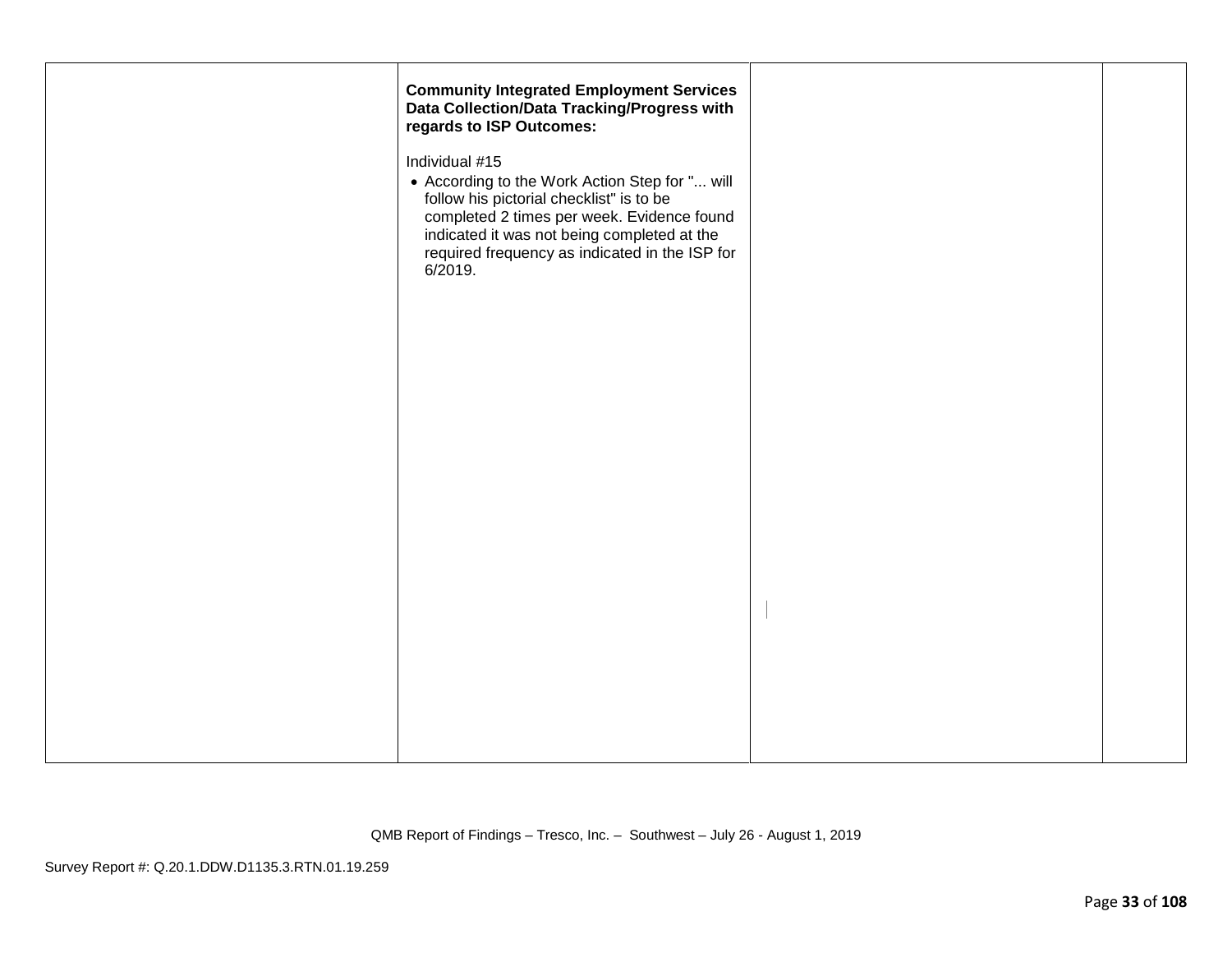| Tag #1A32.2 Individual Service Plan                                                                  | <b>Standard Level Deficiency</b>                 |                                                                                                  |  |
|------------------------------------------------------------------------------------------------------|--------------------------------------------------|--------------------------------------------------------------------------------------------------|--|
| <b>Implementation (Residential Implementation)</b>                                                   |                                                  |                                                                                                  |  |
| NMAC 7.26.5.16.C and D Development of the                                                            | Based on residential record review, the Agency   | Provider:                                                                                        |  |
| ISP. Implementation of the ISP. The ISP shall be                                                     | did not implement the ISP according to the       | <b>State your Plan of Correction for the</b>                                                     |  |
| implemented according to the timelines determined                                                    | timelines determined by the IDT and as           | deficiencies cited in this tag here (How is the                                                  |  |
| by the IDT and as specified in the ISP for each<br>stated desired outcomes and action plan.          | specified in the ISP for each stated desired     | deficiency going to be corrected? This can be                                                    |  |
|                                                                                                      | outcome and action plan for 4 of 10 individuals. | specific to each deficiency cited or if possible an<br>overall correction?): $\rightarrow$       |  |
| C. The IDT shall review and discuss information                                                      | As indicated by Individual's ISP the following   |                                                                                                  |  |
| and recommendations with the individual, with the                                                    | was found with regards to the implementation of  |                                                                                                  |  |
| goal of supporting the individual in attaining                                                       | <b>ISP Outcomes:</b>                             |                                                                                                  |  |
| desired outcomes. The IDT develops an ISP based                                                      |                                                  |                                                                                                  |  |
| upon the individual's personal vision statement,<br>strengths, needs, interests and preferences. The | <b>Supported Living Data Collection/Data</b>     |                                                                                                  |  |
| ISP is a dynamic document, revised periodically,                                                     | Tracking/Progress with regards to ISP            |                                                                                                  |  |
| as needed, and amended to reflect progress                                                           | <b>Outcomes:</b>                                 |                                                                                                  |  |
| towards personal goals and achievements                                                              |                                                  | <b>Provider:</b>                                                                                 |  |
| consistent with the individual's future vision. This                                                 | Individual #5                                    | <b>Enter your ongoing Quality</b>                                                                |  |
| regulation is consistent with standards established                                                  | • According to the Live Outcome; Action Step     | <b>Assurance/Quality Improvement processes</b><br>as it related to this tag number here (What is |  |
| for individual plan development as set forth by the                                                  | for " works on her decorative item" is to be     | going to be done? How many individuals is this                                                   |  |
| commission on the accreditation of rehabilitation                                                    | completed 2 times per week. Evidence found       | going to affect? How often will this be completed?                                               |  |
| facilities (CARF) and/or other program                                                               | indicated it was not being completed at the      | Who is responsible? What steps will be taken if                                                  |  |
| accreditation approved and adopted by the<br>developmental disabilities division and the             | required frequency as indicated in the ISP for   | issues are found?): $\rightarrow$                                                                |  |
| department of health. It is the policy of the                                                        | $7/15 - 21$ , 2019. (Date of home visit:         |                                                                                                  |  |
| developmental disabilities division (DDD), that to                                                   | 7/29/2019)                                       |                                                                                                  |  |
| the extent permitted by funding, each individual                                                     | Individual #7                                    |                                                                                                  |  |
| receive supports and services that will assist and                                                   | • None found regarding: Live Outcome; Action     |                                                                                                  |  |
| encourage independence and productivity in the                                                       | Step: " will be clean and organize her room      |                                                                                                  |  |
| community and attempt to prevent regression or                                                       | using verbal and staff modeling a task" for 7/1  |                                                                                                  |  |
| loss of current capabilities. Services and supports                                                  | - 19, 2019. Action step is to be completed 2     |                                                                                                  |  |
| include specialized and/or generic services,                                                         | times per week. (Date of home visit:             |                                                                                                  |  |
| training, education and/or treatment as determined                                                   | 7/29/2019)                                       |                                                                                                  |  |
| by the IDT and documented in the ISP.                                                                |                                                  |                                                                                                  |  |
| D. The intent is to provide choice and obtain                                                        | Individual #9                                    |                                                                                                  |  |
| opportunities for individuals to live, work and play                                                 | • None found regarding: Live Outcome; Action     |                                                                                                  |  |
| with full participation in their communities. The                                                    | Step: " will participate in choosing the food    |                                                                                                  |  |
| following principles provide direction and purpose                                                   | that is prepared in the home" for $7/1 - 19$ ,   |                                                                                                  |  |
| in planning for individuals with developmental                                                       | 2019. Action step is to be completed 1 time      |                                                                                                  |  |
| disabilities. [05/03/94; 01/15/97; Recompiled                                                        | per week. (Date of home visit: 7/29/2019)        |                                                                                                  |  |
| 10/31/01]                                                                                            |                                                  |                                                                                                  |  |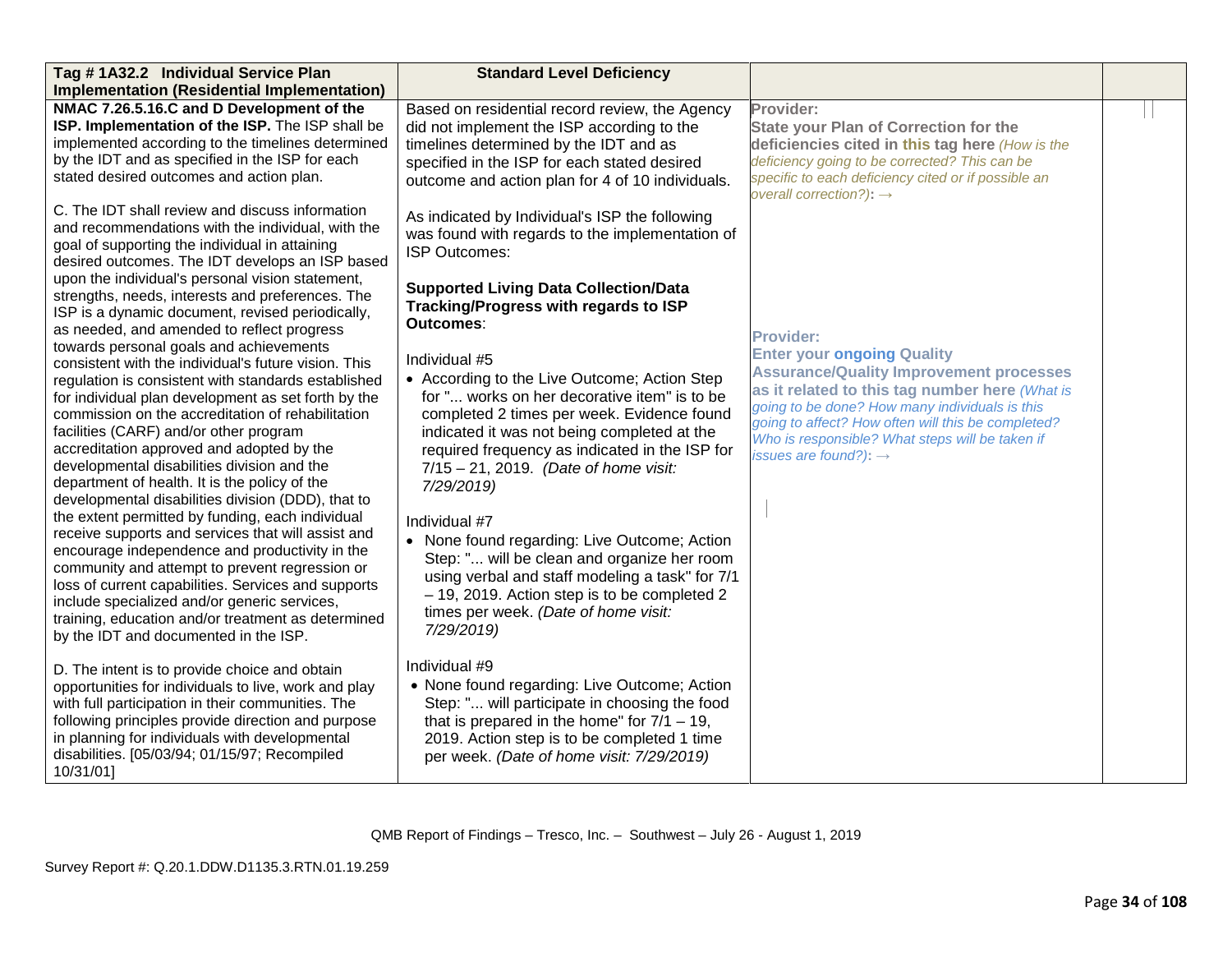|                                                                                                                                                                                                                                                                                                                                                                                                                                                                                                                                                                                                                                                                                                                                                                                                                                                                                                                                                                                                                                                                              | Individual #12                                                                                                                                                                                                                                                                                                                                  |  |
|------------------------------------------------------------------------------------------------------------------------------------------------------------------------------------------------------------------------------------------------------------------------------------------------------------------------------------------------------------------------------------------------------------------------------------------------------------------------------------------------------------------------------------------------------------------------------------------------------------------------------------------------------------------------------------------------------------------------------------------------------------------------------------------------------------------------------------------------------------------------------------------------------------------------------------------------------------------------------------------------------------------------------------------------------------------------------|-------------------------------------------------------------------------------------------------------------------------------------------------------------------------------------------------------------------------------------------------------------------------------------------------------------------------------------------------|--|
| Developmental Disabilities (DD) Waiver Service<br>Standards 2/26/2018; Re-Issue: 12/28/2018; Eff<br>1/1/2019<br><b>Chapter 6: Individual Service Plan (ISP)</b><br>6.8 ISP Implementation and Monitoring: All DD<br>Waiver Provider Agencies with a signed SFOC are<br>required to provide services as detailed in the ISP.<br>The ISP must be readily accessible to Provider<br>Agencies on the approved budget. (See Chapter<br>20: Provider Documentation and Client Records.)<br>CMs facilitate and maintain communication with<br>the person, his/her representative, other IDT<br>members, Provider Agencies, and relevant parties<br>to ensure that the person receives the maximum<br>benefit of his/her services and that revisions to the<br>ISP are made as needed. All DD Waiver Provider<br>Agencies are required to cooperate with monitoring<br>activities conducted by the CM and the DOH.<br>Provider Agencies are required to respond to<br>issues at the individual level and agency level as<br>described in Chapter 16: Qualified Provider<br>Agencies. | • According to the Live Outcome; Action Step<br>for " will use visual schedule to prompt him<br>to complete the watering routine" is to be<br>completed 3 times per week. Evidence found<br>indicated it was not being completed at the<br>required frequency as indicated in the ISP for<br>7/1 - 19, 2019. (Date of home visit:<br>7/30/2019) |  |
| <b>Chapter 20: Provider Documentation and Client</b><br>Records 20.2 Client Records Requirements: All<br>DD Waiver Provider Agencies are required to<br>create and maintain individual client records. The<br>contents of client records vary depending on the<br>unique needs of the person receiving services and<br>the resultant information produced. The extent of<br>documentation required for individual client records<br>per service type depends on the location of the file,<br>the type of service being provided, and the<br>information necessary.<br>DD Waiver Provider Agencies are required to<br>adhere to the following:<br>16. Client records must contain all documents<br>essential to the service being provided and<br>essential to ensuring the health and safety of the<br>person during the provision of the service.<br>17. Provider Agencies must have readily                                                                                                                                                                                |                                                                                                                                                                                                                                                                                                                                                 |  |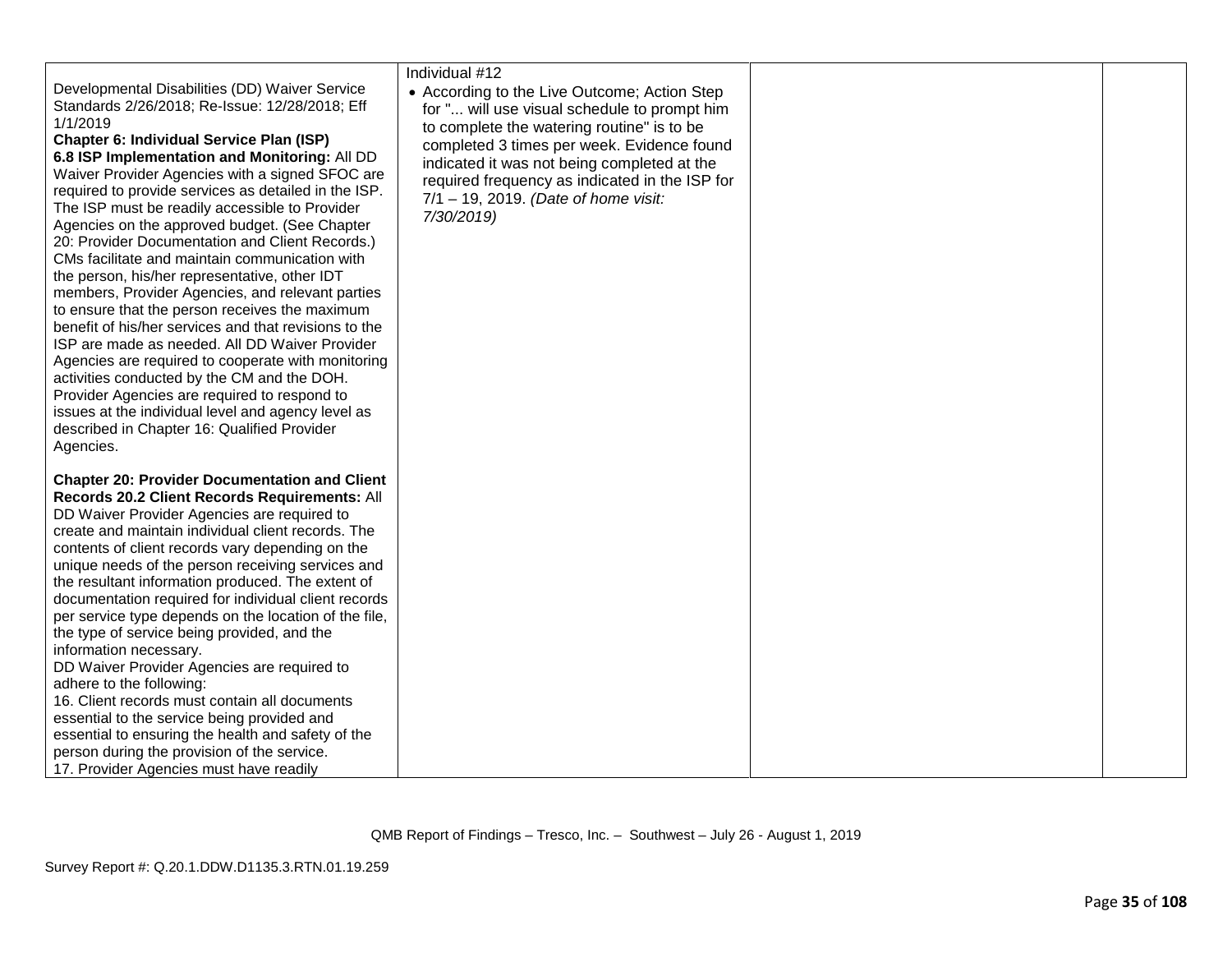| accessible records in home and community             |  |  |
|------------------------------------------------------|--|--|
| settings in paper or electronic form. Secure access  |  |  |
| to electronic records through the Therap web         |  |  |
| based system using computers or mobile devices       |  |  |
| is acceptable.                                       |  |  |
| 18. Provider Agencies are responsible for ensuring   |  |  |
| that all plans created by nurses, RDs, therapists or |  |  |
| BSCs are present in all needed settings.             |  |  |
| 19. Provider Agencies must maintain records of all   |  |  |
| documents produced by agency personnel or            |  |  |
| contractors on behalf of each person, including any  |  |  |
| routine notes or data, annual assessments, semi-     |  |  |
| annual reports, evidence of training                 |  |  |
| provided/received, progress notes, and any other     |  |  |
| interactions for which billing is generated.         |  |  |
| 20. Each Provider Agency is responsible for          |  |  |
| maintaining the daily or other contact notes         |  |  |
| documenting the nature and frequency of service      |  |  |
| delivery, as well as data tracking only for the      |  |  |
| services provided by their agency.                   |  |  |
| 21. The current Client File Matrix found in          |  |  |
| Appendix A Client File Matrix details the minimum    |  |  |
| requirements for records to be stored in agency      |  |  |
| office files, the delivery site, or with DSP while   |  |  |
| providing services in the community.                 |  |  |
| 22. All records pertaining to JCMs must be           |  |  |
| retained permanently and must be made available      |  |  |
| to DDSD upon request, upon the termination or        |  |  |
| expiration of a provider agreement, or upon          |  |  |
| provider withdrawal from services.                   |  |  |
|                                                      |  |  |
|                                                      |  |  |
|                                                      |  |  |
|                                                      |  |  |
|                                                      |  |  |
|                                                      |  |  |
|                                                      |  |  |
|                                                      |  |  |
|                                                      |  |  |
|                                                      |  |  |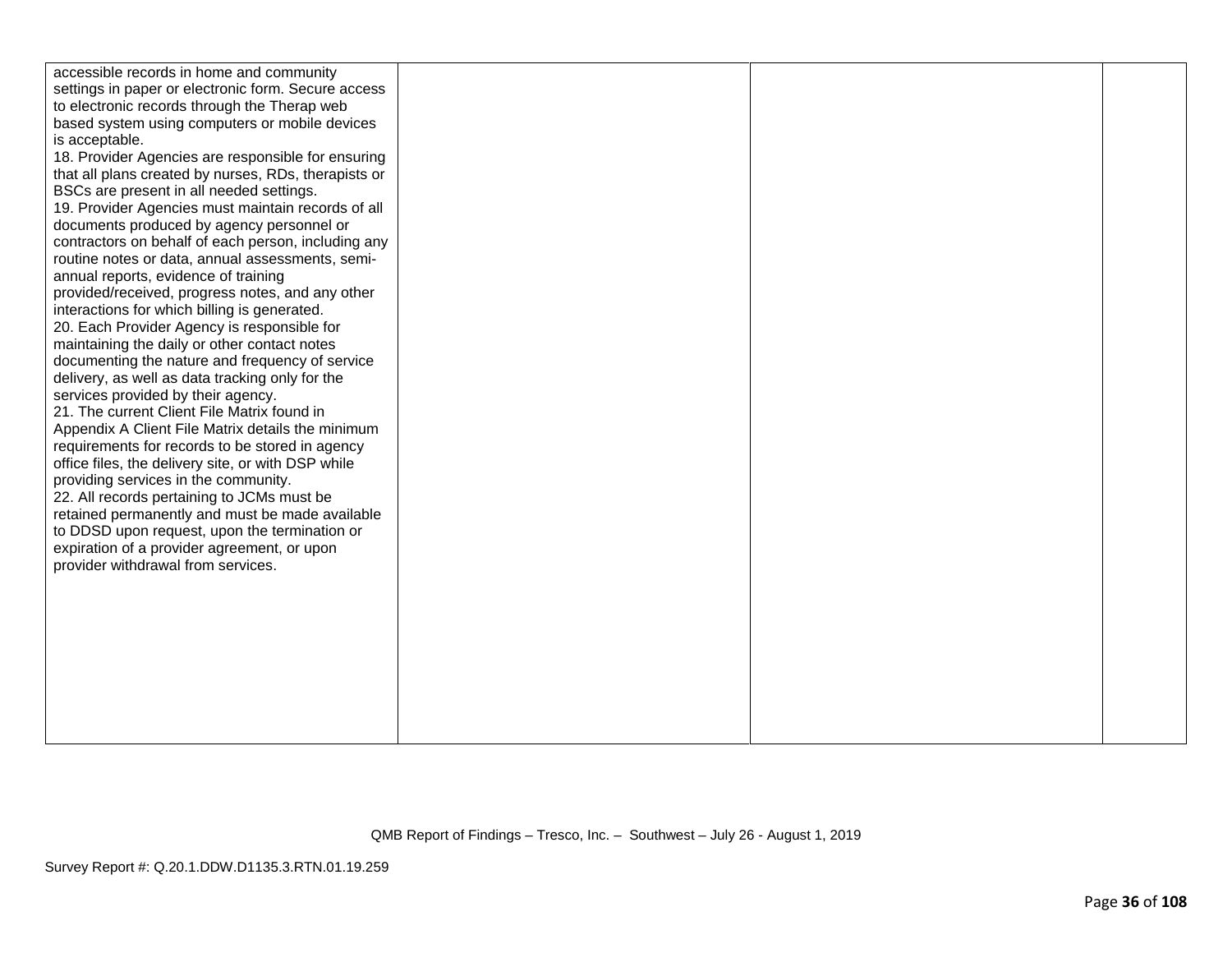| Tag #1A38 Living Care Arrangement /               | <b>Standard Level Deficiency</b>                |                                                                                                  |  |
|---------------------------------------------------|-------------------------------------------------|--------------------------------------------------------------------------------------------------|--|
| <b>Community Inclusion Reporting</b>              |                                                 |                                                                                                  |  |
| <b>Requirements</b>                               |                                                 |                                                                                                  |  |
| 7.26.5.17 DEVELOPMENT OF THE                      | Based on record review, the Agency did not      | Provider:                                                                                        |  |
| <b>INDIVIDUAL SERVICE PLAN (ISP) -</b>            | complete written status reports as required for | <b>State your Plan of Correction for the</b>                                                     |  |
| <b>DISSEMINATION OF THE ISP,</b>                  | 14 of 15 individuals receiving Living Care      | deficiencies cited in this tag here (How is the                                                  |  |
| <b>DOCUMENTATION AND COMPLIANCE:</b>              | Arrangements and Community Inclusion.           | deficiency going to be corrected? This can be                                                    |  |
| C. Objective quantifiable data reporting progress |                                                 | specific to each deficiency cited or if possible an                                              |  |
| or lack of progress towards stated outcomes,      | <b>Supported Living Semi-Annual Reports:</b>    | overall correction?): $\rightarrow$                                                              |  |
| and action plans shall be maintained in the       | • Individual #1 - Report not completed 14 days  |                                                                                                  |  |
| individual's records at each provider agency      | prior to the Annual ISP meeting. (Term of ISP   |                                                                                                  |  |
| implementing the ISP. Provider agencies shall     | 4/24/2018 - 4/23/2019; Semi-Annual Report       |                                                                                                  |  |
| use this data to evaluate the effectiveness of    | 10/23/2018 - 12/4/2018; Date Completed:         |                                                                                                  |  |
| services provided. Provider agencies shall        | 1/7/2019; ISP meeting held on 12/4/2018).       |                                                                                                  |  |
| submit to the case manager data reports and       |                                                 |                                                                                                  |  |
| individual progress summaries quarterly, or       | • Individual #5 - Report not completed 14 days  |                                                                                                  |  |
| more frequently, as decided by the IDT.           | prior to the Annual ISP meeting. (Term of ISP   | <b>Provider:</b>                                                                                 |  |
| These reports shall be included in the            | 5/10/2018 - 5/9/2019; Semi-Annual Report        | <b>Enter your ongoing Quality</b>                                                                |  |
| individual's case management record, and used     | 11/10/2018 - 1/3/2019; Date Completed:          | <b>Assurance/Quality Improvement processes</b>                                                   |  |
| by the team to determine the ongoing              | 7/29/2019; ISP meeting held on 1/3/2019).       | as it related to this tag number here (What is<br>going to be done? How many individuals is this |  |
| effectiveness of the supports and services being  |                                                 | going to affect? How often will this be completed?                                               |  |
| provided. Determination of effectiveness shall    | • Individual #9 - Report not completed 14 days  | Who is responsible? What steps will be taken if                                                  |  |
| result in timely modification of supports and     | prior to the Annual ISP meeting. (Term of ISP   | issues are found?): $\rightarrow$                                                                |  |
| services as needed.                               | 10/14/2017 - 10/13/2019; Semi-Annual            |                                                                                                  |  |
|                                                   | Report 4/2018 - 6/2018; Date Completed:         |                                                                                                  |  |
| Developmental Disabilities (DD) Waiver Service    | 7/20/2019; ISP meeting held on 6/29/2018).      |                                                                                                  |  |
| Standards 2/26/2018; Re-Issue: 12/28/2018; Eff    |                                                 |                                                                                                  |  |
| 1/1/2019                                          | • Individual #12 - Report not completed 14 days |                                                                                                  |  |
| <b>Chapter 20: Provider Documentation and</b>     | prior to the Annual ISP meeting. (Term of ISP   |                                                                                                  |  |
| <b>Client Records: 20.2 Client Records</b>        | 7/1/2018 - 6/30/2019; Semi-Annual Report        |                                                                                                  |  |
| Requirements: All DD Waiver Provider              | 1/2019 - 2/2019; Date Completed: 8/1/2019;      |                                                                                                  |  |
| Agencies are required to create and maintain      | ISP meeting held on 3/8/2019)                   |                                                                                                  |  |
| individual client records. The contents of client |                                                 |                                                                                                  |  |
| records vary depending on the unique needs of     | • Individual #13 - Report not completed 14 days |                                                                                                  |  |
| the person receiving services and the resultant   | prior to the Annual ISP meeting. (Term of ISP   |                                                                                                  |  |
| information produced. The extent of               | 4/7/2018-4/6/2019; Semi-Annual Report           |                                                                                                  |  |
| documentation required for individual client      | 10/2018 - 4/2019; Date Completed:               |                                                                                                  |  |
| records per service type depends on the location  | 4/29/2019; ISP meeting held on 12/4/2018)       |                                                                                                  |  |
| of the file, the type of service being provided,  |                                                 |                                                                                                  |  |
| and the information necessary.                    |                                                 |                                                                                                  |  |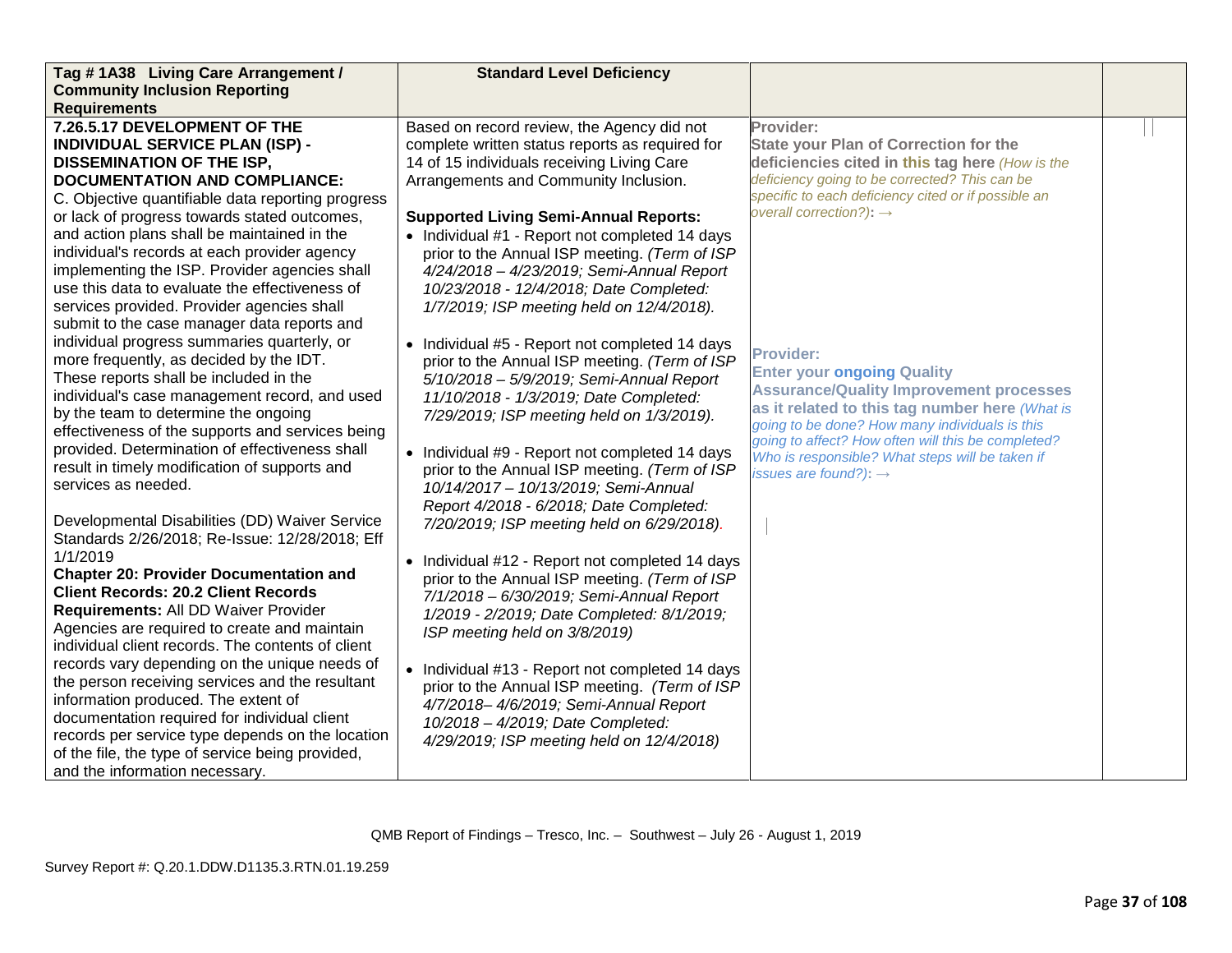| DD Waiver Provider Agencies are required to<br>adhere to the following:<br>1. Client records must contain all documents<br>essential to the service being provided and<br>essential to ensuring the health and safety of the<br>person during the provision of the service.<br>2. Provider Agencies must have readily<br>accessible records in home and community<br>settings in paper or electronic form. Secure<br>access to electronic records through the Therap<br>web-based system using computers or mobile<br>devices is acceptable.<br>3. Provider Agencies are responsible for                                                                                                                                                                                                                                                                                                                                                                                                                                                                                                                                                                                                                    | • Individual #14 - None found for 3/2018 -<br>8/2018 & 9/2018 -11/2018. (Term of ISP<br>3/1/2018 - 2/28/2019. ISP meeting held on<br>12/4/2018)<br><b>Customized In-Home Supports Semi-Annual</b><br><b>Reports:</b><br>• Individual #6 - Report not completed 14 days<br>prior to the Annual ISP meeting. (Term of ISP<br>11/12/2017 - 11/11/2018; Semi-Annual<br>Report 5/12/2018 - 7/19/2018; Date<br>Completed: 7/19/2018; ISP meeting held on<br>7/19/2018)                                                                                                                                                                                                                                                                                                                                                                                                                                                    |  |
|-------------------------------------------------------------------------------------------------------------------------------------------------------------------------------------------------------------------------------------------------------------------------------------------------------------------------------------------------------------------------------------------------------------------------------------------------------------------------------------------------------------------------------------------------------------------------------------------------------------------------------------------------------------------------------------------------------------------------------------------------------------------------------------------------------------------------------------------------------------------------------------------------------------------------------------------------------------------------------------------------------------------------------------------------------------------------------------------------------------------------------------------------------------------------------------------------------------|---------------------------------------------------------------------------------------------------------------------------------------------------------------------------------------------------------------------------------------------------------------------------------------------------------------------------------------------------------------------------------------------------------------------------------------------------------------------------------------------------------------------------------------------------------------------------------------------------------------------------------------------------------------------------------------------------------------------------------------------------------------------------------------------------------------------------------------------------------------------------------------------------------------------|--|
| ensuring that all plans created by nurses, RDs,<br>therapists or BSCs are present in all needed<br>settings.<br>4. Provider Agencies must maintain records of<br>all documents produced by agency personnel or<br>contractors on behalf of each person, including<br>any routine notes or data, annual assessments,<br>semi-annual reports, evidence of training<br>provided/received, progress notes, and any<br>other interactions for which billing is generated.<br>5. Each Provider Agency is responsible for<br>maintaining the daily or other contact notes<br>documenting the nature and frequency of<br>service delivery, as well as data tracking only for<br>the services provided by their agency.<br>6. The current Client File Matrix found in<br>Appendix A Client File Matrix details the<br>minimum requirements for records to be stored<br>in agency office files, the delivery site, or with<br>DSP while providing services in the community.<br>7. All records pertaining to JCMs must be<br>retained permanently and must be made<br>available to DDSD upon request, upon the<br>termination or expiration of a provider<br>agreement, or upon provider withdrawal from<br>services. | <b>Customized Community Supports Semi-</b><br><b>Annual Reports:</b><br>• Individual #1 - Report not completed 14 days<br>prior to the Annual ISP meeting. (Term of ISP<br>4/24/2018 - 4/23/2019; Semi-Annual Report<br>10/23/2018 - 12/4/2018; Date Completed:<br>1/7/2019; ISP meeting held on 12/4/2018)<br>• Individual #5 - Report not completed 14 days<br>prior to the Annual ISP meeting. (Term of ISP<br>5/10/2018 - 5/9/2019; Semi-Annual Report<br>11/10/2018 - 1/3/2019; Date Completed:<br>7/29/2019; ISP meeting held on 1/3/2019)<br>• Individual #7 - None found for 6/2018 -<br>8/2018. (Term of ISP 12/13/2017 -<br>12/12/2018. ISP meeting held on 9/4/2018).<br>• Individual #9 - Report not completed 14 days<br>prior to the Annual ISP meeting. (Term of ISP<br>10/14/2017 - 10/13/2018; Semi-Annual<br>Report 4/2018 - 6/2018; Date Completed:<br>7/20/2019; ISP meeting held on 6/29/2018) |  |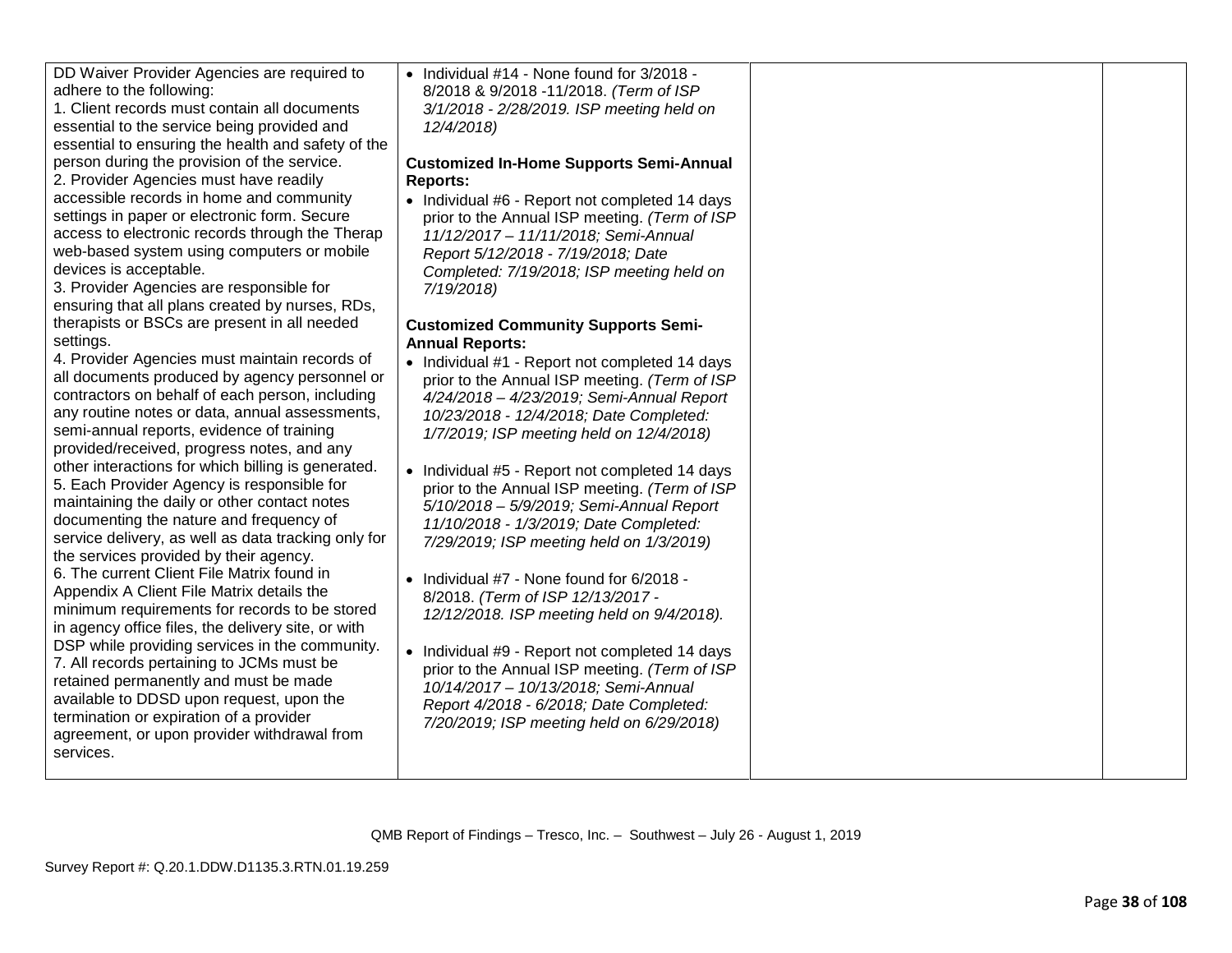| <b>Chapter 19: Provider Reporting</b><br>Requirements: 19.5 Semi-Annual Reporting: | • Individual #10 - None found for 10/2018 -<br>3/2019 and 4/2019 - 6/2019. (Term of ISP |  |
|------------------------------------------------------------------------------------|-----------------------------------------------------------------------------------------|--|
| The semi-annual report provides status updates                                     | 10/1/2018 - 9/30/2019. ISP meeting held on                                              |  |
| to life circumstances, health, and progress                                        | $6/19/2018$ ).                                                                          |  |
| toward ISP goals and/or goals related to                                           |                                                                                         |  |
| professional and clinical services provided                                        | • Individual #11 - None found for 5/2018 -                                              |  |
| through the DD Waiver. This report is submitted                                    | 10/2018. (Term of ISP 5/1/2018 - 4/30/2019).                                            |  |
| to the CM for review and may guide actions                                         |                                                                                         |  |
| taken by the person's IDT if necessary. Semi-                                      | • Individual #12 - Report not completed 14 days                                         |  |
| annual reports may be requested by DDSD for                                        | prior to the Annual ISP meeting. (Term of ISP                                           |  |
| QA activities.                                                                     | 7/1/2018-6/30/2019; Semi-Annual Report                                                  |  |
| Semi-annual reports are required as follows:                                       | 1/1/2019 - 6/30/2019; Date Completed:                                                   |  |
| 1. DD Waiver Provider Agencies, except AT,                                         | 8/1/2019; ISP meeting held on 3/8/2019)                                                 |  |
| EMSP, Supplemental Dental, PRSC, SSE and                                           |                                                                                         |  |
| Crisis Supports, must complete semi-annual                                         | • Individual #13 - Report not completed 14 days                                         |  |
| reports.                                                                           | prior to the Annual ISP meeting. (Term of ISP                                           |  |
| 2. A Respite Provider Agency must submit a                                         | 4/7/2018 - 4/6/2019; Semi-Annual Report                                                 |  |
| semi-annual progress report to the CM that                                         | 10/8/2018 - 12/3/2018; Date Completed:                                                  |  |
| describes progress on the Action Plan(s) and                                       | 12/3/2018; ISP meeting held on 12/4/2018)                                               |  |
| Desired Outcome(s) when Respite is the only                                        |                                                                                         |  |
| service included in the ISP other than Case                                        | • Individual #14 - None found for 3/2018 -                                              |  |
| Management for an adult age 21 or older.                                           | 8/2018 and 9/2018 - 11/2018. (Term of ISP                                               |  |
| 3. The first semi-annual report will cover the time                                | 3/1/2018 - 2/29/2019. ISP meeting held on                                               |  |
| from the start of the person's ISP year until the                                  | 12/4/2018)                                                                              |  |
| end of the subsequent six-month period (180                                        |                                                                                         |  |
| calendar days) and is due ten calendar days                                        | • Individual #15 - None found for 5/2018 -                                              |  |
| after the period ends (190 calendar days).                                         | 10/2018 & 11/2018 - 2/2019. (Term of ISP                                                |  |
| 4. The second semi-annual report is integrated                                     | 5/1/2018 - 4/30/2019. ISP meeting held on                                               |  |
| into the annual report or professional<br>assessment/annual re-evaluation when     | 2/20/2019)                                                                              |  |
| applicable and is due 14 calendar days prior to                                    |                                                                                         |  |
| the annual ISP meeting.                                                            | <b>Community Integrated Employment Services</b>                                         |  |
| 5. Semi-annual reports must contain at a                                           | <b>Semi-Annual Reports:</b>                                                             |  |
| minimum written documentation of:                                                  | • Individual #1 - Report not completed 14 days                                          |  |
| a. the name of the person and date on each                                         | prior to the Annual ISP meeting. (Term of ISP                                           |  |
| page;                                                                              | 4/24/2018 - 4/23/2019; Semi-Annual Report<br>10/2018 - 11/2018; Date Completed:         |  |
| b. the timeframe that the report covers;                                           | 1/7/2019; ISP meeting held on 12/4/2018)                                                |  |
| c. timely completion of relevant activities from                                   |                                                                                         |  |
| ISP Action Plans or clinical service goals during                                  |                                                                                         |  |
| timeframe the report is covering;                                                  |                                                                                         |  |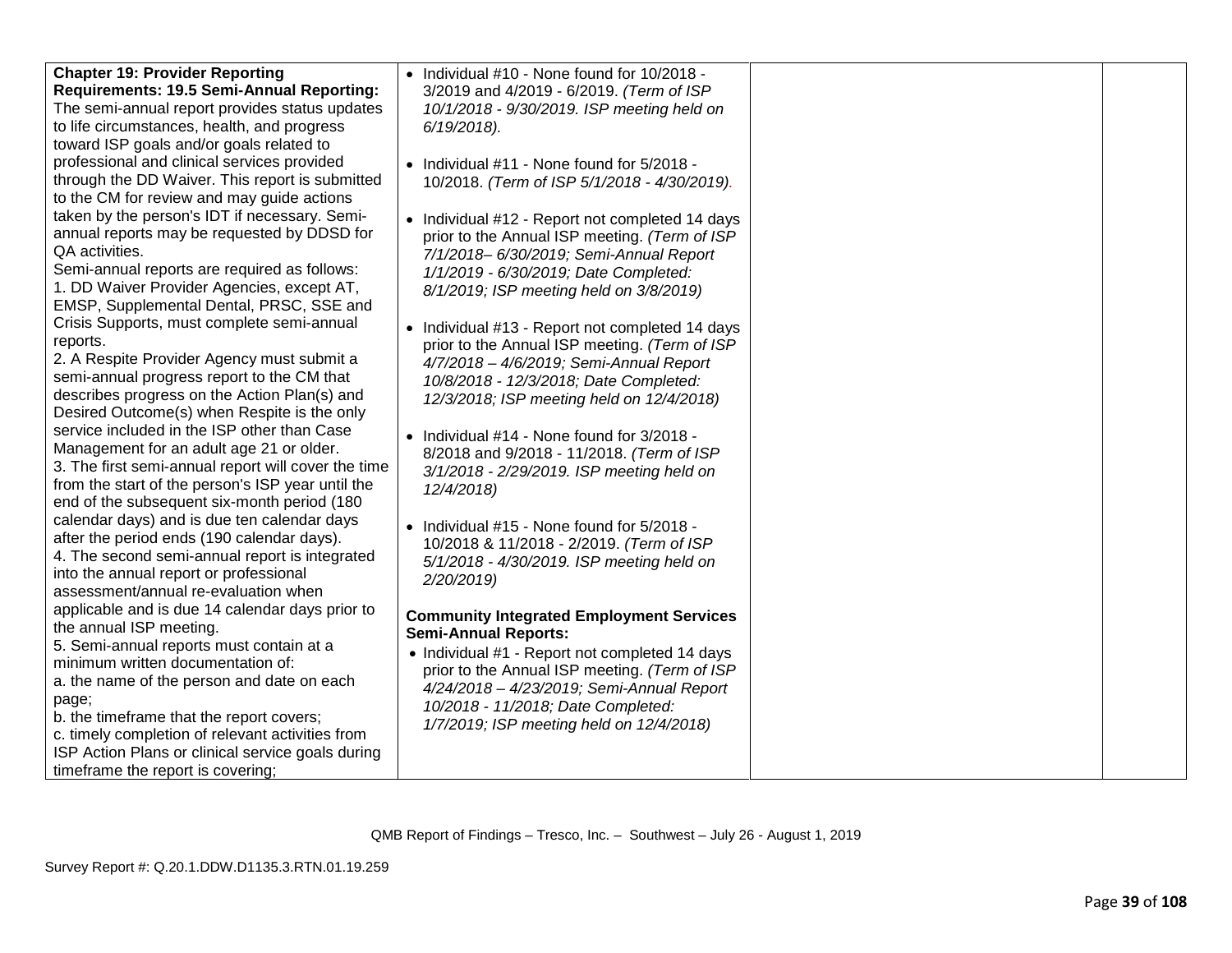| d. a description of progress towards Desired<br>Outcomes in the ISP related to the service<br>provided;<br>e. a description of progress toward any service<br>specific or treatment goals when applicable (e.g.<br>health related goals for nursing);<br>f. significant changes in routine or staffing if<br>applicable;<br>g. unusual or significant life events, including<br>significant change of health or behavioral health<br>condition;<br>h. the signature of the agency staff responsible<br>for preparing the report; and<br>i. any other required elements by service type<br>that are detailed in these standards. | • Individual #6 - Report not completed 14 days<br>prior to the Annual ISP meeting (Term of ISP<br>11/12/2017 - 11/11/2018; Semi-Annual<br>Report 5/2018 - 7/2018; Date Completed:<br>7/19/2018; ISP meeting held on 7/19/2018)<br>• Individual #8 - Report not completed 14 days<br>prior to the Annual ISP meeting. (Term of ISP<br>9/11/2017 - 9/10/2018; Semi-Annual Report<br>3/11/2018 - 6/6/2018; Date Completed:<br>7/29/2019; ISP meeting held on 6/6/2018)<br>• Individual #12 - None found for 7/2018 -<br>12/2018. (Term of ISP 7/1/2018 - 6/30/2019).<br>• Individual #15 - None found for 5/2018 -<br>10/2018 and 11/2018 - 2/2019. (Term of ISP<br>5/1/2018 - 4/30/2019. ISP meeting held on                                                |  |
|---------------------------------------------------------------------------------------------------------------------------------------------------------------------------------------------------------------------------------------------------------------------------------------------------------------------------------------------------------------------------------------------------------------------------------------------------------------------------------------------------------------------------------------------------------------------------------------------------------------------------------|-----------------------------------------------------------------------------------------------------------------------------------------------------------------------------------------------------------------------------------------------------------------------------------------------------------------------------------------------------------------------------------------------------------------------------------------------------------------------------------------------------------------------------------------------------------------------------------------------------------------------------------------------------------------------------------------------------------------------------------------------------------|--|
|                                                                                                                                                                                                                                                                                                                                                                                                                                                                                                                                                                                                                                 | 2/20/2019)<br><b>Nursing Semi-Annual:</b><br>• Individual #1 - Report not completed 14 days<br>prior to the Annual ISP meeting. (Term of ISP<br>4/24/2018 - 4/23/2019; Semi-Annual Report<br>10/2018 - 11/2018; Date Completed:<br>1/7/2019; ISP meeting held on 12/4/2018).<br>• Individual #2 - None found for 10/2018 -<br>11/2018. (Term of ISP 4/1/2018 - 3/31/2019.<br>ISP meeting held on 12/3/2018).<br>• Individual #3 - Report not completed 14 days<br>prior to the Annual ISP meeting. (Term of ISP<br>2/28/2018 - 2/27/2019; Semi-Annual Report<br>8/29/2018 - 10/11/2018; Date Completed:<br>10/11/2018; ISP meeting held on 10/12/2018)<br>• Individual #5 - Report not completed 14 days<br>prior to the Annual ISP meeting. (Term of ISP |  |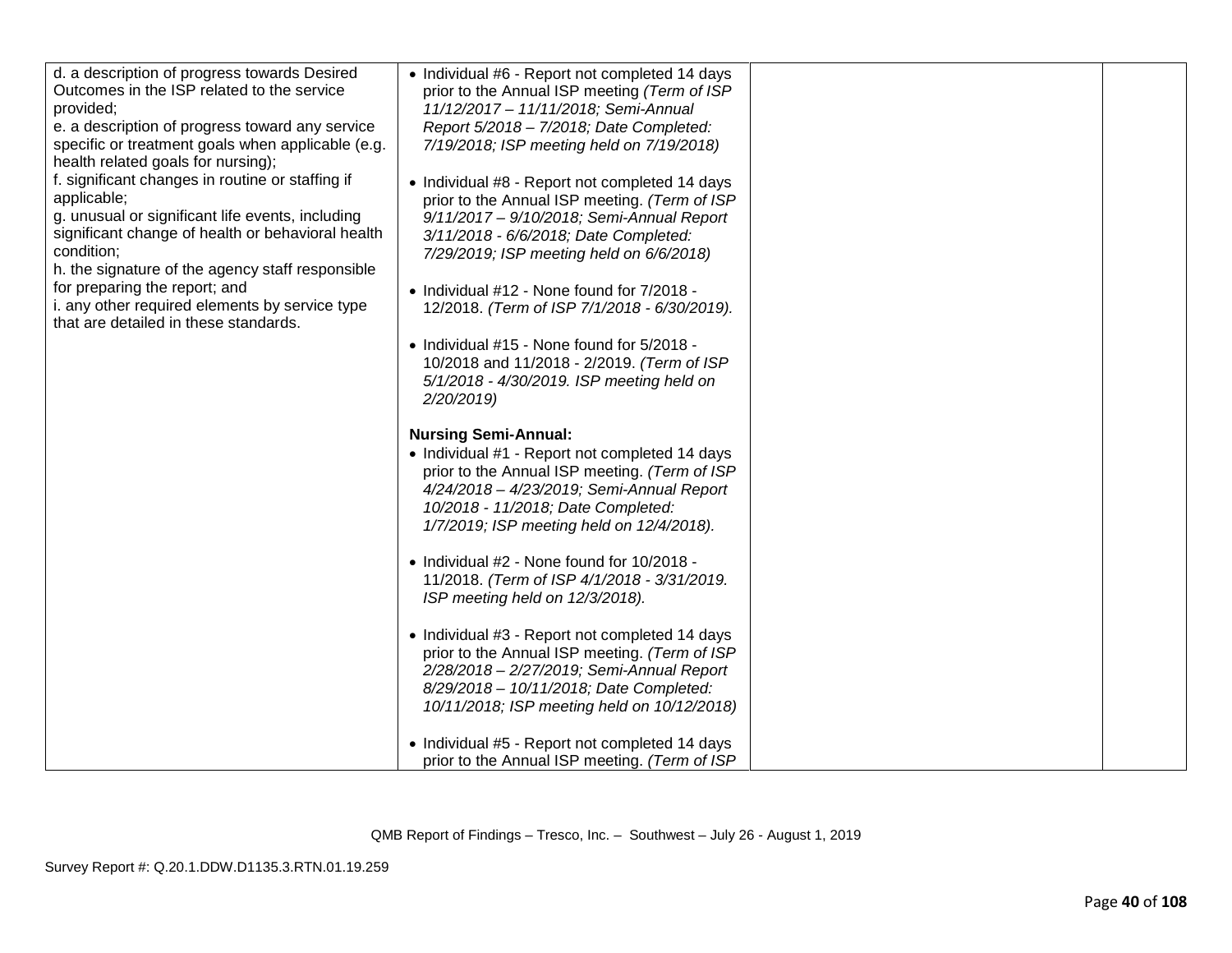| 5/10/2018 - 5/9/2019; Semi-Annual Report        |  |
|-------------------------------------------------|--|
| 11/11/2018 - 1/2/2019; Date Completed:          |  |
| 1/2/2019; ISP meeting held on 1/3/2019).        |  |
|                                                 |  |
|                                                 |  |
| • Individual #6 - Report not completed 14 days  |  |
| prior to the Annual ISP meeting. (Term of ISP   |  |
| 11/12/2018 - 11/11/2019; Semi-Annual            |  |
| Report 5/13/2018 - 11/13/2018; Date             |  |
| Completed: 7/1/2019; ISP meeting held on        |  |
|                                                 |  |
| 7/19/2018)                                      |  |
|                                                 |  |
| • Individual #9 - Report not completed 14 days  |  |
| prior to the Annual ISP meeting. (Term of ISP   |  |
|                                                 |  |
| 10/14/2018 - 10/13/2019; Semi-Annual            |  |
| Report 5/1/2019 - 7/1/2019; Date Completed:     |  |
| 7/1/2019; ISP meeting held on 6/29/2018)        |  |
|                                                 |  |
| • Individual #10 - Report not completed 14 days |  |
|                                                 |  |
| prior to the Annual ISP meeting. (Term of ISP   |  |
| 10/1/2017 - 9/30/2018; Semi-Annual Report       |  |
| 5/17/2018 - 6/30/2018; Date Completed:          |  |
| 6/18/2019; ISP meeting held on 6/19/2018)       |  |
|                                                 |  |
|                                                 |  |
| • Individual #11 - Report not completed 14 days |  |
| prior to the Annual ISP meeting. (Term of ISP   |  |
| 5/1/2018 - 4/30/2019; Semi-Annual Report        |  |
| 11/1/2018 - 1/9/2019; Date Completed:           |  |
|                                                 |  |
| 1/9/2019; ISP meeting held on 1/10/2019)        |  |
|                                                 |  |
| • Individual #12 - Report not completed 14 days |  |
| prior to the Annual ISP meeting. (Term of ISP   |  |
| 7/1/2018 - 6/30/2019; Semi-Annual Report        |  |
| 12/31/2018 - 3/4/2019; Date Completed:          |  |
|                                                 |  |
| 3/18/2019; ISP meeting held on 3/8/2019)        |  |
|                                                 |  |
| • Individual #13 - Report not completed 14      |  |
| days prior to the Annual ISP meeting. (Term     |  |
| of ISP 4/7/2018 - 4/6/2019; Semi-Annual         |  |
| Report 10/8/2018 - 12/3/2018; Date              |  |
|                                                 |  |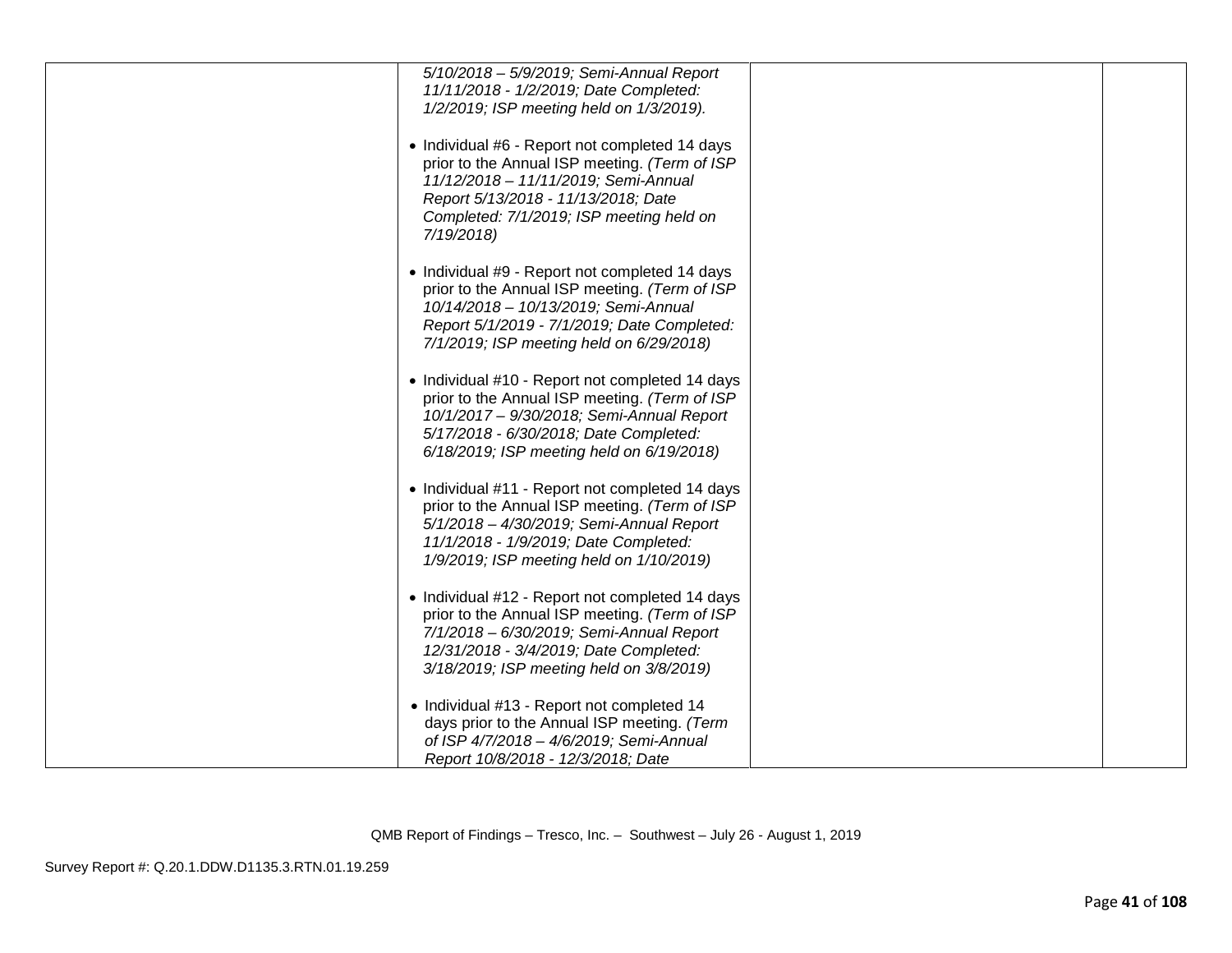| Completed: 12/3/2018; ISP meeting held on<br>12/4/2018)<br>• Individual #14 - None found for 9/2018 - |  |
|-------------------------------------------------------------------------------------------------------|--|
| 11/2018. (Term of ISP 3/1/2019 - 2/29/2020.<br>ISP meeting held on 12/4/2018).                        |  |
|                                                                                                       |  |
|                                                                                                       |  |
|                                                                                                       |  |
|                                                                                                       |  |
|                                                                                                       |  |
|                                                                                                       |  |
|                                                                                                       |  |
|                                                                                                       |  |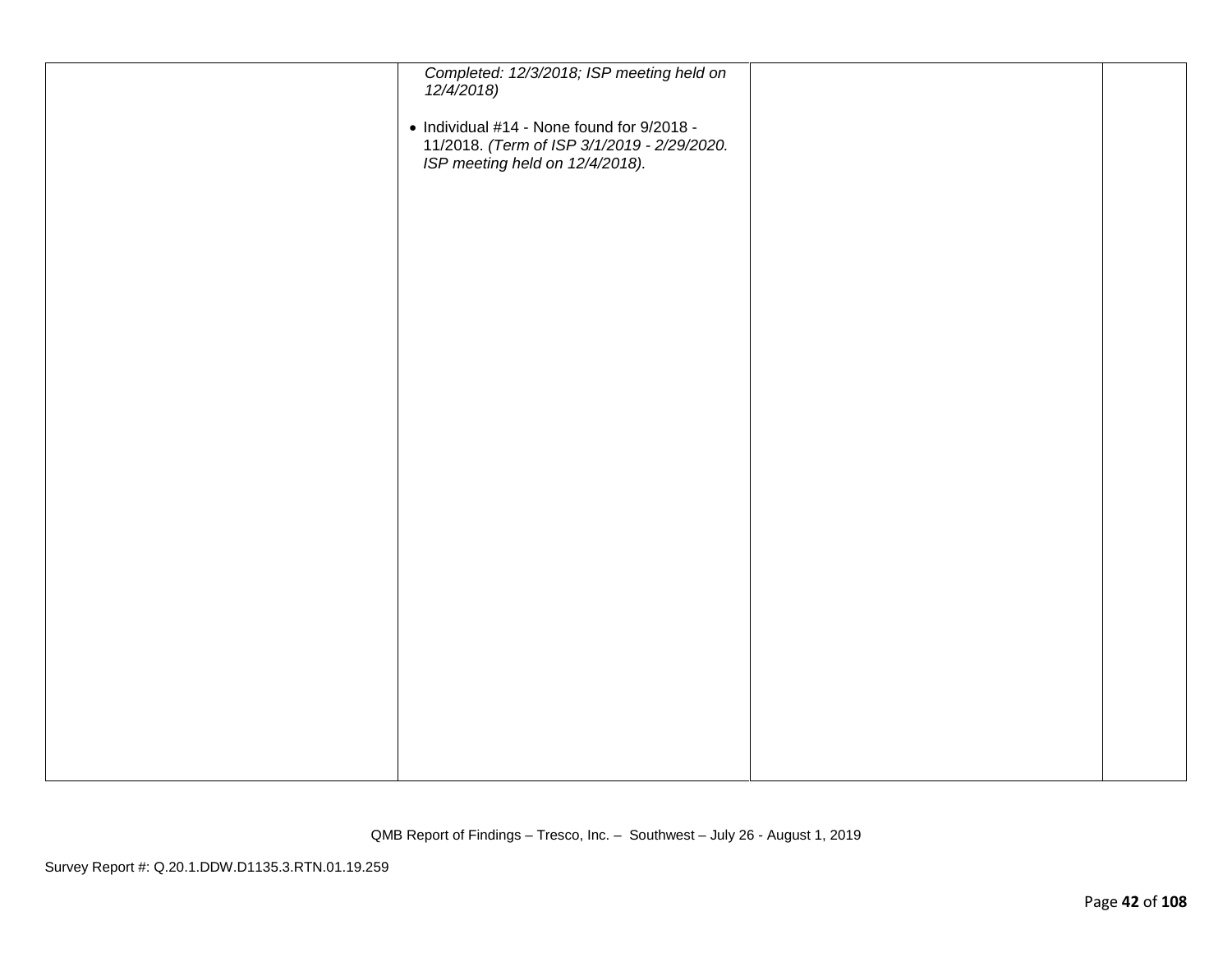| Tag # IS04 Community Life Engagement               | <b>Standard Level Deficiency</b>                    |                                                                                                       |  |
|----------------------------------------------------|-----------------------------------------------------|-------------------------------------------------------------------------------------------------------|--|
| Developmental Disabilities (DD) Waiver Service     | Based on record review, the Agency did not          | Provider:                                                                                             |  |
| Standards 2/26/2018; Re-Issue: 12/28/2018; Eff     | have evidence of their implementation of a          | <b>State your Plan of Correction for the</b>                                                          |  |
| 1/1/2019                                           | meaningful day in daily schedules / individual      | deficiencies cited in this tag here (How is the                                                       |  |
| <b>Chapter 11: Community Inclusion</b>             | calendar and progress notes for 11 of 13            | deficiency going to be corrected? This can be                                                         |  |
| 11.1 General Scope and Intent of Services:         | Individuals.                                        | specific to each deficiency cited or if possible an                                                   |  |
| Community Inclusion (CI) is the umbrella term      |                                                     | overall correction?): $\rightarrow$                                                                   |  |
| used to describe services in this chapter. In      | Review of the individual case files found there is  |                                                                                                       |  |
| general, CI refers to opportunities for people     | no individualized schedule that can be modified     |                                                                                                       |  |
| with I/DD to access and participate in activities  | easily based on the individual needs,               |                                                                                                       |  |
| and functions of community life. The DD waiver     | preferences and circumstances and that outline      |                                                                                                       |  |
| program offers Customized Community                | planned activities per day, week and month          |                                                                                                       |  |
| Supports (CCS), which refers to non-work           | including date, time, location and cost of the      |                                                                                                       |  |
| activities and Community Integrated                | activity:                                           |                                                                                                       |  |
| Employment (CIE) which refers to paid work         |                                                     | <b>Provider:</b>                                                                                      |  |
| experiences or activities to obtain paid work.     | <b>Calendar / Daily Calendar:</b>                   | <b>Enter your ongoing Quality</b>                                                                     |  |
| CCS and CIE services are mandated to be            | • Not found (#1, 3, 4, 5, 7, 9, 10, 11, 12, 13, 14) | <b>Assurance/Quality Improvement processes</b>                                                        |  |
| provided in the community to the fullest extent    |                                                     | as it related to this tag number here (What is                                                        |  |
| possible.                                          |                                                     | going to be done? How many individuals is this                                                        |  |
|                                                    |                                                     | going to affect? How often will this be completed?<br>Who is responsible? What steps will be taken if |  |
| 11.3 Implementation of a Meaningful Day:           |                                                     | issues are found?): $\rightarrow$                                                                     |  |
| The objective of implementing a Meaningful Day     |                                                     |                                                                                                       |  |
| is to plan and provide supports to implement the   |                                                     |                                                                                                       |  |
| person's definition of his/her own meaningful      |                                                     |                                                                                                       |  |
| day, contained in the ISP. Implementation          |                                                     |                                                                                                       |  |
| activities of the person's meaningful day are      |                                                     |                                                                                                       |  |
| documented in daily schedules and progress         |                                                     |                                                                                                       |  |
| notes.                                             |                                                     |                                                                                                       |  |
| 1. Meaningful Day includes:                        |                                                     |                                                                                                       |  |
| a. purposeful and meaningful work;                 |                                                     |                                                                                                       |  |
| b. substantial and sustained opportunity for       |                                                     |                                                                                                       |  |
| optimal health;                                    |                                                     |                                                                                                       |  |
| c. self-empowerment;                               |                                                     |                                                                                                       |  |
| d. personalized relationships;                     |                                                     |                                                                                                       |  |
| e. skill development and/or maintenance; and       |                                                     |                                                                                                       |  |
| f. social, educational, and community inclusion    |                                                     |                                                                                                       |  |
| activities that are directly linked to the vision, |                                                     |                                                                                                       |  |
| Desired Outcomes and Action Plans stated in        |                                                     |                                                                                                       |  |
| the person's ISP.                                  |                                                     |                                                                                                       |  |
| 2. Community Life Engagement (CLE) is also         |                                                     |                                                                                                       |  |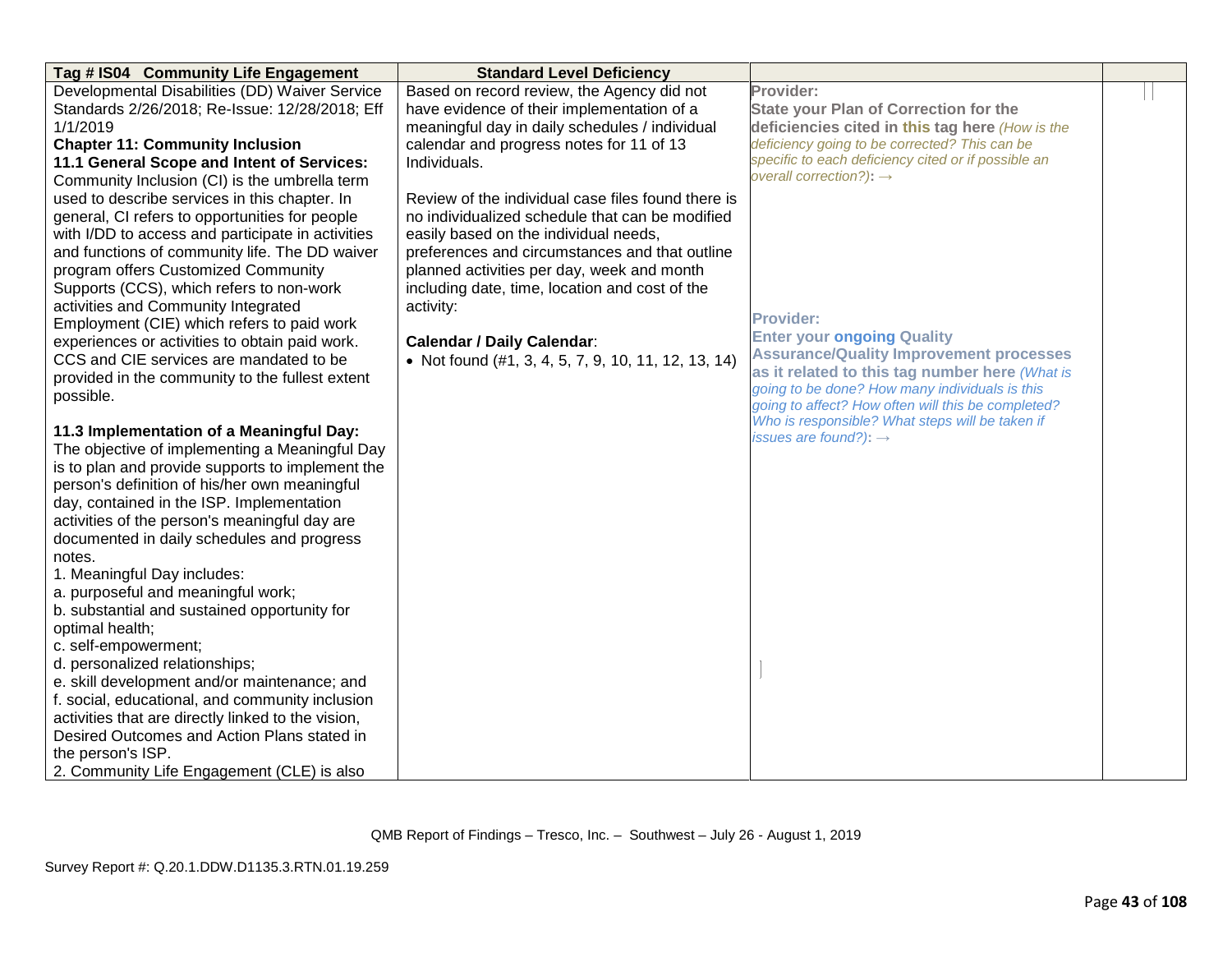| sometimes used to refer to "Meaningful Day" or<br>"Adult Habilitation" activities. CLE refers to<br>supporting people in their communities, in non-<br>work activities. Examples of CLE activities may<br>include participating in clubs, classes, or<br>recreational activities in the community; learning<br>new skills to become more independent;<br>volunteering; or retirement activities. Meaningful<br>Day activities should be developed with the four<br>guideposts of CLE in mind1. The four<br>guideposts of CLE are:<br>a. individualized supports for each person;<br>b. promotion of community membership and<br>contribution;<br>c. use of human and social capital to decrease<br>dependence on paid supports; and<br>d. provision of supports that are outcome-<br>oriented and regularly monitored.<br>3. The term "day" does not mean activities<br>between 9:00 a.m. to 5:00 p.m. on weekdays.<br>4. Community Inclusion is not limited to specific<br>hours or days of the week. These services may<br>not be used to supplant the responsibility of the<br>Living Supports Provider Agency for a person<br>who receives both services. |  |  |
|---------------------------------------------------------------------------------------------------------------------------------------------------------------------------------------------------------------------------------------------------------------------------------------------------------------------------------------------------------------------------------------------------------------------------------------------------------------------------------------------------------------------------------------------------------------------------------------------------------------------------------------------------------------------------------------------------------------------------------------------------------------------------------------------------------------------------------------------------------------------------------------------------------------------------------------------------------------------------------------------------------------------------------------------------------------------------------------------------------------------------------------------------------------|--|--|
|                                                                                                                                                                                                                                                                                                                                                                                                                                                                                                                                                                                                                                                                                                                                                                                                                                                                                                                                                                                                                                                                                                                                                               |  |  |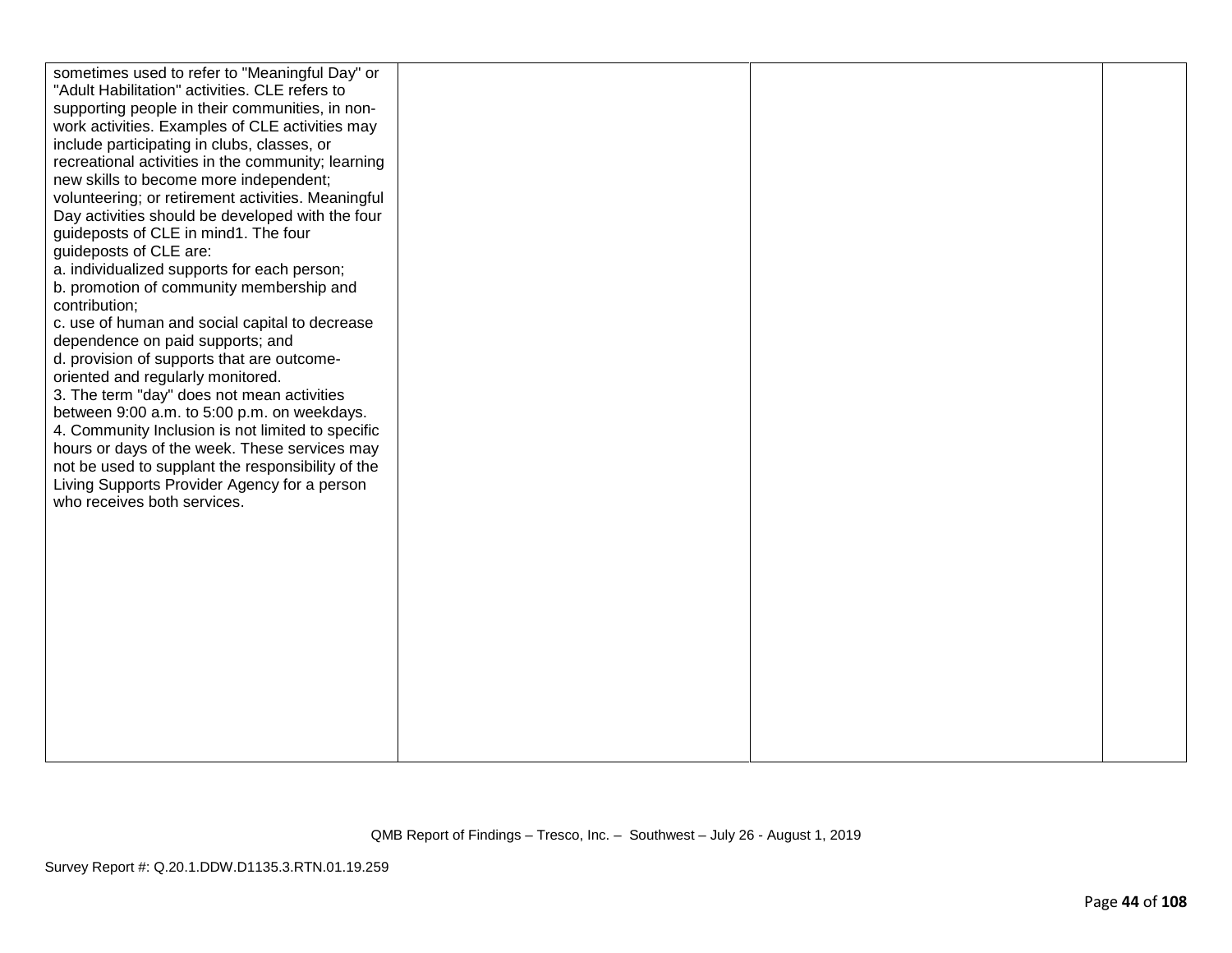| Tag # LS14 Residential Service Delivery Site       | <b>Condition of Participation Level Deficiency</b> |                                                                                                      |  |
|----------------------------------------------------|----------------------------------------------------|------------------------------------------------------------------------------------------------------|--|
| <b>Case File (ISP and Healthcare requirements)</b> |                                                    |                                                                                                      |  |
| Developmental Disabilities (DD) Waiver Service     | After an analysis of the evidence it has been      | Provider:                                                                                            |  |
| Standards 2/26/2018; Re-Issue: 12/28/2018; Eff     | determined there is a significant potential for a  | <b>State your Plan of Correction for the</b>                                                         |  |
| 1/1/2019                                           | negative outcome to occur.                         | deficiencies cited in this tag here (How is the                                                      |  |
| <b>Chapter 20: Provider Documentation and</b>      |                                                    | deficiency going to be corrected? This can be                                                        |  |
| <b>Client Records: 20.2 Client Records</b>         | Based on record review, the Agency did not         | specific to each deficiency cited or if possible an                                                  |  |
| Requirements: All DD Waiver Provider               | maintain a complete and confidential case file in  | overall correction?): $\rightarrow$                                                                  |  |
| Agencies are required to create and maintain       | the residence for 6 of 10 Individuals receiving    |                                                                                                      |  |
| individual client records. The contents of client  | Living Care Arrangements.                          |                                                                                                      |  |
| records vary depending on the unique needs of      |                                                    |                                                                                                      |  |
| the person receiving services and the resultant    | Review of the residential individual case files    |                                                                                                      |  |
| information produced. The extent of                | revealed the following items were not found,       |                                                                                                      |  |
| documentation required for individual client       | incomplete, and/or not current:                    |                                                                                                      |  |
| records per service type depends on the location   |                                                    |                                                                                                      |  |
| of the file, the type of service being provided,   | <b>Annual ISP:</b>                                 | <b>Provider:</b>                                                                                     |  |
| and the information necessary.                     | Not Found (#9)<br>$\bullet$                        | <b>Enter your ongoing Quality</b>                                                                    |  |
| DD Waiver Provider Agencies are required to        |                                                    | <b>Assurance/Quality Improvement processes</b>                                                       |  |
| adhere to the following:                           | ISP Teaching and Support Strategies:               | as it related to this tag number here (What is                                                       |  |
| 1. Client records must contain all documents       | Individual $#4$ :                                  | going to be done? How many individuals is this<br>going to affect? How often will this be completed? |  |
| essential to the service being provided and        | TSS not found for the Live Outcome; Action         | Who is responsible? What steps will be taken if                                                      |  |
| essential to ensuring the health and safety of the | Steps:                                             | issues are found?): $\rightarrow$                                                                    |  |
| person during the provision of the service.        | " will start her own cooking club with her         |                                                                                                      |  |
| 2. Provider Agencies must have readily             | friends."                                          |                                                                                                      |  |
| accessible records in home and community           |                                                    |                                                                                                      |  |
| settings in paper or electronic form. Secure       | Individual #14:                                    |                                                                                                      |  |
| access to electronic records through the Therap    | TSS not found for the Live Outcome; Action         |                                                                                                      |  |
| web-based system using computers or mobile         | Steps:                                             |                                                                                                      |  |
| devices is acceptable.                             | " will choose 2 chores with staff<br>$\bullet$     |                                                                                                      |  |
| 3. Provider Agencies are responsible for           | assistance."                                       |                                                                                                      |  |
| ensuring that all plans created by nurses, RDs,    |                                                    |                                                                                                      |  |
| therapists or BSCs are present in all needed       | <b>Comprehensive Aspiration Risk Management</b>    |                                                                                                      |  |
| settings.                                          | Plan:                                              |                                                                                                      |  |
| 4. Provider Agencies must maintain records of      | Not Current (#5, 10, 13, 14)<br>$\bullet$          |                                                                                                      |  |
| all documents produced by agency personnel or      |                                                    |                                                                                                      |  |
| contractors on behalf of each person, including    | <b>Medical Emergency Response Plans:</b>           |                                                                                                      |  |
| any routine notes or data, annual assessments,     | Allergies (#9)<br>$\bullet$                        |                                                                                                      |  |
| semi-annual reports, evidence of training          | Aspiration (#14)<br>$\bullet$                      |                                                                                                      |  |
| provided/received, progress notes, and any         | Diabetes (#14)<br>$\bullet$                        |                                                                                                      |  |
| other interactions for which billing is generated. |                                                    |                                                                                                      |  |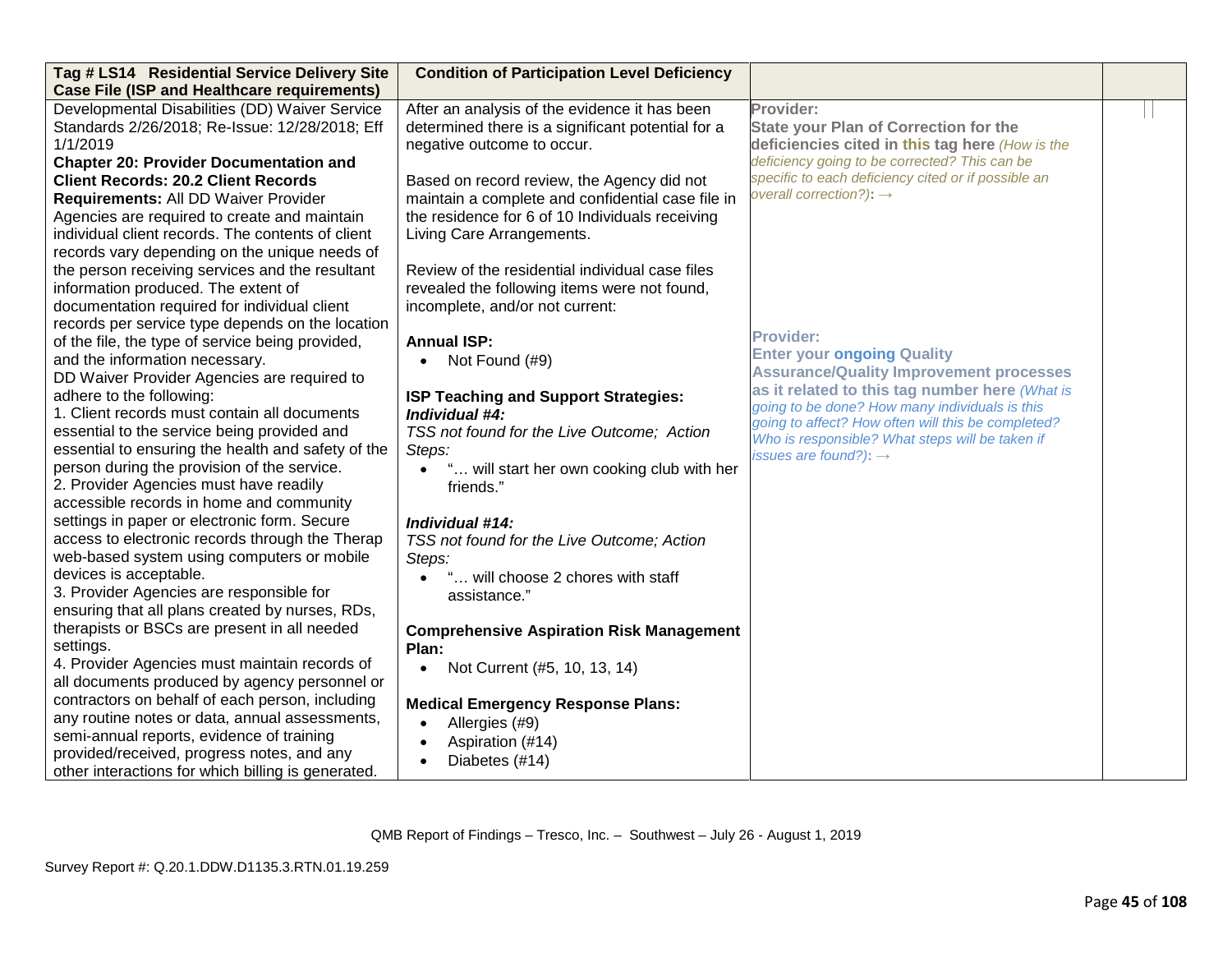| 5. Each Provider Agency is responsible for<br>maintaining the daily or other contact notes<br>documenting the nature and frequency of<br>service delivery, as well as data tracking only for<br>the services provided by their agency.<br>6. The current Client File Matrix found in<br>Appendix A Client File Matrix details the<br>minimum requirements for records to be stored<br>in agency office files, the delivery site, or with<br>DSP while providing services in the community.<br>7. All records pertaining to JCMs must be<br>retained permanently and must be made<br>available to DDSD upon request, upon the<br>termination or expiration of a provider<br>agreement, or upon provider withdrawal from<br>services.                                                                                                                                                                                                                                                                                                                                                                       | Seizures (#14) |  |
|-----------------------------------------------------------------------------------------------------------------------------------------------------------------------------------------------------------------------------------------------------------------------------------------------------------------------------------------------------------------------------------------------------------------------------------------------------------------------------------------------------------------------------------------------------------------------------------------------------------------------------------------------------------------------------------------------------------------------------------------------------------------------------------------------------------------------------------------------------------------------------------------------------------------------------------------------------------------------------------------------------------------------------------------------------------------------------------------------------------|----------------|--|
| 20.5.3 Health Passport and Physician<br><b>Consultation Form: All Primary and Secondary</b><br>Provider Agencies must use the Health Passport<br>and Physician Consultation form from the<br>Therap system. This standardized document<br>contains individual, physician and emergency<br>contact information, a complete list of current<br>medical diagnoses, health and safety risk<br>factors, allergies, and information regarding<br>insurance, guardianship, and advance<br>directives. The Health Passport also includes a<br>standardized form to use at medical<br>appointments called the Physician Consultation<br>form. The Physician Consultation form contains<br>a list of all current medications. Requirements<br>for the Health Passport and Physician<br>Consultation form are:<br>2. The Primary and Secondary Provider<br>Agencies must ensure that a current copy of the<br>Health Passport and Physician Consultation<br>forms are printed and available at all service<br>delivery sites. Both forms must be reprinted and<br>placed at all service delivery sites each time the |                |  |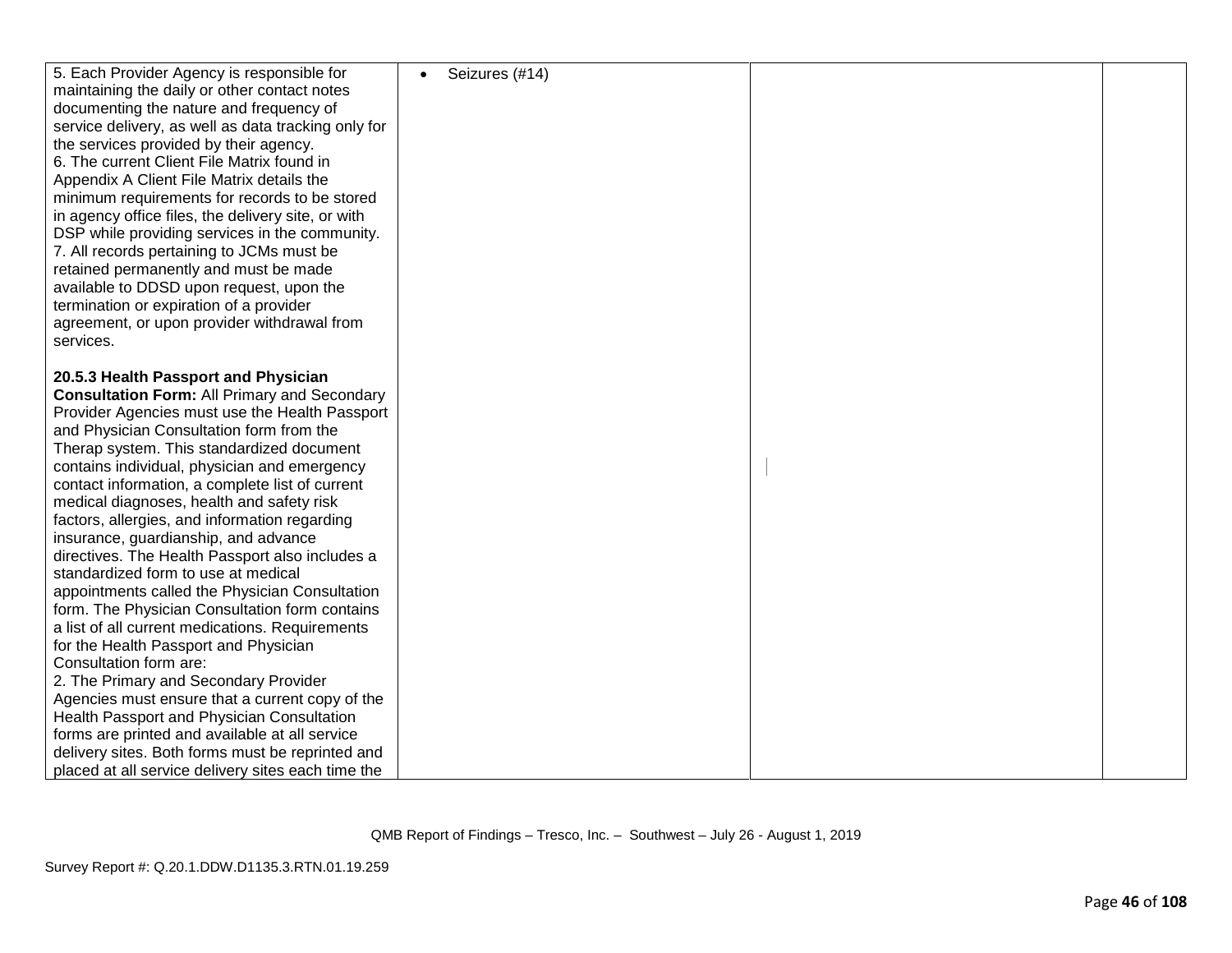| e-CHAT is updated for any reason and              |  |  |
|---------------------------------------------------|--|--|
| whenever there is a change to contact             |  |  |
| information contained in the IDF.                 |  |  |
|                                                   |  |  |
|                                                   |  |  |
| <b>Chapter 13: Nursing Services: 13.2.9</b>       |  |  |
| <b>Healthcare Plans (HCP):</b>                    |  |  |
| 1. At the nurse's discretion, based on prudent    |  |  |
|                                                   |  |  |
| nursing practice, interim HCPs may be             |  |  |
| developed to address issues that must be          |  |  |
| implemented immediately after admission,          |  |  |
| readmission or change of medical condition to     |  |  |
|                                                   |  |  |
| provide safe services prior to completion of the  |  |  |
| e-CHAT and formal care planning process. This     |  |  |
| includes interim ARM plans for those persons      |  |  |
| newly identified at moderate or high risk for     |  |  |
| aspiration. All interim plans must be removed if  |  |  |
|                                                   |  |  |
| the plan is no longer needed or when final HCP    |  |  |
| including CARMPs are in place to avoid            |  |  |
| duplication of plans.                             |  |  |
| 2. In collaboration with the IDT, the agency      |  |  |
| nurse is required to create HCPs that address all |  |  |
| the areas identified as required in the most      |  |  |
|                                                   |  |  |
| current e-CHAT summary                            |  |  |
|                                                   |  |  |
| 13.2.10 Medical Emergency Response Plan           |  |  |
| (MERP):                                           |  |  |
| 1. The agency nurse is required to develop a      |  |  |
| Medical Emergency Response Plan (MERP) for        |  |  |
|                                                   |  |  |
| all conditions marked with an "R" in the e-CHAT   |  |  |
| summary report. The agency nurse should use       |  |  |
| her/his clinical judgment and input from the      |  |  |
| Interdisciplinary Team (IDT) to determine         |  |  |
| whether shown as "C" in the e-CHAT summary        |  |  |
|                                                   |  |  |
| report or other conditions also warrant a MERP.   |  |  |
| 2. MERPs are required for persons who have        |  |  |
| one or more conditions or illnesses that present  |  |  |
| a likely potential to become a life-threatening   |  |  |
| situation.                                        |  |  |
|                                                   |  |  |
|                                                   |  |  |
|                                                   |  |  |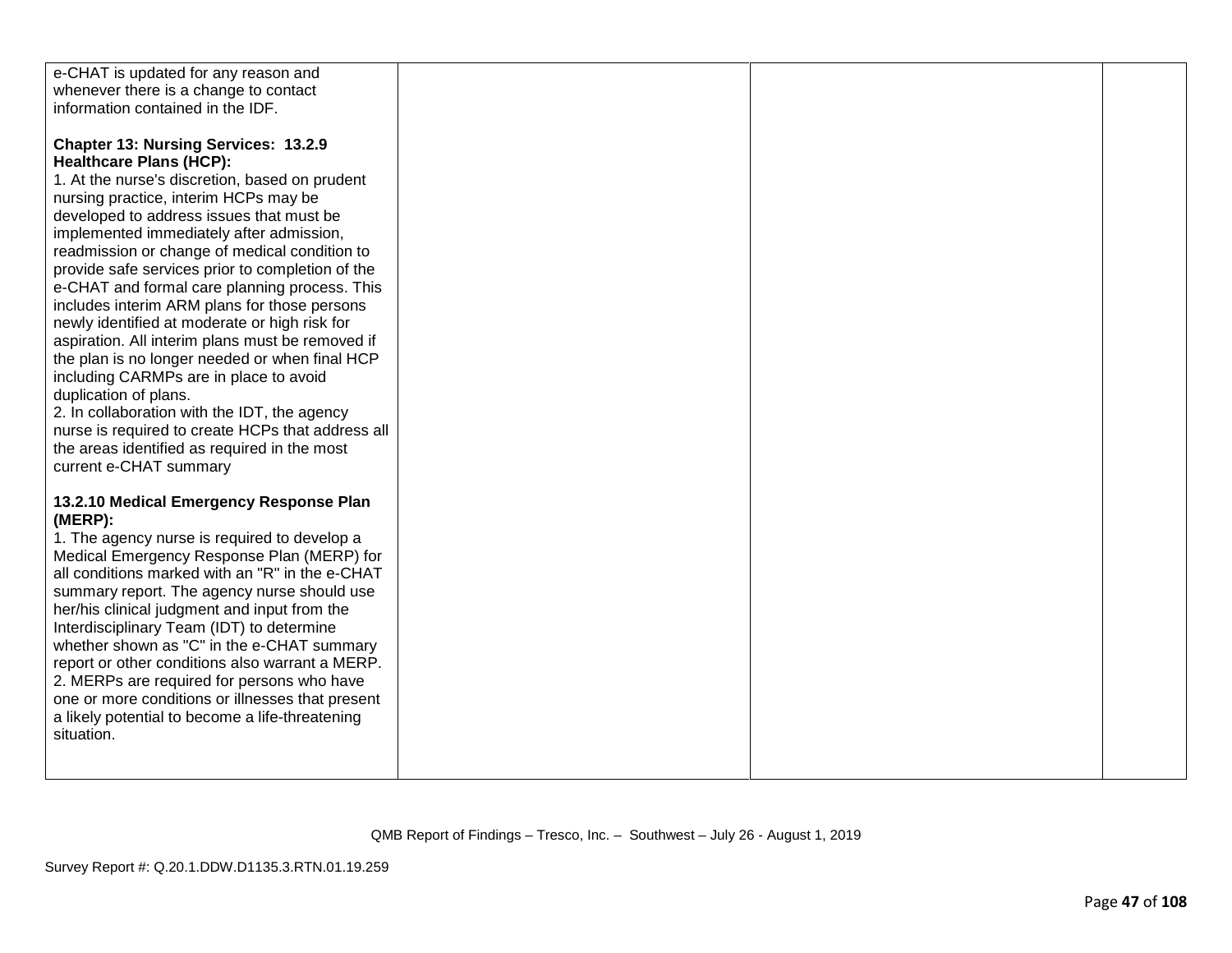| Tag # LS14.1 Residential Service Delivery          | <b>Standard Level Deficiency</b>                  |                                                                                                  |  |
|----------------------------------------------------|---------------------------------------------------|--------------------------------------------------------------------------------------------------|--|
| <b>Site Case File (Other Required</b>              |                                                   |                                                                                                  |  |
| Documentation)                                     |                                                   |                                                                                                  |  |
| Developmental Disabilities (DD) Waiver Service     | Based on record review, the Agency did not        | Provider:                                                                                        |  |
| Standards 2/26/2018; Re-Issue: 12/28/2018; Eff     | maintain a complete and confidential case file in | <b>State your Plan of Correction for the</b>                                                     |  |
| 1/1/2019                                           | the residence for 3 of 10 Individuals receiving   | deficiencies cited in this tag here (How is the                                                  |  |
| <b>Chapter 20: Provider Documentation and</b>      | Living Care Arrangements.                         | deficiency going to be corrected? This can be                                                    |  |
| <b>Client Records: 20.2 Client Records</b>         |                                                   | specific to each deficiency cited or if possible an                                              |  |
| Requirements: All DD Waiver Provider               | Review of the residential individual case files   | overall correction?): $\rightarrow$                                                              |  |
| Agencies are required to create and maintain       | revealed the following items were not found,      |                                                                                                  |  |
| individual client records. The contents of client  | incomplete, and/or not current:                   |                                                                                                  |  |
| records vary depending on the unique needs of      |                                                   |                                                                                                  |  |
| the person receiving services and the resultant    | <b>Positive Behavioral Supports Plan:</b>         |                                                                                                  |  |
| information produced. The extent of                | • Not Current (#5, 9, 14)                         |                                                                                                  |  |
| documentation required for individual client       |                                                   |                                                                                                  |  |
| records per service type depends on the location   |                                                   |                                                                                                  |  |
| of the file, the type of service being provided,   |                                                   | <b>Provider:</b>                                                                                 |  |
| and the information necessary.                     |                                                   | <b>Enter your ongoing Quality</b>                                                                |  |
| DD Waiver Provider Agencies are required to        |                                                   | <b>Assurance/Quality Improvement processes</b>                                                   |  |
| adhere to the following:                           |                                                   | as it related to this tag number here (What is<br>going to be done? How many individuals is this |  |
| 1. Client records must contain all documents       |                                                   | going to affect? How often will this be completed?                                               |  |
| essential to the service being provided and        |                                                   | Who is responsible? What steps will be taken if                                                  |  |
| essential to ensuring the health and safety of the |                                                   | issues are found?): $\rightarrow$                                                                |  |
| person during the provision of the service.        |                                                   |                                                                                                  |  |
| 2. Provider Agencies must have readily             |                                                   |                                                                                                  |  |
| accessible records in home and community           |                                                   |                                                                                                  |  |
| settings in paper or electronic form. Secure       |                                                   |                                                                                                  |  |
| access to electronic records through the Therap    |                                                   |                                                                                                  |  |
| web based system using computers or mobile         |                                                   |                                                                                                  |  |
| devices is acceptable.                             |                                                   |                                                                                                  |  |
| 3. Provider Agencies are responsible for           |                                                   |                                                                                                  |  |
| ensuring that all plans created by nurses, RDs,    |                                                   |                                                                                                  |  |
| therapists or BSCs are present in all needed       |                                                   |                                                                                                  |  |
| settings.                                          |                                                   |                                                                                                  |  |
| 4. Provider Agencies must maintain records of      |                                                   |                                                                                                  |  |
| all documents produced by agency personnel or      |                                                   |                                                                                                  |  |
| contractors on behalf of each person, including    |                                                   |                                                                                                  |  |
| any routine notes or data, annual assessments,     |                                                   |                                                                                                  |  |
| semi-annual reports, evidence of training          |                                                   |                                                                                                  |  |
| provided/received, progress notes, and any         |                                                   |                                                                                                  |  |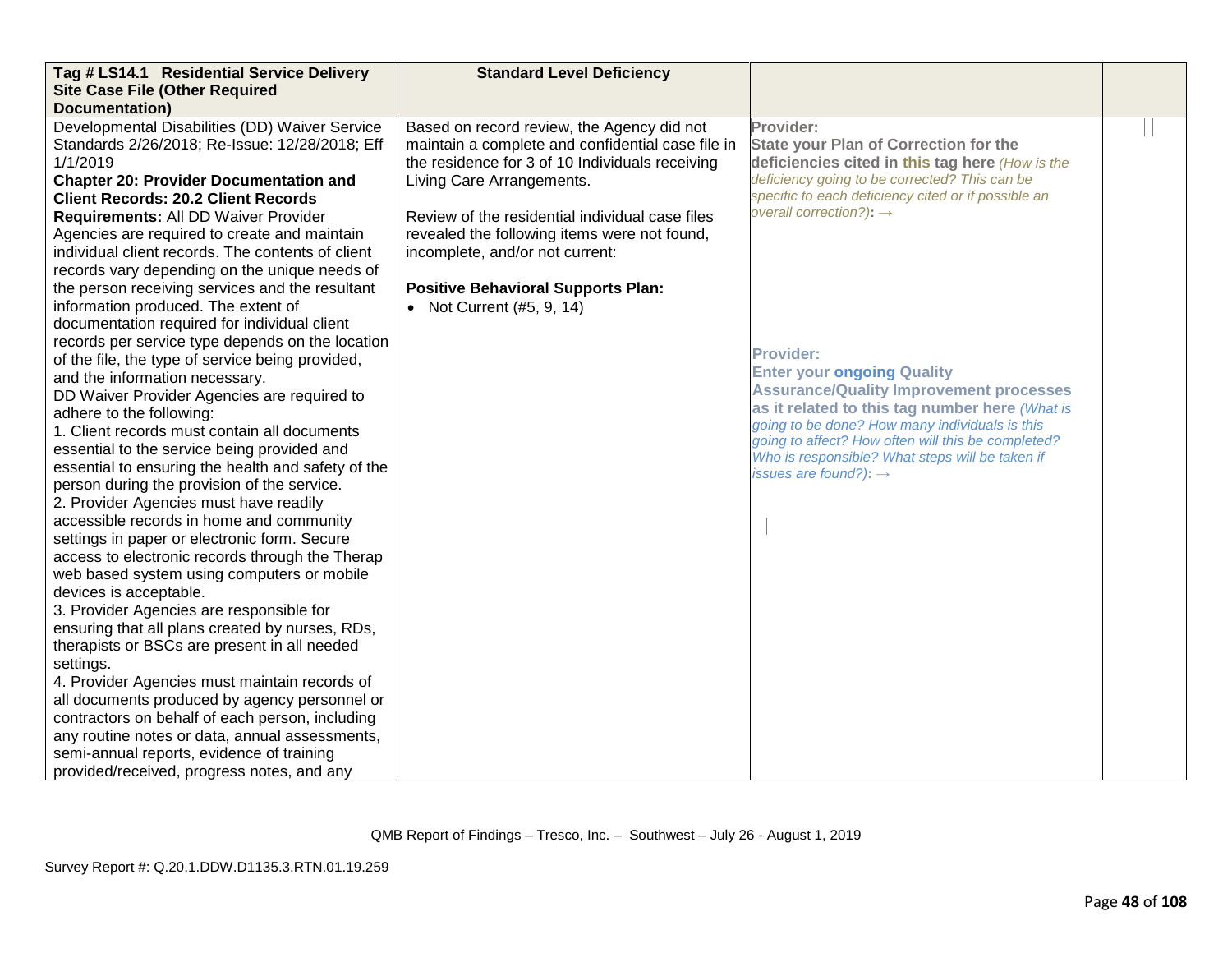| other interactions for which billing is generated.  |  |  |
|-----------------------------------------------------|--|--|
| 5. Each Provider Agency is responsible for          |  |  |
| maintaining the daily or other contact notes        |  |  |
| documenting the nature and frequency of             |  |  |
| service delivery, as well as data tracking only for |  |  |
| the services provided by their agency.              |  |  |
| 6. The current Client File Matrix found in          |  |  |
| Appendix A Client File Matrix details the           |  |  |
| minimum requirements for records to be stored       |  |  |
| in agency office files, the delivery site, or with  |  |  |
| DSP while providing services in the community.      |  |  |
| 7. All records pertaining to JCMs must be           |  |  |
| retained permanently and must be made               |  |  |
| available to DDSD upon request, upon the            |  |  |
| termination or expiration of a provider             |  |  |
| agreement, or upon provider withdrawal from         |  |  |
| services.                                           |  |  |
|                                                     |  |  |
|                                                     |  |  |
|                                                     |  |  |
|                                                     |  |  |
|                                                     |  |  |
|                                                     |  |  |
|                                                     |  |  |
|                                                     |  |  |
|                                                     |  |  |
|                                                     |  |  |
|                                                     |  |  |
|                                                     |  |  |
|                                                     |  |  |
|                                                     |  |  |
|                                                     |  |  |
|                                                     |  |  |
|                                                     |  |  |
|                                                     |  |  |
|                                                     |  |  |
|                                                     |  |  |
|                                                     |  |  |
|                                                     |  |  |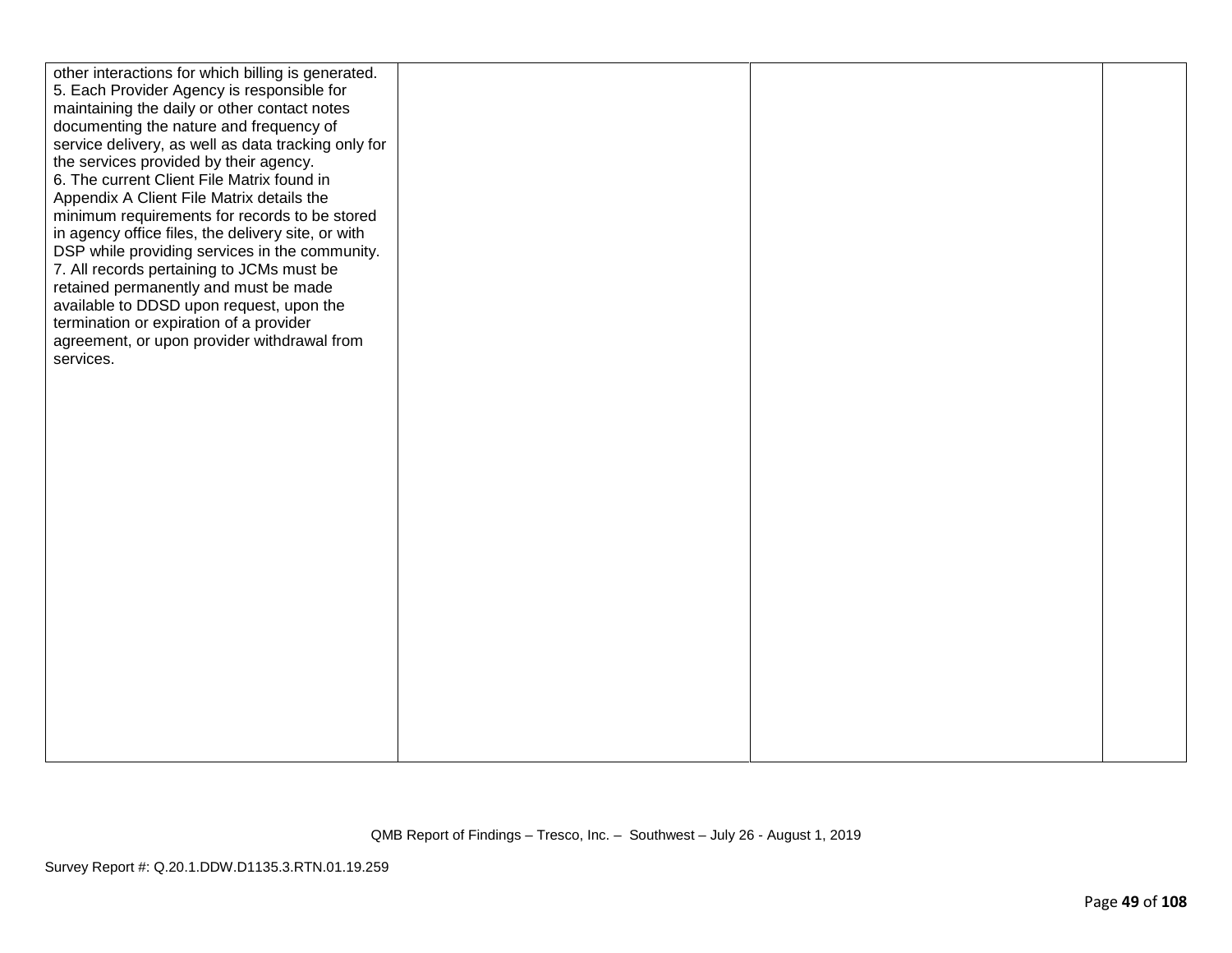| <b>Standard of Care</b>                                                                                                                                                                                                                                                                                                                                                                                                                                                                                                                                                                                                                                                                                                                                                                                                                                                                                                                                                                                                                                                                                                               | <b>Deficiencies</b>                                                                                                                                                                                                                                                                                                                                                                                                                                                                                                                                                                                                                                                                                               | Agency Plan of Correction, On-going QA/QI<br>& Responsible Party                                                                                                                                                                                                                                                                                                                                                                                                                                                                                                                                                         | <b>Date</b><br><b>Due</b> |
|---------------------------------------------------------------------------------------------------------------------------------------------------------------------------------------------------------------------------------------------------------------------------------------------------------------------------------------------------------------------------------------------------------------------------------------------------------------------------------------------------------------------------------------------------------------------------------------------------------------------------------------------------------------------------------------------------------------------------------------------------------------------------------------------------------------------------------------------------------------------------------------------------------------------------------------------------------------------------------------------------------------------------------------------------------------------------------------------------------------------------------------|-------------------------------------------------------------------------------------------------------------------------------------------------------------------------------------------------------------------------------------------------------------------------------------------------------------------------------------------------------------------------------------------------------------------------------------------------------------------------------------------------------------------------------------------------------------------------------------------------------------------------------------------------------------------------------------------------------------------|--------------------------------------------------------------------------------------------------------------------------------------------------------------------------------------------------------------------------------------------------------------------------------------------------------------------------------------------------------------------------------------------------------------------------------------------------------------------------------------------------------------------------------------------------------------------------------------------------------------------------|---------------------------|
| Service Domain: Qualified Providers - The State monitors non-licensed/non-certified providers to assure adherence to waiver requirements. The State<br>implements its policies and procedures for verifying that provider training is conducted in accordance with State requirements and the approved waiver.                                                                                                                                                                                                                                                                                                                                                                                                                                                                                                                                                                                                                                                                                                                                                                                                                        |                                                                                                                                                                                                                                                                                                                                                                                                                                                                                                                                                                                                                                                                                                                   |                                                                                                                                                                                                                                                                                                                                                                                                                                                                                                                                                                                                                          |                           |
|                                                                                                                                                                                                                                                                                                                                                                                                                                                                                                                                                                                                                                                                                                                                                                                                                                                                                                                                                                                                                                                                                                                                       |                                                                                                                                                                                                                                                                                                                                                                                                                                                                                                                                                                                                                                                                                                                   |                                                                                                                                                                                                                                                                                                                                                                                                                                                                                                                                                                                                                          |                           |
|                                                                                                                                                                                                                                                                                                                                                                                                                                                                                                                                                                                                                                                                                                                                                                                                                                                                                                                                                                                                                                                                                                                                       |                                                                                                                                                                                                                                                                                                                                                                                                                                                                                                                                                                                                                                                                                                                   |                                                                                                                                                                                                                                                                                                                                                                                                                                                                                                                                                                                                                          |                           |
| Tag #1A20 Direct Support Personnel<br><b>Training</b><br>Developmental Disabilities (DD) Waiver Service<br>Standards 2/26/2018; Re-Issue: 12/28/2018; Eff<br>1/1/2019<br><b>Chapter 17: Training Requirements: The</b><br>purpose of this chapter is to outline<br>requirements for completing, reporting and<br>documenting DDSD training requirements for<br>DD Waiver Provider Agencies as well as<br>requirements for certified trainers or mentors of<br>DDSD Core curriculum training.<br><b>17.1 Training Requirements for Direct</b><br><b>Support Personnel and Direct Support</b><br><b>Supervisors: Direct Support Personnel (DSP)</b><br>and Direct Support Supervisors (DSS) include<br>staff and contractors from agencies providing<br>the following services: Supported Living, Family<br>Living, CIHS, IMLS, CCS, CIE and Crisis<br>Supports.<br>1. DSP/DSS must successfully:<br>a. Complete IST requirements in accordance<br>with the specifications described in the ISP of<br>each person supported and as outlined in 17.10<br>Individual-Specific Training below.<br>b. Complete training on DOH-approved ANE | <b>Condition of Participation Level Deficiency</b><br>After an analysis of the evidence it has been<br>determined there is a significant potential for a<br>negative outcome to occur.<br>Based on record review, the Agency did not<br>ensure Orientation and Training requirements<br>were met for 28 of 111 Direct Support<br>Personnel.<br>Review of Direct Support Personnel training<br>records found no evidence of the following<br>required DOH/DDSD trainings and certification<br>being completed:<br><b>First Aid:</b><br>• Not Found (#602)<br>· Expired (#510, 529, 529, 574, 586, 592, 596,<br>608, 609, 611, 613)<br>CPR:<br>• Not Found (#602)<br>· Expired (#510, 551, 574, 586, 592, 596, 608, | Provider:<br><b>State your Plan of Correction for the</b><br>deficiencies cited in this tag here (How is the<br>deficiency going to be corrected? This can be<br>specific to each deficiency cited or if possible an<br>overall correction?): $\rightarrow$<br><b>Provider:</b><br><b>Enter your ongoing Quality</b><br><b>Assurance/Quality Improvement processes</b><br>as it related to this tag number here (What is<br>going to be done? How many individuals is this<br>going to affect? How often will this be completed?<br>Who is responsible? What steps will be taken if<br>issues are found?): $\rightarrow$ |                           |
| reporting procedures in accordance with NMAC<br>7.1.14                                                                                                                                                                                                                                                                                                                                                                                                                                                                                                                                                                                                                                                                                                                                                                                                                                                                                                                                                                                                                                                                                | 609, 611, 613)<br><b>Assisting with Medication Delivery</b>                                                                                                                                                                                                                                                                                                                                                                                                                                                                                                                                                                                                                                                       |                                                                                                                                                                                                                                                                                                                                                                                                                                                                                                                                                                                                                          |                           |
| c. Complete training in universal precautions.<br>The training materials shall meet Occupational<br>Safety and Health Administration (OSHA)<br>requirements<br>d. Complete and maintain certification in First<br>Aid and CPR. The training materials shall meet                                                                                                                                                                                                                                                                                                                                                                                                                                                                                                                                                                                                                                                                                                                                                                                                                                                                      | • Expired (#506, 515, 522, 527, 529, 531, 534,<br>541, 547, 548, 551, 558, 559, 561, 565, 568,<br>573, 586, 592, 593, 608)                                                                                                                                                                                                                                                                                                                                                                                                                                                                                                                                                                                        |                                                                                                                                                                                                                                                                                                                                                                                                                                                                                                                                                                                                                          |                           |
| OSHA requirements/guidelines.                                                                                                                                                                                                                                                                                                                                                                                                                                                                                                                                                                                                                                                                                                                                                                                                                                                                                                                                                                                                                                                                                                         |                                                                                                                                                                                                                                                                                                                                                                                                                                                                                                                                                                                                                                                                                                                   |                                                                                                                                                                                                                                                                                                                                                                                                                                                                                                                                                                                                                          |                           |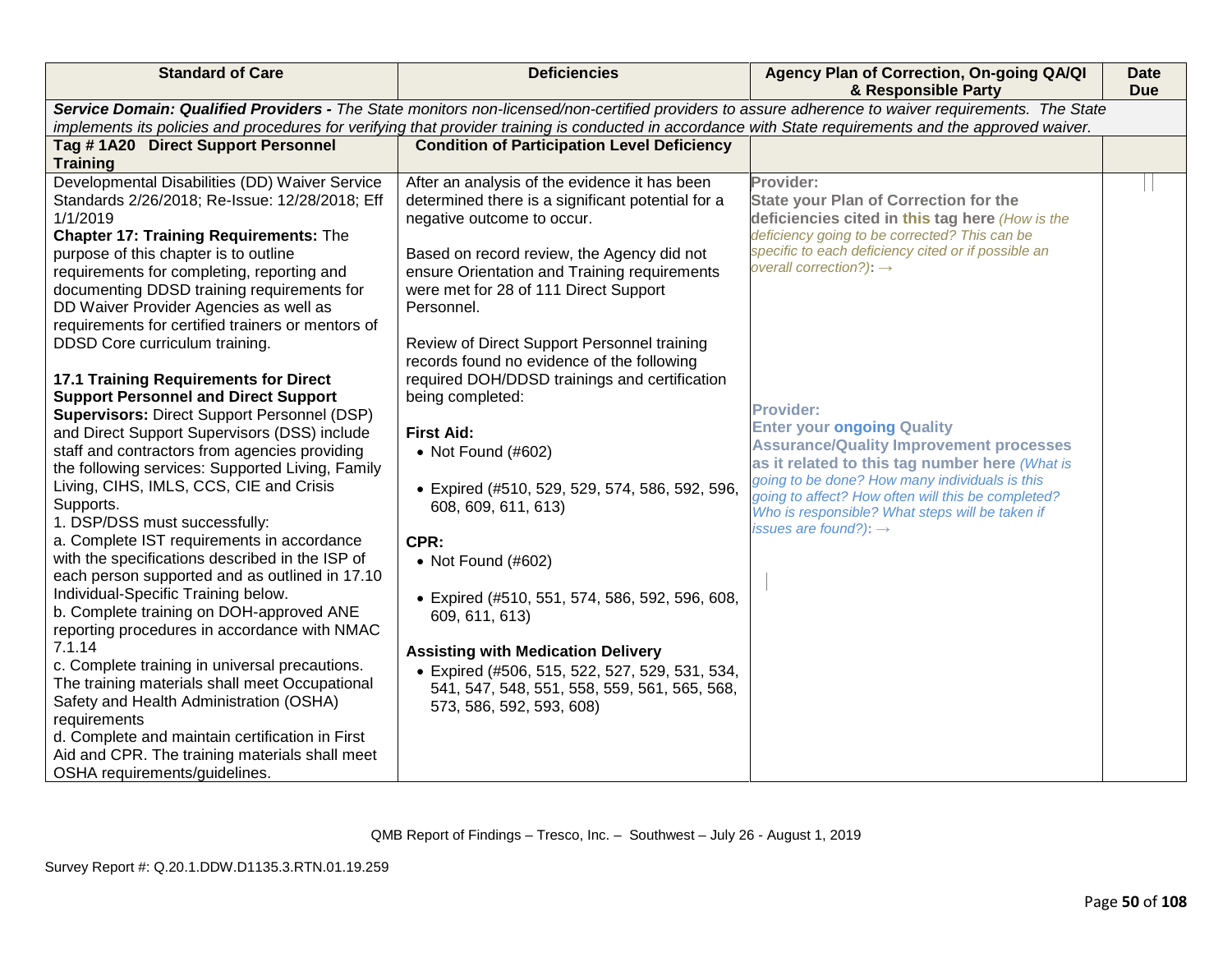| e. Complete relevant training in accordance with                                                 |  |  |
|--------------------------------------------------------------------------------------------------|--|--|
| OSHA requirements (if job involves exposure to                                                   |  |  |
| hazardous chemicals).                                                                            |  |  |
| f. Become certified in a DDSD-approved system                                                    |  |  |
| of crisis prevention and intervention (e.g.,                                                     |  |  |
| MANDT, Handle with Care, CPI) before using                                                       |  |  |
| EPR. Agency DSP and DSS shall maintain                                                           |  |  |
| certification in a DDSD-approved system if any                                                   |  |  |
| person they support has a BCIP that includes                                                     |  |  |
| the use of EPR.                                                                                  |  |  |
| g. Complete and maintain certification in a                                                      |  |  |
| DDSD-approved medication course if required to                                                   |  |  |
| assist with medication delivery.                                                                 |  |  |
| h. Complete training regarding the HIPAA.                                                        |  |  |
| 2. Any staff being used in an emergency to fill in                                               |  |  |
| or cover a shift must have at a minimum the                                                      |  |  |
| DDSD required core trainings and be on shift                                                     |  |  |
| with a DSP who has completed the relevant IST.                                                   |  |  |
|                                                                                                  |  |  |
| 17.1.2 Training Requirements for Service                                                         |  |  |
| <b>Coordinators (SC):</b> Service Coordinators (SCs)                                             |  |  |
| refer to staff at agencies providing the following                                               |  |  |
| services: Supported Living, Family Living,                                                       |  |  |
| Customized In-home Supports, Intensive                                                           |  |  |
| Medical Living, Customized Community                                                             |  |  |
| Supports, Community Integrated Employment,                                                       |  |  |
| and Crisis Supports.                                                                             |  |  |
| 1. A SC must successfully:                                                                       |  |  |
| a. Complete IST requirements in accordance                                                       |  |  |
| with the specifications described in the ISP of                                                  |  |  |
| each person supported, and as outlined in the                                                    |  |  |
| 17.10 Individual-Specific Training below.                                                        |  |  |
| b. Complete training on DOH-approved ANE                                                         |  |  |
| reporting procedures in accordance with NMAC                                                     |  |  |
| 7.1.14.                                                                                          |  |  |
| c. Complete training in universal precautions.<br>The training materials shall meet Occupational |  |  |
| Safety and Health Administration (OSHA)                                                          |  |  |
| requirements.                                                                                    |  |  |
| d. Complete and maintain certification in First                                                  |  |  |
|                                                                                                  |  |  |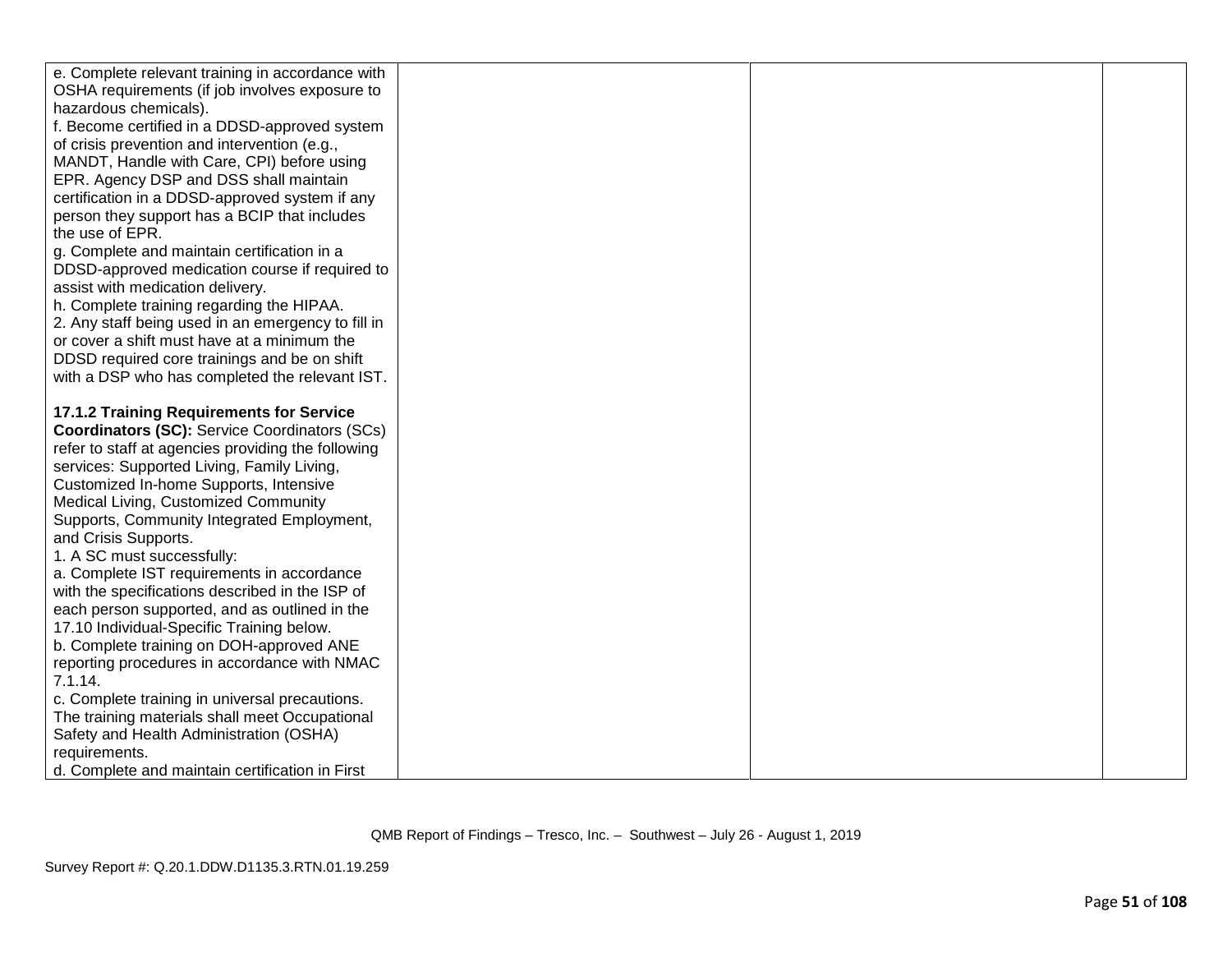| Aid and CPR. The training materials shall meet     |  |  |
|----------------------------------------------------|--|--|
| OSHA requirements/guidelines.                      |  |  |
| e. Complete relevant training in accordance with   |  |  |
| OSHA requirements (if job involves exposure to     |  |  |
| hazardous chemicals).                              |  |  |
| f. Become certified in a DDSD-approved system      |  |  |
| of crisis prevention and intervention (e.g.,       |  |  |
| MANDT, Handle with Care, CPI) before using         |  |  |
| emergency physical restraint. Agency SC shall      |  |  |
| maintain certification in a DDSD-approved          |  |  |
| system if a person they support has a              |  |  |
| Behavioral Crisis Intervention Plan that includes  |  |  |
| the use of emergency physical restraint.           |  |  |
| g. Complete and maintain certification in AWMD     |  |  |
| if required to assist with medications.            |  |  |
| h. Complete training regarding the HIPAA.          |  |  |
| 2. Any staff being used in an emergency to fill in |  |  |
| or cover a shift must have at a minimum the        |  |  |
| DDSD required core trainings.                      |  |  |
|                                                    |  |  |
|                                                    |  |  |
|                                                    |  |  |
|                                                    |  |  |
|                                                    |  |  |
|                                                    |  |  |
|                                                    |  |  |
|                                                    |  |  |
|                                                    |  |  |
|                                                    |  |  |
|                                                    |  |  |
|                                                    |  |  |
|                                                    |  |  |
|                                                    |  |  |
|                                                    |  |  |
|                                                    |  |  |
|                                                    |  |  |
|                                                    |  |  |
|                                                    |  |  |
|                                                    |  |  |
|                                                    |  |  |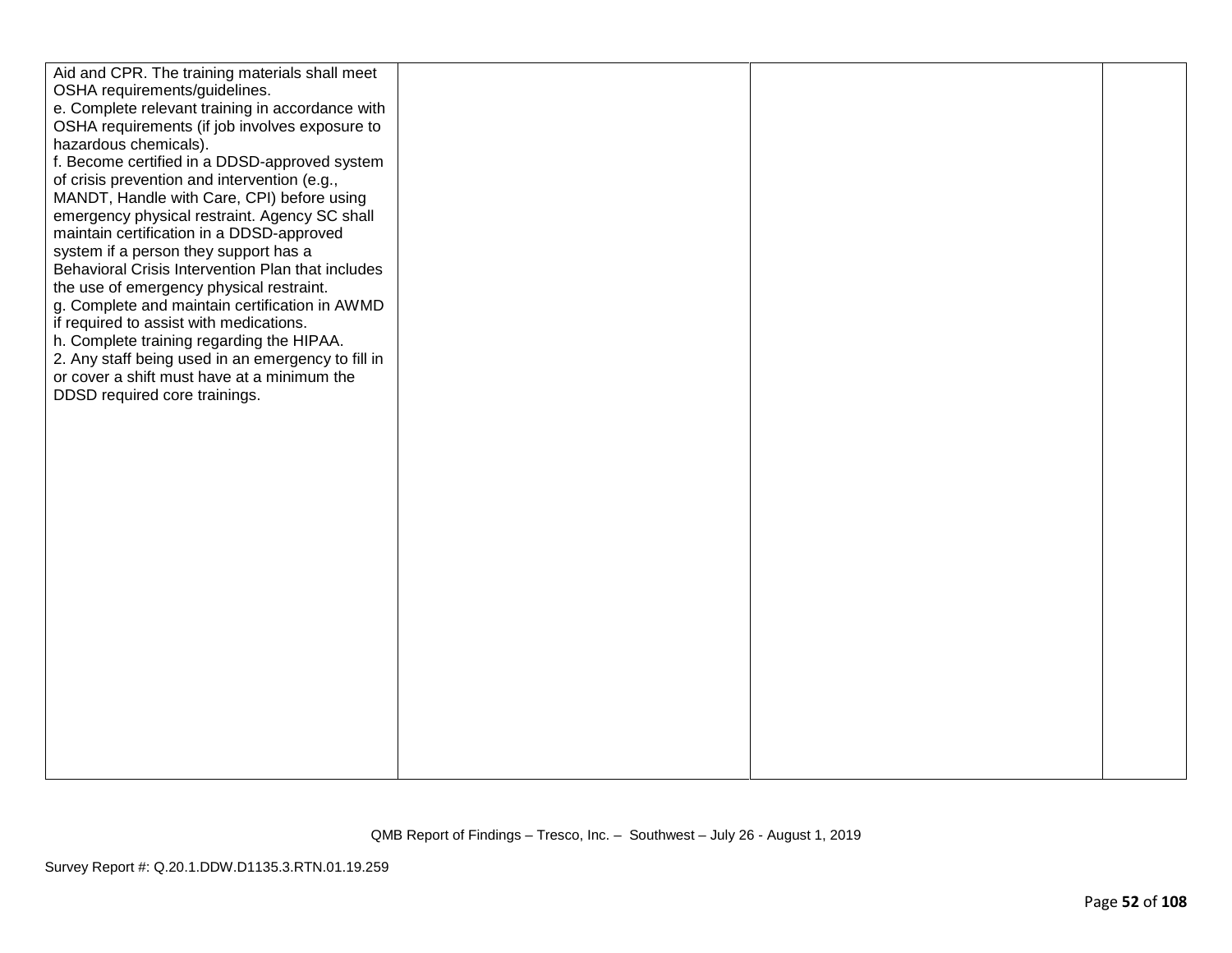| Tag #1A22 Agency Personnel Competency            | <b>Condition of Participation Level Deficiency</b> |                                                                                                       |  |
|--------------------------------------------------|----------------------------------------------------|-------------------------------------------------------------------------------------------------------|--|
| Developmental Disabilities (DD) Waiver Service   | After an analysis of the evidence it has been      | Provider:                                                                                             |  |
| Standards 2/26/2018; Re-Issue: 12/28/2018; Eff   | determined there is a significant potential for a  | <b>State your Plan of Correction for the</b>                                                          |  |
| 1/1/2019                                         | negative outcome to occur.                         | deficiencies cited in this tag here (How is the                                                       |  |
| Chapter 13: Nursing Services 13.2.11             |                                                    | deficiency going to be corrected? This can be                                                         |  |
| <b>Training and Implementation of Plans:</b>     | Based on interview, the Agency did not ensure      | specific to each deficiency cited or if possible an                                                   |  |
| 1. RNs and LPNs are required to provide          | training competencies were met for 3 of 17         | overall correction?): $\rightarrow$                                                                   |  |
| Individual Specific Training (IST) regarding     | Direct Support Personnel.                          |                                                                                                       |  |
| <b>HCPs and MERPs.</b>                           |                                                    |                                                                                                       |  |
| 2. The agency nurse is required to deliver and   | When DSP were asked if the Individual had a        |                                                                                                       |  |
| document training for DSP/DSS regarding the      | <b>Positive Behavioral Supports Plan (PBSP),</b>   |                                                                                                       |  |
| healthcare interventions/strategies and MERPs    | have you been trained on the PBSP and what         |                                                                                                       |  |
| that the DSP are responsible to implement,       | the plan covered, the following was reported:      |                                                                                                       |  |
| clearly indicating level of competency achieved  |                                                    |                                                                                                       |  |
| by each trainee as described in Chapter 17.10    | • DSP #587 stated, "No." According to the          | <b>Provider:</b>                                                                                      |  |
| Individual-Specific Training.                    | Individual Specific Training Section of the ISP,   | <b>Enter your ongoing Quality</b>                                                                     |  |
|                                                  | the Individual requires a Positive Behavioral      | <b>Assurance/Quality Improvement processes</b>                                                        |  |
| <b>Chapter 17: Training Requirement</b>          | Supports Plan. (Individual #6)                     | as it related to this tag number here (What is                                                        |  |
| 17.10 Individual-Specific Training: The          |                                                    | going to be done? How many individuals is this                                                        |  |
| following are elements of IST: defined standards | When DSP were asked if the Individual had          | going to affect? How often will this be completed?<br>Who is responsible? What steps will be taken if |  |
| of performance, curriculum tailored to teach     | Health Care Plans and where could they be          | issues are found?): $\rightarrow$                                                                     |  |
| skills and knowledge necessary to meet those     | located, the following was reported:               |                                                                                                       |  |
| standards of performance, and formal             |                                                    |                                                                                                       |  |
| examination or demonstration to verify           | • DSP #501 stated, "She has them for Diabetes      |                                                                                                       |  |
| standards of performance, using the established  | and Constipation." As indicated by the             |                                                                                                       |  |
| DDSD training levels of awareness, knowledge,    | Individual Specific Training section of the ISP    |                                                                                                       |  |
| and skill.                                       | the Individual also requires a HCP for: Oral       |                                                                                                       |  |
| Reaching an awareness level may be               | hygiene (Individual #2).                           |                                                                                                       |  |
| accomplished by reading plans or other           |                                                    |                                                                                                       |  |
| information. The trainee is cognizant of         | • DSP #502 stated, "I don't know, don't know       |                                                                                                       |  |
| information related to a person's specific       | really nothing that goes on." As indicated by      |                                                                                                       |  |
| condition. Verbal or written recall of basic     | the Electronic Comprehensive Health                |                                                                                                       |  |
| information or knowing where to access the       | Assessment Tool, the Individual requires           |                                                                                                       |  |
| information can verify awareness.                | Health Care Plans for Seizures and Falls.          |                                                                                                       |  |
| Reaching a knowledge level may take the form     | (Individual #3)                                    |                                                                                                       |  |
| of observing a plan in action, reading a plan    |                                                    |                                                                                                       |  |
| more thoroughly, or having a plan described by   | When DSP were asked if the Individual had          |                                                                                                       |  |
| the author or their designee. Verbal or written  | <b>Medical Emergency Response Plans and</b>        |                                                                                                       |  |
| recall or demonstration may verify this level of | where could they be located, the following         |                                                                                                       |  |
| competence.                                      | was reported:                                      |                                                                                                       |  |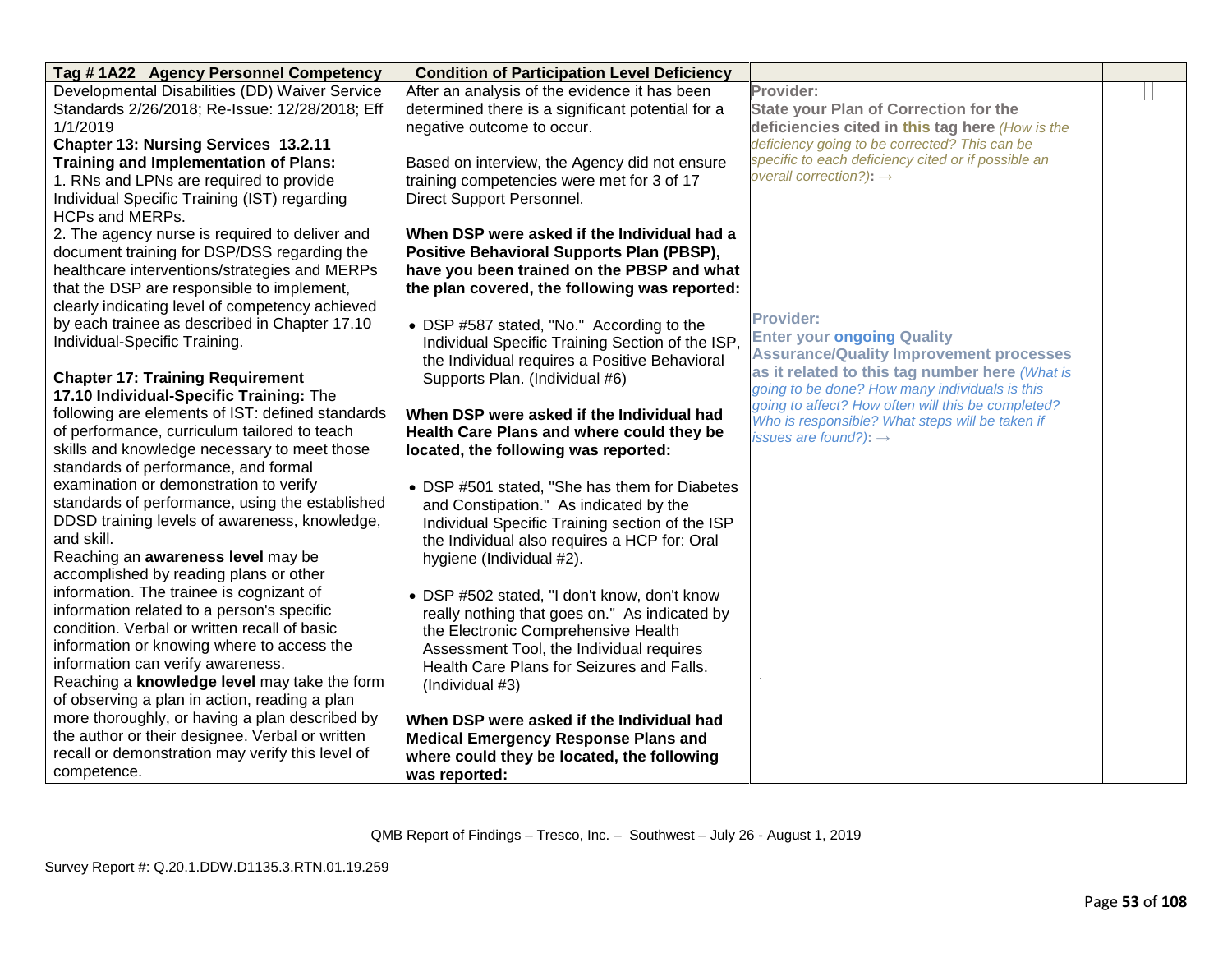| Reaching a skill level involves being trained by  | • DSP #587 stated, "Yes, it would be her blood  |  |
|---------------------------------------------------|-------------------------------------------------|--|
| a therapist, nurse, designated or experienced     | pressure and her diet." As indicated by the     |  |
| designated trainer. The trainer shall demonstrate | Electronic Comprehensive Health                 |  |
| the techniques according to the plan. Then they   | Assessment Tool, the Individual does not        |  |
| observe and provide feedback to the trainee as    | require Medical Emergency Response Plans.       |  |
| they implement the techniques. This should be     | (Individual #6)                                 |  |
| repeated until competence is demonstrated.        |                                                 |  |
| Demonstration of skill or observed                | When DSP were asked if the Individual has a     |  |
| implementation of the techniques or strategies    | <b>Comprehensive Aspiration Risk Management</b> |  |
| verifies skill level competence. Trainees should  | Plan (CARMP), the following was reported:       |  |
| be observed on more than one occasion to          |                                                 |  |
| ensure appropriate techniques are maintained      | • DSP #587 stated, "I think she does, yes." As  |  |
| and to provide additional coaching/feedback.      | indicated by the Aspiration Risk Screening      |  |
| Individuals shall receive services from           | Tool the individual does not have a             |  |
| competent and qualified Provider Agency           | <b>Comprehensive Aspiration Risk Management</b> |  |
| personnel who must successfully complete IST      | Plan (CARMP). (Individual #6)                   |  |
| requirements in accordance with the               |                                                 |  |
| specifications described in the ISP of each       | When DSP were asked, if the Individual had      |  |
| person supported.                                 | Seizure Disorder, as well as a series of        |  |
| 1. IST must be arranged and conducted at least    | questions specific to the DSP's knowledge of    |  |
| annually. IST includes training on the ISP        | the Seizure Disorder, the following was         |  |
| Desired Outcomes, Action Plans, strategies, and   | reported:                                       |  |
| information about the person's preferences        |                                                 |  |
| regarding privacy, communication style, and       | • DSP #502 stated, "Don't know." As indicated   |  |
| routines. More frequent training may be           | by the Electronic Comprehensive Health          |  |
| necessary if the annual ISP changes before the    | Assessment Tool, the Individual is diagnosed    |  |
| year ends.                                        | with a Seizure Disorder. (Individual #3)        |  |
| 2. IST for therapy-related WDSI, HCPs, MERPs,     |                                                 |  |
| CARMPs, PBSA, PBSP, and BCIP, must occur          | When DSP were asked what State Agency do        |  |
| at least annually and more often if plans change, | you report suspected Abuse, Neglect or          |  |
| or if monitoring by the plan author or agency     | Exploitation, the following was reported:       |  |
| finds incorrect implementation, when new DSP      |                                                 |  |
| or CM are assigned to work with a person, or      |                                                 |  |
| when an existing DSP or CM requires a             | • DSP #502 stated, "APS." Staff was not able    |  |
| refresher.                                        | to identify the State Agency as Division of     |  |
| 3. The competency level of the training is based  | Health Improvement.                             |  |
| on the IST section of the ISP.                    |                                                 |  |
| 4. The person should be present for and           | • DSP #587 stated, "Health and welfare          |  |
| involved in IST whenever possible.                | department." Staff was not able to identify the |  |
| 5. Provider Agencies are responsible for tracking | State Agency as Division of Health              |  |
|                                                   | Improvement.                                    |  |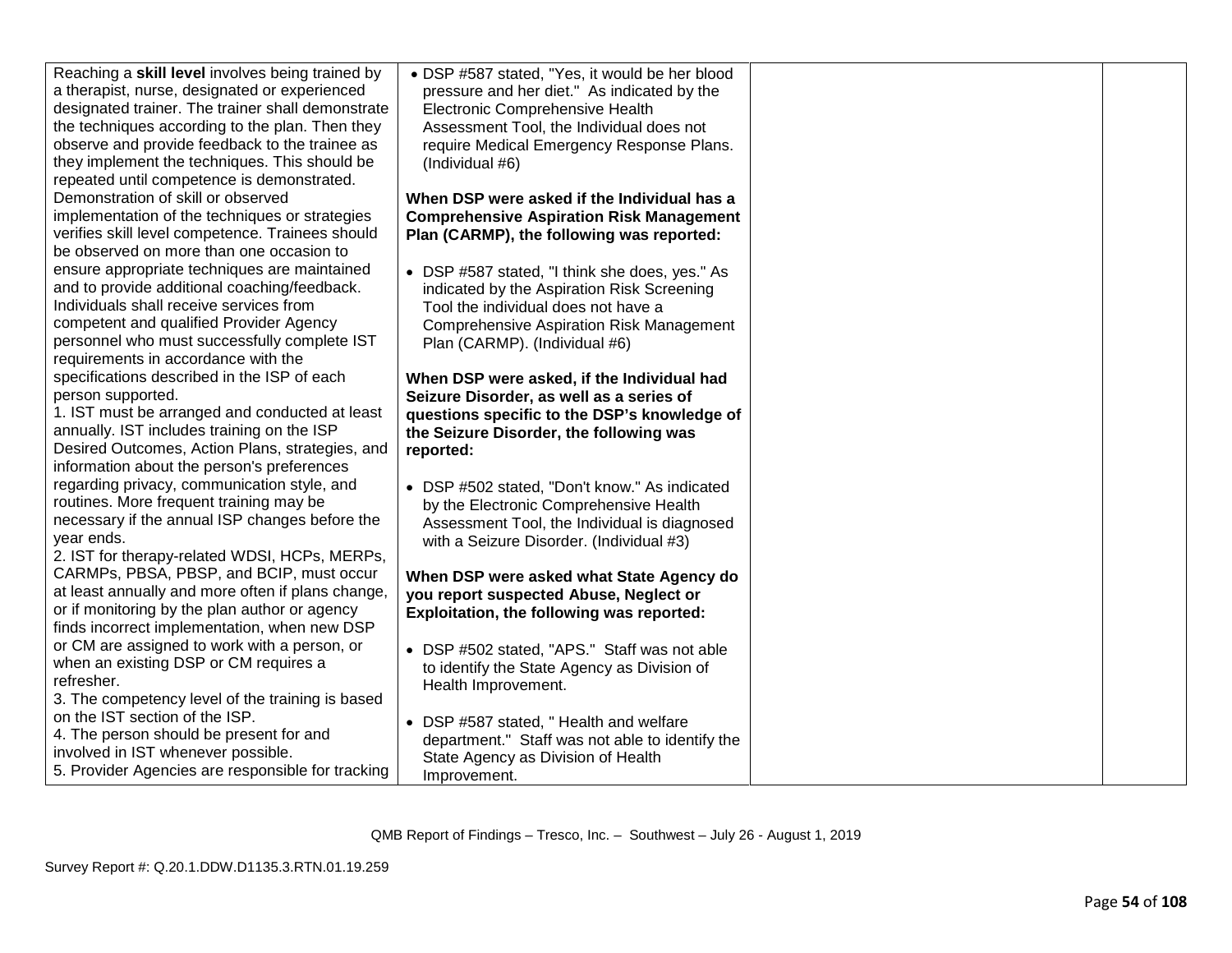| of IST requirements.                                |  |  |
|-----------------------------------------------------|--|--|
| 6. Provider Agencies must arrange and ensure        |  |  |
| that DSP's are trained on the contents of the       |  |  |
| plans in accordance with timelines indicated in     |  |  |
|                                                     |  |  |
| the Individual-Specific Training Requirements:      |  |  |
| Support Plans section of the ISP and notify the     |  |  |
| plan authors when new DSP are hired to              |  |  |
| arrange for trainings.                              |  |  |
| 7. If a therapist, BSC, nurse, or other author of a |  |  |
| plan, healthcare or otherwise, chooses to           |  |  |
| designate a trainer, that person is still           |  |  |
| responsible for providing the curriculum to the     |  |  |
| designated trainer. The author of the plan is also  |  |  |
| responsible for ensuring the designated trainer     |  |  |
| is verifying competency in alignment with their     |  |  |
| curriculum, doing periodic quality assurance        |  |  |
| checks with their designated trainer, and re-       |  |  |
| certifying the designated trainer at least annually |  |  |
| and/or when there is a change to a person's         |  |  |
| plan.                                               |  |  |
|                                                     |  |  |
|                                                     |  |  |
|                                                     |  |  |
|                                                     |  |  |
|                                                     |  |  |
|                                                     |  |  |
|                                                     |  |  |
|                                                     |  |  |
|                                                     |  |  |
|                                                     |  |  |
|                                                     |  |  |
|                                                     |  |  |
|                                                     |  |  |
|                                                     |  |  |
|                                                     |  |  |
|                                                     |  |  |
|                                                     |  |  |
|                                                     |  |  |
|                                                     |  |  |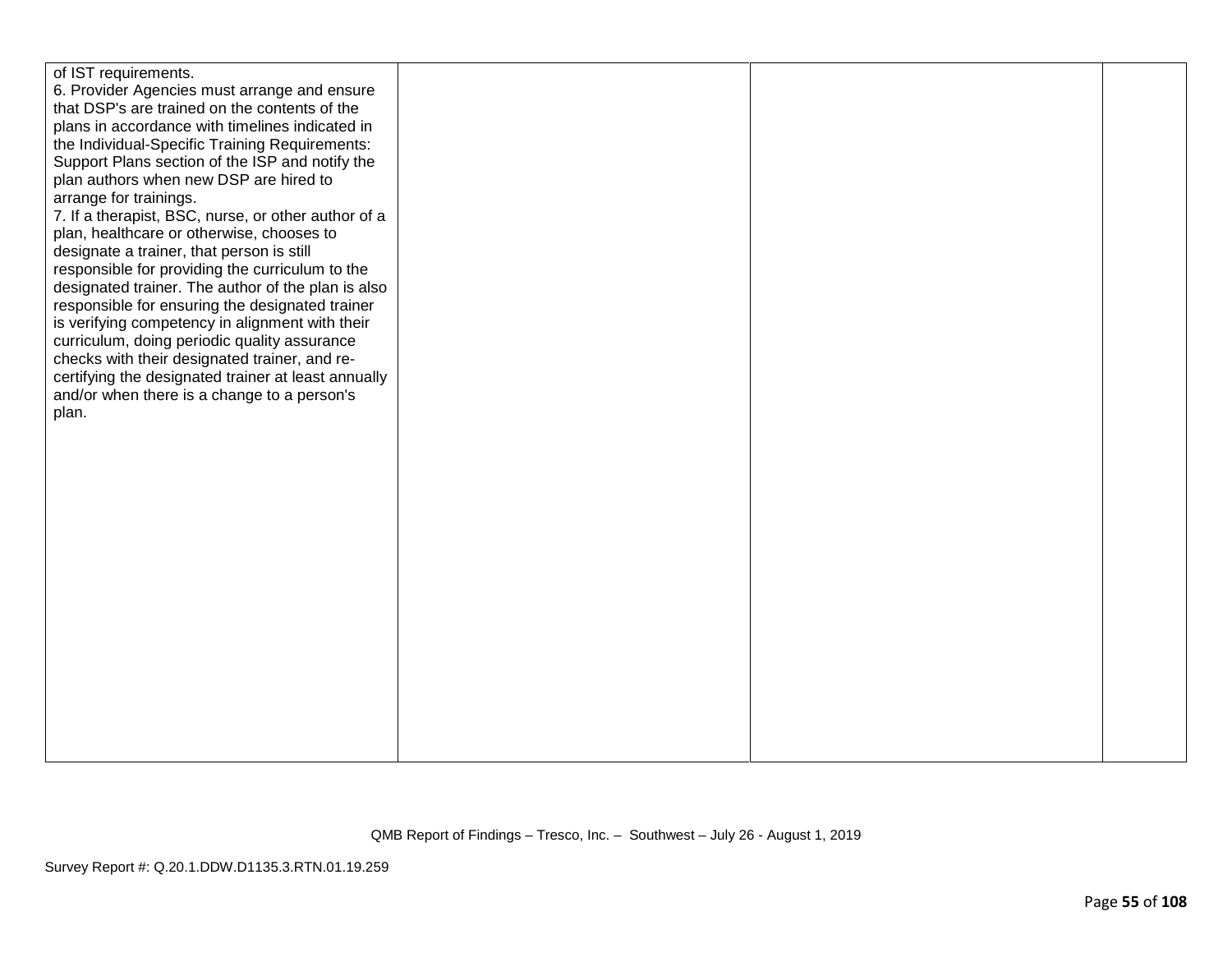| Tag #1A43.1 General Events Reporting -            | <b>Standard Level Deficiency</b>                 |                                                                                                      |  |
|---------------------------------------------------|--------------------------------------------------|------------------------------------------------------------------------------------------------------|--|
| <b>Individual Reporting</b>                       |                                                  |                                                                                                      |  |
| Developmental Disabilities (DD) Waiver Service    | Based on record review, the Agency did not       | Provider:                                                                                            |  |
| Standards 2/26/2018; Re-Issue: 12/28/2018; Eff    | follow the General Events Reporting              | <b>State your Plan of Correction for the</b>                                                         |  |
| 1/1/2019                                          | requirements as indicated by the policy for 9 of | deficiencies cited in this tag here (How is the                                                      |  |
| <b>Chapter 19: Provider Reporting</b>             | 15 individuals.                                  | deficiency going to be corrected? This can be                                                        |  |
| <b>Requirements: 19.2 General Events</b>          |                                                  | specific to each deficiency cited or if possible an<br>overall correction?): $\rightarrow$           |  |
| Reporting (GER): The purpose of General           | The following General Events Reporting           |                                                                                                      |  |
| Events Reporting (GER) is to report, track and    | records contained evidence that indicated        |                                                                                                      |  |
| analyze events, which pose a risk to adults in    | the General Events Report was not entered        |                                                                                                      |  |
| the DD Waiver program, but do not meet criteria   | and / or approved within the required            |                                                                                                      |  |
| for ANE or other reportable incidents as defined  | timeframe:                                       |                                                                                                      |  |
| by the IMB. Analysis of GER is intended to        |                                                  |                                                                                                      |  |
| identify emerging patterns so that preventative   | Individual #2                                    |                                                                                                      |  |
| action can be taken at the individual, Provider   | • General Events Report (GER) indicates on       |                                                                                                      |  |
| Agency, regional and statewide level. On a        | 8/22/2018 the Individual cut her left thumb      | <b>Provider:</b>                                                                                     |  |
| quarterly and annual basis, DDSD analyzes         | (Injury). GER was approved on 8/30/2018.         | <b>Enter your ongoing Quality</b>                                                                    |  |
| GER data at the provider, regional and            |                                                  | <b>Assurance/Quality Improvement processes</b>                                                       |  |
| statewide levels to identify any patterns that    | • General Events Report (GER) indicates on       | as it related to this tag number here (What is                                                       |  |
| warrant intervention. Provider Agency use of      | 9/26/2018 the Individual had a bruise on her     | going to be done? How many individuals is this<br>going to affect? How often will this be completed? |  |
| GER in Therap is required as follows:             | left upper shin (Injury). GER was approved on    | Who is responsible? What steps will be taken if                                                      |  |
| 1. DD Waiver Provider Agencies approved to        | 10/1/2018.                                       | issues are found?): $\rightarrow$                                                                    |  |
| provide Customized In- Home Supports, Family      |                                                  |                                                                                                      |  |
| Living, IMLS, Supported Living, Customized        | • General Events Report (GER) indicates on       |                                                                                                      |  |
| <b>Community Supports, Community Integrated</b>   | 1/16/2019 the Individual burned the tip of her   |                                                                                                      |  |
| Employment, Adult Nursing and Case                | right index finger (Injury). GER was approved    |                                                                                                      |  |
| Management must use GER in the Therap             | on 1/22/2019.                                    |                                                                                                      |  |
| system.                                           |                                                  |                                                                                                      |  |
| 2. DD Waiver Provider Agencies referenced         | Individual #4                                    |                                                                                                      |  |
| above are responsible for entering specified      | • General Events Report (GER) indicates on       |                                                                                                      |  |
| information into the GER section of the secure    | 9/11/2018 the Individual fell and scraped her    |                                                                                                      |  |
| website operated under contract by Therap         | nose (Injury). GER was approved on               |                                                                                                      |  |
| according to the GER Reporting Requirements       | 9/25/2018.                                       |                                                                                                      |  |
| in Appendix B GER Requirements.                   |                                                  |                                                                                                      |  |
| 3. At the Provider Agency's discretion additional | Individual #5                                    |                                                                                                      |  |
| events, which are not required by DDSD, may       | • General Events Report (GER) indicates on       |                                                                                                      |  |
| also be tracked within the GER section of         | 8/2/2018 the Individual fell while being         |                                                                                                      |  |
| Therap.                                           | transferred from shower chair to wheelchair      |                                                                                                      |  |
| 4. GER does not replace a Provider Agency's       | (Fall). GER was approved on 8/8/2018.            |                                                                                                      |  |
| obligations to report ANE or other reportable     |                                                  |                                                                                                      |  |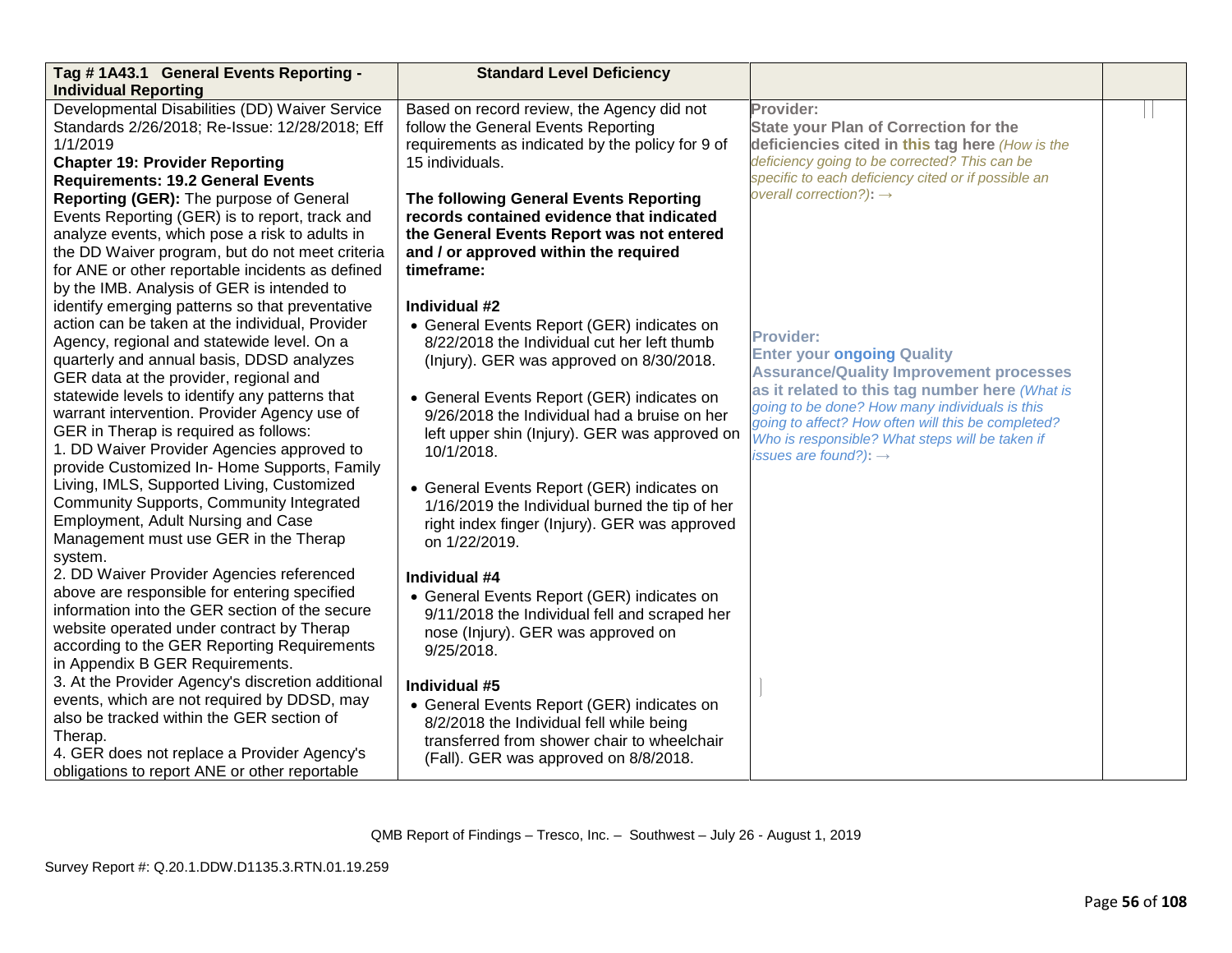| incidents as described in Chapter 18: Incident<br>Management System.<br>5. GER does not replace a Provider Agency's<br>obligations related to healthcare coordination,<br>modifications to the ISP, or any other risk<br>management and QI activities. | • General Events Report (GER) indicates on<br>8/19/2018 the Individual had a bruise on her<br>left upper arm (lnjury). GER was approved on<br>8/30/2018. |  |
|--------------------------------------------------------------------------------------------------------------------------------------------------------------------------------------------------------------------------------------------------------|----------------------------------------------------------------------------------------------------------------------------------------------------------|--|
| Appendix B GER Requirements: DDSD is<br>pleased to introduce the revised General Events<br>Reporting (GER), requirements. There are two<br>important changes related to medication error                                                               | • General Events Report (GER) indicates on<br>9/2/2018 the Individual had a wound on her<br>bottom (Injury). GER was approved on<br>10/1/2018.           |  |
| reporting:<br>1. Effective immediately, DDSD requires ALL<br>medication errors be entered into Therap GER<br>with the exception of those required to be<br>reported to Division of Health Improvement-                                                 | • General Events Report (GER) indicates on<br>9/3/2018 the Individual had a scratch on her<br>face (Injury). GER was approved on<br>$9/17/2018$ .        |  |
| Incident Management Bureau.                                                                                                                                                                                                                            | Individual #7                                                                                                                                            |  |
| 2. No alternative methods for reporting are                                                                                                                                                                                                            | • General Events Report (GER) indicates on                                                                                                               |  |
| permitted.                                                                                                                                                                                                                                             | 9/2/2018 the Individual fell (Injury). GER was                                                                                                           |  |
| The following events need to be reported in                                                                                                                                                                                                            | approved on 9/11/2018.                                                                                                                                   |  |
| the Therap GER:                                                                                                                                                                                                                                        |                                                                                                                                                          |  |
| <b>Emergency Room/Urgent Care/Emergency</b>                                                                                                                                                                                                            | Individual #10                                                                                                                                           |  |
| <b>Medical Services</b>                                                                                                                                                                                                                                | • General Events Report (GER) indicates on                                                                                                               |  |
| - Falls Without Injury                                                                                                                                                                                                                                 | 7/17/2018 the Individual had a swollen and                                                                                                               |  |
| Injury (including Falls, Choking, Skin                                                                                                                                                                                                                 | bruised left ear (Injury). GER was approved                                                                                                              |  |
| Breakdown and Infection)                                                                                                                                                                                                                               | on 7/24/2018.                                                                                                                                            |  |
| - Law Enforcement Use                                                                                                                                                                                                                                  |                                                                                                                                                          |  |
| - Medication Errors                                                                                                                                                                                                                                    | • General Events Report (GER) indicates on                                                                                                               |  |
| - Medication Documentation Errors                                                                                                                                                                                                                      | 8/6/2018 the Individual had a red mark on                                                                                                                |  |
| - Missing Person/Elopement                                                                                                                                                                                                                             | right arm (Injury). GER was approved on                                                                                                                  |  |
| - Out of Home Placement- Medical:                                                                                                                                                                                                                      | 8/15/2018.                                                                                                                                               |  |
| Hospitalization, Long Term Care, Skilled Nursing                                                                                                                                                                                                       |                                                                                                                                                          |  |
| or Rehabilitation Facility Admission                                                                                                                                                                                                                   | • General Events Report (GER) indicates on                                                                                                               |  |
| PRN Psychotropic Medication                                                                                                                                                                                                                            | 12/12/2018 the Individual had a scratch on                                                                                                               |  |
| - Restraint Related to Behavior                                                                                                                                                                                                                        | right arm (Injury). GER was approved on                                                                                                                  |  |
| - Suicide Attempt or Threat                                                                                                                                                                                                                            | 12/21/2018.                                                                                                                                              |  |
| Entry Guidance: Provider Agencies must                                                                                                                                                                                                                 |                                                                                                                                                          |  |
| complete the following sections of the GER with                                                                                                                                                                                                        | • General Events Report (GER) indicates on                                                                                                               |  |
| detailed information: profile information, event                                                                                                                                                                                                       | 7/3/2019 the Individual had redness between                                                                                                              |  |
| information, other event information, general                                                                                                                                                                                                          |                                                                                                                                                          |  |
|                                                                                                                                                                                                                                                        |                                                                                                                                                          |  |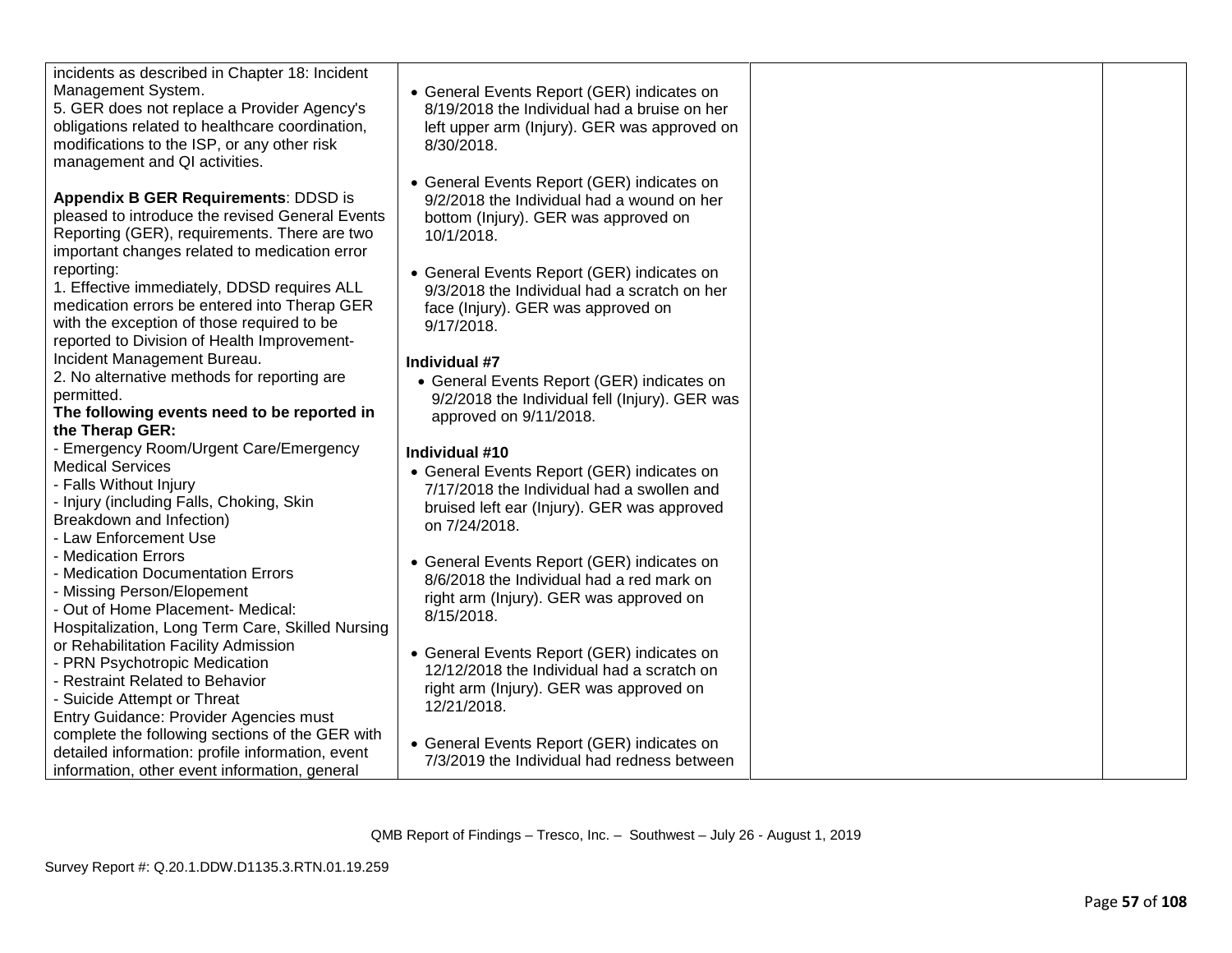| information, notification, actions taken or    | his right finger #4 and #5 (Injury). GER was     |  |
|------------------------------------------------|--------------------------------------------------|--|
| planned, and the review follow up comments     | approved on 7/10/2019.                           |  |
| section. Please attach any pertinent external  |                                                  |  |
| documents such as discharge summary,           | Individual #12                                   |  |
| medical consultation form, etc. Provider       | • General Events Report (GER) indicates on       |  |
| Agencies must enter and approve GERs within 2  | 8/1/2018 the Individual hit his forehead on the  |  |
| business days with the exception of Medication | wall and was given a PRN psychotropic            |  |
| Errors which must be entered into GER on at    | medication. (PRN Psychotropic Medication).       |  |
| least a monthly basis.                         | GER was approved on 8/13/2018.                   |  |
|                                                |                                                  |  |
|                                                | • General Events Report (GER) indicates on       |  |
|                                                | 8/28/2018 the Individual fell on the driveway    |  |
|                                                | (Injury). GER was approved on 9/12/2018.         |  |
|                                                |                                                  |  |
|                                                | • General Events Report (GER) indicates on       |  |
|                                                | 4/4/2019 the Individual fell and hit the back of |  |
|                                                | his head on the floor (Fall). GER was            |  |
|                                                | approved on 4/16/2019.                           |  |
|                                                |                                                  |  |
|                                                | • General Events Report (GER) indicates on       |  |
|                                                | 4/11/2019 the Individual hit his head and got    |  |
|                                                | a red mark (Injury). GER was approved on         |  |
|                                                | 4/16/2019.                                       |  |
|                                                |                                                  |  |
|                                                | • General Events Report (GER) indicates on       |  |
|                                                | 5/21/2019 the Individual hit his head on the     |  |
|                                                | door frame and was upset so was given a          |  |
|                                                | PRN psychotropic medication (PRN                 |  |
|                                                | Psychotropic). GER was approved on               |  |
|                                                | 5/28/2019.                                       |  |
|                                                |                                                  |  |
|                                                | • General Events Report (GER) indicates on       |  |
|                                                | 5/21/2019 the Individual hit his head on the     |  |
|                                                | frame (Injury). GER was approved on              |  |
|                                                | 5/28/2019                                        |  |
|                                                |                                                  |  |
|                                                | Individual #13                                   |  |
|                                                | • General Events Report (GER) indicates on       |  |
|                                                | 12/6/2018 the Individual has a bruise on his     |  |
|                                                |                                                  |  |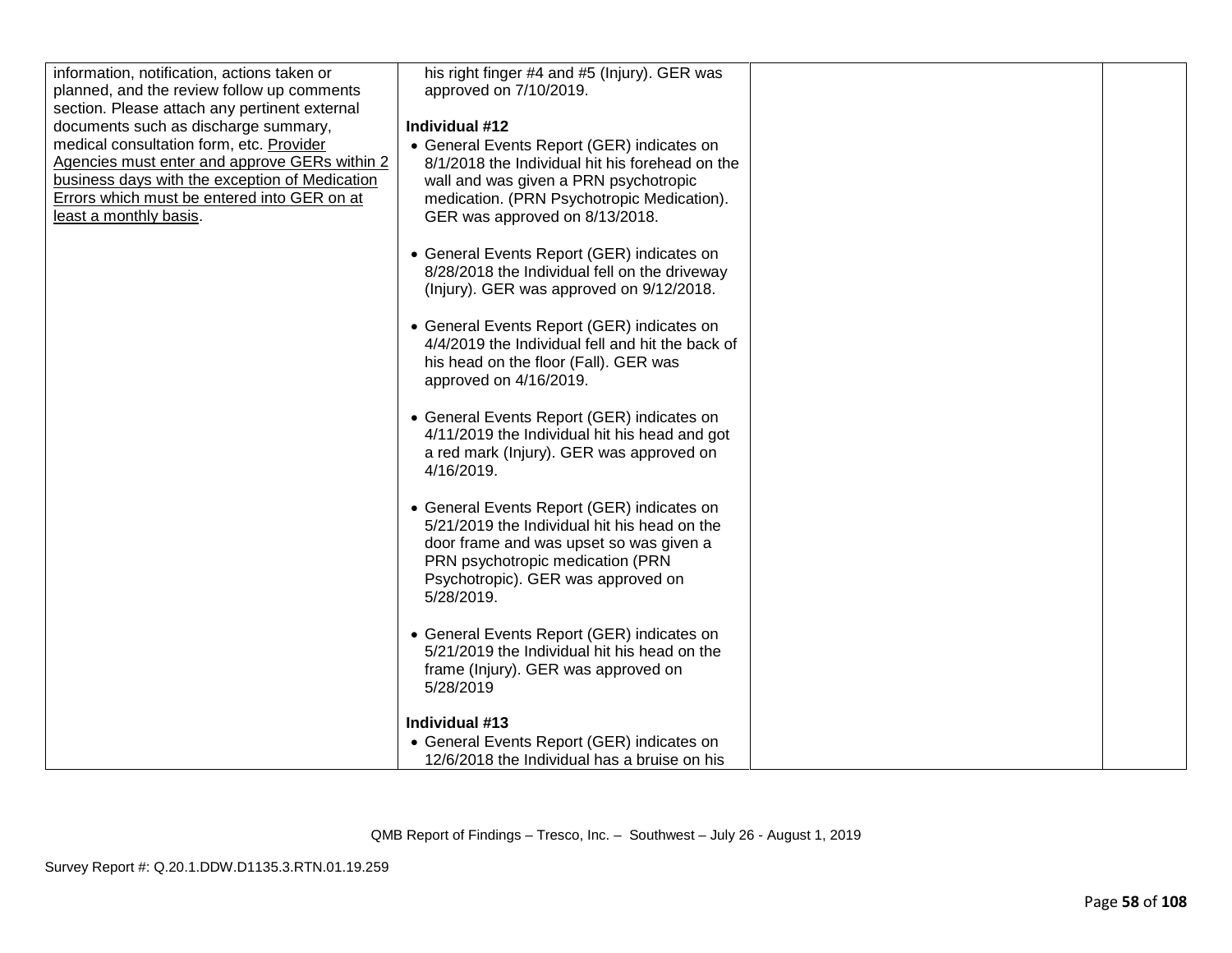| left upper arm (Injury). GER was approved on<br>12/13/2018.                                                                                                                         |  |
|-------------------------------------------------------------------------------------------------------------------------------------------------------------------------------------|--|
| • General Events Report (GER) indicates on<br>12/9/2018 the Individual has a bruise on his<br>left upper arm (Injury). GER was approved on<br>12/20/2018.                           |  |
| Individual #14<br>• General Events Report (GER) indicates on<br>10/17/2018 the Individual was hit on the face<br>by another individual (Injury). GER was<br>approved on 10/26/2018. |  |
| • General Events Report (GER) indicates on<br>10/18/2018 the Individual was pushed by<br>another individual and fell to the ground<br>(Injury). GER was approved on 10/26/2018.     |  |
| • General Events Report (GER) indicates on<br>12/26/2018 the Individual fell to the floor<br>(Injury). GER was approved on 12/31/2018.                                              |  |
| Individual #15                                                                                                                                                                      |  |
| • General Events Report (GER) indicates on<br>9/11/2018 the Individual has a scratch on top<br>of his foot (Injury). GER was approved on<br>9/25/2018.                              |  |
|                                                                                                                                                                                     |  |
|                                                                                                                                                                                     |  |
|                                                                                                                                                                                     |  |
|                                                                                                                                                                                     |  |
|                                                                                                                                                                                     |  |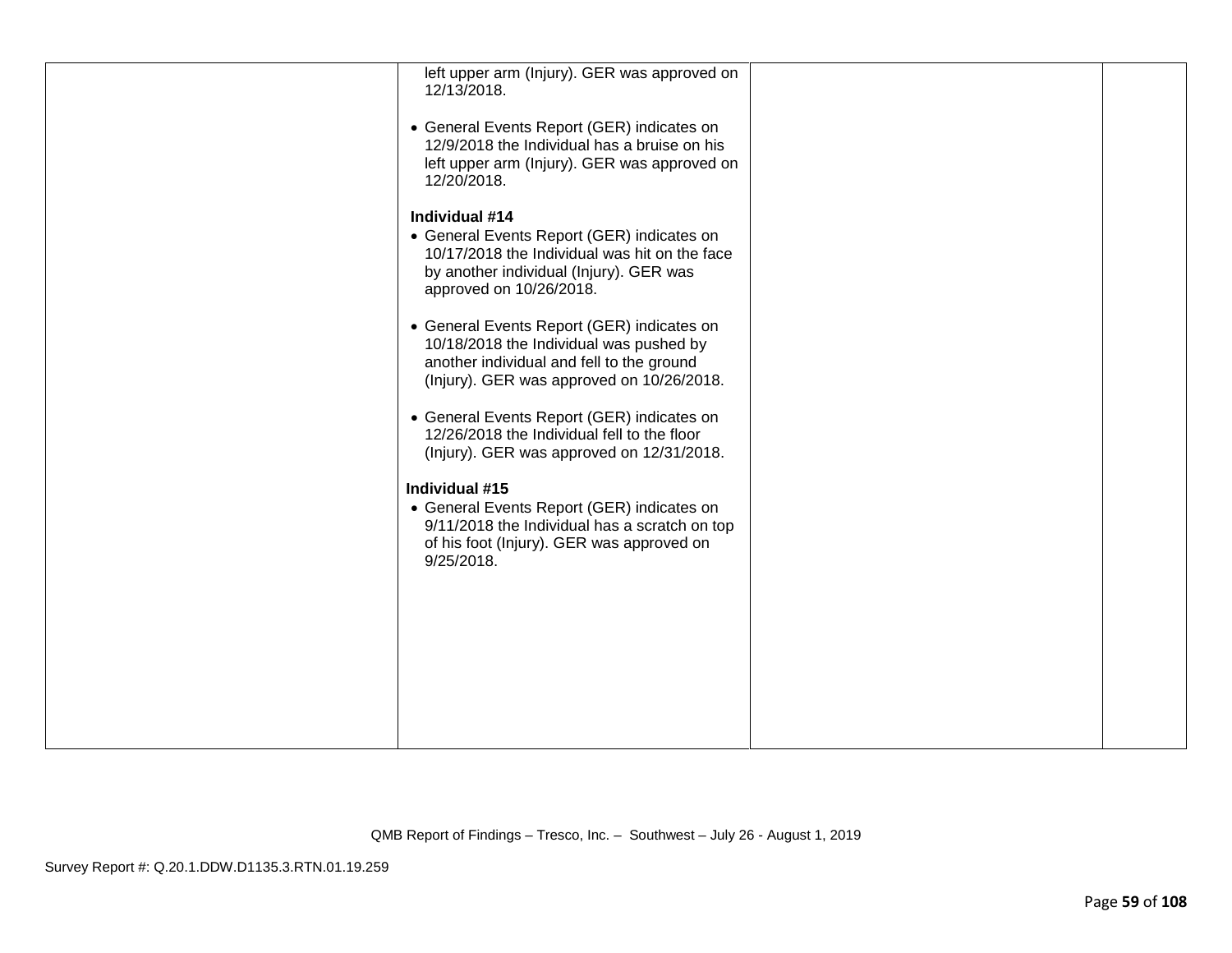| Service Domain: Health and Welfare - The state, on an ongoing basis, identifies, addresses and seeks to prevent occurrences of abuse, neglect and                                                                                                                                                                                                                                                                                                                                                                                                                          |                                                                                                                                                                                                                                                                                                                                                                                                                                                                                                                                                                                                                          |  |
|----------------------------------------------------------------------------------------------------------------------------------------------------------------------------------------------------------------------------------------------------------------------------------------------------------------------------------------------------------------------------------------------------------------------------------------------------------------------------------------------------------------------------------------------------------------------------|--------------------------------------------------------------------------------------------------------------------------------------------------------------------------------------------------------------------------------------------------------------------------------------------------------------------------------------------------------------------------------------------------------------------------------------------------------------------------------------------------------------------------------------------------------------------------------------------------------------------------|--|
|                                                                                                                                                                                                                                                                                                                                                                                                                                                                                                                                                                            | exploitation. Individuals shall be afforded their basic human rights. The provider supports individuals to access needed healthcare services in a timely manner.                                                                                                                                                                                                                                                                                                                                                                                                                                                         |  |
| <b>Standard Level Deficiency</b>                                                                                                                                                                                                                                                                                                                                                                                                                                                                                                                                           |                                                                                                                                                                                                                                                                                                                                                                                                                                                                                                                                                                                                                          |  |
|                                                                                                                                                                                                                                                                                                                                                                                                                                                                                                                                                                            |                                                                                                                                                                                                                                                                                                                                                                                                                                                                                                                                                                                                                          |  |
| Based on record review, the Agency did not<br>maintain or implement a Quality Improvement<br>System (QIS), as required by standards.<br>Review of information found:<br>• Review of the findings identified during the<br>on-site survey $7/29 - 8/1$ , 2019 and as<br>reflected in this report of findings, the Agency<br>had multiple deficiencies noted, including<br>Conditions of Participation out of compliance,<br>which indicates the CQI plan provided by the<br>Agency was not being used to successfully<br>identify and improve systems within the<br>agency. | Provider:<br><b>State your Plan of Correction for the</b><br>deficiencies cited in this tag here (How is the<br>deficiency going to be corrected? This can be<br>specific to each deficiency cited or if possible an<br>overall correction?): $\rightarrow$<br><b>Provider:</b><br><b>Enter your ongoing Quality</b><br><b>Assurance/Quality Improvement processes</b><br>as it related to this tag number here (What is<br>going to be done? How many individuals is this<br>going to affect? How often will this be completed?<br>Who is responsible? What steps will be taken if<br>issues are found?): $\rightarrow$ |  |
|                                                                                                                                                                                                                                                                                                                                                                                                                                                                                                                                                                            |                                                                                                                                                                                                                                                                                                                                                                                                                                                                                                                                                                                                                          |  |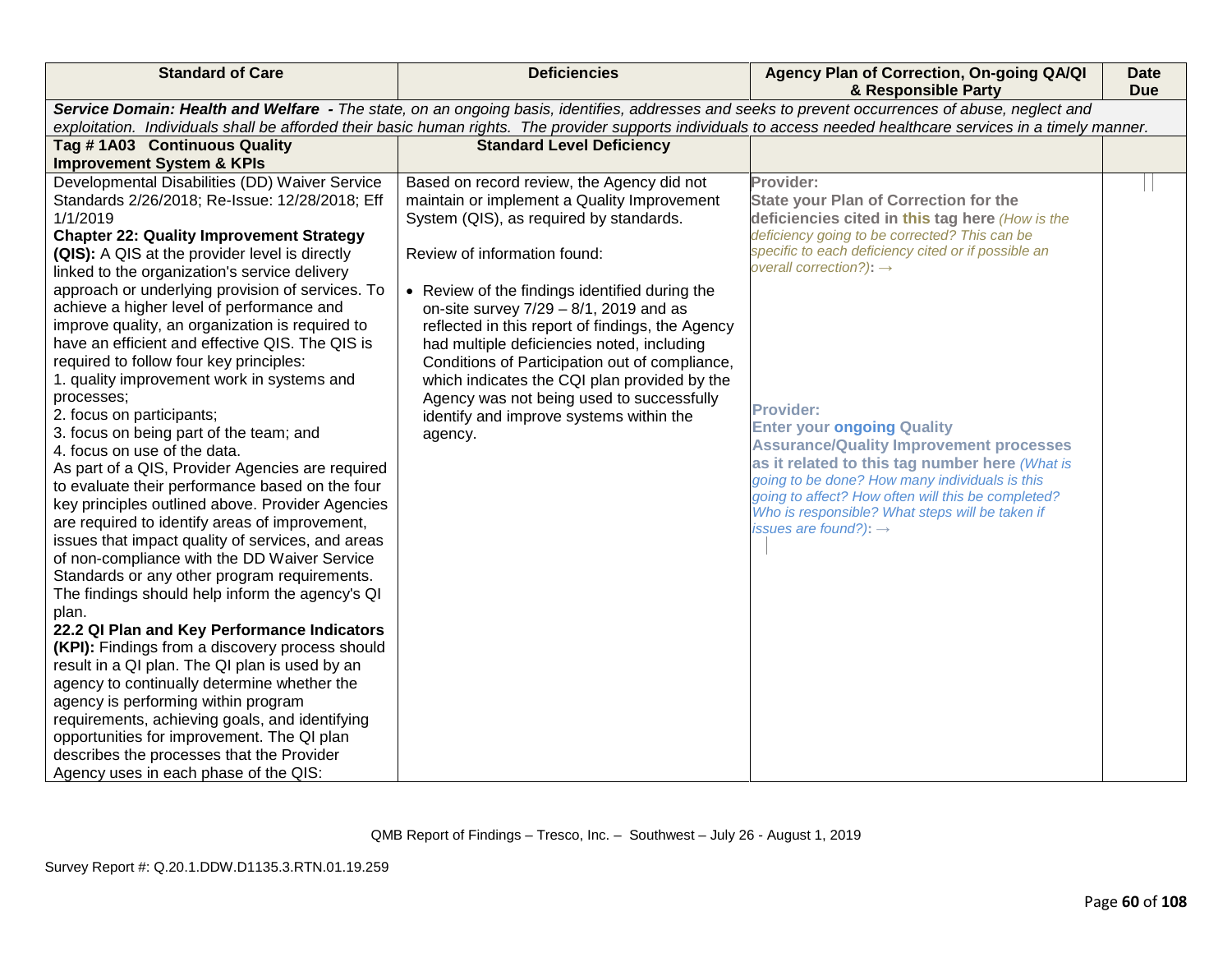| discovery, remediation, and sustained             |  |  |
|---------------------------------------------------|--|--|
| improvement. It describes the frequency of data   |  |  |
| collection, the source and types of data          |  |  |
| gathered, as well as the methods used to          |  |  |
| analyze data and measure performance. The QI      |  |  |
| plan must describe how the data collected will    |  |  |
| be used to improve the delivery of services and   |  |  |
| must describe the methods used to evaluate        |  |  |
| whether implementation of improvements is         |  |  |
| working. The QI plan shall address, at minimum,   |  |  |
| three key performance indicators (KPI). The KPI   |  |  |
| are determined by DOH-DDSQI) on an annual         |  |  |
| basis or as determined necessary.                 |  |  |
| 22.3 Implementing a QI Committee:                 |  |  |
| A QI committee must convene on at least a         |  |  |
| quarterly basis and more frequently if needed.    |  |  |
| The QI Committee convenes to review data; to      |  |  |
| identify any deficiencies, trends, patterns, or   |  |  |
| concerns; to remedy deficiencies; and to identify |  |  |
| opportunities for QI. QI Committee meetings       |  |  |
| must be documented and include a review of at     |  |  |
| least the following:                              |  |  |
| 1. Activities or processes related to discovery,  |  |  |
| i.e., monitoring and recording the findings;      |  |  |
| 2. The entities or individuals responsible for    |  |  |
| conducting the discovery/monitoring process;      |  |  |
| 3. The types of information used to measure       |  |  |
| performance;                                      |  |  |
| 4. The frequency with which performance is        |  |  |
| measured; and                                     |  |  |
| 5. The activities implemented to improve          |  |  |
| performance.                                      |  |  |
| 22.4 Preparation of an Annual Report:             |  |  |
| The Provider Agency must complete an annual       |  |  |
| report based on the quality assurance (QA)        |  |  |
| activities and the QI Plan that the agency has    |  |  |
| implemented during the year. The annual report    |  |  |
| shall:                                            |  |  |
| 1. Be submitted to the DDSD PEU by February       |  |  |
| 15th of each calendar year.                       |  |  |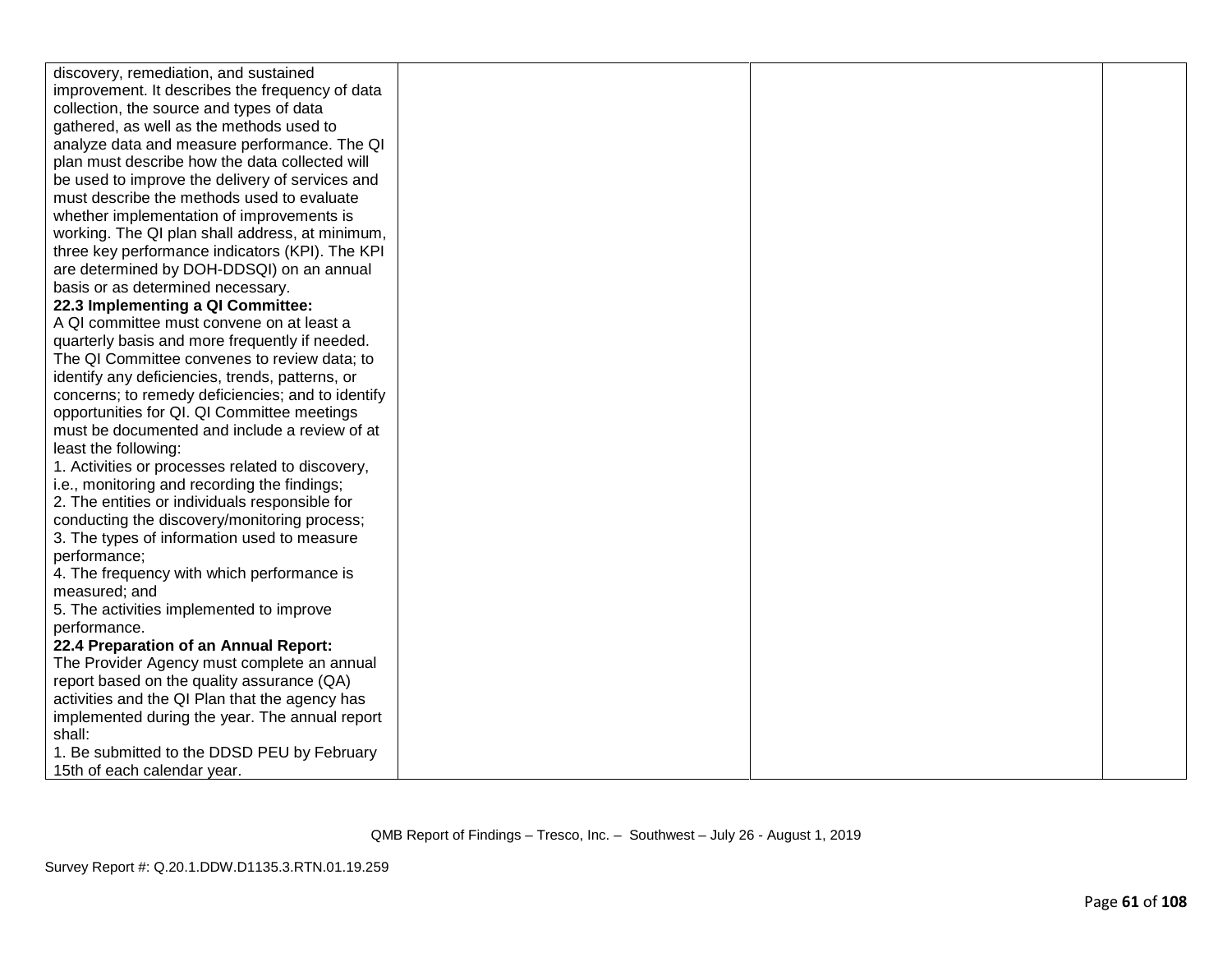| 2. Be kept on file at the agency, and made       |  |  |
|--------------------------------------------------|--|--|
| available to DOH, including DHI upon request.    |  |  |
| 3. Address the Provider Agency's QA or           |  |  |
| compliance with at least the following:          |  |  |
| a. compliance with DDSD Training                 |  |  |
| Requirements;                                    |  |  |
| b. compliance with reporting requirements,       |  |  |
| including reporting of ANE;                      |  |  |
| c. timely submission of documentation for        |  |  |
| budget development and approval;                 |  |  |
| d. presence and completeness of required         |  |  |
| documentation;                                   |  |  |
| e. compliance with CCHS, EAR, and Licensing      |  |  |
| requirements as applicable; and                  |  |  |
| f. a summary of all corrective plans implemented |  |  |
| over the last 24 months, demonstrating closure   |  |  |
| with any deficiencies or findings as well as     |  |  |
| ongoing compliance and sustainability.           |  |  |
| Corrective plans include but are not limited to: |  |  |
| i. IQR findings;                                 |  |  |
| ii. CPA Plans related to ANE reporting;          |  |  |
| iii. POCs related to QMB compliance surveys;     |  |  |
| and                                              |  |  |
| iv. PIPs related to Regional Office Contract     |  |  |
| Management.                                      |  |  |
| 4. Address the Provider Agency QI with at least  |  |  |
| the following:                                   |  |  |
| a. data analysis related to the DDSD required    |  |  |
| KPI; and                                         |  |  |
| b. the five elements required to be discussed by |  |  |
| the QI committee each quarter.                   |  |  |
|                                                  |  |  |
|                                                  |  |  |
|                                                  |  |  |
|                                                  |  |  |
|                                                  |  |  |
|                                                  |  |  |
|                                                  |  |  |
|                                                  |  |  |
|                                                  |  |  |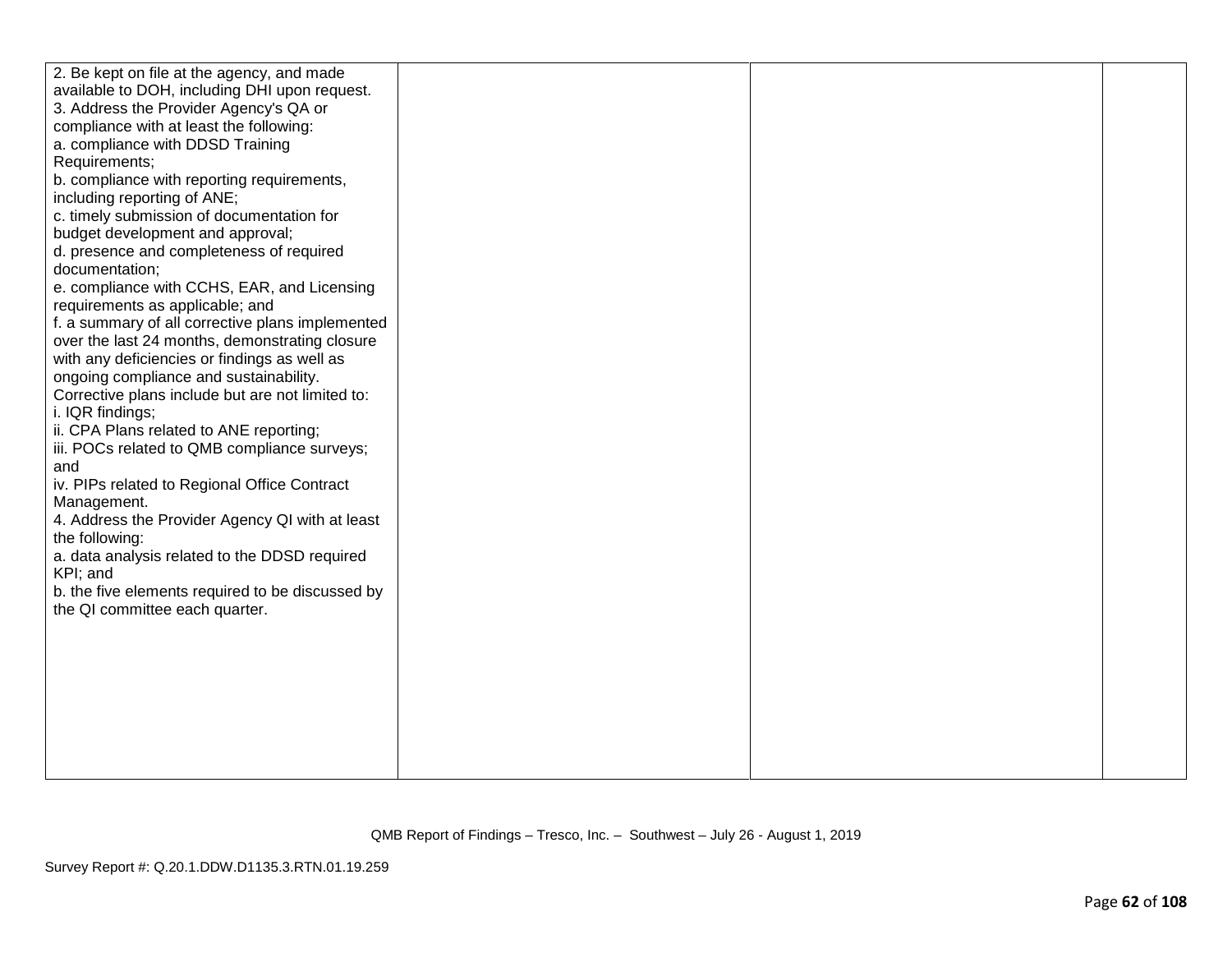| Tag #1A08.2 Administrative Case File:               | <b>Standard Level Deficiency</b>                   |                                                                                                      |  |
|-----------------------------------------------------|----------------------------------------------------|------------------------------------------------------------------------------------------------------|--|
| <b>Healthcare Requirements &amp; Follow-up</b>      |                                                    |                                                                                                      |  |
| Developmental Disabilities (DD) Waiver Service      | Based on record review and interview, the          | Provider:                                                                                            |  |
| Standards 2/26/2018; Re-Issue: 12/28/2018; Eff      | Agency did not provide documentation of annual     | <b>State your Plan of Correction for the</b>                                                         |  |
| 1/1/2019                                            | physical examinations and/or other                 | deficiencies cited in this tag here (How is the                                                      |  |
| <b>Chapter 3 Safeguards: 3.1.1 Decision</b>         | examinations as specified by a licensed            | deficiency going to be corrected? This can be                                                        |  |
| <b>Consultation Process (DCP): Health decisions</b> | physician for 1 of 15 individuals receiving Living | specific to each deficiency cited or if possible an                                                  |  |
| are the sole domain of waiver participants, their   | Care Arrangements and Community Inclusion.         | overall correction?): $\rightarrow$                                                                  |  |
| guardians or healthcare decision makers.            |                                                    |                                                                                                      |  |
| Participants and their healthcare decision          | Review of the administrative individual case files |                                                                                                      |  |
| makers can confidently make decisions that are      | revealed the following items were not found,       |                                                                                                      |  |
| compatible with their personal and cultural         | incomplete, and/or not current:                    |                                                                                                      |  |
| values. Provider Agencies are required to           |                                                    |                                                                                                      |  |
| support the informed decision making of waiver      | <b>Community Inclusion Services (Individuals</b>   |                                                                                                      |  |
| participants by supporting access to medical        | <b>Receiving Inclusion Services Only):</b>         |                                                                                                      |  |
| consultation, information, and other available      |                                                    | <b>Provider:</b>                                                                                     |  |
| resources according to the following:               | <b>Annual Physical:</b>                            | <b>Enter your ongoing Quality</b>                                                                    |  |
| 1. The DCP is used when a person or his/her         | • Not Found $(H8)$                                 | <b>Assurance/Quality Improvement processes</b>                                                       |  |
| guardian/healthcare decision maker has              |                                                    | as it related to this tag number here (What is                                                       |  |
| concerns, needs more information about health-      |                                                    | going to be done? How many individuals is this<br>going to affect? How often will this be completed? |  |
| related issues, or has decided not to follow all or |                                                    | Who is responsible? What steps will be taken if                                                      |  |
| part of an order, recommendation, or                |                                                    | issues are found?): $\rightarrow$                                                                    |  |
| suggestion. This includes, but is not limited to:   |                                                    |                                                                                                      |  |
| a. medical orders or recommendations from the       |                                                    |                                                                                                      |  |
| Primary Care Practitioner, Specialists or other     |                                                    |                                                                                                      |  |
| licensed medical or healthcare practitioners        |                                                    |                                                                                                      |  |
| such as a Nurse Practitioner (NP or CNP),           |                                                    |                                                                                                      |  |
| Physician Assistant (PA) or Dentist;                |                                                    |                                                                                                      |  |
| b. clinical recommendations made by                 |                                                    |                                                                                                      |  |
| registered/licensed clinicians who are either       |                                                    |                                                                                                      |  |
| members of the IDT or clinicians who have           |                                                    |                                                                                                      |  |
| performed an evaluation such as a video-            |                                                    |                                                                                                      |  |
| fluoroscopy;                                        |                                                    |                                                                                                      |  |
| c. health related recommendations or                |                                                    |                                                                                                      |  |
| suggestions from oversight activities such as the   |                                                    |                                                                                                      |  |
| Individual Quality Review (IQR) or other DOH        |                                                    |                                                                                                      |  |
| review or oversight activities; and                 |                                                    |                                                                                                      |  |
| d. recommendations made through a Healthcare        |                                                    |                                                                                                      |  |
| Plan (HCP), including a Comprehensive               |                                                    |                                                                                                      |  |
| Aspiration Risk Management Plan (CARMP), or         |                                                    |                                                                                                      |  |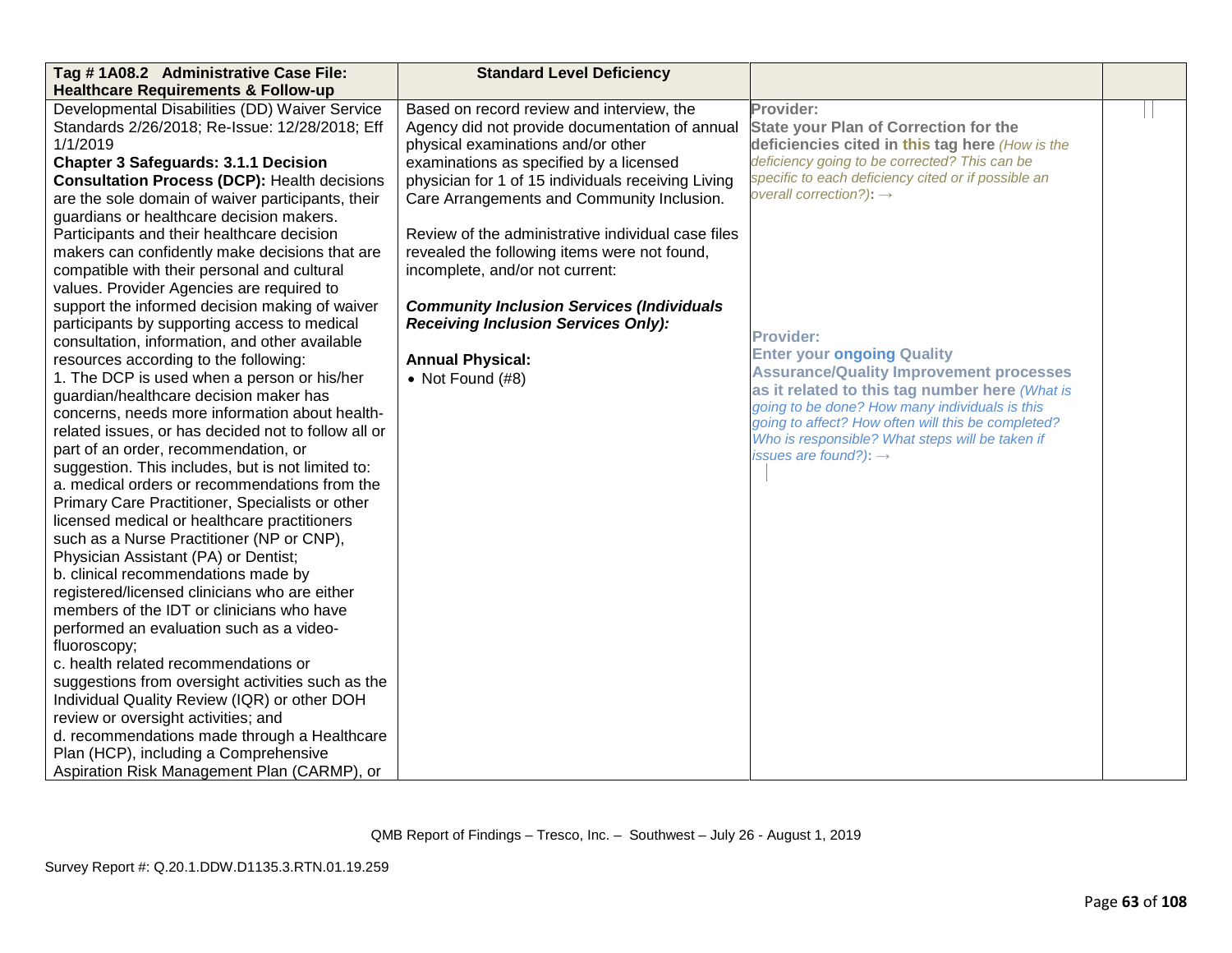| another plan.                                                                                |  |  |
|----------------------------------------------------------------------------------------------|--|--|
| 2. When the person/guardian disagrees with a                                                 |  |  |
| recommendation or does not agree with the                                                    |  |  |
| implementation of that recommendation,                                                       |  |  |
| Provider Agencies follow the DCP and attend                                                  |  |  |
| the meeting coordinated by the CM. During this                                               |  |  |
| meeting:                                                                                     |  |  |
| a. Providers inform the person/guardian of the                                               |  |  |
| rationale for that recommendation, so that the                                               |  |  |
| benefit is made clear. This will be done in                                                  |  |  |
| layman's terms and will include basic sharing of                                             |  |  |
| information designed to assist the                                                           |  |  |
| person/guardian with understanding the risks                                                 |  |  |
| and benefits of the recommendation.                                                          |  |  |
| b. The information will be focused on the specific                                           |  |  |
| area of concern by the person/guardian.                                                      |  |  |
| Alternatives should be presented, when                                                       |  |  |
| available, if the guardian is interested in<br>considering other options for implementation. |  |  |
| c. Providers support the person/guardian to                                                  |  |  |
| make an informed decision.                                                                   |  |  |
| d. The decision made by the person/guardian                                                  |  |  |
| during the meeting is accepted; plans are                                                    |  |  |
| modified; and the IDT honors this health                                                     |  |  |
| decision in every setting.                                                                   |  |  |
|                                                                                              |  |  |
| <b>Chapter 20: Provider Documentation and</b>                                                |  |  |
| <b>Client Records: 20.2 Client Records</b>                                                   |  |  |
| Requirements: All DD Waiver Provider                                                         |  |  |
| Agencies are required to create and maintain                                                 |  |  |
| individual client records. The contents of client                                            |  |  |
| records vary depending on the unique needs of                                                |  |  |
| the person receiving services and the resultant                                              |  |  |
| information produced. The extent of                                                          |  |  |
| documentation required for individual client                                                 |  |  |
| records per service type depends on the location                                             |  |  |
| of the file, the type of service being provided,                                             |  |  |
| and the information necessary.<br>DD Waiver Provider Agencies are required to                |  |  |
|                                                                                              |  |  |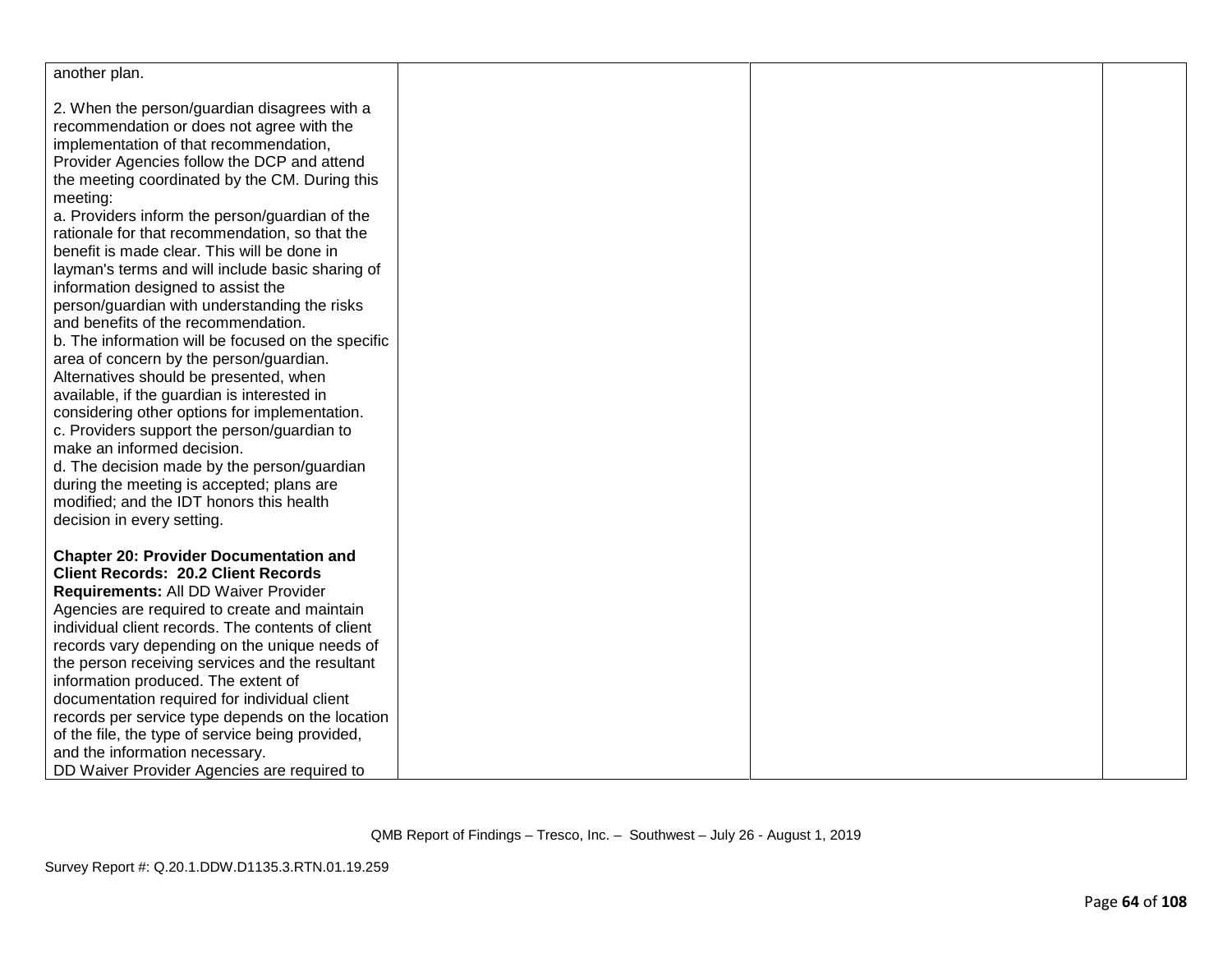| adhere to the following:                            |  |  |
|-----------------------------------------------------|--|--|
| 1. Client records must contain all documents        |  |  |
| essential to the service being provided and         |  |  |
| essential to ensuring the health and safety of the  |  |  |
| person during the provision of the service.         |  |  |
| 2. Provider Agencies must have readily              |  |  |
| accessible records in home and community            |  |  |
| settings in paper or electronic form. Secure        |  |  |
| access to electronic records through the Therap     |  |  |
| web based system using computers or mobile          |  |  |
| devices is acceptable.                              |  |  |
| 3. Provider Agencies are responsible for            |  |  |
| ensuring that all plans created by nurses, RDs,     |  |  |
| therapists or BSCs are present in all needed        |  |  |
| settings.                                           |  |  |
| 4. Provider Agencies must maintain records of       |  |  |
| all documents produced by agency personnel or       |  |  |
| contractors on behalf of each person, including     |  |  |
| any routine notes or data, annual assessments,      |  |  |
| semi-annual reports, evidence of training           |  |  |
| provided/received, progress notes, and any          |  |  |
| other interactions for which billing is generated.  |  |  |
| 5. Each Provider Agency is responsible for          |  |  |
| maintaining the daily or other contact notes        |  |  |
| documenting the nature and frequency of             |  |  |
| service delivery, as well as data tracking only for |  |  |
| the services provided by their agency.              |  |  |
| 6. The current Client File Matrix found in          |  |  |
| Appendix A Client File Matrix details the           |  |  |
| minimum requirements for records to be stored       |  |  |
| in agency office files, the delivery site, or with  |  |  |
| DSP while providing services in the community.      |  |  |
| 7. All records pertaining to JCMs must be           |  |  |
| retained permanently and must be made               |  |  |
| available to DDSD upon request, upon the            |  |  |
| termination or expiration of a provider             |  |  |
| agreement, or upon provider withdrawal from         |  |  |
| services.                                           |  |  |
|                                                     |  |  |
| 20.5.3 Health Passport and Physician                |  |  |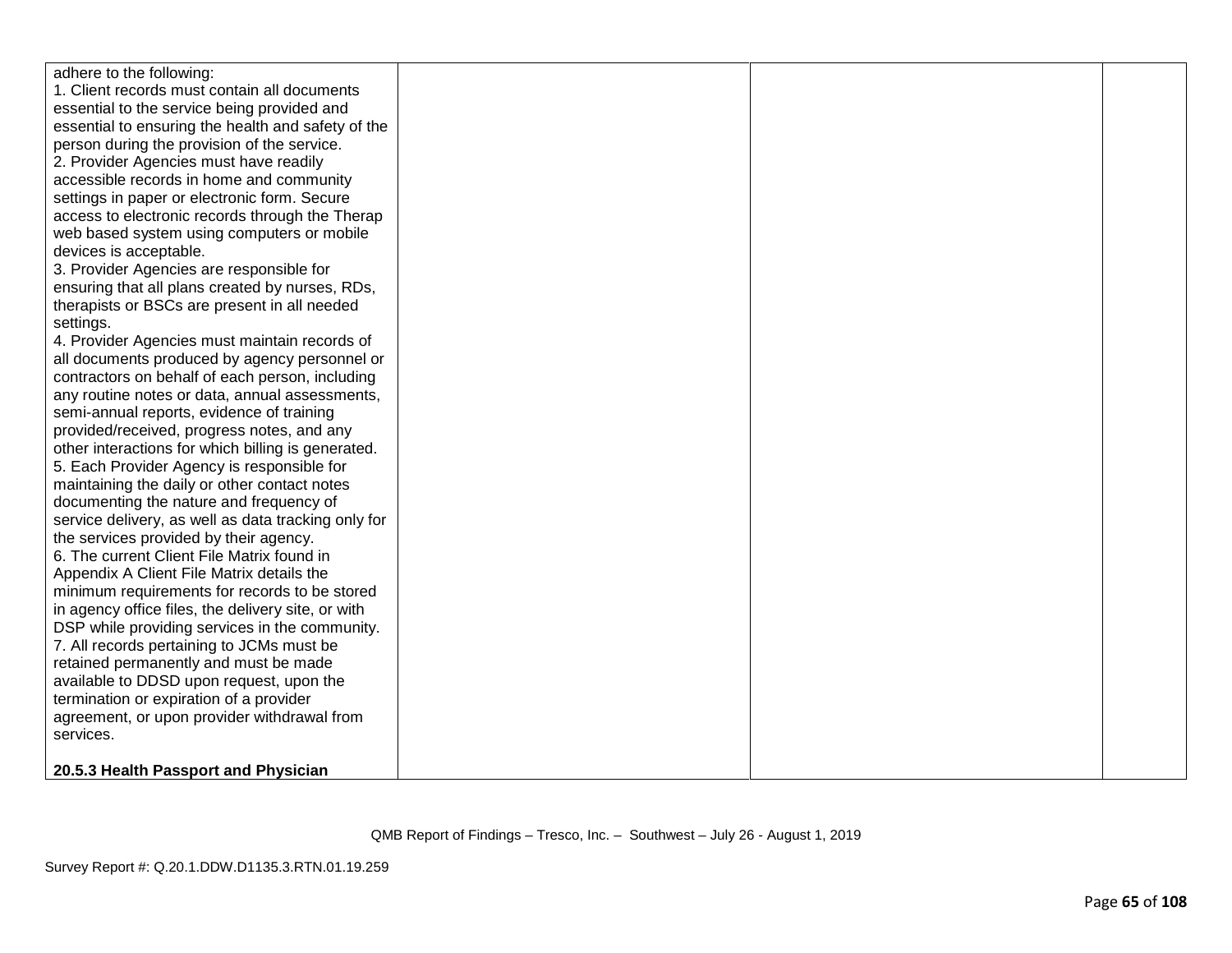| <b>Consultation Form: All Primary and Secondary</b> |  |  |
|-----------------------------------------------------|--|--|
| Provider Agencies must use the Health Passport      |  |  |
| and Physician Consultation form from the            |  |  |
| Therap system. This standardized document           |  |  |
| contains individual, physician and emergency        |  |  |
| contact information, a complete list of current     |  |  |
| medical diagnoses, health and safety risk           |  |  |
| factors, allergies, and information regarding       |  |  |
| insurance, guardianship, and advance                |  |  |
| directives. The Health Passport also includes a     |  |  |
| standardized form to use at medical                 |  |  |
| appointments called the Physician Consultation      |  |  |
| form. The Physician Consultation form contains      |  |  |
| a list of all current medications.                  |  |  |
|                                                     |  |  |
| <b>Chapter 10: Living Care Arrangements (LCA)</b>   |  |  |
| Living Supports-Supported Living: 10.3.9.6.1        |  |  |
| <b>Monitoring and Supervision</b>                   |  |  |
| 4. Ensure and document the following:               |  |  |
| a. The person has a Primary Care Practitioner.      |  |  |
| b. The person receives an annual physical           |  |  |
| examination and other examinations as               |  |  |
| recommended by a Primary Care Practitioner or       |  |  |
| specialist.                                         |  |  |
| c. The person receives annual dental check-ups      |  |  |
| and other check-ups as recommended by a             |  |  |
| licensed dentist.                                   |  |  |
| d. The person receives a hearing test as            |  |  |
| recommended by a licensed audiologist.              |  |  |
| e. The person receives eye examinations as          |  |  |
| recommended by a licensed optometrist or            |  |  |
| ophthalmologist.                                    |  |  |
| 5. Agency activities occur as required for follow-  |  |  |
| up activities to medical appointments (e.g.         |  |  |
| treatment, visits to specialists, and changes in    |  |  |
| medication or daily routine).                       |  |  |
|                                                     |  |  |
| 10.3.10.1 Living Care Arrangements (LCA)            |  |  |
| Living Supports-IMLS: 10.3.10.2 General             |  |  |
|                                                     |  |  |
| Requirements: 9 . Medical services must be          |  |  |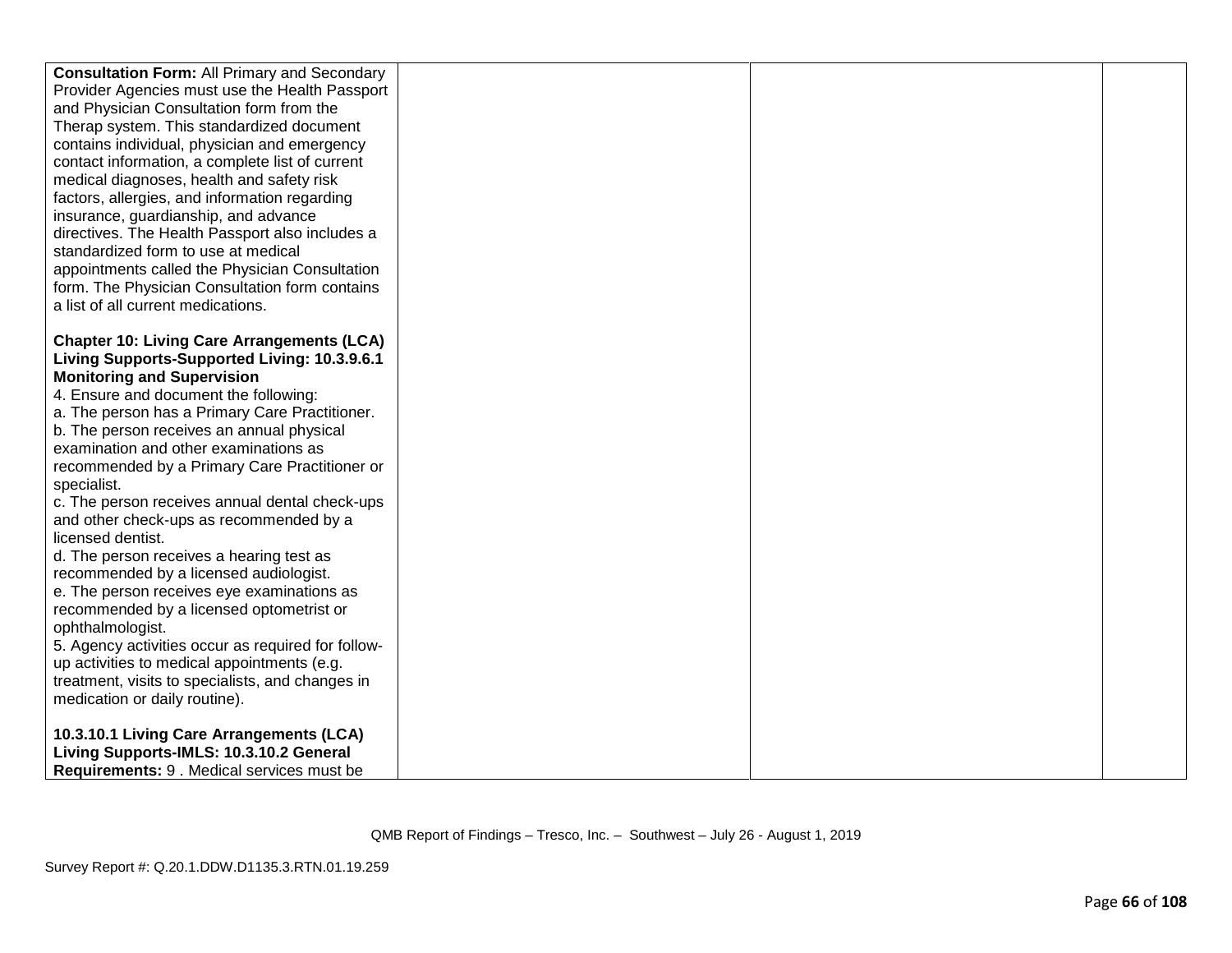| ensured (i.e., ensure each person has a<br>licensed Primary Care Practitioner and receives<br>an annual physical examination, specialty<br>medical care as needed, and annual dental<br>checkup by a licensed dentist).                                                                                                 |  |  |
|-------------------------------------------------------------------------------------------------------------------------------------------------------------------------------------------------------------------------------------------------------------------------------------------------------------------------|--|--|
| <b>Chapter 13 Nursing Services: 13.2.3 General</b><br><b>Requirements:</b><br>1. Each person has a licensed primary care<br>practitioner and receives an annual physical<br>examination and specialty medical/dental care<br>as needed. Nurses communicate with these<br>providers to share current health information. |  |  |
|                                                                                                                                                                                                                                                                                                                         |  |  |
|                                                                                                                                                                                                                                                                                                                         |  |  |
|                                                                                                                                                                                                                                                                                                                         |  |  |
|                                                                                                                                                                                                                                                                                                                         |  |  |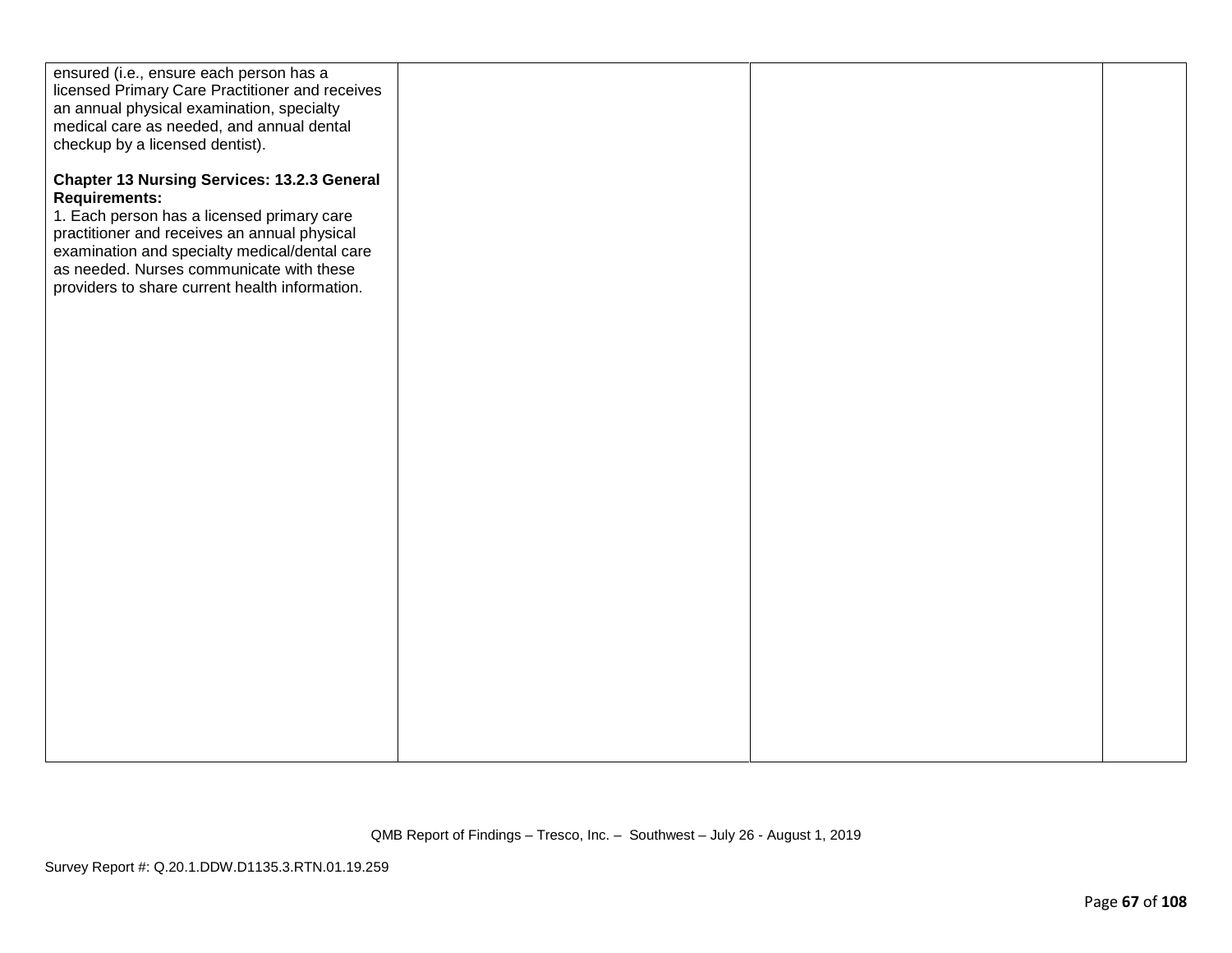| Tag #1A09 Medication Delivery Routine<br><b>Medication Administration</b>                      | <b>Standard Level Deficiency</b>                                  |                                                                                                  |  |
|------------------------------------------------------------------------------------------------|-------------------------------------------------------------------|--------------------------------------------------------------------------------------------------|--|
| Developmental Disabilities (DD) Waiver Service                                                 | Medication Administration Records (MAR) were                      | Provider:                                                                                        |  |
| Standards 2/26/2018; Re-Issue: 12/28/2018; Eff                                                 | reviewed for the months of June and July 2019.                    | <b>State your Plan of Correction for the</b>                                                     |  |
| 1/1/2019<br><b>Chapter 20: Provider Documentation and</b>                                      | Based on record review, 2 of 15 individuals had                   | deficiencies cited in this tag here (How is the<br>deficiency going to be corrected? This can be |  |
| <b>Client Records 20.6 Medication</b>                                                          | Medication Administration Records (MAR),                          | specific to each deficiency cited or if possible an                                              |  |
| <b>Administration Record (MAR): A current</b>                                                  | which contained missing medications entries                       | overall correction?): $\rightarrow$                                                              |  |
| Medication Administration Record (MAR) must                                                    | and/or other errors:                                              |                                                                                                  |  |
| be maintained in all settings where medications                                                |                                                                   |                                                                                                  |  |
| or treatments are delivered. Family Living                                                     | Individual #12                                                    |                                                                                                  |  |
| Providers may opt not to use MARs if they are                                                  | June 2019                                                         |                                                                                                  |  |
| the sole provider who supports the person with                                                 | Medication Administration Records contained                       |                                                                                                  |  |
| medications or treatments. However, if there are                                               | missing entries. No documentation found                           |                                                                                                  |  |
| services provided by unrelated DSP, ANS for                                                    | indicating reason for missing entries:                            | <b>Provider:</b>                                                                                 |  |
| Medication Oversight must be budgeted, and a<br>MAR must be created and used by the DSP.       | • Aspirin EC 81 mg (1 time daily) - Blank                         | <b>Enter your ongoing Quality</b>                                                                |  |
| Primary and Secondary Provider Agencies are                                                    | 6/25, 26, 27 (8:00 AM).                                           | <b>Assurance/Quality Improvement processes</b>                                                   |  |
| responsible for:                                                                               | • Calcitrate 600 plus (2 times daily) - Blank                     | as it related to this tag number here (What is                                                   |  |
| 1. Creating and maintaining either an electronic                                               | 6/25, 26, 27 (8:00 AM).                                           | going to be done? How many individuals is this                                                   |  |
| or paper MAR in their service setting. Provider                                                |                                                                   | going to affect? How often will this be completed?                                               |  |
| Agencies may use the MAR in Therap, but are                                                    |                                                                   | Who is responsible? What steps will be taken if<br>issues are found?): $\rightarrow$             |  |
| not mandated to do so.                                                                         | • Fluoxetine HCL 40mg (1 time daily) - Blank                      |                                                                                                  |  |
| 2. Continually communicating any changes                                                       | 6/25, 26, 27 (8:00 AM)                                            |                                                                                                  |  |
| about medications and treatments between                                                       |                                                                   |                                                                                                  |  |
| Provider Agencies to assure health and safety.                                                 | • Hydrochlorothiazide 25 mg (1 time daily) -                      |                                                                                                  |  |
| 7. Including the following on the MAR:                                                         | Blank 6/25, 26, 27 (8:00 AM)                                      |                                                                                                  |  |
| a. The name of the person, a transcription of the                                              |                                                                   |                                                                                                  |  |
| physician's or licensed health care provider's                                                 | • Lamotrigine 200 mg (1 time daily) - Blank                       |                                                                                                  |  |
| orders including the brand and generic names<br>for all ordered routine and PRN medications or | 6/25, 26, 27 (8:00 AM)                                            |                                                                                                  |  |
| treatments, and the diagnoses for which the                                                    |                                                                   |                                                                                                  |  |
| medications or treatments are prescribed;                                                      | • Lorazepam 0.5 mg (2 times daily) - Blank                        |                                                                                                  |  |
| b. The prescribed dosage, frequency and                                                        | 6/25, 26, 27 (12:00 PM)                                           |                                                                                                  |  |
| method or route of administration; times and                                                   |                                                                   |                                                                                                  |  |
| dates of administration for all ordered routine or                                             | • Lorazepam 1 mg (1 time daily) - Blank 6/25,<br>26, 27 (7:00 AM) |                                                                                                  |  |
| PRN prescriptions or treatments; over the                                                      |                                                                   |                                                                                                  |  |
| counter (OTC) or "comfort" medications or                                                      | • Metoprolol Tartrate 50 mg (2 times daily) -                     |                                                                                                  |  |
| treatments and all self-selected herbal or vitamin                                             | Blank 6/25, 26, 27 (8:00 AM)                                      |                                                                                                  |  |
| therapy;                                                                                       |                                                                   |                                                                                                  |  |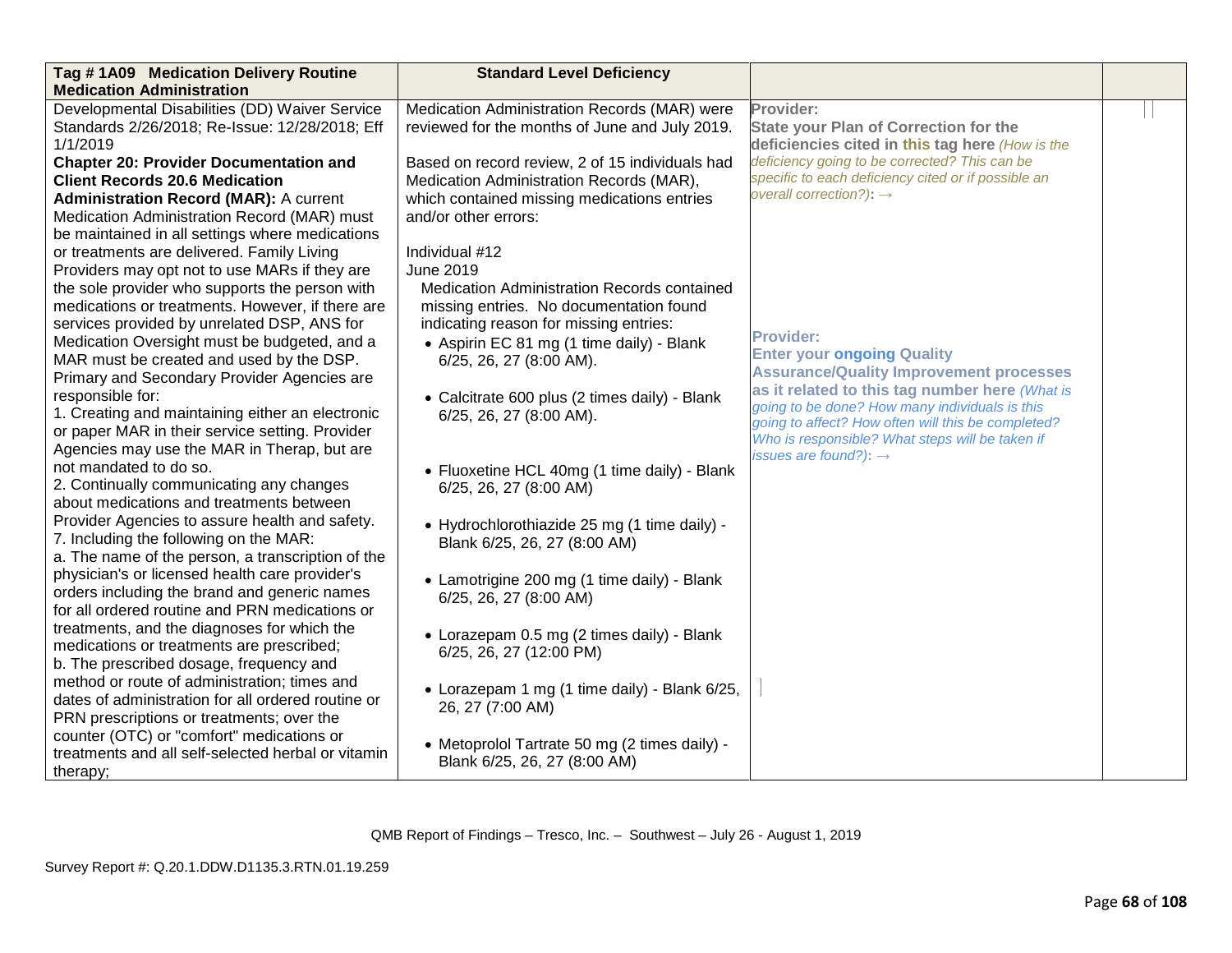| c. Documentation of all time limited or            |                                                |  |
|----------------------------------------------------|------------------------------------------------|--|
|                                                    |                                                |  |
| discontinued medications or treatments;            | • Olmesartan Medoxomil 40 mg (1 time daily)    |  |
| d. The initials of the individual administering or | - Blank 6/25, 26, 27 (8:00 AM)                 |  |
| assisting with the medication delivery and a       |                                                |  |
| signature page or electronic record that           | • Rispiridone 1 mg 1 time daily) - Blank 6/25, |  |
| designates the full name corresponding to the      | 26, 27 (8:00 AM)                               |  |
| initials;                                          |                                                |  |
| e. Documentation of refused, missed, or held       |                                                |  |
| medications or treatments;                         | • Stress Formula Tablet (1 time daily) - Blank |  |
|                                                    | 6/25, 26, 27 (8:00 AM)                         |  |
| f. Documentation of any allergic reaction that     |                                                |  |
| occurred due to medication or treatments; and      | • Tab-A-Vite (1 time daily) - Blank 6/25, 26,  |  |
| g. For PRN medications or treatments:              | 27 (8:00 AM)                                   |  |
| i. instructions for the use of the PRN medication  |                                                |  |
| or treatment which must include observable         | • Zantac 150 mg (2 times daily) - Blank 6/25,  |  |
| signs/symptoms or circumstances in which the       | 26, 27 (8:00 AM)                               |  |
| medication or treatment is to be used and the      |                                                |  |
| number of doses that may be used in a 24-hour      | • Metroniclazole 0.75% (2 times daily) - Blank |  |
| period;                                            | 6/25, 26, 27 (8:00 AM)                         |  |
| ii. clear documentation that the DSP contacted     |                                                |  |
| the agency nurse prior to assisting with the       |                                                |  |
| medication or treatment, unless the DSP is a       | Individual #14                                 |  |
| Family Living Provider related by affinity of      | June 2019                                      |  |
|                                                    | Medication Administration Records contained    |  |
| consanguinity; and                                 | missing entries. No documentation found        |  |
| iii. documentation of the effectiveness of the     | indicating reason for missing entries:         |  |
| PRN medication or treatment.                       | • Calcium 600 mg (2 times daily) - Blank 6/30  |  |
|                                                    | $(8:00$ PM $).$                                |  |
| <b>Chapter 10 Living Care Arrangements</b>         |                                                |  |
| 10.3.4 Medication Assessment and Delivery:         | • Carbamide Peroxide 6.5% (1 time daily) -     |  |
| Living Supports Provider Agencies must support     | Blank 6/30 (8:00 PM).                          |  |
| and comply with:                                   |                                                |  |
| 1. the processes identified in the DDSD AWMD       |                                                |  |
| training;                                          | • Clomipramine HCL 75 mg (2 times daily) -     |  |
| 2. the nursing and DSP functions identified in     | Blank 6/30 (8:00 PM).                          |  |
| the Chapter 13.3 Part 2- Adult Nursing Services;   |                                                |  |
| 3. all Board of Pharmacy regulations as noted in   | • Divalproex Socl ER 500 mg (1 time daily) -   |  |
| Chapter 16.5 Board of Pharmacy; and                | Blank 6/30 (8:00 PM).                          |  |
| 4. documentation requirements in a Medication      |                                                |  |
|                                                    | • Fexofenadine 180 mg (1 time daily) - Blank   |  |
| Administration Record (MAR) as described in        | 6/30 (7:00 PM).                                |  |
| Chapter 20.6 Medication Administration Record      |                                                |  |
| $(MAR)$ .                                          |                                                |  |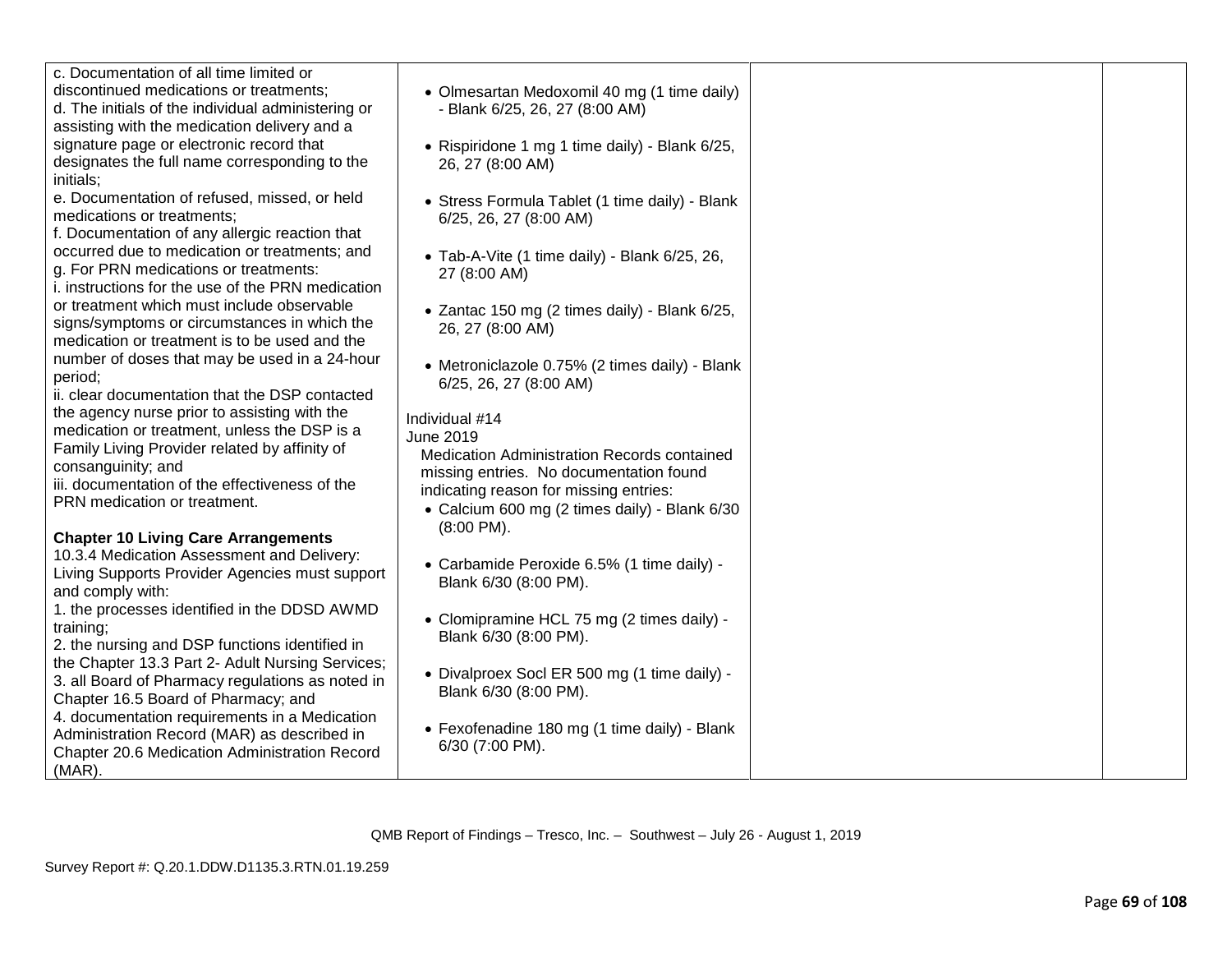| • Fiber Lax 625 mg (2 times daily) - Blank<br>6/30 (8:00 PM).<br>• Levetiracetam 500 mg (2 times daily) -<br>Blank 6/30 (7:00 PM).<br>• Polyethylene Glycol 3350 (1 time daily) -<br>Blank 6/30 (8:00 PM).<br>• Vempat 100 mg (2 times daily) - Blank 6/30<br>$(7:00 \text{ PM}).$ |  |
|------------------------------------------------------------------------------------------------------------------------------------------------------------------------------------------------------------------------------------------------------------------------------------|--|
|                                                                                                                                                                                                                                                                                    |  |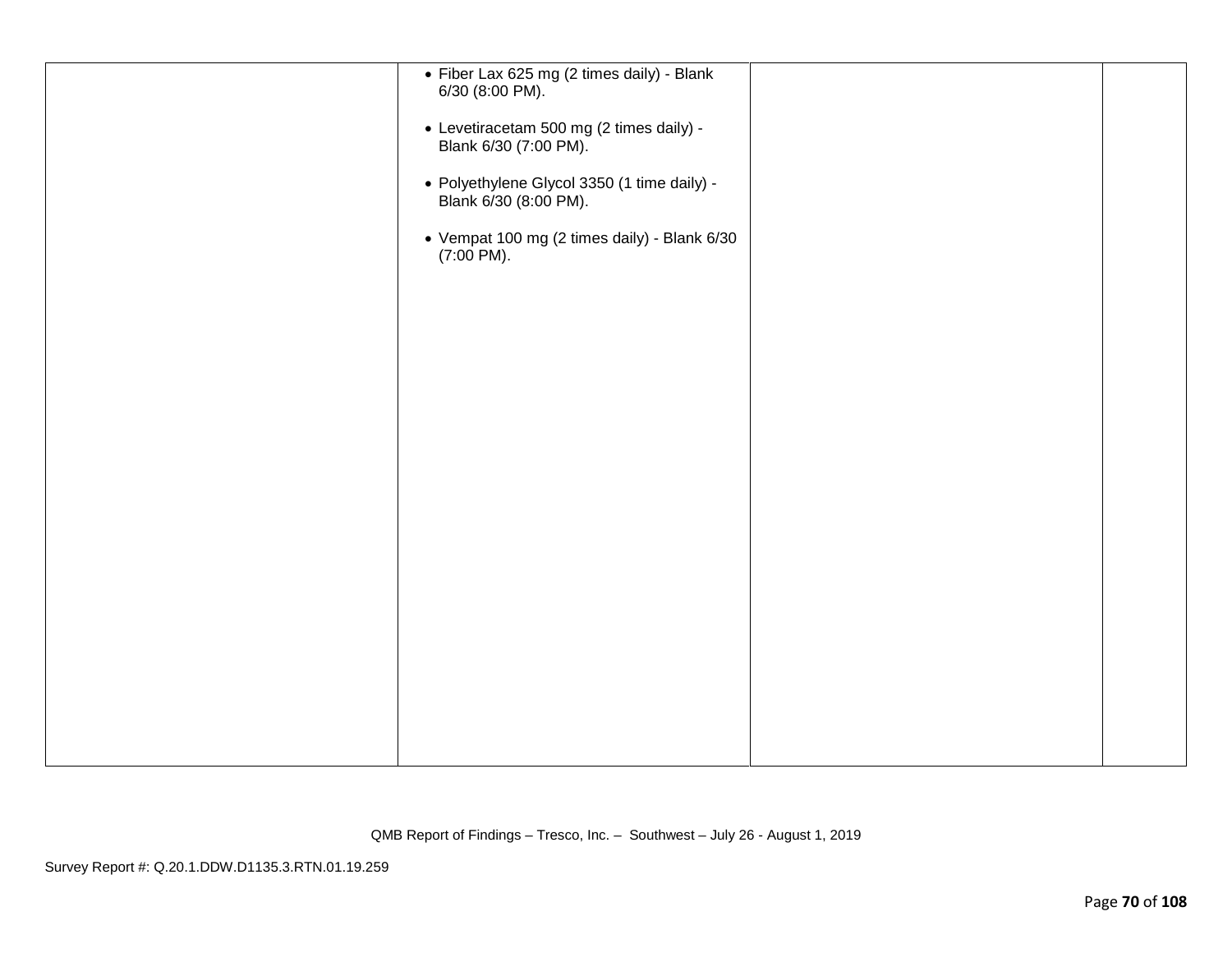| Tag #1A09.0 Medication Delivery Routine                                                             | <b>Standard Level Deficiency</b>                 |                                                     |  |
|-----------------------------------------------------------------------------------------------------|--------------------------------------------------|-----------------------------------------------------|--|
| <b>Medication Administration</b>                                                                    |                                                  |                                                     |  |
| Developmental Disabilities (DD) Waiver Service                                                      | Medication Administration Records (MAR) were     | Provider:                                           |  |
| Standards 2/26/2018; Re-Issue: 12/28/2018; Eff                                                      | reviewed for the months of June and July 2019.   | <b>State your Plan of Correction for the</b>        |  |
| 1/1/2019                                                                                            |                                                  | deficiencies cited in this tag here (How is the     |  |
| <b>Chapter 20: Provider Documentation and Client</b>                                                | Based on record review, 2 of 15 individuals had  | deficiency going to be corrected? This can be       |  |
| <b>Records</b> 20.6 Medication Administration                                                       | Medication Administration Records (MAR),         | specific to each deficiency cited or if possible an |  |
| <b>Record (MAR): A current Medication</b>                                                           | which contained missing medications entries      | overall correction?): $\rightarrow$                 |  |
| <b>Administration Record (MAR)</b> must be                                                          | and/or other errors:                             |                                                     |  |
| maintained in all settings where medications or                                                     |                                                  |                                                     |  |
| treatments are delivered. Family Living Providers                                                   | Individual #9                                    |                                                     |  |
| may opt not to use MARs if they are the sole                                                        | <b>July 2019</b>                                 |                                                     |  |
| provider who supports the person with medications                                                   | <b>Medication Administration Record document</b> |                                                     |  |
| or treatments. However, if there are services                                                       | did not contain a signature page that            |                                                     |  |
| provided by unrelated DSP, ANS for Medication                                                       | designates the full name that corresponds to     |                                                     |  |
| Oversight must be budgeted, and a MAR must be                                                       | each initial used to document administered or    | <b>Provider:</b>                                    |  |
| created and used by the DSP.                                                                        | assisted delivery of each dose for the           | <b>Enter your ongoing Quality</b>                   |  |
| Primary and Secondary Provider Agencies are                                                         | following medications:                           | <b>Assurance/Quality Improvement processes</b>      |  |
| responsible for:                                                                                    | • Amantadine 50 mg/5 ml (1 time daily)           | as it related to this tag number here (What is      |  |
| 1. Creating and maintaining either an electronic or<br>paper MAR in their service setting. Provider |                                                  | going to be done? How many individuals is this      |  |
|                                                                                                     |                                                  | going to affect? How often will this be completed?  |  |
| Agencies may use the MAR in Therap, but are not<br>mandated to do so.                               | • Clonzaepam 1 mg (2 times daily)                | Who is responsible? What steps will be taken if     |  |
| 2. Continually communicating any changes about                                                      |                                                  | issues are found?): $\rightarrow$                   |  |
| medications and treatments between Provider                                                         | • Clonazepam 2 mg (1 time daily)                 |                                                     |  |
| Agencies to assure health and safety.                                                               |                                                  |                                                     |  |
| 8. Including the following on the MAR:                                                              | • Docusate Sodium 100 mg (1 time daily)          |                                                     |  |
| a. The name of the person, a transcription of the                                                   |                                                  |                                                     |  |
| physician's or licensed health care provider's                                                      | • Invega ER 6 mg (2 times daily)                 |                                                     |  |
| orders including the brand and generic names for                                                    |                                                  |                                                     |  |
| all ordered routine and PRN medications or                                                          | • Ropinirole Hcl 0.5 mg (3 times daily)          |                                                     |  |
| treatments, and the diagnoses for which the                                                         |                                                  |                                                     |  |
| medications or treatments are prescribed;                                                           | • Valporic Acid 250 mg (2 times daily)           |                                                     |  |
| b. The prescribed dosage, frequency and method                                                      |                                                  |                                                     |  |
| or route of administration; times and dates of                                                      | Individual #14                                   |                                                     |  |
| administration for all ordered routine or PRN                                                       | <b>July 2019</b>                                 |                                                     |  |
| prescriptions or treatments; over the counter (OTC)                                                 | <b>Medication Administration Record document</b> |                                                     |  |
| or "comfort" medications or treatments and all self-                                                | did not contain a signature page that            |                                                     |  |
| selected herbal or vitamin therapy;                                                                 | designates the full name that corresponds to     |                                                     |  |
| c. Documentation of all time limited or discontinued                                                | each initial used to document administered or    |                                                     |  |
| medications or treatments;                                                                          |                                                  |                                                     |  |
| d. The initials of the individual administering or                                                  |                                                  |                                                     |  |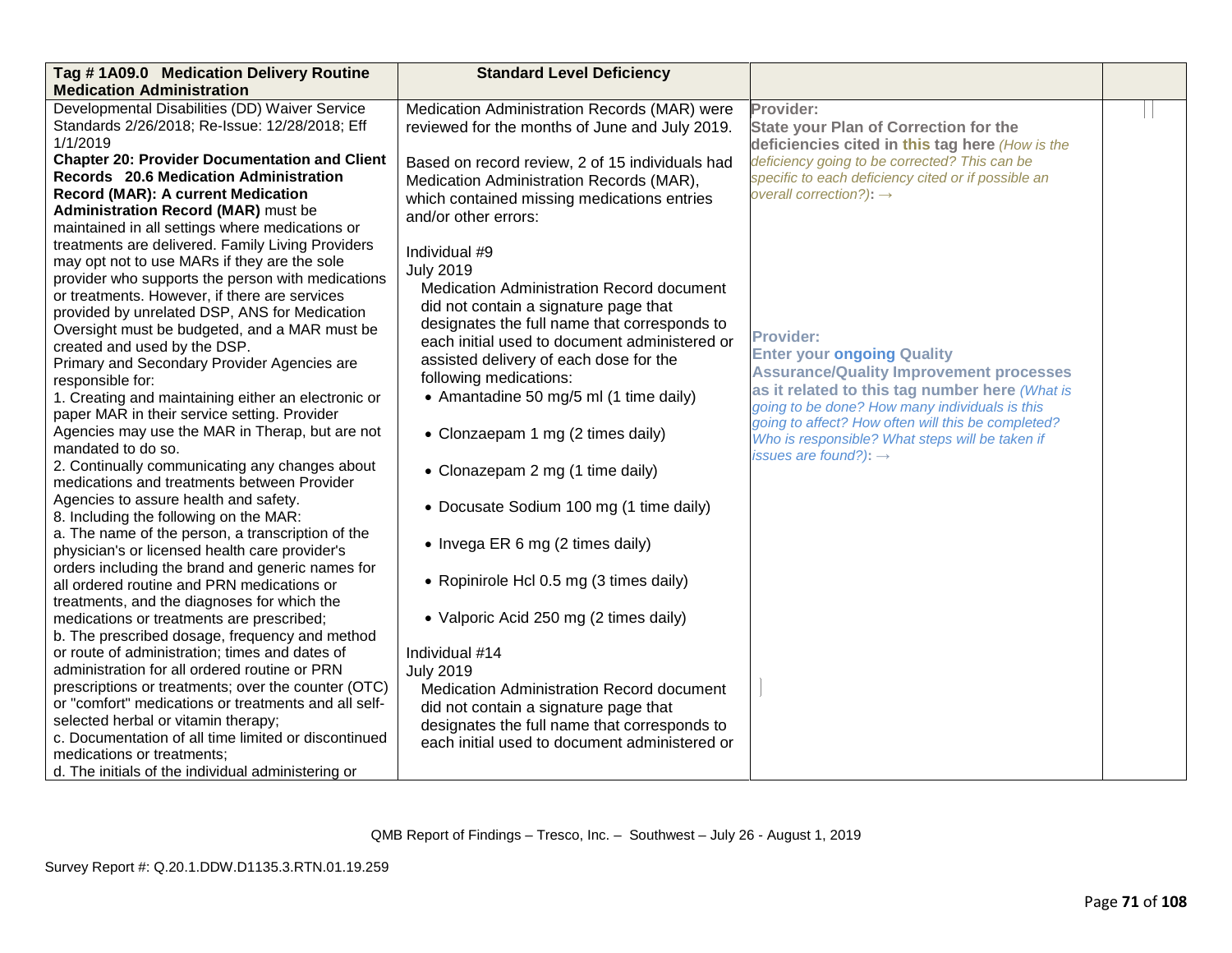| assisting with the medication delivery and a                    | assisted delivery of each dose for the |  |
|-----------------------------------------------------------------|----------------------------------------|--|
| signature page or electronic record that designates             | following medications:                 |  |
| the full name corresponding to the initials;                    | • Divalproex Dr 500 mg (2 times daily) |  |
| e. Documentation of refused, missed, or held                    |                                        |  |
| medications or treatments;                                      |                                        |  |
| f. Documentation of any allergic reaction that                  |                                        |  |
| occurred due to medication or treatments; and                   |                                        |  |
| g. For PRN medications or treatments:                           |                                        |  |
| i. instructions for the use of the PRN medication or            |                                        |  |
| treatment which must include observable                         |                                        |  |
| signs/symptoms or circumstances in which the                    |                                        |  |
| medication or treatment is to be used and the                   |                                        |  |
| number of doses that may be used in a 24-hour                   |                                        |  |
| period;                                                         |                                        |  |
| ii. clear documentation that the DSP contacted the              |                                        |  |
| agency nurse prior to assisting with the medication             |                                        |  |
| or treatment, unless the DSP is a Family Living                 |                                        |  |
| Provider related by affinity of consanguinity; and              |                                        |  |
| iii. documentation of the effectiveness of the PRN              |                                        |  |
| medication or treatment.                                        |                                        |  |
|                                                                 |                                        |  |
| <b>Chapter 10 Living Care Arrangements</b>                      |                                        |  |
| 10.3.4 Medication Assessment and Delivery:                      |                                        |  |
| Living Supports Provider Agencies must support                  |                                        |  |
| and comply with:                                                |                                        |  |
| 1. the processes identified in the DDSD AWMD                    |                                        |  |
| training;<br>2. the nursing and DSP functions identified in the |                                        |  |
| Chapter 13.3 Part 2- Adult Nursing Services;                    |                                        |  |
| 3. all Board of Pharmacy regulations as noted in                |                                        |  |
| Chapter 16.5 Board of Pharmacy; and                             |                                        |  |
| 4. documentation requirements in a Medication                   |                                        |  |
| Administration Record (MAR) as described in                     |                                        |  |
| Chapter 20.6 Medication Administration Record                   |                                        |  |
| (MAR)                                                           |                                        |  |
|                                                                 |                                        |  |
|                                                                 |                                        |  |
|                                                                 |                                        |  |
|                                                                 |                                        |  |
|                                                                 |                                        |  |
|                                                                 |                                        |  |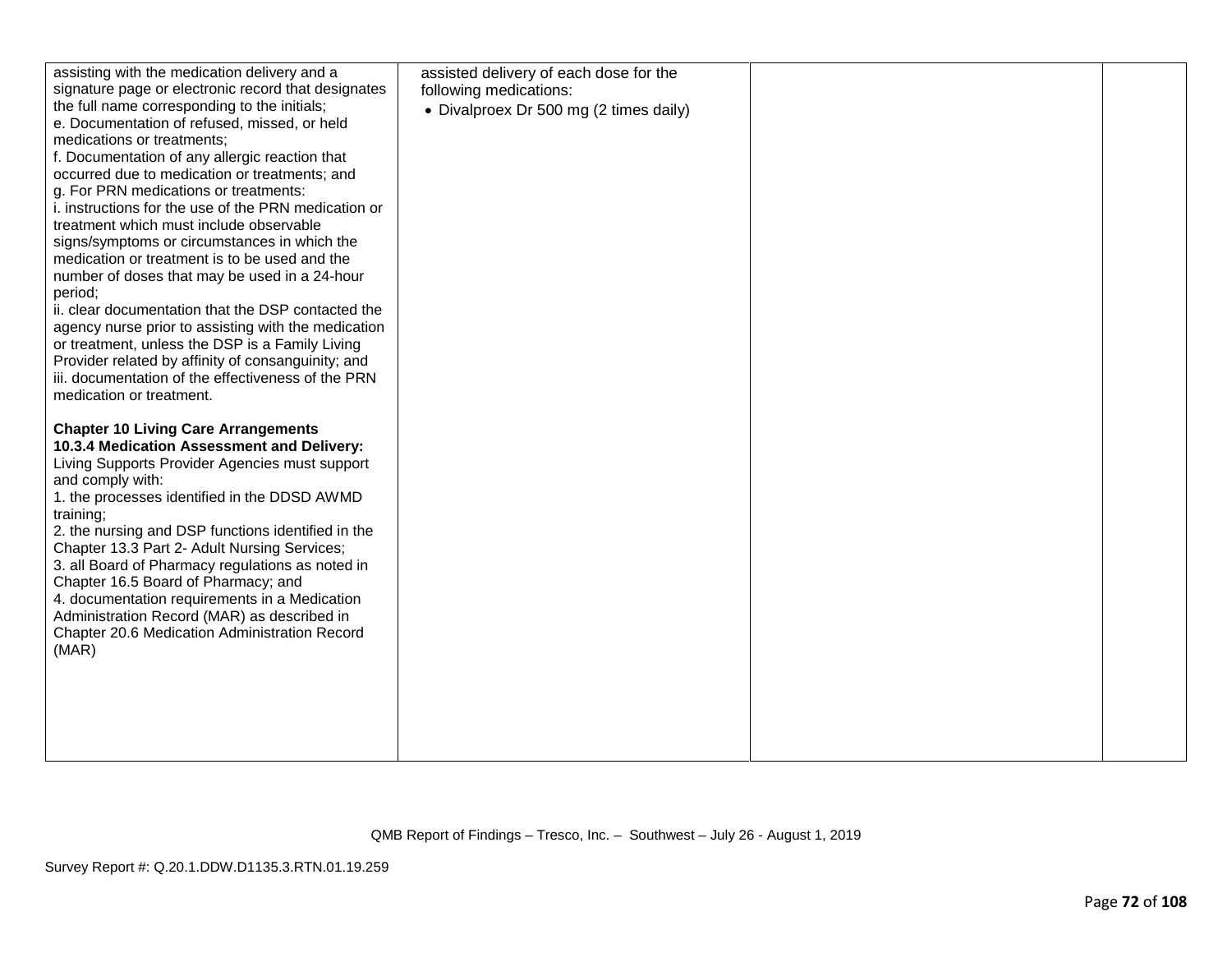| Tag #1A09.1 Medication Delivery PRN<br><b>Medication Administration</b>                                                                                                                                                                                                                                                                                                                                                                                                                                                                                                                                                                                                                                                                                                                                                                                                                                                                                                                                                                                                                                                                                                                                                                                                                                                                                 | <b>Standard Level Deficiency</b>                                                                                                                                                                                                                                                                                                                                                                                                                                                                                                                                                                                   |                                                                                                                                                                                                                                                                                                                                                           |  |
|---------------------------------------------------------------------------------------------------------------------------------------------------------------------------------------------------------------------------------------------------------------------------------------------------------------------------------------------------------------------------------------------------------------------------------------------------------------------------------------------------------------------------------------------------------------------------------------------------------------------------------------------------------------------------------------------------------------------------------------------------------------------------------------------------------------------------------------------------------------------------------------------------------------------------------------------------------------------------------------------------------------------------------------------------------------------------------------------------------------------------------------------------------------------------------------------------------------------------------------------------------------------------------------------------------------------------------------------------------|--------------------------------------------------------------------------------------------------------------------------------------------------------------------------------------------------------------------------------------------------------------------------------------------------------------------------------------------------------------------------------------------------------------------------------------------------------------------------------------------------------------------------------------------------------------------------------------------------------------------|-----------------------------------------------------------------------------------------------------------------------------------------------------------------------------------------------------------------------------------------------------------------------------------------------------------------------------------------------------------|--|
| Developmental Disabilities (DD) Waiver Service<br>Standards 2/26/2018; Re-Issue: 12/28/2018; Eff<br>1/1/2019<br><b>Chapter 20: Provider Documentation and</b><br><b>Client Records</b> 20.6 Medication<br><b>Administration Record (MAR): A current</b><br>Medication Administration Record (MAR) must<br>be maintained in all settings where medications<br>or treatments are delivered. Family Living                                                                                                                                                                                                                                                                                                                                                                                                                                                                                                                                                                                                                                                                                                                                                                                                                                                                                                                                                 | Medication Administration Records (MAR) were<br>reviewed for the months of June and July 2019.<br>Based on record review, 1 of 15 individuals had<br>PRN Medication Administration Records (MAR),<br>which contained missing elements as required<br>by standard:<br>Individual #3<br><b>June 2019</b>                                                                                                                                                                                                                                                                                                             | Provider:<br><b>State your Plan of Correction for the</b><br>deficiencies cited in this tag here (How is the<br>deficiency going to be corrected? This can be<br>specific to each deficiency cited or if possible an<br>overall correction?): $\rightarrow$                                                                                               |  |
| Providers may opt not to use MARs if they are<br>the sole provider who supports the person with<br>medications or treatments. However, if there are<br>services provided by unrelated DSP, ANS for<br>Medication Oversight must be budgeted, and a<br>MAR must be created and used by the DSP.<br>Primary and Secondary Provider Agencies are<br>responsible for:<br>1. Creating and maintaining either an electronic<br>or paper MAR in their service setting. Provider<br>Agencies may use the MAR in Therap, but are<br>not mandated to do so.<br>2. Continually communicating any changes<br>about medications and treatments between<br>Provider Agencies to assure health and safety.<br>7. Including the following on the MAR:<br>a. The name of the person, a transcription of the<br>physician's or licensed health care provider's<br>orders including the brand and generic names<br>for all ordered routine and PRN medications or<br>treatments, and the diagnoses for which the<br>medications or treatments are prescribed;<br>b. The prescribed dosage, frequency and<br>method or route of administration; times and<br>dates of administration for all ordered routine or<br>PRN prescriptions or treatments; over the<br>counter (OTC) or "comfort" medications or<br>treatments and all self-selected herbal or vitamin<br>therapy; | No Effectiveness was noted on the<br>Medication Administration Record for the<br>following PRN medication:<br>• Ibuprofen 600 mg tablet - PRN - $6/22$ , 24,<br>27 (given 1 time) & 6/23 (given 2 times)<br>• Albuterol HFA 6.7 gm 2 puffs $-$ PRN $-$<br>6/22, 24, 27 (given 1 time) & 6/23 (given 2<br>times)<br>• Benzonatate 100 mg capsule - PRN -<br>6/22, 24, 27 (given 1 time) & 6/23 (given 2<br>times)<br>• Docusate Sodium 100 mg 1 tablet - PRN<br>$-6/28$ (given 1 time)<br>• Naproxen 500 mg 1 tablet $-$ PRN $-$ 6/9<br>(given 1 time)<br>• Tylenol 325 mg 1 tablet - PRN $-6/10$<br>(given 1 time) | <b>Provider:</b><br><b>Enter your ongoing Quality</b><br><b>Assurance/Quality Improvement processes</b><br>as it related to this tag number here (What is<br>going to be done? How many individuals is this<br>going to affect? How often will this be completed?<br>Who is responsible? What steps will be taken if<br>issues are found?): $\rightarrow$ |  |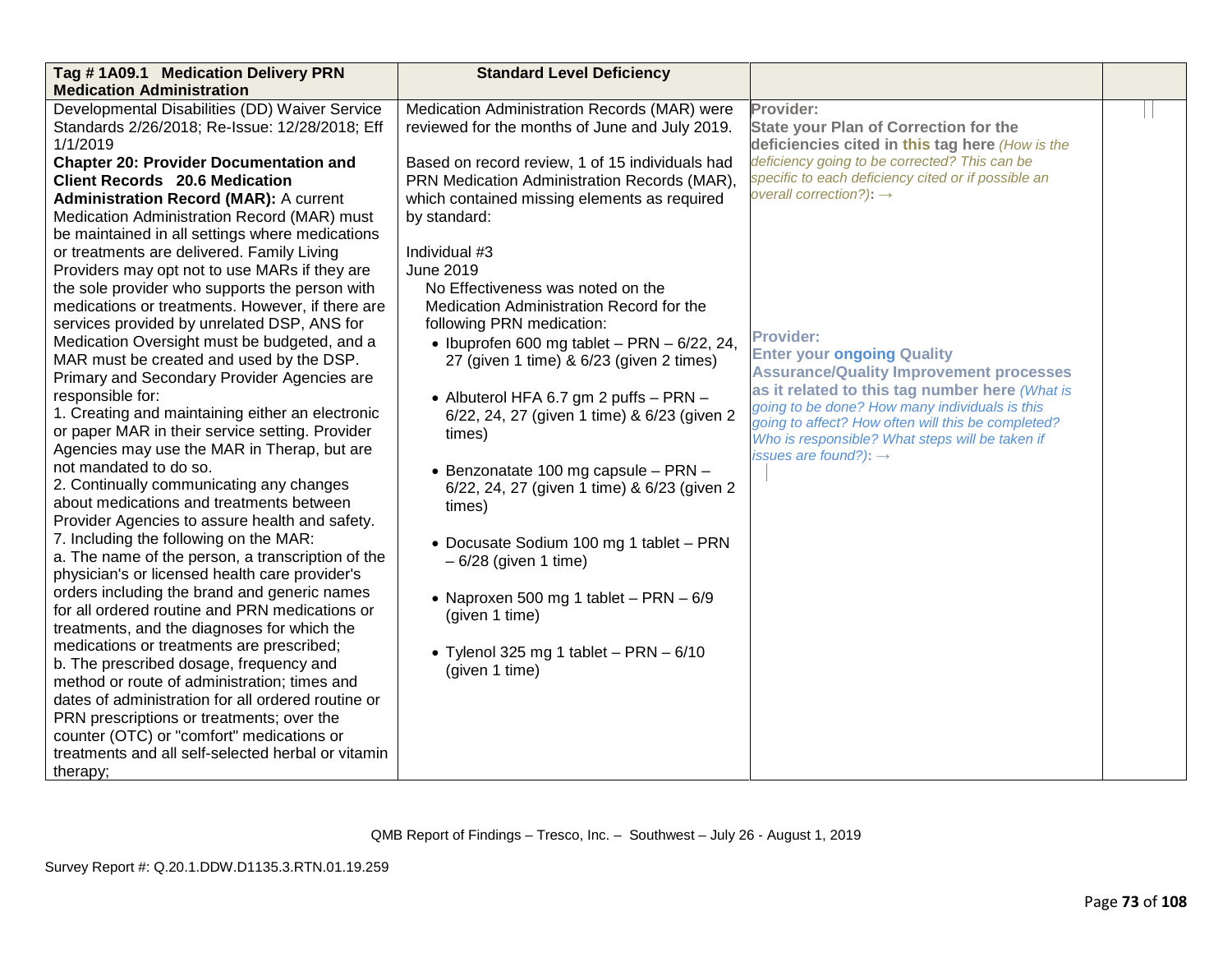| c. Documentation of all time limited or            |  |  |
|----------------------------------------------------|--|--|
| discontinued medications or treatments;            |  |  |
| d. The initials of the individual administering or |  |  |
| assisting with the medication delivery and a       |  |  |
| signature page or electronic record that           |  |  |
| designates the full name corresponding to the      |  |  |
| initials;                                          |  |  |
| e. Documentation of refused, missed, or held       |  |  |
| medications or treatments;                         |  |  |
| f. Documentation of any allergic reaction that     |  |  |
| occurred due to medication or treatments; and      |  |  |
| g. For PRN medications or treatments:              |  |  |
| i. instructions for the use of the PRN medication  |  |  |
| or treatment which must include observable         |  |  |
| signs/symptoms or circumstances in which the       |  |  |
| medication or treatment is to be used and the      |  |  |
| number of doses that may be used in a 24-hour      |  |  |
| period;                                            |  |  |
| ii. clear documentation that the DSP contacted     |  |  |
| the agency nurse prior to assisting with the       |  |  |
| medication or treatment, unless the DSP is a       |  |  |
| Family Living Provider related by affinity of      |  |  |
| consanguinity; and                                 |  |  |
| iii. documentation of the effectiveness of the     |  |  |
| PRN medication or treatment.                       |  |  |
|                                                    |  |  |
| <b>Chapter 10 Living Care Arrangements</b>         |  |  |
| 10.3.4 Medication Assessment and Delivery:         |  |  |
| Living Supports Provider Agencies must support     |  |  |
| and comply with:                                   |  |  |
| 1. the processes identified in the DDSD AWMD       |  |  |
| training;                                          |  |  |
| 2. the nursing and DSP functions identified in     |  |  |
| the Chapter 13.3 Part 2- Adult Nursing Services;   |  |  |
| 3. all Board of Pharmacy regulations as noted in   |  |  |
| Chapter 16.5 Board of Pharmacy; and                |  |  |
| 4. documentation requirements in a Medication      |  |  |
| Administration Record (MAR) as described in        |  |  |
| Chapter 20.6 Medication Administration Record      |  |  |
| $(MAR)$ .                                          |  |  |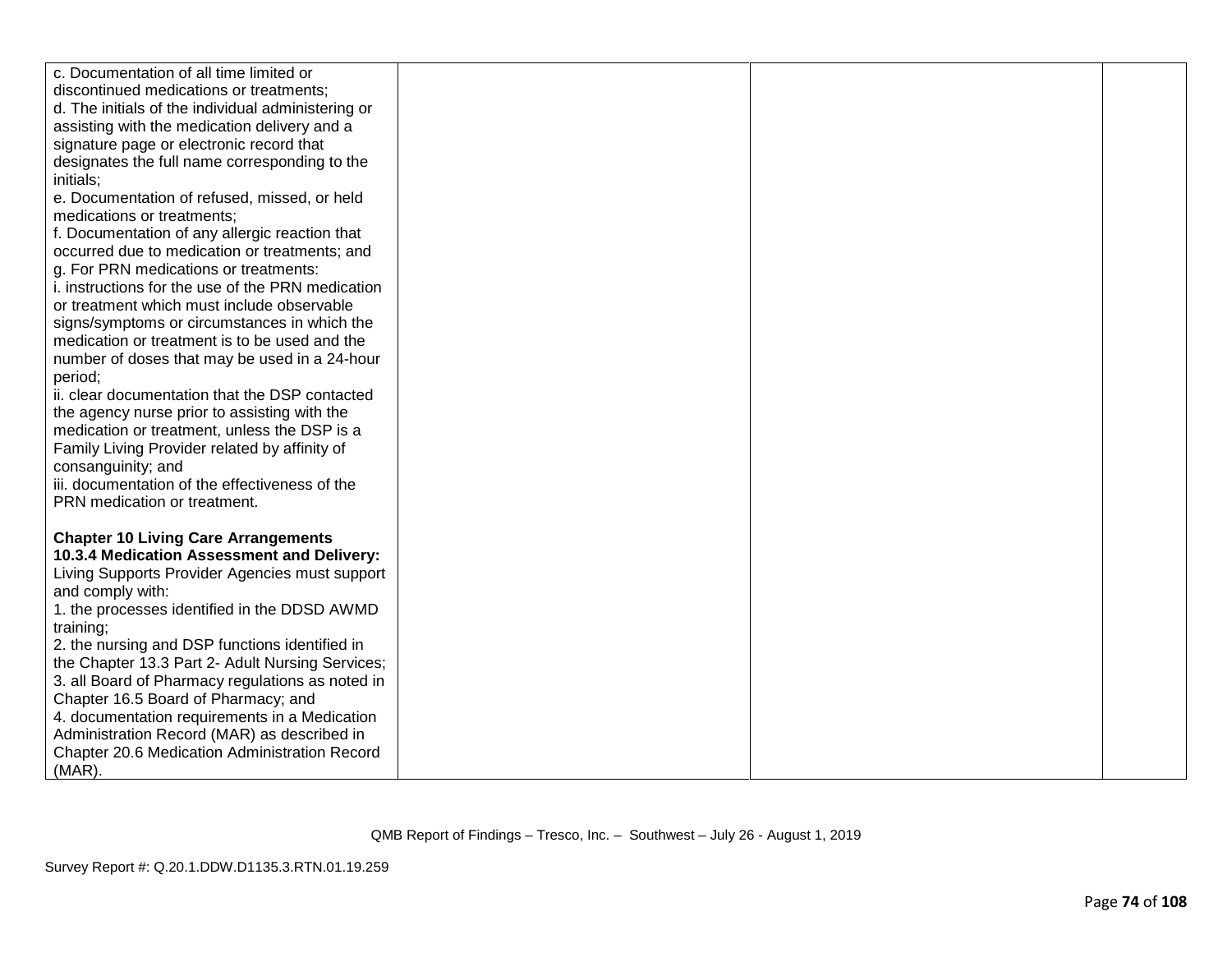| Tag #1A09.1.0 Medication Delivery PRN<br><b>Medication Administration</b>                                                                                                                                                                                                                                                                                                                                                                                                                                                                                                                                                                                                                                                                                                                                                                                                                                                                                                                                                                                                                                                                                                                                                                                                                                                                                                                                                                                                                                                                                                                                                                                                                                                                                          | <b>Standard Level Deficiency</b>                                                                                                                                                                                                                                                                                                                                                                                                                                         |                                                                                                                                                                                                                                                                                                                                                                                                                                                                                                                                                                                                                          |  |
|--------------------------------------------------------------------------------------------------------------------------------------------------------------------------------------------------------------------------------------------------------------------------------------------------------------------------------------------------------------------------------------------------------------------------------------------------------------------------------------------------------------------------------------------------------------------------------------------------------------------------------------------------------------------------------------------------------------------------------------------------------------------------------------------------------------------------------------------------------------------------------------------------------------------------------------------------------------------------------------------------------------------------------------------------------------------------------------------------------------------------------------------------------------------------------------------------------------------------------------------------------------------------------------------------------------------------------------------------------------------------------------------------------------------------------------------------------------------------------------------------------------------------------------------------------------------------------------------------------------------------------------------------------------------------------------------------------------------------------------------------------------------|--------------------------------------------------------------------------------------------------------------------------------------------------------------------------------------------------------------------------------------------------------------------------------------------------------------------------------------------------------------------------------------------------------------------------------------------------------------------------|--------------------------------------------------------------------------------------------------------------------------------------------------------------------------------------------------------------------------------------------------------------------------------------------------------------------------------------------------------------------------------------------------------------------------------------------------------------------------------------------------------------------------------------------------------------------------------------------------------------------------|--|
| Developmental Disabilities (DD) Waiver Service<br>Standards 2/26/2018; Re-Issue: 12/28/2018; Eff<br>1/1/2019<br><b>Chapter 20: Provider Documentation and</b><br><b>Client Records 20.6 Medication</b><br><b>Administration Record (MAR): A current</b><br>Medication Administration Record (MAR) must<br>be maintained in all settings where medications<br>or treatments are delivered. Family Living<br>Providers may opt not to use MARs if they are<br>the sole provider who supports the person with<br>medications or treatments. However, if there are<br>services provided by unrelated DSP, ANS for<br>Medication Oversight must be budgeted, and a<br>MAR must be created and used by the DSP.<br>Primary and Secondary Provider Agencies are<br>responsible for:<br>1. Creating and maintaining either an electronic<br>or paper MAR in their service setting. Provider<br>Agencies may use the MAR in Therap, but are<br>not mandated to do so.<br>2. Continually communicating any changes<br>about medications and treatments between<br>Provider Agencies to assure health and safety.<br>7. Including the following on the MAR:<br>a. The name of the person, a transcription of the<br>physician's or licensed health care provider's<br>orders including the brand and generic names<br>for all ordered routine and PRN medications or<br>treatments, and the diagnoses for which the<br>medications or treatments are prescribed;<br>b. The prescribed dosage, frequency and<br>method or route of administration; times and<br>dates of administration for all ordered routine or<br>PRN prescriptions or treatments; over the<br>counter (OTC) or "comfort" medications or<br>treatments and all self-selected herbal or vitamin<br>therapy; | Medication Administration Records (MAR) were<br>reviewed for the months of June and July 2019.<br>Based on record review, 1 of 15 individuals had<br>PRN Medication Administration Records (MAR).<br>which contained missing elements as required<br>by standard:<br>Individual #5<br><b>July 2019</b><br>Medication Administration Records did not<br>contain the exact amount to be used in a 24-<br>hour period:<br>• Colace 100 mg (PRN)<br>• Hydroxzine 25 mg (PRN) | Provider:<br><b>State your Plan of Correction for the</b><br>deficiencies cited in this tag here (How is the<br>deficiency going to be corrected? This can be<br>specific to each deficiency cited or if possible an<br>overall correction?): $\rightarrow$<br><b>Provider:</b><br><b>Enter your ongoing Quality</b><br><b>Assurance/Quality Improvement processes</b><br>as it related to this tag number here (What is<br>going to be done? How many individuals is this<br>going to affect? How often will this be completed?<br>Who is responsible? What steps will be taken if<br>issues are found?): $\rightarrow$ |  |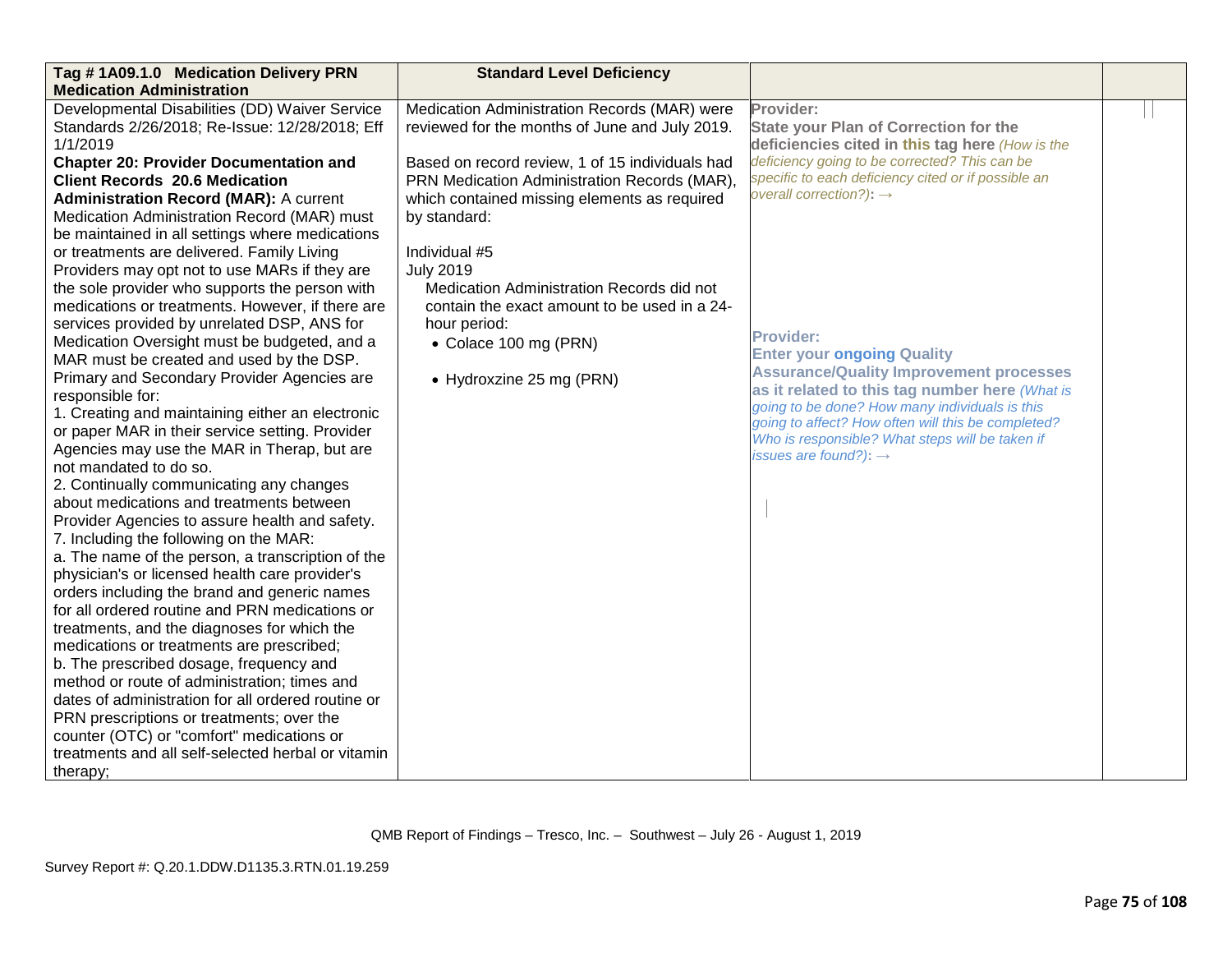| c. Documentation of all time limited or            |  |  |
|----------------------------------------------------|--|--|
| discontinued medications or treatments;            |  |  |
| d. The initials of the individual administering or |  |  |
| assisting with the medication delivery and a       |  |  |
| signature page or electronic record that           |  |  |
| designates the full name corresponding to the      |  |  |
| initials;                                          |  |  |
| e. Documentation of refused, missed, or held       |  |  |
| medications or treatments;                         |  |  |
| f. Documentation of any allergic reaction that     |  |  |
| occurred due to medication or treatments; and      |  |  |
| g. For PRN medications or treatments:              |  |  |
| i. instructions for the use of the PRN medication  |  |  |
| or treatment which must include observable         |  |  |
| signs/symptoms or circumstances in which the       |  |  |
| medication or treatment is to be used and the      |  |  |
| number of doses that may be used in a 24-hour      |  |  |
| period;                                            |  |  |
| ii. clear documentation that the DSP contacted     |  |  |
| the agency nurse prior to assisting with the       |  |  |
| medication or treatment, unless the DSP is a       |  |  |
| Family Living Provider related by affinity of      |  |  |
| consanguinity; and                                 |  |  |
| iii. documentation of the effectiveness of the     |  |  |
| PRN medication or treatment.                       |  |  |
|                                                    |  |  |
| <b>Chapter 10 Living Care Arrangements</b>         |  |  |
| 10.3.4 Medication Assessment and Delivery:         |  |  |
| Living Supports Provider Agencies must support     |  |  |
| and comply with:                                   |  |  |
| 1. the processes identified in the DDSD AWMD       |  |  |
| training;                                          |  |  |
| 2. the nursing and DSP functions identified in     |  |  |
| the Chapter 13.3 Part 2- Adult Nursing Services;   |  |  |
| 3. all Board of Pharmacy regulations as noted in   |  |  |
| Chapter 16.5 Board of Pharmacy; and                |  |  |
| 4. documentation requirements in a Medication      |  |  |
| Administration Record (MAR) as described in        |  |  |
| Chapter 20.6 Medication Administration Record      |  |  |
| $(MAR)$ .                                          |  |  |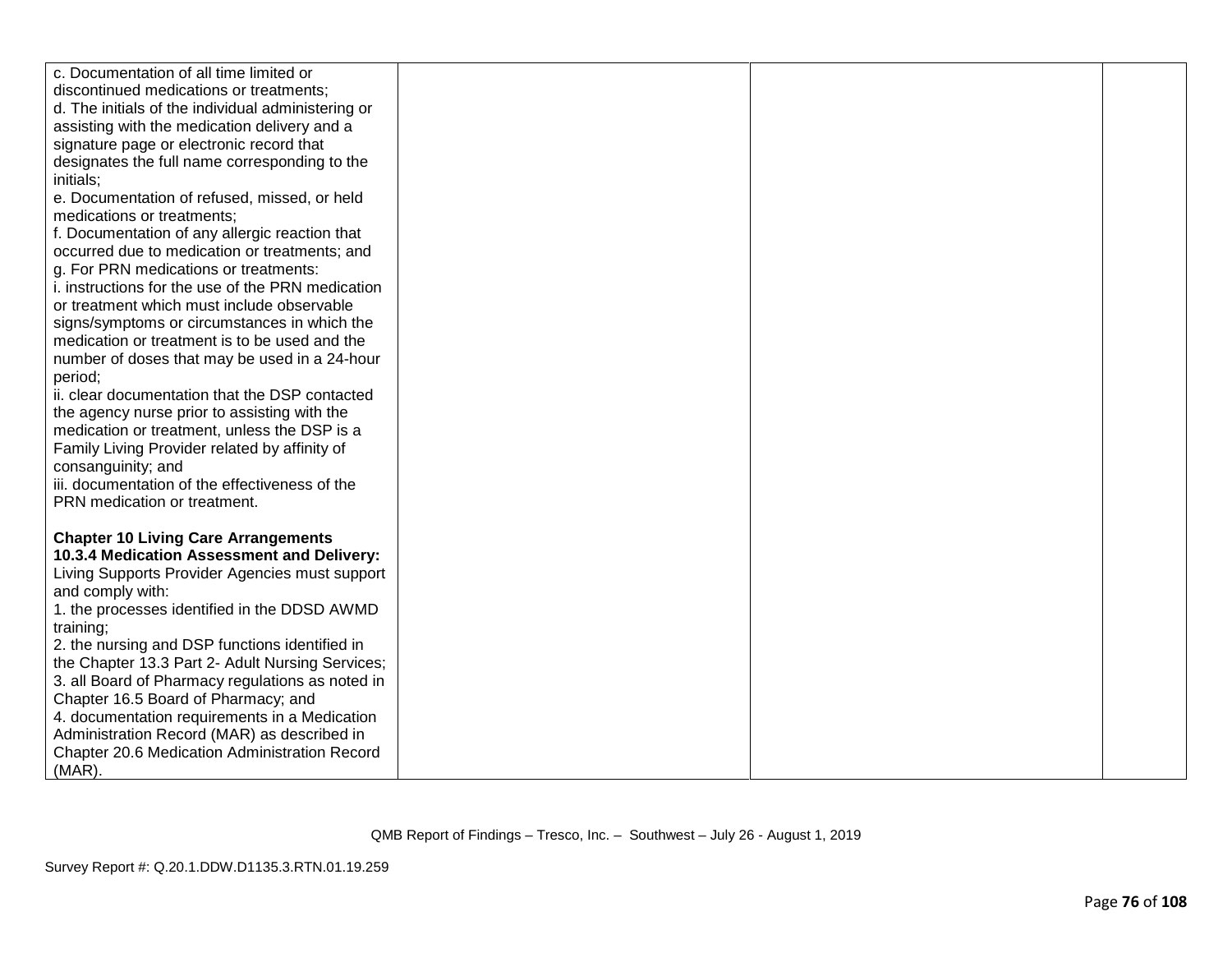| Tag #1A09.2 Medication Delivery - Nurse<br><b>Approval for PRN Medication</b>                                                                                                                                                                                                                                                                                                                                                                                                                                                                                                                                                                                                                                                                                                                                                                                                                                                                                                                                                                                                        | <b>Condition of Participation Level Deficiency</b>                                                                                                                                                                                                                                                                                                                                           |                                                                                                                                                                                                                                                                                                                                                           |  |
|--------------------------------------------------------------------------------------------------------------------------------------------------------------------------------------------------------------------------------------------------------------------------------------------------------------------------------------------------------------------------------------------------------------------------------------------------------------------------------------------------------------------------------------------------------------------------------------------------------------------------------------------------------------------------------------------------------------------------------------------------------------------------------------------------------------------------------------------------------------------------------------------------------------------------------------------------------------------------------------------------------------------------------------------------------------------------------------|----------------------------------------------------------------------------------------------------------------------------------------------------------------------------------------------------------------------------------------------------------------------------------------------------------------------------------------------------------------------------------------------|-----------------------------------------------------------------------------------------------------------------------------------------------------------------------------------------------------------------------------------------------------------------------------------------------------------------------------------------------------------|--|
| Developmental Disabilities (DD) Waiver Service<br>Standards 2/26/2018; Re-Issue: 12/28/2018; Eff<br>1/1/2019<br><b>Chapter 13 Nursing Services: 13.2.12</b><br>Medication Delivery: Nurses are required to:<br>1. Be aware of the New Mexico Nurse Practice<br>Act, and Board of Pharmacy standards and<br>regulations.<br>2. Communicate with the Primary Care<br>Practitioner and relevant specialists regarding<br>medications and any concerns with medications<br>or side effects.                                                                                                                                                                                                                                                                                                                                                                                                                                                                                                                                                                                              | After an analysis of the evidence it has been<br>determined there is a significant potential for a<br>negative outcome to occur.<br>Medication Administration Records (MAR) were<br>reviewed for the months of June and July 2019.<br>Based on record review and interview, the<br>Agency did not maintain documentation of PRN<br>usage as required by standard for 1 of 15<br>Individuals. | Provider:<br><b>State your Plan of Correction for the</b><br>deficiencies cited in this tag here (How is the<br>deficiency going to be corrected? This can be<br>specific to each deficiency cited or if possible an<br>overall correction?): $\rightarrow$                                                                                               |  |
| 3. Educate the person, guardian, family, and IDT<br>regarding the use and implications of<br>medications as needed.<br>4. Administer medications when required, such<br>as intravenous medications; other specific<br>injections; via NG tube; non-premixed nebulizer<br>treatments or new prescriptions that have an<br>ordered assessment.<br>5. Monitor the MAR or treatment records at least<br>monthly for accuracy, PRN use and errors.<br>6. Respond to calls requesting delivery of PRNs<br>from AWMD trained DSP and non-related<br>(surrogate or host) Family Living Provider<br>Agencies.<br>7. Assure that orders for PRN medications or<br>treatments have:<br>a. clear instructions for use;<br>b. observable signs/symptoms or circumstances<br>in which the medication is to be used or<br>withheld; and<br>c. documentation of the response to and<br>effectiveness of the PRN medication<br>administered.<br>8. Monitor the person's response to the use of<br>routine or PRN pain medication and contact the<br>prescriber as needed regarding its effectiveness. | Individual #3<br><b>June 2019</b><br>No documentation of the verbal authorization<br>from the Agency nurse prior to each<br>administration/assistance of PRN medication<br>was found for the following PRN medication:<br>• Albuterol HFA - PRN - 6/22, 24, 27 (given<br>1 time) & 6/23 (given 2 times).                                                                                     | <b>Provider:</b><br><b>Enter your ongoing Quality</b><br><b>Assurance/Quality Improvement processes</b><br>as it related to this tag number here (What is<br>going to be done? How many individuals is this<br>going to affect? How often will this be completed?<br>Who is responsible? What steps will be taken if<br>issues are found?): $\rightarrow$ |  |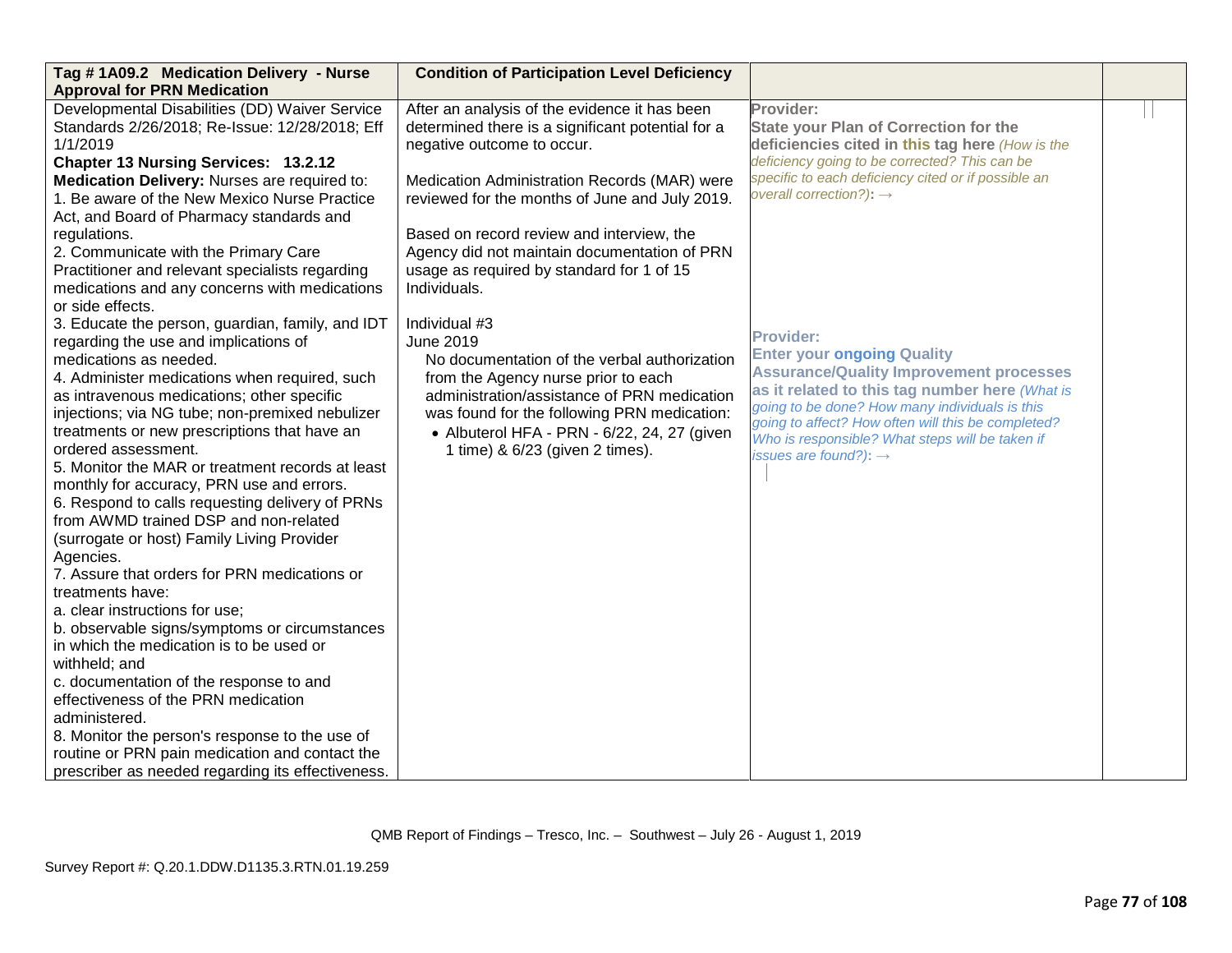| 9. Assure clear documentation when PRN             |  |  |
|----------------------------------------------------|--|--|
| medications are used, to include:                  |  |  |
| a. DSP contact with nurse prior to assisting with  |  |  |
| medication.                                        |  |  |
| i. The only exception to prior consultation with   |  |  |
| the agency nurse is to administer selected         |  |  |
| emergency medications as listed on the             |  |  |
| Publications section of the DOH-DDSD -Clinical     |  |  |
| Services Website                                   |  |  |
|                                                    |  |  |
| https://nmhealth.org/about/ddsd/pgsv/clinical/.    |  |  |
| b. Nursing instructions for use of the medication. |  |  |
| c. Nursing follow-up on the results of the PRN     |  |  |
| use.                                               |  |  |
| d. When the nurse administers the PRN              |  |  |
| medication, the reasons why the medications        |  |  |
| were given and the person's response to the        |  |  |
| medication.                                        |  |  |
|                                                    |  |  |
|                                                    |  |  |
|                                                    |  |  |
|                                                    |  |  |
|                                                    |  |  |
|                                                    |  |  |
|                                                    |  |  |
|                                                    |  |  |
|                                                    |  |  |
|                                                    |  |  |
|                                                    |  |  |
|                                                    |  |  |
|                                                    |  |  |
|                                                    |  |  |
|                                                    |  |  |
|                                                    |  |  |
|                                                    |  |  |
|                                                    |  |  |
|                                                    |  |  |
|                                                    |  |  |
|                                                    |  |  |
|                                                    |  |  |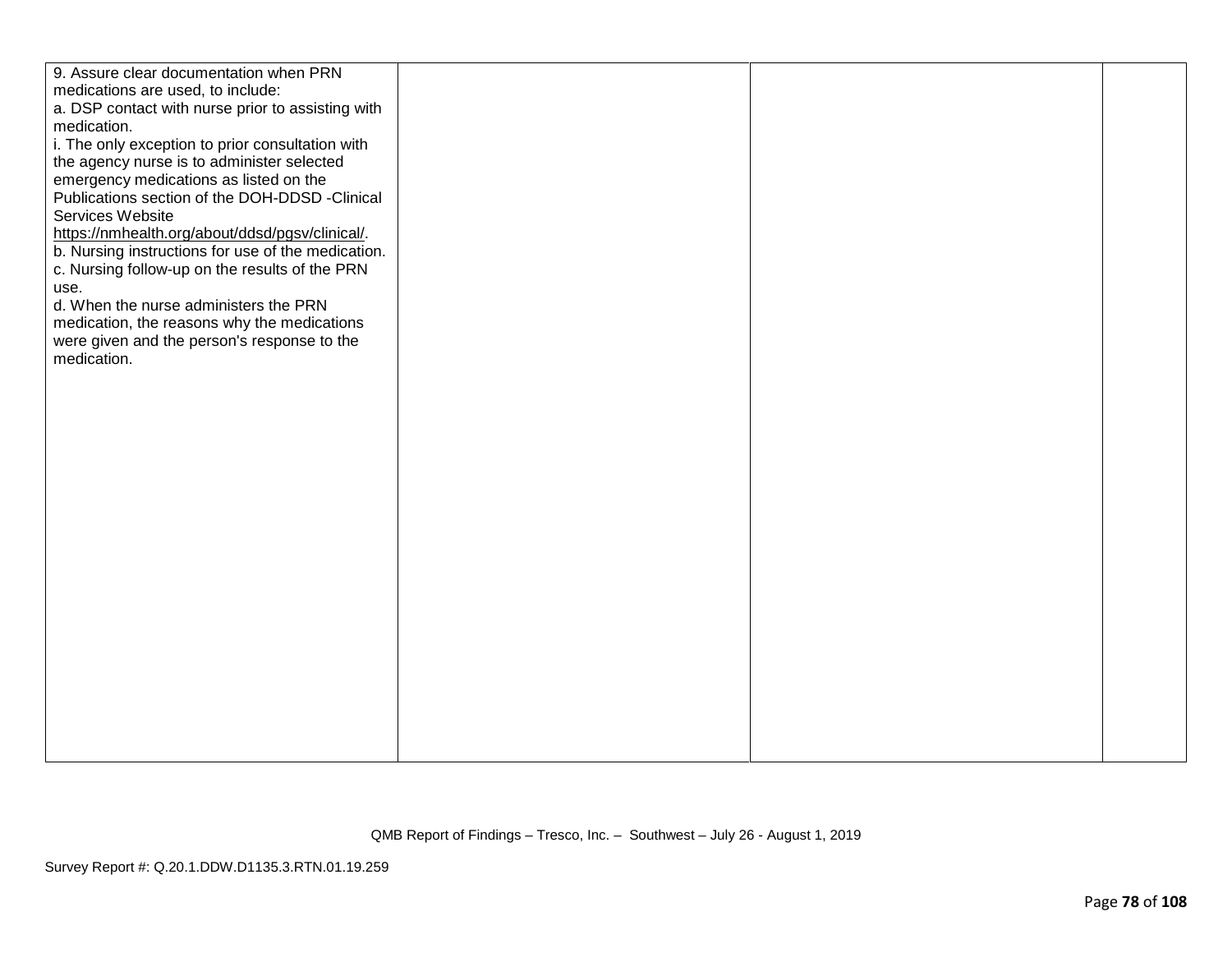| Tag #1A15.2 Administrative Case File:              | <b>Condition of Participation Level Deficiency</b> |                                                                                                       |  |
|----------------------------------------------------|----------------------------------------------------|-------------------------------------------------------------------------------------------------------|--|
| <b>Healthcare Documentation (Therap and</b>        |                                                    |                                                                                                       |  |
| <b>Required Plans)</b>                             |                                                    |                                                                                                       |  |
| Developmental Disabilities (DD) Waiver Service     | After an analysis of the evidence it has been      | Provider:                                                                                             |  |
| Standards 2/26/2018; Re-Issue: 12/28/2018; Eff     | determined there is a significant potential for a  | <b>State your Plan of Correction for the</b>                                                          |  |
| 1/1/2019                                           | negative outcome to occur.                         | deficiencies cited in this tag here (How is the                                                       |  |
| <b>Chapter 20: Provider Documentation and</b>      |                                                    | deficiency going to be corrected? This can be                                                         |  |
| <b>Client Records: 20.2 Client Records</b>         | Based on record review, the Agency did not         | specific to each deficiency cited or if possible an                                                   |  |
| Requirements: All DD Waiver Provider               | maintain the required documentation in the         | overall correction?): $\rightarrow$                                                                   |  |
| Agencies are required to create and maintain       | Individuals Agency Record as required by           |                                                                                                       |  |
| individual client records. The contents of client  | standard for 3 of 15 individual.                   |                                                                                                       |  |
| records vary depending on the unique needs of      |                                                    |                                                                                                       |  |
| the person receiving services and the resultant    | Review of the administrative individual case files |                                                                                                       |  |
| information produced. The extent of                | revealed the following items were not found,       |                                                                                                       |  |
| documentation required for individual client       | incomplete, and/or not current:                    |                                                                                                       |  |
| records per service type depends on the location   |                                                    |                                                                                                       |  |
| of the file, the type of service being provided,   | <b>Comprehensive Aspiration Risk Management</b>    | <b>Provider:</b>                                                                                      |  |
| and the information necessary.                     | Plan:                                              | <b>Enter your ongoing Quality</b>                                                                     |  |
| DD Waiver Provider Agencies are required to        | • Not Current (#14)                                | <b>Assurance/Quality Improvement processes</b>                                                        |  |
| adhere to the following:                           |                                                    | as it related to this tag number here (What is                                                        |  |
| 1. Client records must contain all documents       | <b>Medical Emergency Response Plans (MERP):</b>    | going to be done? How many individuals is this                                                        |  |
| essential to the service being provided and        |                                                    | going to affect? How often will this be completed?<br>Who is responsible? What steps will be taken if |  |
| essential to ensuring the health and safety of the | <b>Allergies: Voltaren</b>                         | issues are found?): $\rightarrow$                                                                     |  |
| person during the provision of the service.        | • Individual #9 - As indicated by the IST section  |                                                                                                       |  |
| 2. Provider Agencies must have readily             | of ISP the individual is required to have a        |                                                                                                       |  |
| accessible records in home and community           | plan. No evidence of a plan found.                 |                                                                                                       |  |
| settings in paper or electronic form. Secure       |                                                    |                                                                                                       |  |
| access to electronic records through the Therap    | <b>Aspiration</b>                                  |                                                                                                       |  |
| web based system using computers or mobile         | • Individual #14 - According to Electronic         |                                                                                                       |  |
| devices is acceptable.                             | Comprehensive Health Assessment Tool the           |                                                                                                       |  |
| 3. Provider Agencies are responsible for           | individual is required to have a plan. No          |                                                                                                       |  |
| ensuring that all plans created by nurses, RDs,    | evidence of a plan found.                          |                                                                                                       |  |
| therapists or BSCs are present in all needed       |                                                    |                                                                                                       |  |
| settings.                                          | <b>Degeneration of Retina</b>                      |                                                                                                       |  |
| 4. Provider Agencies must maintain records of      | • Individual #2 - According to Electronic          |                                                                                                       |  |
| all documents produced by agency personnel or      | Comprehensive Health Assessment Tool the           |                                                                                                       |  |
| contractors on behalf of each person, including    | individual is required to have a plan. No          |                                                                                                       |  |
| any routine notes or data, annual assessments,     | evidence of a plan found.                          |                                                                                                       |  |
| semi-annual reports, evidence of training          |                                                    |                                                                                                       |  |
| provided/received, progress notes, and any         | Diabetes:                                          |                                                                                                       |  |
|                                                    |                                                    |                                                                                                       |  |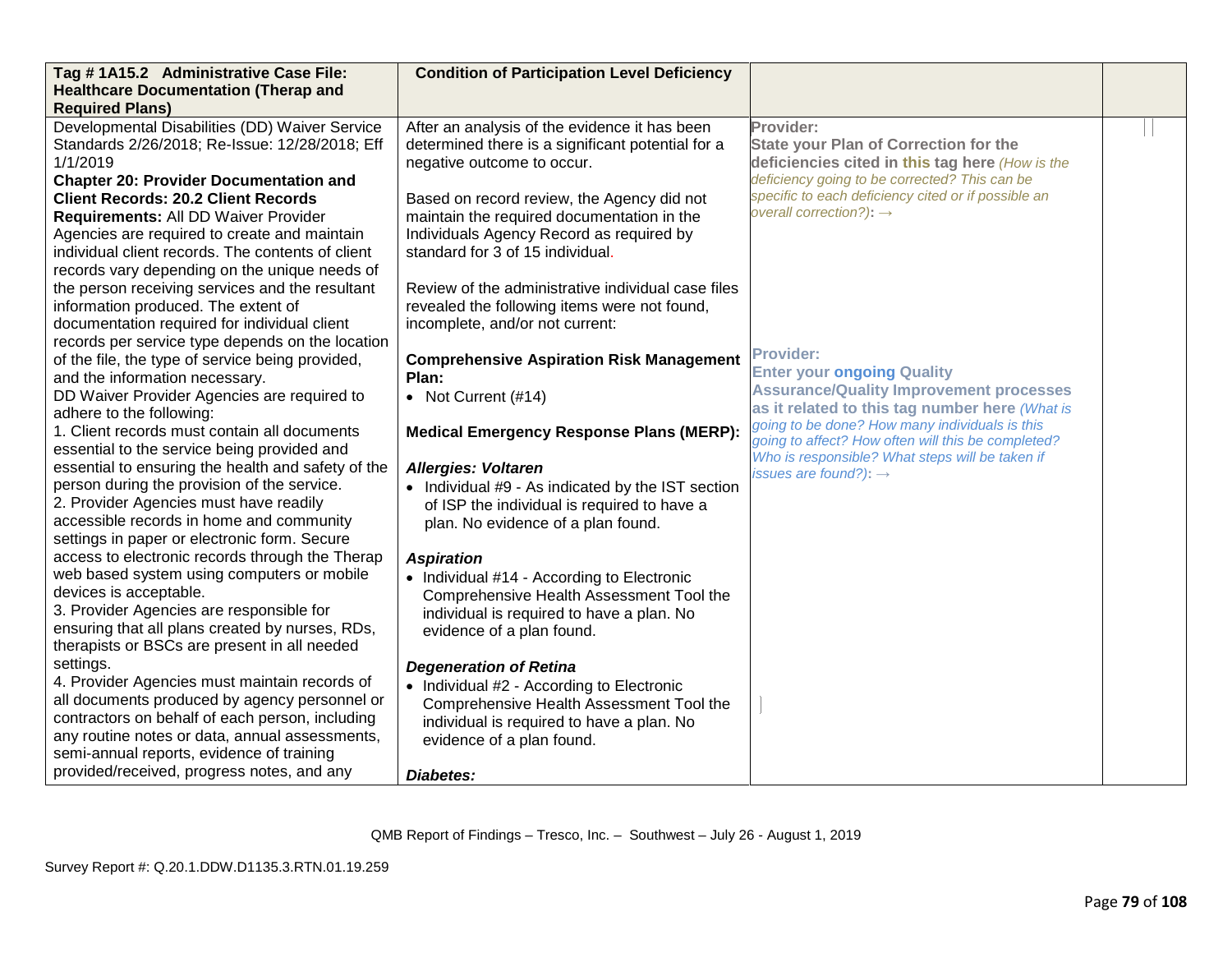| other interactions for which billing is generated.<br>5. Each Provider Agency is responsible for<br>maintaining the daily or other contact notes<br>documenting the nature and frequency of<br>service delivery, as well as data tracking only for<br>the services provided by their agency.<br>6. The current Client File Matrix found in<br>Appendix A Client File Matrix details the<br>minimum requirements for records to be stored<br>in agency office files, the delivery site, or with<br>DSP while providing services in the community.<br>7. All records pertaining to JCMs must be<br>retained permanently and must be made<br>available to DDSD upon request, upon the<br>termination or expiration of a provider<br>agreement, or upon provider withdrawal from<br>services.                                                                                                                                                                                                                                                                                                    | • Individual #14 - According to Electronic<br>Comprehensive Health Assessment Tool the<br>individual is required to have a plan. No<br>evidence of a plan found.<br>Falls:<br>• Individual #14 - According to Electronic<br>Comprehensive Health Assessment Tool the<br>individual is required to have a plan. No<br>evidence of a plan found.<br>Seizures:<br>• Individual #14 - According to Electronic<br>Comprehensive Health Assessment Tool the<br>individual is required to have a plan. No<br>evidence of a plan found. |  |
|----------------------------------------------------------------------------------------------------------------------------------------------------------------------------------------------------------------------------------------------------------------------------------------------------------------------------------------------------------------------------------------------------------------------------------------------------------------------------------------------------------------------------------------------------------------------------------------------------------------------------------------------------------------------------------------------------------------------------------------------------------------------------------------------------------------------------------------------------------------------------------------------------------------------------------------------------------------------------------------------------------------------------------------------------------------------------------------------|---------------------------------------------------------------------------------------------------------------------------------------------------------------------------------------------------------------------------------------------------------------------------------------------------------------------------------------------------------------------------------------------------------------------------------------------------------------------------------------------------------------------------------|--|
| <b>Chapter 3 Safeguards: 3.1.1 Decision</b><br><b>Consultation Process (DCP): Health decisions</b><br>are the sole domain of waiver participants, their<br>guardians or healthcare decision makers.<br>Participants and their healthcare decision<br>makers can confidently make decisions that are<br>compatible with their personal and cultural<br>values. Provider Agencies are required to<br>support the informed decision making of waiver<br>participants by supporting access to medical<br>consultation, information, and other available<br>resources according to the following:<br>1. The DCP is used when a person or his/her<br>guardian/healthcare decision maker has<br>concerns, needs more information about health-<br>related issues, or has decided not to follow all or<br>part of an order, recommendation, or<br>suggestion. This includes, but is not limited to:<br>a. medical orders or recommendations from the<br>Primary Care Practitioner, Specialists or other<br>licensed medical or healthcare practitioners<br>such as a Nurse Practitioner (NP or CNP). |                                                                                                                                                                                                                                                                                                                                                                                                                                                                                                                                 |  |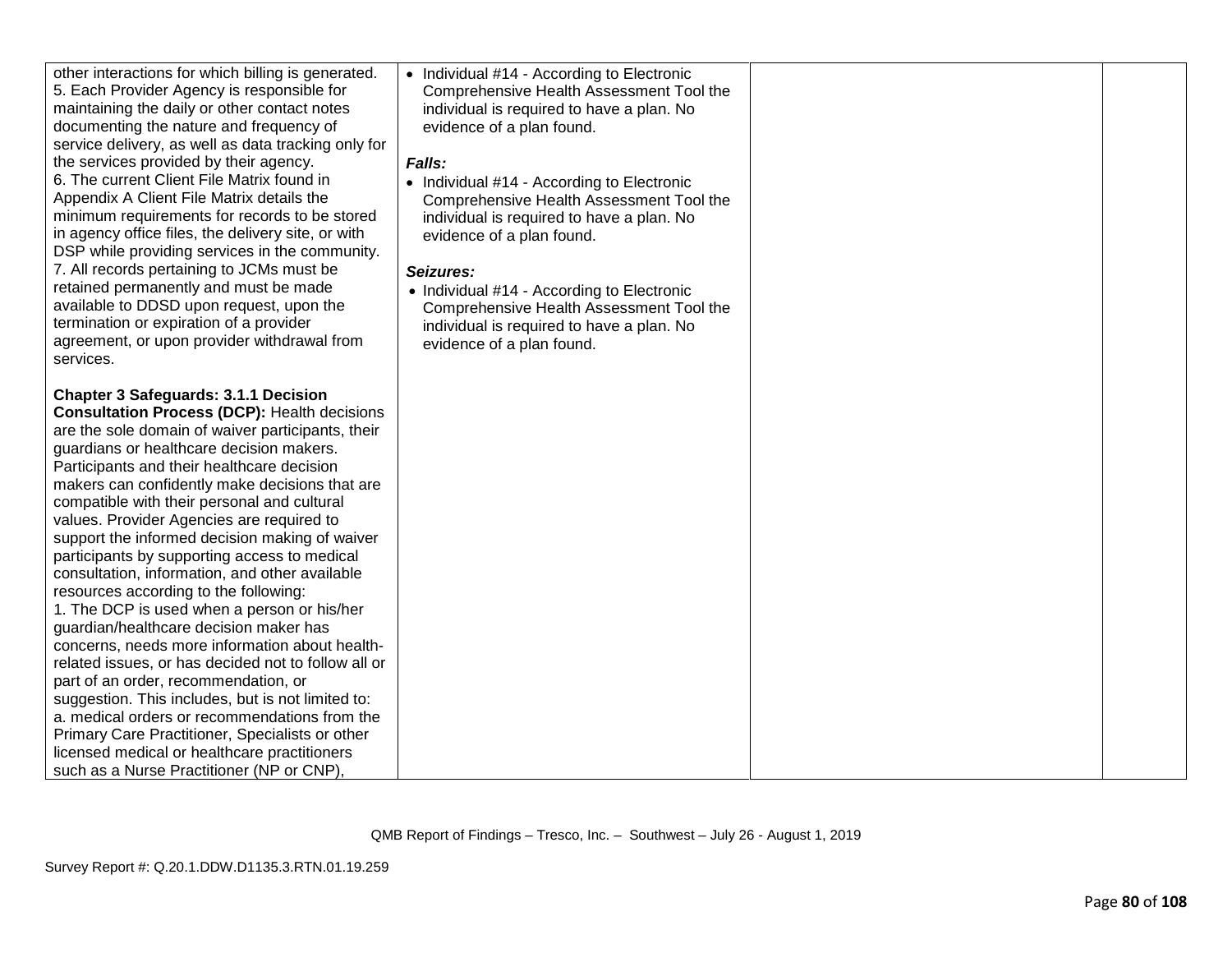| Physician Assistant (PA) or Dentist;               |  |  |
|----------------------------------------------------|--|--|
| b. clinical recommendations made by                |  |  |
| registered/licensed clinicians who are either      |  |  |
| members of the IDT or clinicians who have          |  |  |
| performed an evaluation such as a video-           |  |  |
| fluoroscopy;                                       |  |  |
| c. health related recommendations or               |  |  |
| suggestions from oversight activities such as the  |  |  |
| Individual Quality Review (IQR) or other DOH       |  |  |
| review or oversight activities; and                |  |  |
| d. recommendations made through a Healthcare       |  |  |
| Plan (HCP), including a Comprehensive              |  |  |
| Aspiration Risk Management Plan (CARMP), or        |  |  |
| another plan.                                      |  |  |
|                                                    |  |  |
| 2. When the person/guardian disagrees with a       |  |  |
| recommendation or does not agree with the          |  |  |
| implementation of that recommendation,             |  |  |
| Provider Agencies follow the DCP and attend        |  |  |
| the meeting coordinated by the CM. During this     |  |  |
| meeting:                                           |  |  |
| a. Providers inform the person/guardian of the     |  |  |
| rationale for that recommendation, so that the     |  |  |
| benefit is made clear. This will be done in        |  |  |
| layman's terms and will include basic sharing of   |  |  |
| information designed to assist the                 |  |  |
| person/guardian with understanding the risks       |  |  |
| and benefits of the recommendation.                |  |  |
| b. The information will be focused on the specific |  |  |
| area of concern by the person/guardian.            |  |  |
| Alternatives should be presented, when             |  |  |
| available, if the guardian is interested in        |  |  |
| considering other options for implementation.      |  |  |
| c. Providers support the person/guardian to        |  |  |
| make an informed decision.                         |  |  |
| d. The decision made by the person/guardian        |  |  |
| during the meeting is accepted; plans are          |  |  |
| modified; and the IDT honors this health           |  |  |
| decision in every setting.                         |  |  |
|                                                    |  |  |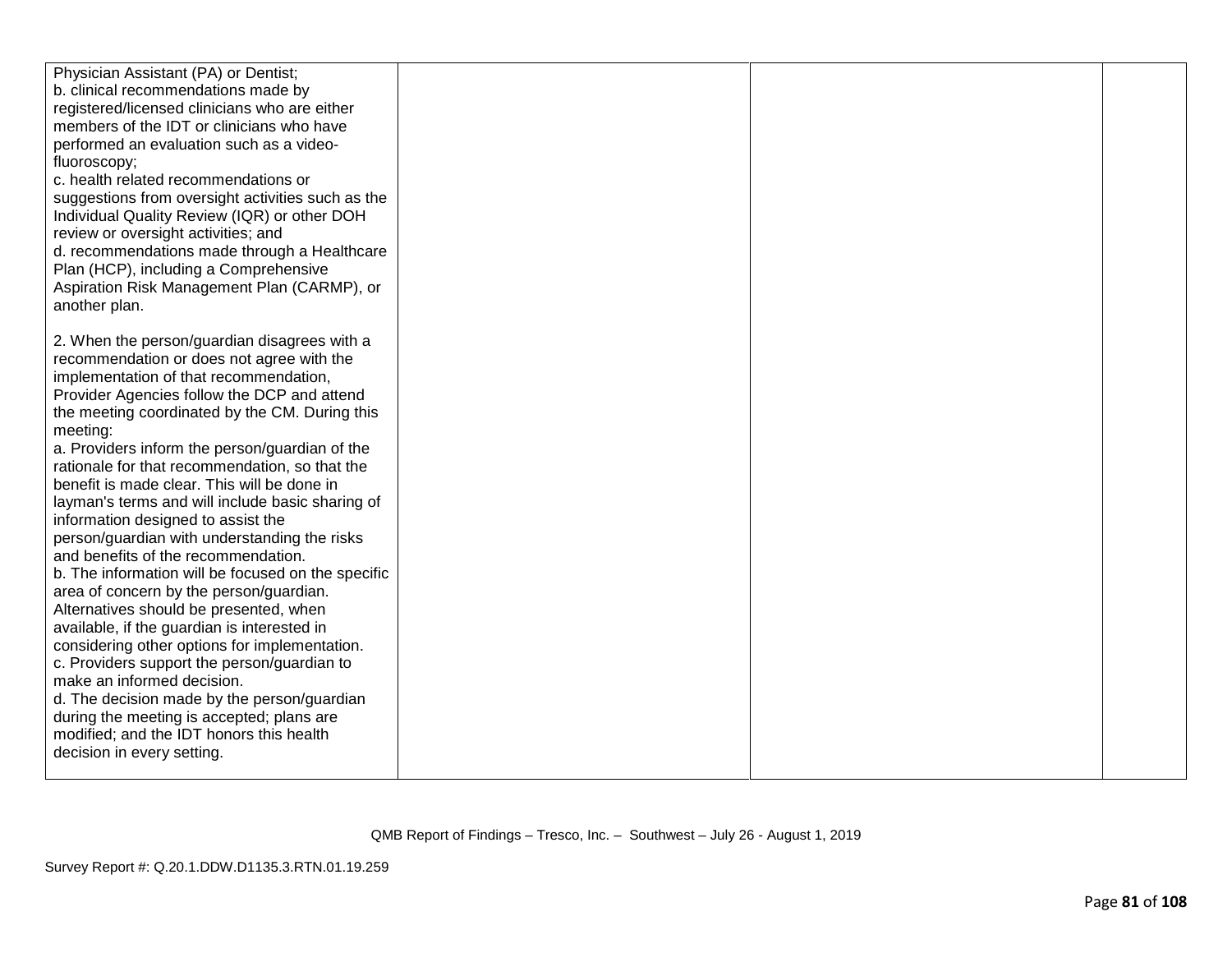| <b>Chapter 13 Nursing Services:</b>             |  |  |
|-------------------------------------------------|--|--|
| 13.2.5 Electronic Nursing Assessment and        |  |  |
| Planning Process: The nursing assessment        |  |  |
| process includes several DDSD mandated tools:   |  |  |
| the electronic Comprehensive Nursing            |  |  |
| Assessment Tool (e-CHAT), the Aspiration Risk   |  |  |
| Screening Tool (ARST) and the Medication        |  |  |
| Administration Assessment Tool (MAAT). This     |  |  |
|                                                 |  |  |
| process includes developing and training Health |  |  |
| Care Plans and Medical Emergency Response       |  |  |
| Plans.                                          |  |  |
| The following hierarchy is based on budgeted    |  |  |
| services and is used to identify which Provider |  |  |
| Agency nurse has primary responsibility for     |  |  |
| completion of the nursing assessment process    |  |  |
| and related subsequent planning and training.   |  |  |
| Additional communication and collaboration for  |  |  |
| planning specific to CCS or CIE services may be |  |  |
| needed.                                         |  |  |
| The hierarchy for Nursing Assessment and        |  |  |
| Planning responsibilities is:                   |  |  |
| 1. Living Supports: Supported Living, IMLS or   |  |  |
| Family Living via ANS;                          |  |  |
| 2. Customized Community Supports- Group;        |  |  |
| and                                             |  |  |
| 3. Adult Nursing Services (ANS):                |  |  |
| a. for persons in Community Inclusion with      |  |  |
| health-related needs; or                        |  |  |
| b. if no residential services are budgeted but  |  |  |
| assessment is desired and health needs may      |  |  |
| exist.                                          |  |  |
|                                                 |  |  |
| 13.2.6 The Electronic Comprehensive Health      |  |  |
| <b>Assessment Tool (e-CHAT)</b>                 |  |  |
| 1. The e-CHAT is a nursing assessment. It may   |  |  |
| not be delegated by a licensed nurse to a non-  |  |  |
| licensed person.                                |  |  |
| 2. The nurse must see the person face-to-face   |  |  |
| to complete the nursing assessment. Additional  |  |  |
| information may be gathered from members of     |  |  |
|                                                 |  |  |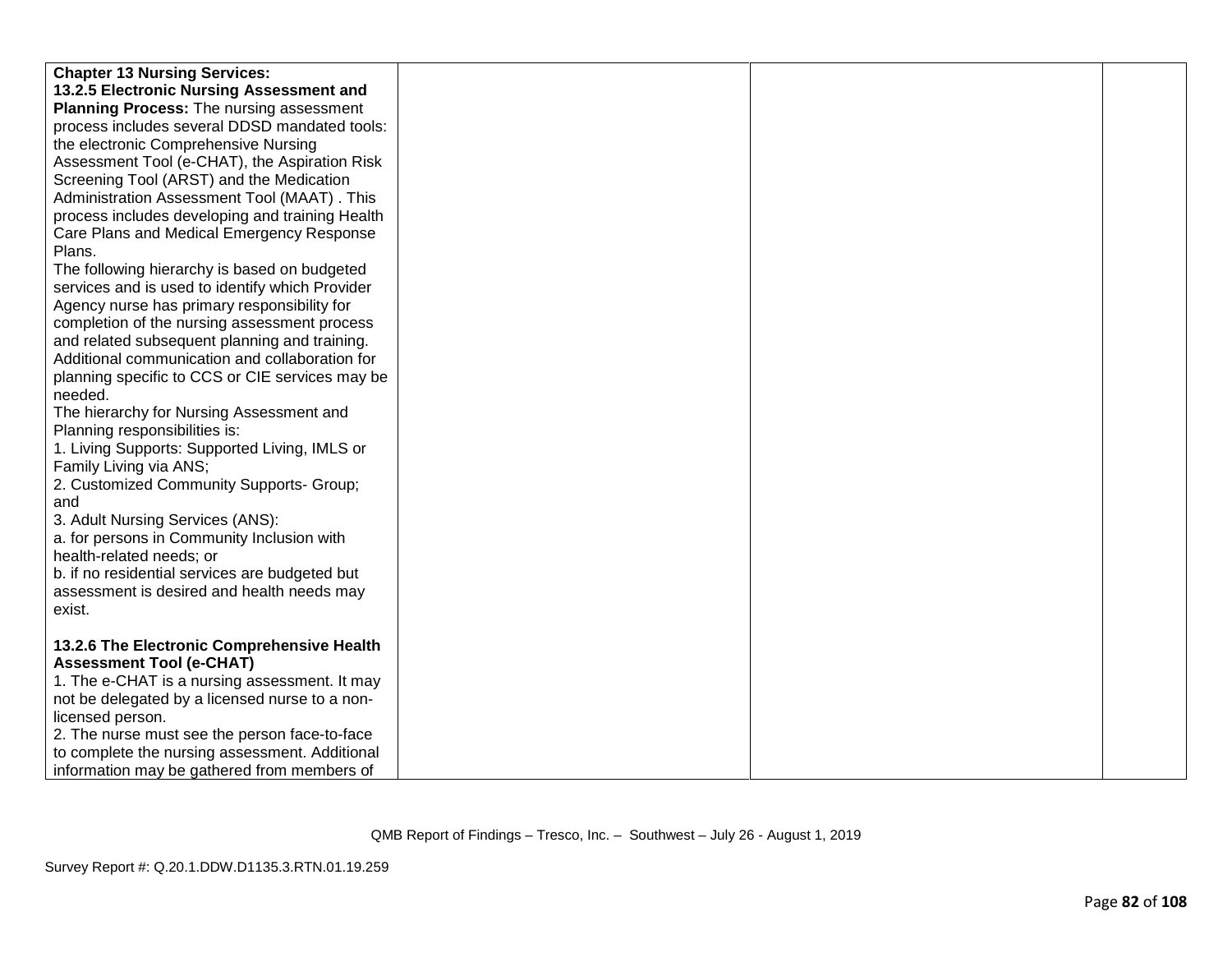| the IDT and other sources.                                                                                                                                       |  |  |
|------------------------------------------------------------------------------------------------------------------------------------------------------------------|--|--|
| 3. An e-CHAT is required for persons in FL, SL,                                                                                                                  |  |  |
| IMLS, or CCS-Group. All other DD Waiver                                                                                                                          |  |  |
| recipients may obtain an e-CHAT if needed or                                                                                                                     |  |  |
| desired by adding ANS hours for assessment                                                                                                                       |  |  |
| and consultation to their budget.                                                                                                                                |  |  |
| 4. When completing the e-CHAT, the nurse is                                                                                                                      |  |  |
| required to review and update the electronic                                                                                                                     |  |  |
| record and consider the diagnoses, medications,                                                                                                                  |  |  |
| treatments, and overall status of the person.                                                                                                                    |  |  |
| Discussion with others may be needed to obtain                                                                                                                   |  |  |
| critical information.                                                                                                                                            |  |  |
| 5. The nurse is required to complete all the e-                                                                                                                  |  |  |
| CHAT assessment questions and add additional                                                                                                                     |  |  |
| pertinent information in all comment sections.                                                                                                                   |  |  |
|                                                                                                                                                                  |  |  |
| 13.2.7 Aspiration Risk Management                                                                                                                                |  |  |
| <b>Screening Tool (ARST)</b>                                                                                                                                     |  |  |
|                                                                                                                                                                  |  |  |
|                                                                                                                                                                  |  |  |
|                                                                                                                                                                  |  |  |
|                                                                                                                                                                  |  |  |
|                                                                                                                                                                  |  |  |
| (MAAT) at least two weeks before the annual                                                                                                                      |  |  |
| ISP meeting.                                                                                                                                                     |  |  |
| 2. After completion of the MAAT, the nurse will                                                                                                                  |  |  |
| present recommendations regarding the level of                                                                                                                   |  |  |
| assistance with medication delivery (AWMD) to                                                                                                                    |  |  |
| the IDT. A copy of the MAAT will be sent to all                                                                                                                  |  |  |
| the team members two weeks before the annual                                                                                                                     |  |  |
| ISP meeting and the original MAAT will be                                                                                                                        |  |  |
| retained in the Provider Agency records.                                                                                                                         |  |  |
| 3. Decisions about medication delivery are made                                                                                                                  |  |  |
| by the IDT to promote a person's maximum                                                                                                                         |  |  |
| independence and community integration. The                                                                                                                      |  |  |
| IDT will reach consensus regarding which                                                                                                                         |  |  |
| criteria the person meets, as indicated by the                                                                                                                   |  |  |
|                                                                                                                                                                  |  |  |
| results of the MAAT and the nursing                                                                                                                              |  |  |
| recommendations, and the decision is                                                                                                                             |  |  |
| <b>13.2.8 Medication Administration</b><br><b>Assessment Tool (MAAT):</b><br>1. A licensed nurse completes the DDSD<br>Medication Administration Assessment Tool |  |  |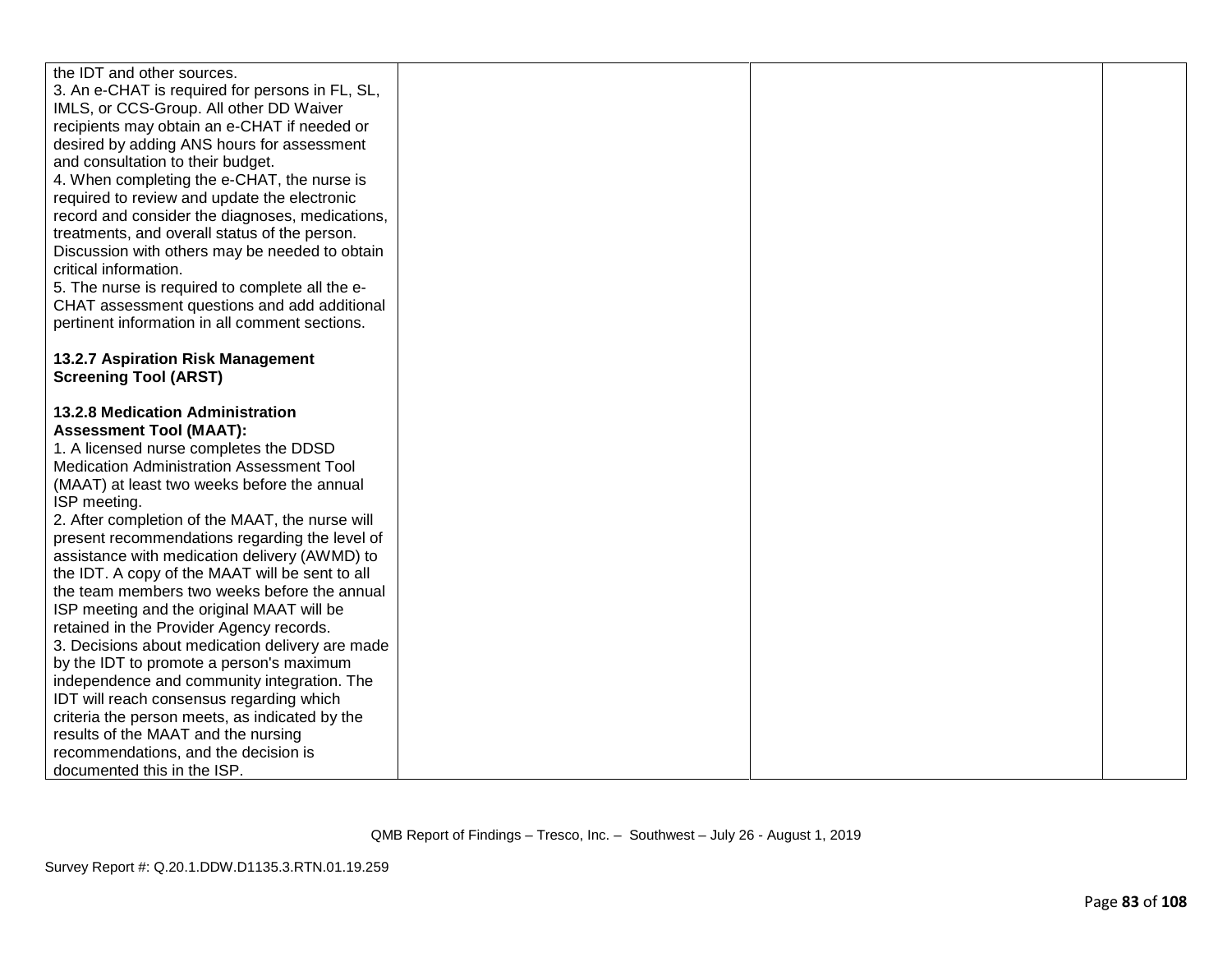| 13.2.9 Healthcare Plans (HCP):                    |  |  |
|---------------------------------------------------|--|--|
| 1. At the nurse's discretion, based on prudent    |  |  |
| nursing practice, interim HCPs may be             |  |  |
| developed to address issues that must be          |  |  |
| implemented immediately after admission,          |  |  |
| readmission or change of medical condition to     |  |  |
| provide safe services prior to completion of the  |  |  |
| e-CHAT and formal care planning process. This     |  |  |
| includes interim ARM plans for those persons      |  |  |
| newly identified at moderate or high risk for     |  |  |
| aspiration. All interim plans must be removed if  |  |  |
| the plan is no longer needed or when final HCP    |  |  |
| including CARMPs are in place to avoid            |  |  |
| duplication of plans.                             |  |  |
| 2. In collaboration with the IDT, the agency      |  |  |
| nurse is required to create HCPs that address all |  |  |
| the areas identified as required in the most      |  |  |
| current e-CHAT summary report which is            |  |  |
| indicated by "R" in the HCP column. At the        |  |  |
| nurse's sole discretion, based on prudent         |  |  |
| nursing practice, HCPs may be combined where      |  |  |
| clinically appropriate. The nurse should use      |  |  |
| nursing judgment to determine whether to also     |  |  |
| include HCPs for any of the areas indicated by    |  |  |
| "C" on the e-CHAT summary report. The nurse       |  |  |
| may also create other HCPs plans that the nurse   |  |  |
| determines are warranted.                         |  |  |
|                                                   |  |  |
| 13.2.10 Medical Emergency Response Plan           |  |  |
| (MERP):                                           |  |  |
| 1. The agency nurse is required to develop a      |  |  |
| Medical Emergency Response Plan (MERP) for        |  |  |
| all conditions marked with an "R" in the e-CHAT   |  |  |
| summary report. The agency nurse should use       |  |  |
| her/his clinical judgment and input from the      |  |  |
| Interdisciplinary Team (IDT) to determine         |  |  |
| whether shown as "C" in the e-CHAT summary        |  |  |
| report or other conditions also warrant a MERP.   |  |  |
| 2. MERPs are required for persons who have        |  |  |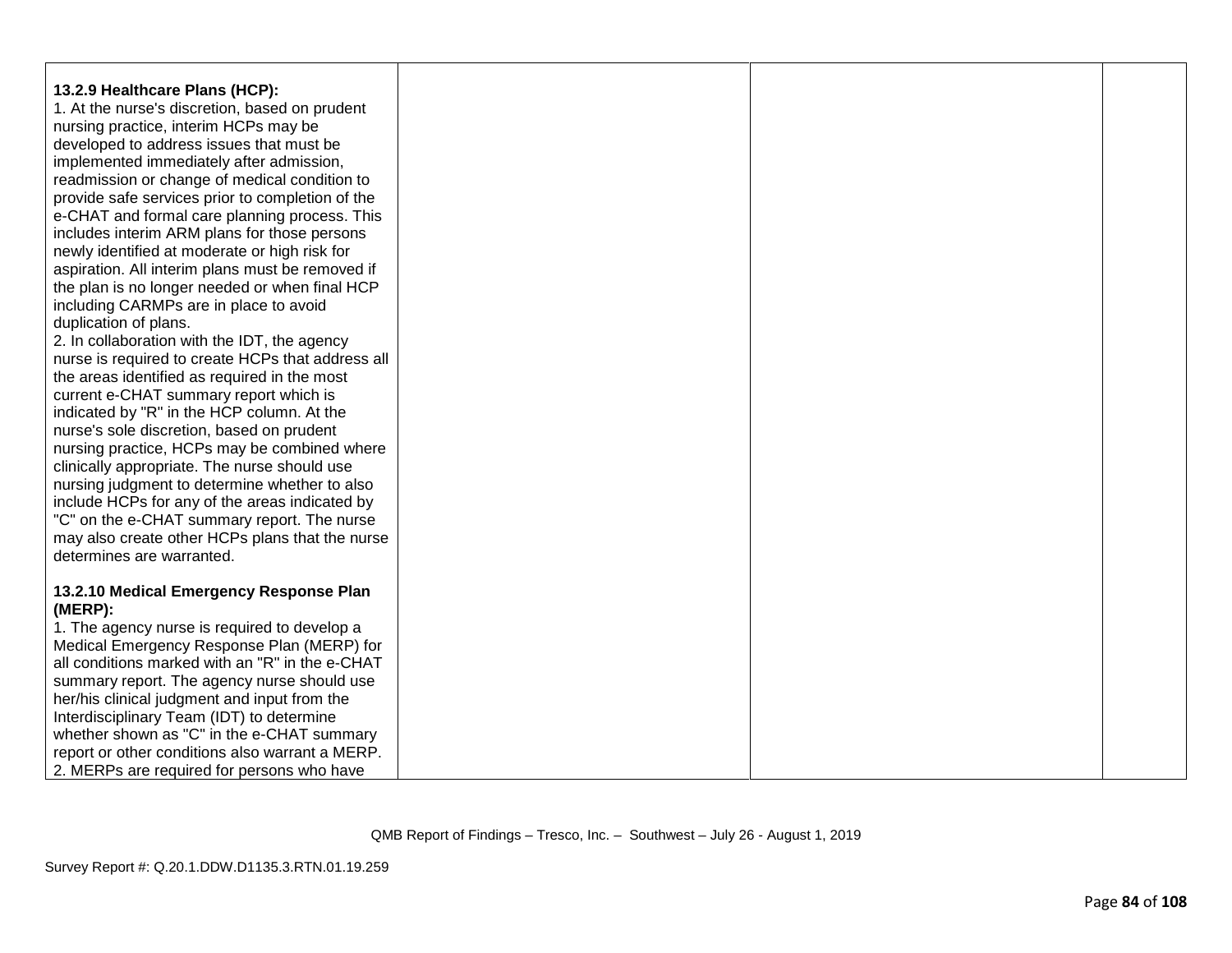| one or more conditions or illnesses that present<br>a likely potential to become a life-threatening<br>situation.                                                                                                                                                                                                                                                                                                                                                                                                                                                                                                                                                                              |  |  |
|------------------------------------------------------------------------------------------------------------------------------------------------------------------------------------------------------------------------------------------------------------------------------------------------------------------------------------------------------------------------------------------------------------------------------------------------------------------------------------------------------------------------------------------------------------------------------------------------------------------------------------------------------------------------------------------------|--|--|
| <b>Chapter 20: Provider Documentation and</b><br>Client Records: 20.5.3 Health Passport and<br>Physician Consultation Form: All Primary and<br>Secondary Provider Agencies must use the<br>Health Passport and Physician Consultation<br>form from the Therap system. This standardized<br>document contains individual, physician and<br>emergency contact information, a complete list<br>of current medical diagnoses, health and safety<br>risk factors, allergies, and information regarding<br>insurance, guardianship, and advance<br>directives. The Health Passport also includes a<br>standardized form to use at medical<br>appointments called the Physician Consultation<br>form. |  |  |
|                                                                                                                                                                                                                                                                                                                                                                                                                                                                                                                                                                                                                                                                                                |  |  |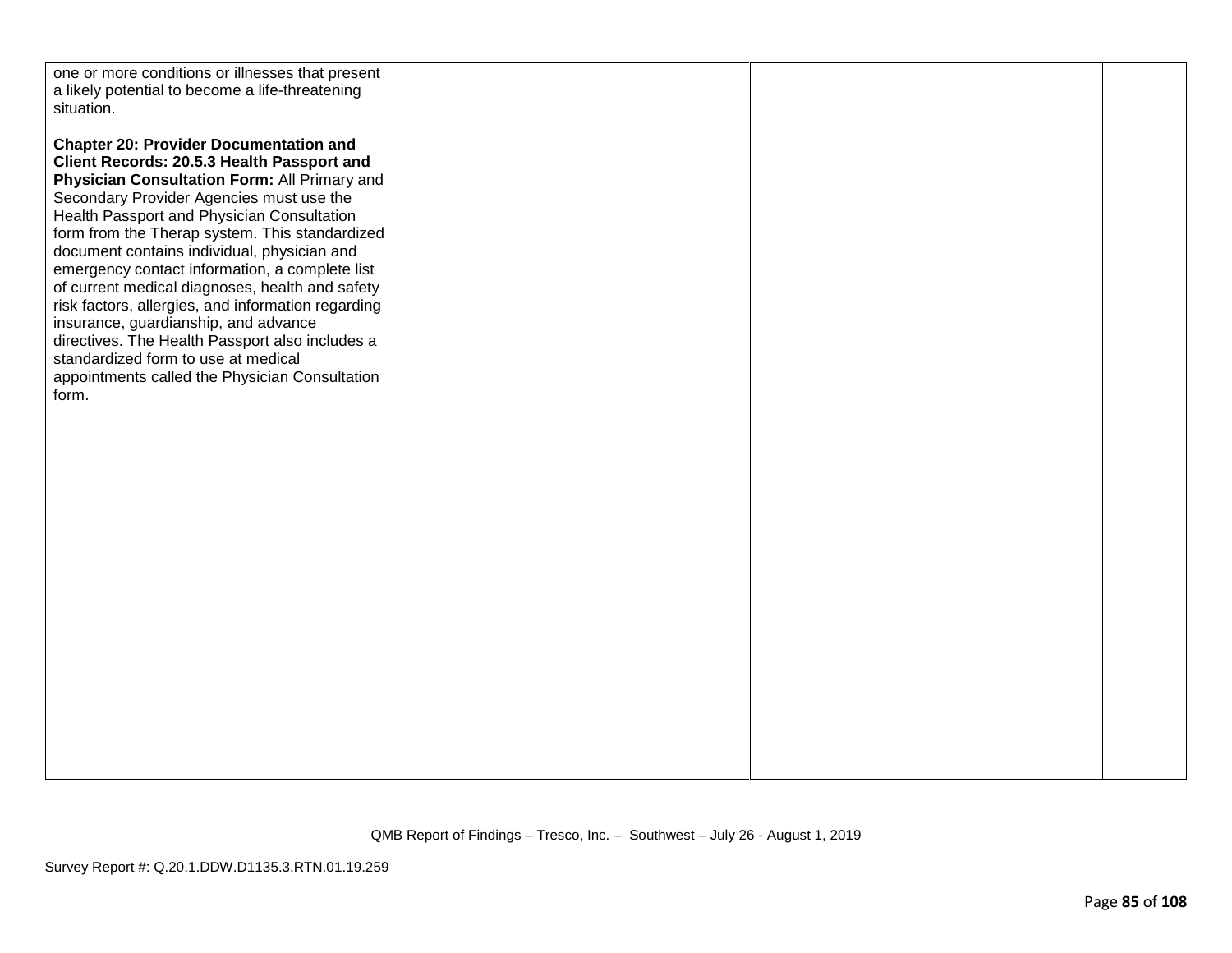| Tag #1A27.2 Duty to Report IRs Filed                | <b>Standard Level Deficiency</b>                  |                                                                                                       |  |
|-----------------------------------------------------|---------------------------------------------------|-------------------------------------------------------------------------------------------------------|--|
| During On-Site and/or IRs Not Reported by           |                                                   |                                                                                                       |  |
| <b>Provider</b>                                     |                                                   |                                                                                                       |  |
| NMAC 7.1.14.8 INCIDENT MANAGEMENT                   | Based on record review, the Agency did not        | Provider:                                                                                             |  |
| <b>SYSTEM REPORTING REQUIREMENTS FOR</b>            | report suspected abuse, neglect, or exploitation, | <b>State your Plan of Correction for the</b>                                                          |  |
| <b>COMMUNITY-BASED SERVICE PROVIDERS:</b>           | unexpected and natural/expected deaths; or        | deficiencies cited in this tag here (How is the                                                       |  |
| A. Duty to report:                                  | other reportable incidents to the Division of     | deficiency going to be corrected? This can be                                                         |  |
| (1) All community-based providers shall             | Health Improvement for 2 of 15 Individuals.       | specific to each deficiency cited or if possible an                                                   |  |
| immediately report alleged crimes to law            |                                                   | overall correction?): $\rightarrow$                                                                   |  |
| enforcement or call for emergency medical           | During the on-site survey July 29, 2019,          |                                                                                                       |  |
| services as appropriate to ensure the safety of     | surveyors found evidence of 1 internal agency     |                                                                                                       |  |
| consumers.                                          | incident reports, which had not been reported to  |                                                                                                       |  |
| (2) All community-based service providers, their    | DHI, as required by regulation.                   |                                                                                                       |  |
| employees and volunteers shall immediately call     |                                                   |                                                                                                       |  |
| the department of health improvement (DHI)          | The following internal incidents were reported as |                                                                                                       |  |
| hotline at 1-800-445-6242 to report abuse,          | a result of the on-site survey:                   |                                                                                                       |  |
| neglect, exploitation, suspicious injuries or any   |                                                   | <b>Provider:</b>                                                                                      |  |
| death and also to report an environmentally         | During the on-site survey, Surveyors              | <b>Enter your ongoing Quality</b>                                                                     |  |
| hazardous condition which creates an                | observed the following:                           | <b>Assurance/Quality Improvement processes</b>                                                        |  |
| immediate threat to health or safety.               |                                                   | as it related to this tag number here (What is                                                        |  |
|                                                     | During the on-site survey, Surveyor's conducted   | going to be done? How many individuals is this                                                        |  |
| B. Reporter requirement. All community-based        | a home visit at the residence of Individual #14   | going to affect? How often will this be completed?<br>Who is responsible? What steps will be taken if |  |
| service providers shall ensure that the employee    | and 16 at 11:30 AM on 7/29/2019. During the       | issues are found?): $\rightarrow$                                                                     |  |
| or volunteer with knowledge of the alleged          | visit Surveyors observed the car port attached to |                                                                                                       |  |
| abuse, neglect, exploitation, suspicious injury, or | the home had several spider nests scattered       |                                                                                                       |  |
| death calls the division's hotline to report the    | throughout the ceiling and walls. Once inside     |                                                                                                       |  |
| incident.                                           | Surveyors noted a hole in the kitchen wall,       |                                                                                                       |  |
|                                                     | below the window, approximately a foot in         |                                                                                                       |  |
| C. Initial reports, form of report, immediate       | diameter. Lastly, the Surveyors observed the      |                                                                                                       |  |
| action and safety planning, evidence                | Dining Room ceiling fan hanging from the ceiling  |                                                                                                       |  |
| preservation, required initial notifications:       | with the wires exposed.                           |                                                                                                       |  |
| (1) Abuse, neglect, and exploitation,               |                                                   |                                                                                                       |  |
| suspicious injury or death reporting: Any           | Note: Agency was immediately made aware of        |                                                                                                       |  |
| person may report an allegation of abuse,           | issues identified and promptly corrected the      |                                                                                                       |  |
| neglect, or exploitation, suspicious injury or a    | issues. Survey team was provided evidence the     |                                                                                                       |  |
| death by calling the division's toll-free hotline   | following items were fixed:                       |                                                                                                       |  |
| number 1-800-445-6242. Any consumer, family         | Kitchen wall hole was patched                     |                                                                                                       |  |
| member, or legal guardian may call the              | Ceiling Fan wires no longer exposed               |                                                                                                       |  |
| division's hotline to report an allegation of       |                                                   |                                                                                                       |  |
| abuse, neglect, or exploitation, suspicious injury  |                                                   |                                                                                                       |  |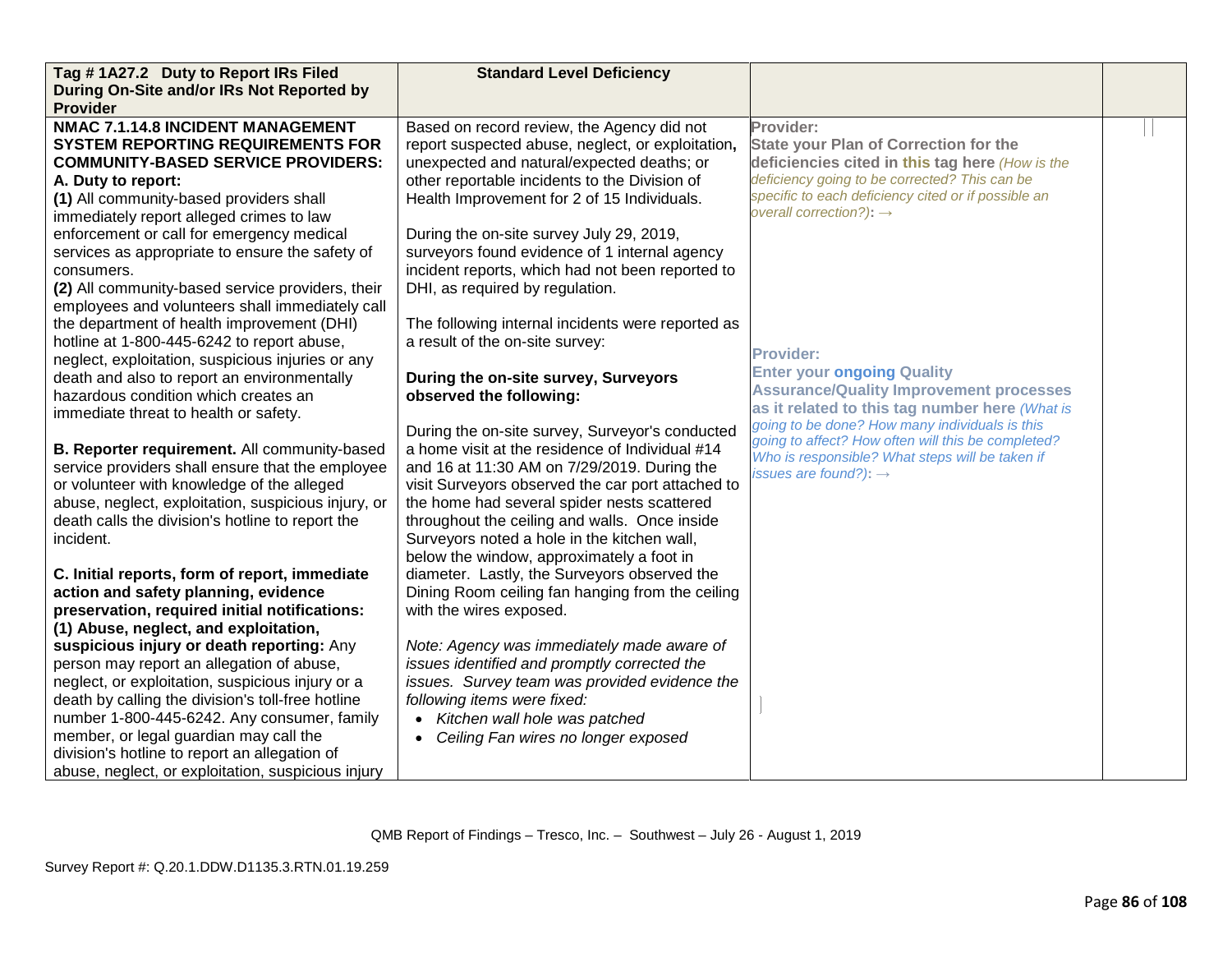| or death directly, or may report through the        |  |  |
|-----------------------------------------------------|--|--|
| community-based service provider who, in            |  |  |
| addition to calling the hotline, must also utilize  |  |  |
| the division's abuse, neglect, and exploitation or  |  |  |
| report of death form. The abuse, neglect, and       |  |  |
| exploitation or report of death form and            |  |  |
| instructions for its completion and filing are      |  |  |
| available at the division's website.                |  |  |
| http://dhi.health.state.nm.us, or may be obtained   |  |  |
| from the department by calling the division's toll- |  |  |
| free hotline number, 1-800-445-6242.                |  |  |
| (2) Use of abuse, neglect, and exploitation or      |  |  |
| report of death form and notification by            |  |  |
| community-based service providers: In               |  |  |
| addition to calling the division's hotline as       |  |  |
| required in Paragraph (2) of Subsection A of        |  |  |
| 7.1.14.8 NMAC, the community-based service          |  |  |
| provider shall also report the incident of abuse,   |  |  |
| neglect, exploitation, suspicious injury, or death  |  |  |
| utilizing the division's abuse, neglect, and        |  |  |
| exploitation or report of death form consistent     |  |  |
| with the requirements of the division's abuse,      |  |  |
| neglect, and exploitation reporting guide. The      |  |  |
| community-based service provider shall ensure       |  |  |
| all abuse, neglect, exploitation or death reports   |  |  |
| describing the alleged incident are completed on    |  |  |
| the division's abuse, neglect, and exploitation or  |  |  |
| report of death form and received by the division   |  |  |
| within 24 hours of the verbal report. If the        |  |  |
| provider has internet access, the report form       |  |  |
| shall be submitted via the division's website at    |  |  |
| http://dhi.health.state.nm.us; otherwise it may be  |  |  |
| submitted via fax to 1-800-584-6057. The            |  |  |
| community-based service provider shall ensure       |  |  |
| that the reporter with the most direct knowledge    |  |  |
| of the incident participates in the preparation of  |  |  |
| the report form.                                    |  |  |
| (3) Limited provider investigation: No              |  |  |
| investigation beyond that necessary in order to     |  |  |
| be able to report the abuse, neglect, or            |  |  |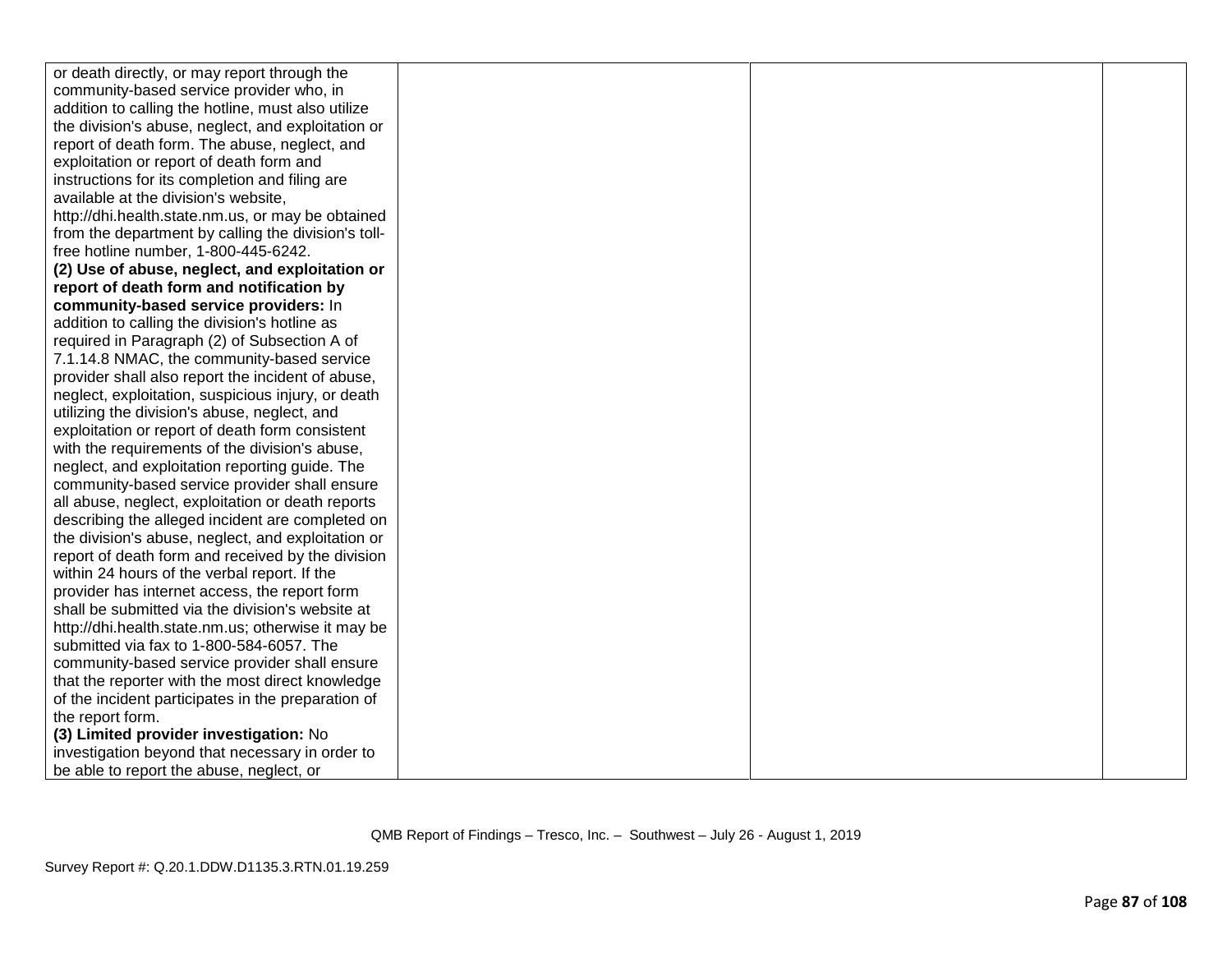| exploitation and ensure the safety of consumers     |  |  |
|-----------------------------------------------------|--|--|
| is permitted until the division has completed its   |  |  |
| investigation.                                      |  |  |
| (4) Immediate action and safety planning:           |  |  |
| Upon discovery of any alleged incident of abuse,    |  |  |
| neglect, or exploitation, the community-based       |  |  |
| service provider shall:                             |  |  |
| (a) develop and implement an immediate action       |  |  |
| and safety plan for any potentially endangered      |  |  |
| consumers, if applicable;                           |  |  |
| (b) be immediately prepared to report that          |  |  |
| immediate action and safety plan verbally, and      |  |  |
| revise the plan according to the division's         |  |  |
| direction, if necessary; and                        |  |  |
| (c) provide the accepted immediate action and       |  |  |
| safety plan in writing on the immediate action      |  |  |
| and safety plan form within 24 hours of the         |  |  |
| verbal report. If the provider has internet access, |  |  |
| the report form shall be submitted via the          |  |  |
| division's website at                               |  |  |
| http://dhi.health.state.nm.us; otherwise it may be  |  |  |
| submitted by faxing it to the division at 1-800-    |  |  |
| 584-6057.                                           |  |  |
| (5) Evidence preservation: The community-           |  |  |
| based service provider shall preserve evidence      |  |  |
| related to an alleged incident of abuse, neglect,   |  |  |
| or exploitation, including records, and do nothing  |  |  |
| to disturb the evidence. If physical evidence       |  |  |
| must be removed or affected, the provider shall     |  |  |
| take photographs or do whatever is reasonable       |  |  |
| to document the location and type of evidence       |  |  |
| found which appears related to the incident.        |  |  |
| (6) Legal guardian or parental notification:        |  |  |
| The responsible community-based service             |  |  |
| provider shall ensure that the consumer's legal     |  |  |
| guardian or parent is notified of the alleged       |  |  |
| incident of abuse, neglect and exploitation within  |  |  |
| 24 hours of notice of the alleged incident unless   |  |  |
| the parent or legal guardian is suspected of        |  |  |
| committing the alleged abuse, neglect, or           |  |  |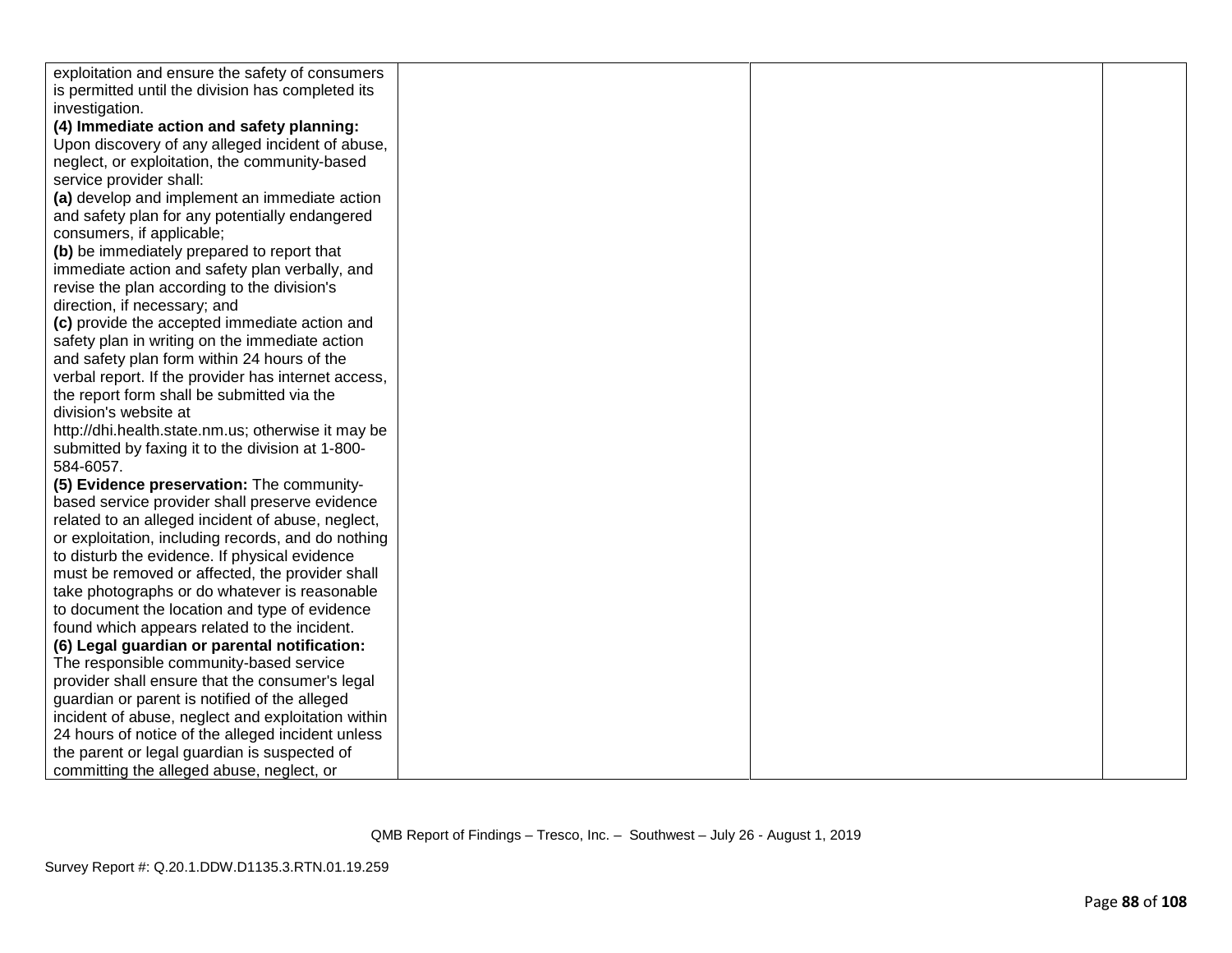| exploitation, in which case the community-based<br>service provider shall leave notification to the<br>division's investigative representative.<br>(7) Case manager or consultant notification<br>by community-based service providers: The<br>responsible community-based service provider<br>shall notify the consumer's case manager or<br>consultant within 24 hours that an alleged                                         |  |  |
|----------------------------------------------------------------------------------------------------------------------------------------------------------------------------------------------------------------------------------------------------------------------------------------------------------------------------------------------------------------------------------------------------------------------------------|--|--|
| incident involving abuse, neglect, or exploitation<br>has been reported to the division. Names of<br>other consumers and employees may be<br>redacted before any documentation is forwarded<br>to a case manager or consultant.<br>(8) Non-responsible reporter: Providers who<br>are reporting an incident in which they are not<br>the responsible community-based service<br>provider shall notify the responsible community- |  |  |
| based service provider within 24 hours of an<br>incident or allegation of an incident of abuse,<br>neglect, and exploitation.                                                                                                                                                                                                                                                                                                    |  |  |
|                                                                                                                                                                                                                                                                                                                                                                                                                                  |  |  |
|                                                                                                                                                                                                                                                                                                                                                                                                                                  |  |  |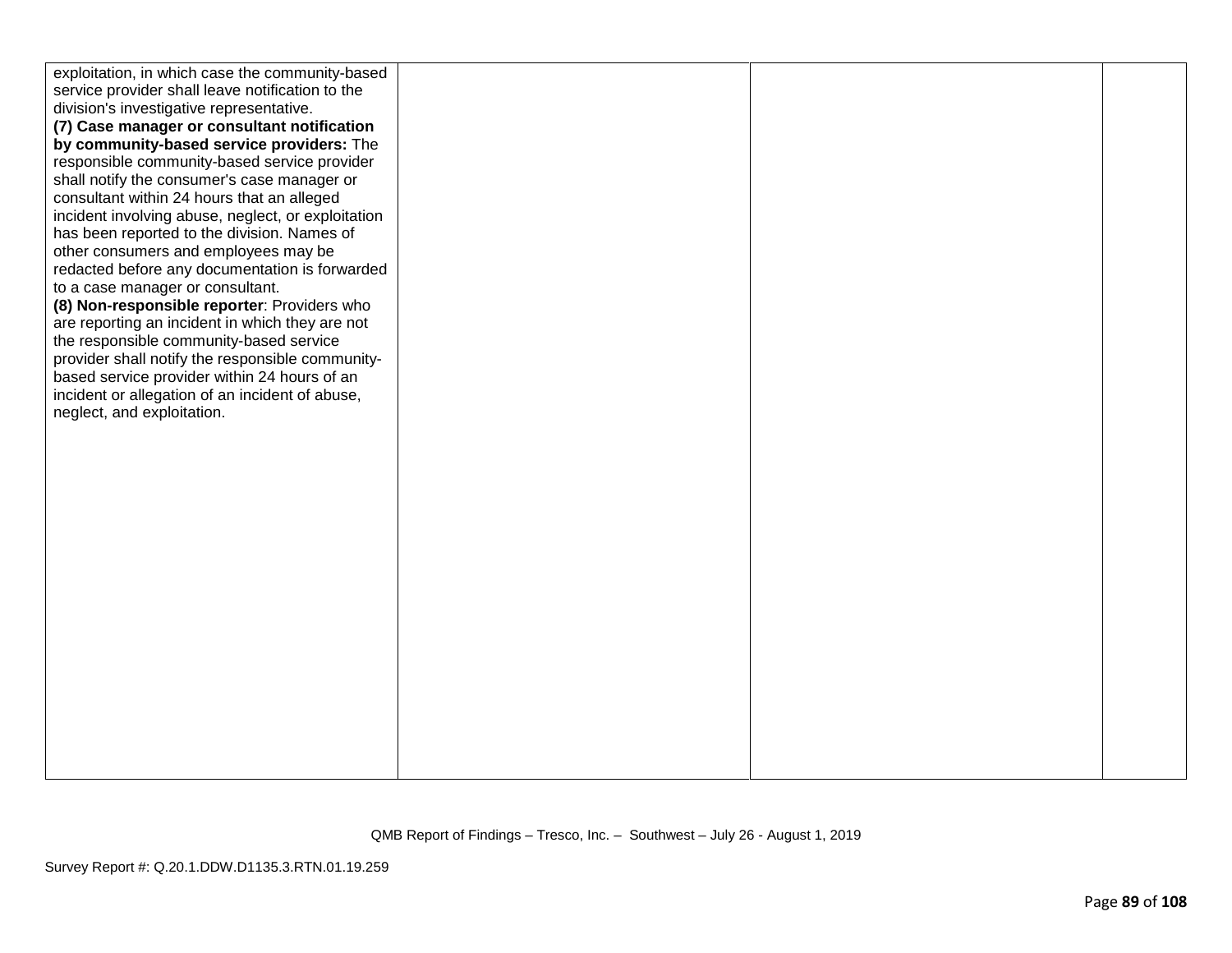| Tag #1A29 Complaints / Grievances -                                                                                                                                                                                                                                                                                                                                                                                                                                                                                                                                                                                                                                                                                                                                                                                                                                                                                                                                                                                                                                                                  | <b>Standard Level Deficiency</b>                                                                                                                                                                                                                                                                                                                                                                     |                                                                                                                                                                                                                                                                                                                                                                                                                                                                                                                                                                                                                          |  |
|------------------------------------------------------------------------------------------------------------------------------------------------------------------------------------------------------------------------------------------------------------------------------------------------------------------------------------------------------------------------------------------------------------------------------------------------------------------------------------------------------------------------------------------------------------------------------------------------------------------------------------------------------------------------------------------------------------------------------------------------------------------------------------------------------------------------------------------------------------------------------------------------------------------------------------------------------------------------------------------------------------------------------------------------------------------------------------------------------|------------------------------------------------------------------------------------------------------------------------------------------------------------------------------------------------------------------------------------------------------------------------------------------------------------------------------------------------------------------------------------------------------|--------------------------------------------------------------------------------------------------------------------------------------------------------------------------------------------------------------------------------------------------------------------------------------------------------------------------------------------------------------------------------------------------------------------------------------------------------------------------------------------------------------------------------------------------------------------------------------------------------------------------|--|
| <b>Acknowledgement</b><br><b>NMAC 7.26.3.6</b><br>A These regulations set out rights that the<br>department expects all providers of services to<br>individuals with developmental disabilities to<br>respect. These regulations are intended to<br>complement the department's Client Complaint<br>Procedures (7 NMAC 26.4) [now 7.26.4 NMAC].<br>NMAC 7.26.3.13 Client Complaint Procedure<br>Available. A complainant may initiate a<br>complaint as provided in the client complaint<br>procedure to resolve complaints alleging that a<br>service provider has violated a client's rights as<br>described in Section 10 [now 7.26.3.10 NMAC].<br>The department will enforce remedies for<br>substantiated complaints of violation of a client's<br>rights as provided in client complaint procedure.<br>[09/12/94; 01/15/97; Recompiled 10/31/01]<br>NMAC 7.26.4.13 Complaint Process:<br>A. (2). The service provider's complaint or<br>grievance procedure shall provide, at a<br>minimum, that: (a) the client is notified of the<br>service provider's complaint or grievance<br>procedure | Based on record review, the Agency did not<br>provide documentation, the complaint procedure<br>had been made available to individuals or their<br>legal guardians for 1 of 15 individuals.<br>Review of the Agency individual case files<br>revealed the following items were not found<br>and/or incomplete:<br><b>Grievance/Complaint Procedure</b><br>Acknowledgement:<br>• Not Current $(\#14)$ | Provider:<br><b>State your Plan of Correction for the</b><br>deficiencies cited in this tag here (How is the<br>deficiency going to be corrected? This can be<br>specific to each deficiency cited or if possible an<br>overall correction?): $\rightarrow$<br><b>Provider:</b><br><b>Enter your ongoing Quality</b><br><b>Assurance/Quality Improvement processes</b><br>as it related to this tag number here (What is<br>going to be done? How many individuals is this<br>going to affect? How often will this be completed?<br>Who is responsible? What steps will be taken if<br>issues are found?): $\rightarrow$ |  |
|                                                                                                                                                                                                                                                                                                                                                                                                                                                                                                                                                                                                                                                                                                                                                                                                                                                                                                                                                                                                                                                                                                      |                                                                                                                                                                                                                                                                                                                                                                                                      |                                                                                                                                                                                                                                                                                                                                                                                                                                                                                                                                                                                                                          |  |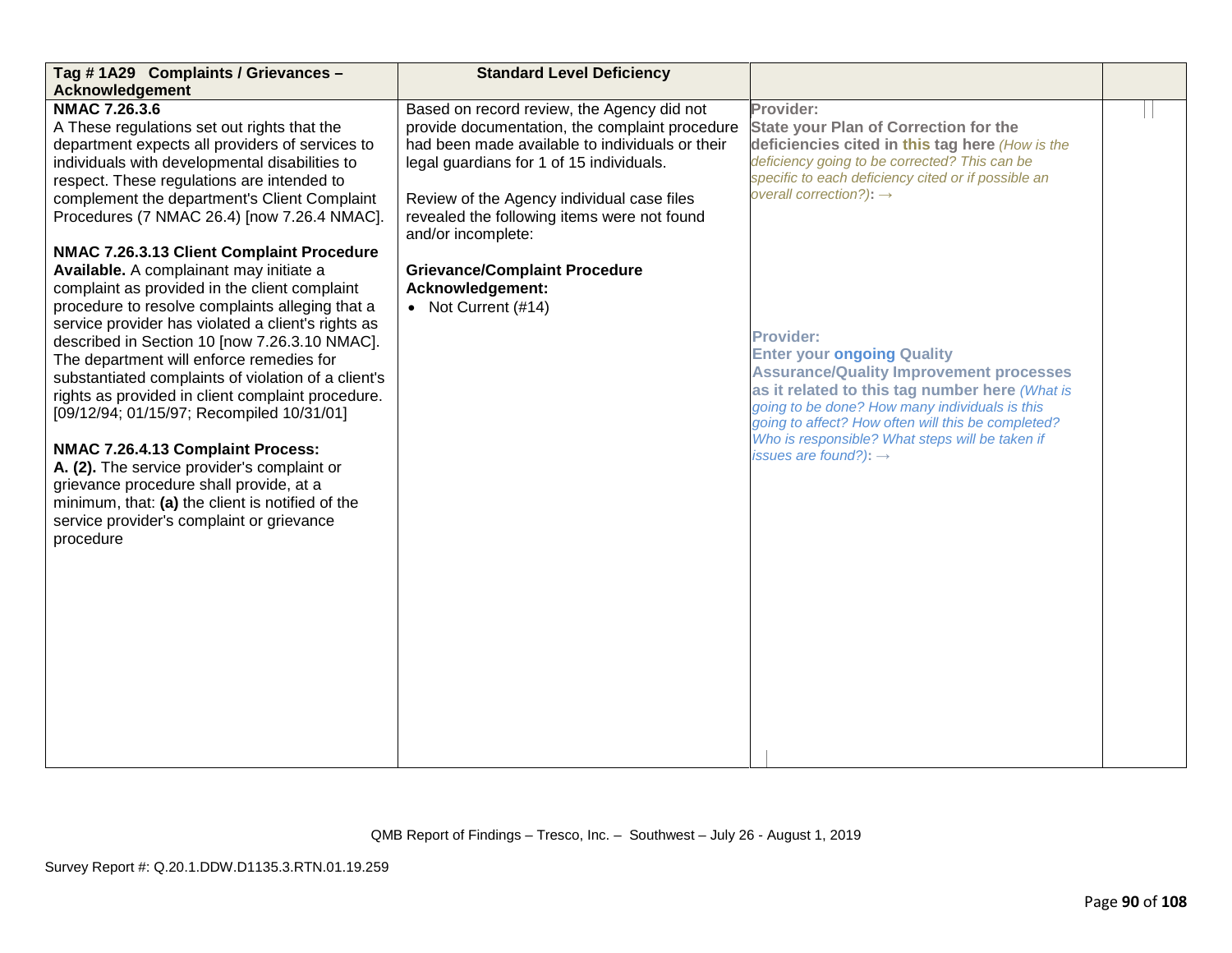| Tag #1A31 Client Rights/Human Rights                                                                                                                                                                                                                                                                                                                                                                                                                                                                                                                                                                                                                                                                                                                                                                                                                                                                                                                                                                        | <b>Condition of Participation Level Deficiency</b>                                                                                                                                                                                                                                                                                                                                                                                                                      |                                                                                                                                                                                                                                                                                                                                                           |  |
|-------------------------------------------------------------------------------------------------------------------------------------------------------------------------------------------------------------------------------------------------------------------------------------------------------------------------------------------------------------------------------------------------------------------------------------------------------------------------------------------------------------------------------------------------------------------------------------------------------------------------------------------------------------------------------------------------------------------------------------------------------------------------------------------------------------------------------------------------------------------------------------------------------------------------------------------------------------------------------------------------------------|-------------------------------------------------------------------------------------------------------------------------------------------------------------------------------------------------------------------------------------------------------------------------------------------------------------------------------------------------------------------------------------------------------------------------------------------------------------------------|-----------------------------------------------------------------------------------------------------------------------------------------------------------------------------------------------------------------------------------------------------------------------------------------------------------------------------------------------------------|--|
| NMAC 7.26.3.11 RESTRICTIONS OR<br><b>LIMITATION OF CLIENT'S RIGHTS:</b><br>A. A service provider shall not restrict or limit a<br>client's rights except:<br>(1) where the restriction or limitation is allowed<br>in an emergency and is necessary to prevent<br>imminent risk of physical harm to the client or<br>another person; or                                                                                                                                                                                                                                                                                                                                                                                                                                                                                                                                                                                                                                                                     | After an analysis of the evidence it has been<br>determined there is a significant potential for a<br>negative outcome to occur.<br>Based on record review, the Agency did not<br>ensure the rights of Individuals was not<br>restricted or limited for 2 of 15 Individuals.                                                                                                                                                                                            | Provider:<br><b>State your Plan of Correction for the</b><br>deficiencies cited in this tag here (How is the<br>deficiency going to be corrected? This can be<br>specific to each deficiency cited or if possible an<br>overall correction?): $\rightarrow$                                                                                               |  |
| (2) where the interdisciplinary team has<br>determined that the client's limited capacity to<br>exercise the right threatens his or her physical<br>safety; or<br>(3) as provided for in Section 10.1.14 [now<br>Subsection N of 7.26.3.10 NMAC].<br>B. Any emergency intervention to prevent<br>physical harm shall be reasonable to prevent<br>harm, shall be the least restrictive intervention<br>necessary to meet the emergency, shall be<br>allowed no longer than necessary and shall be<br>subject to interdisciplinary team (IDT) review.<br>The IDT upon completion of its review may refer<br>its findings to the office of quality assurance.<br>The emergency intervention may be subject to<br>review by the service provider's behavioral<br>support committee or human rights committee in<br>accordance with the behavioral support policies<br>or other department regulation or policy.<br>C. The service provider may adopt reasonable<br>program policies of general applicability to | No current Human Rights Approval was found<br>for the following:<br>• Locked Freezer and Pantry. Last Review was<br>dated 5/28/2018. (Individual #5)<br>• Bathroom door open 1/3 of the way for<br>monitoring. Last Review was dated<br>5/28/2018. (Individual #5)<br>• Law Enforcement Involvement. Last Review<br>was dated 10/25/2018. (Individual #12)<br>• Psychotropic Medications to control<br>behaviors. Last Review was dated<br>10/25/2018. (Individual #12) | <b>Provider:</b><br><b>Enter your ongoing Quality</b><br><b>Assurance/Quality Improvement processes</b><br>as it related to this tag number here (What is<br>going to be done? How many individuals is this<br>going to affect? How often will this be completed?<br>Who is responsible? What steps will be taken if<br>issues are found?): $\rightarrow$ |  |
| clients served by that service provider that do<br>not violate client rights. [09/12/94; 01/15/97;<br>Recompiled 10/31/01]<br>Developmental Disabilities (DD) Waiver Service<br>Standards 2/26/2018; Re-Issue: 12/28/2018; Eff<br>1/1/2019<br>Chapter 2: Human Rights: Civil rights apply to<br>everyone, including all waiver participants,                                                                                                                                                                                                                                                                                                                                                                                                                                                                                                                                                                                                                                                                |                                                                                                                                                                                                                                                                                                                                                                                                                                                                         |                                                                                                                                                                                                                                                                                                                                                           |  |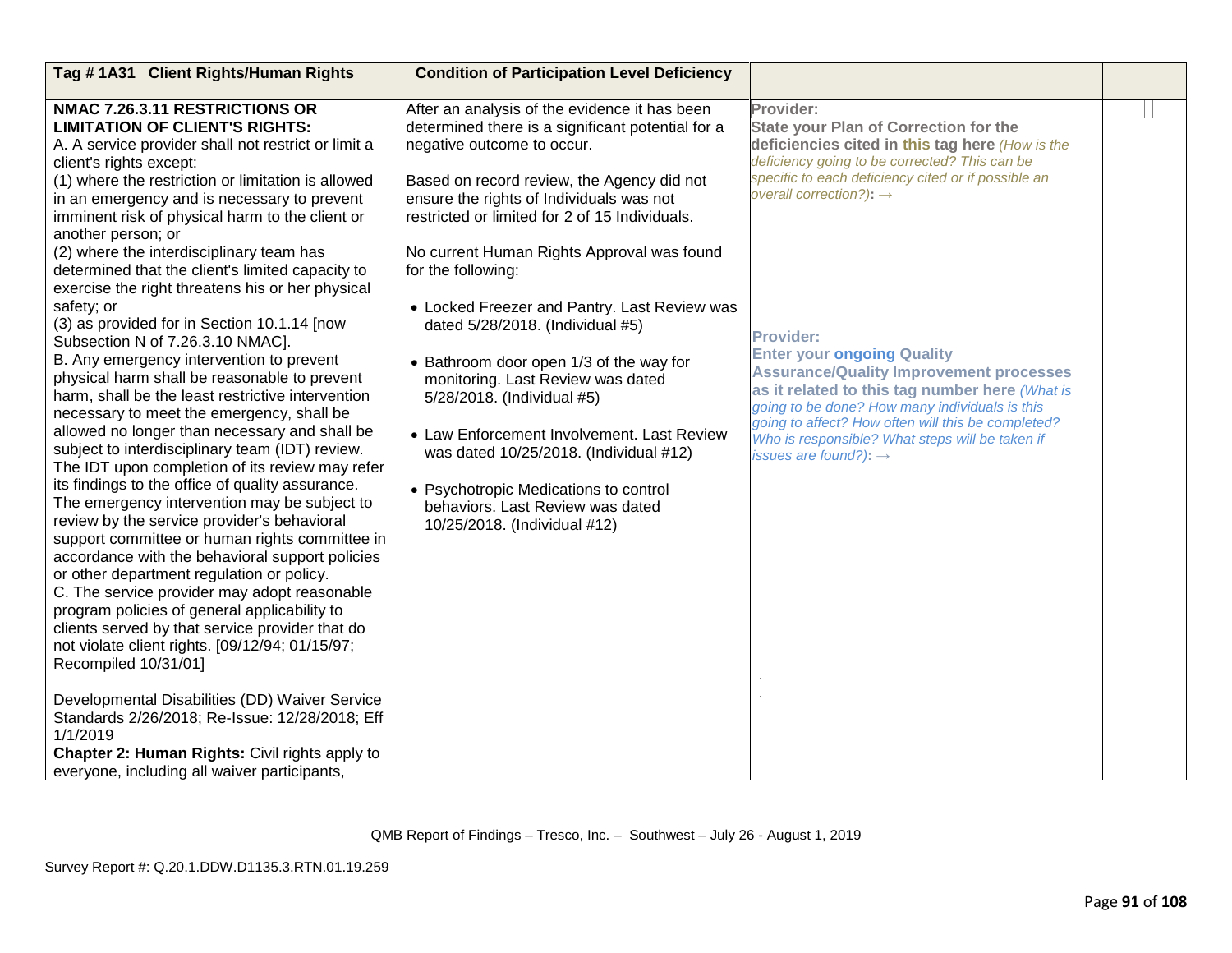| family members, guardians, natural supports,          |  |  |
|-------------------------------------------------------|--|--|
| and Provider Agencies. Everyone has a                 |  |  |
| responsibility to make sure those rights are not      |  |  |
| violated. All Provider Agencies play a role in        |  |  |
| person-centered planning (PCP) and have an            |  |  |
| obligation to contribute to the planning process,     |  |  |
| always focusing on how to best support the            |  |  |
| person.                                               |  |  |
| Chapter 3 Safeguards: 3.3.1 HRC Procedural            |  |  |
| <b>Requirements:</b>                                  |  |  |
| 1. An invitation to participate in the HRC meeting    |  |  |
| of a rights restriction review will be given to the   |  |  |
| person (regardless of verbal or cognitive ability),   |  |  |
| his/her guardian, and/or a family member (if          |  |  |
| desired by the person), and the Behavior              |  |  |
| Support Consultant (BSC) at least 10 working          |  |  |
| days prior to the meeting (except for in              |  |  |
| emergency situations). If the person (and/or the      |  |  |
| guardian) does not wish to attend, his/her stated     |  |  |
| preferences may be brought to the meeting by          |  |  |
| someone whom the person chooses as his/her            |  |  |
| representative.                                       |  |  |
| 2. The Provider Agencies that are seeking to          |  |  |
| temporarily limit the person's right(s) (e.g., Living |  |  |
| Supports, Community Inclusion, or BSC) are            |  |  |
| required to support the person's informed             |  |  |
| consent regarding the rights restriction, as well     |  |  |
| as their timely participation in the review.          |  |  |
| 3. The plan's author, designated staff (e.g.,         |  |  |
| agency service coordinator) and/or the CM             |  |  |
| makes a written or oral presentation to the HRC.      |  |  |
| 4. The results of the HRC review are reported in      |  |  |
| writing to the person supported, the guardian,        |  |  |
| the BSC, the mental health or other specialized       |  |  |
| therapy provider, and the CM within three             |  |  |
| working days of the meeting.                          |  |  |
| 5. HRC committees are required to meet at least       |  |  |
| on a quarterly basis.                                 |  |  |
| 6. A quorum to conduct an HRC meeting is at           |  |  |
| least three voting members eligible to vote in        |  |  |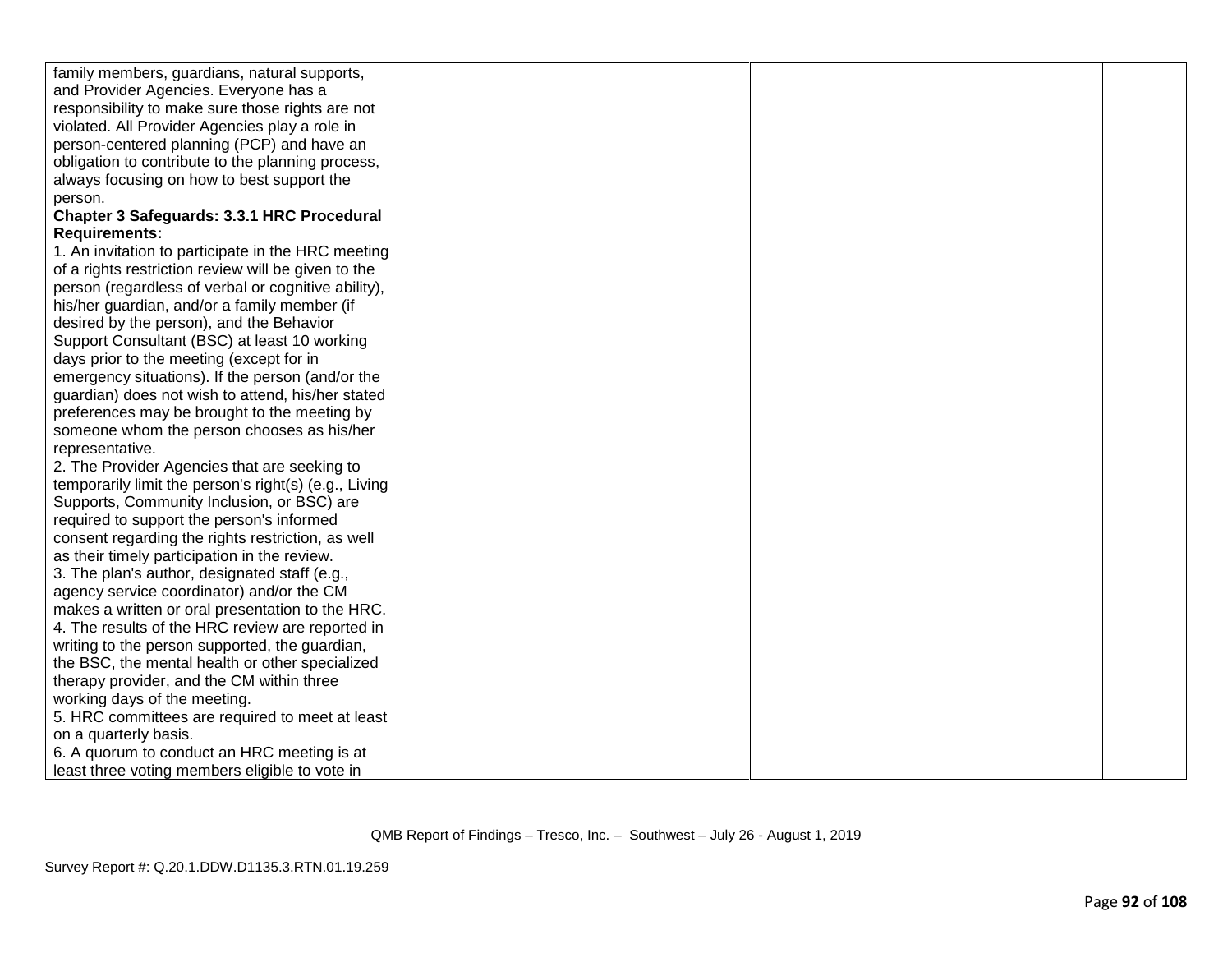| each situation and at least one must be a          |  |
|----------------------------------------------------|--|
| community member at large.                         |  |
| 7. HRC members who are directly involved in        |  |
| the services provided to the person must excuse    |  |
| themselves from voting in that situation.          |  |
| Each HRC is required to have a provision for       |  |
| emergency approval of rights restrictions based    |  |
| upon credible threats of harm against self or      |  |
| others that may arise between scheduled HRC        |  |
| meetings (e.g., locking up sharp knives after a    |  |
| serious attempt to injure self or others or a      |  |
| disclosure, with a credible plan, to seriously     |  |
| injure or kill someone). The confidential and      |  |
| HIPAA compliant emergency meeting may be           |  |
| via telephone, video or conference call, or        |  |
| secure email. Procedures may include an initial    |  |
| emergency phone meeting, and a subsequent          |  |
| follow-up emergency meeting in complex and/or      |  |
| ongoing situations.                                |  |
| 8. The HRC with primary responsibility for         |  |
| implementation of the rights restriction will      |  |
| record all meeting minutes on an individual        |  |
| basis, i.e., each meeting discussion for an        |  |
| individual will be recorded separately, and        |  |
| minutes of all meetings will be retained at the    |  |
| agency for at least six years from the final date  |  |
| of continuance of the restriction.                 |  |
| 3.3.3 HRC and Behavioral Support: The HRC          |  |
| reviews temporary restrictions of rights that are  |  |
| related to medical issues or health and safety     |  |
| considerations such as decreased mobility (e.g.,   |  |
| the use of bed rails due to risk of falling during |  |
| the night while getting out of bed). However,      |  |
| other temporary restrictions may be                |  |
| implemented because of health and safety           |  |
| considerations arising from behavioral issues.     |  |
| Positive Behavioral Supports (PBS) are             |  |
| mandated and used when behavioral support is       |  |
| needed and desired by the person and/or the        |  |
| IDT. PBS emphasizes the acquisition and            |  |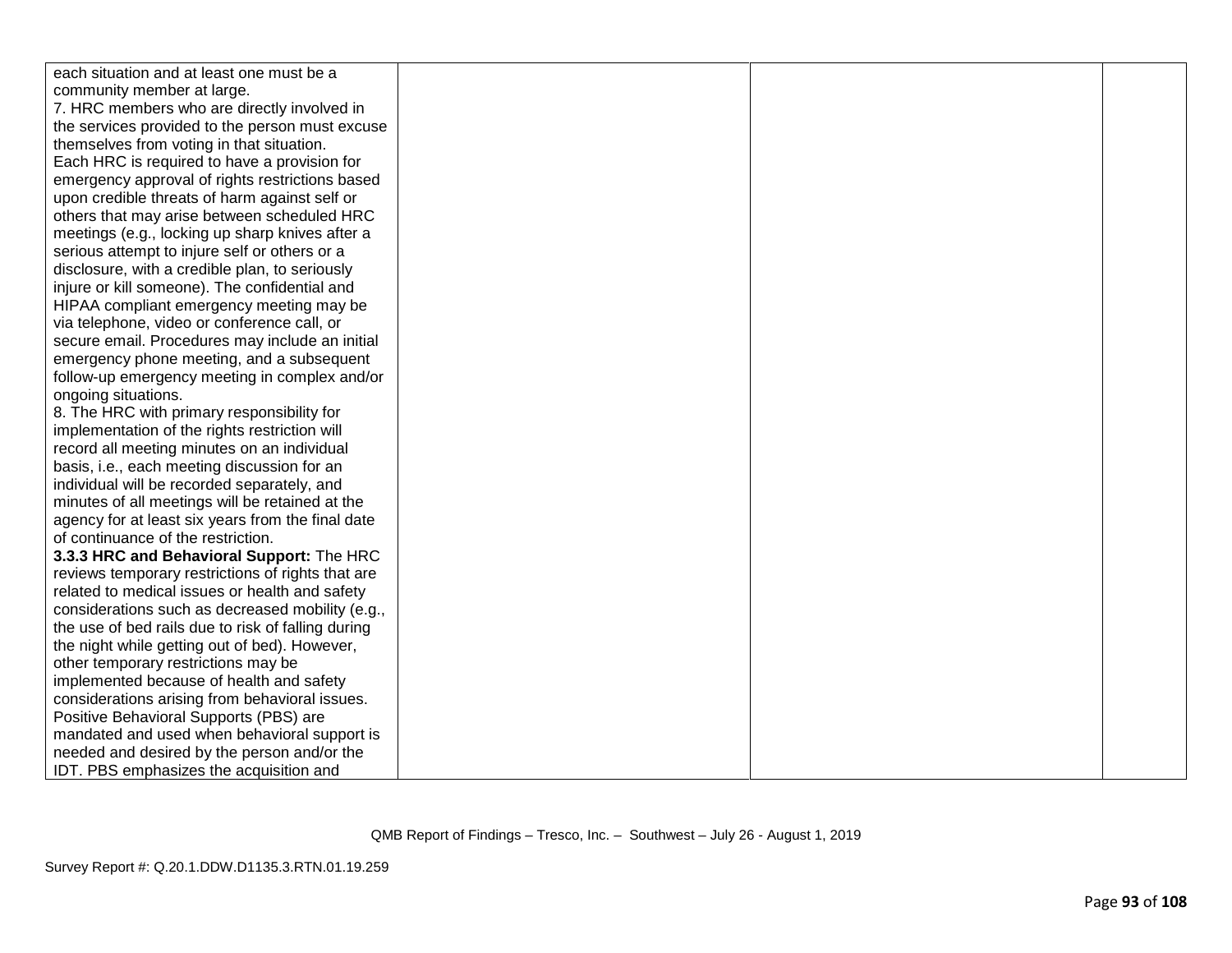| maintenance of positive skills (e.g. building     |  |  |
|---------------------------------------------------|--|--|
| healthy relationships) to increase the person's   |  |  |
| quality of life understanding that a natural      |  |  |
| reduction in other challenging behaviors will     |  |  |
| follow. At times, aversive interventions may be   |  |  |
| temporarily included as a part of a person's      |  |  |
| behavioral support (usually in the BCIP), and     |  |  |
| therefore, need to be reviewed prior to           |  |  |
| implementation as well as periodically while the  |  |  |
| restrictive intervention is in place. PBSPs not   |  |  |
| containing aversive interventions do not require  |  |  |
| HRC review or approval.                           |  |  |
| Plans (e.g., ISPs, PBSPs, BCIPs PPMPs, and/or     |  |  |
| RMPs) that contain any aversive interventions     |  |  |
| are submitted to the HRC in advance of a          |  |  |
| meeting, except in emergency situations.          |  |  |
| 3.3.4 Interventions Requiring HRC Review          |  |  |
| and Approval: HRCs must review prior to           |  |  |
| implementation, any plans (e.g. ISPs, PBSPs,      |  |  |
| BCIPs and/or PPMPs, RMPs), with strategies,       |  |  |
| including but not limited to:                     |  |  |
| 1. response cost;                                 |  |  |
| 2. restitution:                                   |  |  |
| 3. emergency physical restraint (EPR);            |  |  |
| 4. routine use of law enforcement as part of a    |  |  |
| BCIP;                                             |  |  |
| 5. routine use of emergency hospitalization       |  |  |
| procedures as part of a BCIP;                     |  |  |
| 6. use of point systems;                          |  |  |
| 7. use of intense, highly structured, and         |  |  |
| specialized treatment strategies, including level |  |  |
| systems with response cost or failure to earn     |  |  |
| components;                                       |  |  |
| 8. a 1:1 staff to person ratio for behavioral     |  |  |
| reasons, or, very rarely, a 2:1 staff to person   |  |  |
| ratio for behavioral or medical reasons;          |  |  |
| 9. use of PRN psychotropic medications;           |  |  |
| 10. use of protective devices for behavioral      |  |  |
| purposes (e.g., helmets for head banging, Posey   |  |  |
| gloves for biting hand);                          |  |  |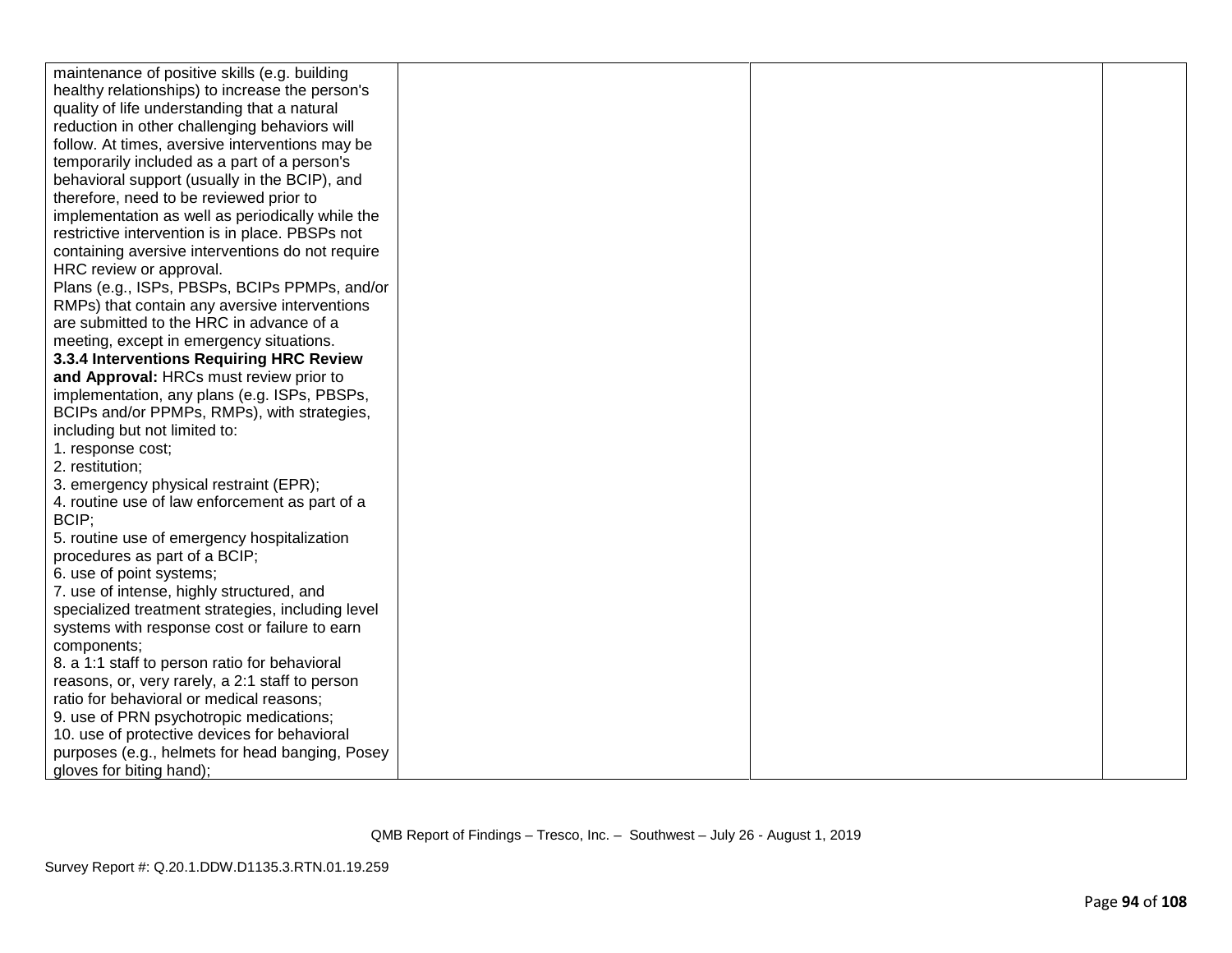| 11. use of bed rails;<br>12. use of a device and/or monitoring system<br>through PST may impact the person's privacy or<br>other rights; or<br>13. use of any alarms to alert staff to a person's<br>whereabouts.<br>3.4 Emergency Physical Restraint (EPR):<br>Every person shall be free from the use of<br>restrictive physical crisis intervention measures<br>that are unnecessary. Provider Agencies who<br>support people who may occasionally need<br>intervention such as Emergency Physical<br>Restraint (EPR) are required to institute<br>procedures to maximize safety.<br>3.4.5 Human Rights Committee: The HRC<br>reviews use of EPR. The BCIP may not be<br>implemented without HRC review and approval<br>whenever EPR or other restrictive measure(s)<br>are included. Provider Agencies with an HRC<br>are required to ensure that the HRCs:<br>1. participate in training regarding required<br>constitution and oversight activities for HRCs;<br>2. review any BCIP, that include the use of EPR;<br>3. occur at least annually, occur in any quarter<br>where EPR is used, and occur whenever any<br>change to the BCIP is considered;<br>4. maintain HRC minutes approving or<br>disallowing the use of EPR as written in a BCIP;<br>and<br>5. maintain HRC minutes of meetings reviewing<br>the implementation of the BCIP when EPR is<br>used. |  |  |
|--------------------------------------------------------------------------------------------------------------------------------------------------------------------------------------------------------------------------------------------------------------------------------------------------------------------------------------------------------------------------------------------------------------------------------------------------------------------------------------------------------------------------------------------------------------------------------------------------------------------------------------------------------------------------------------------------------------------------------------------------------------------------------------------------------------------------------------------------------------------------------------------------------------------------------------------------------------------------------------------------------------------------------------------------------------------------------------------------------------------------------------------------------------------------------------------------------------------------------------------------------------------------------------------------------------------------------------------------------------------------|--|--|
|                                                                                                                                                                                                                                                                                                                                                                                                                                                                                                                                                                                                                                                                                                                                                                                                                                                                                                                                                                                                                                                                                                                                                                                                                                                                                                                                                                          |  |  |
|                                                                                                                                                                                                                                                                                                                                                                                                                                                                                                                                                                                                                                                                                                                                                                                                                                                                                                                                                                                                                                                                                                                                                                                                                                                                                                                                                                          |  |  |
|                                                                                                                                                                                                                                                                                                                                                                                                                                                                                                                                                                                                                                                                                                                                                                                                                                                                                                                                                                                                                                                                                                                                                                                                                                                                                                                                                                          |  |  |
|                                                                                                                                                                                                                                                                                                                                                                                                                                                                                                                                                                                                                                                                                                                                                                                                                                                                                                                                                                                                                                                                                                                                                                                                                                                                                                                                                                          |  |  |
|                                                                                                                                                                                                                                                                                                                                                                                                                                                                                                                                                                                                                                                                                                                                                                                                                                                                                                                                                                                                                                                                                                                                                                                                                                                                                                                                                                          |  |  |
|                                                                                                                                                                                                                                                                                                                                                                                                                                                                                                                                                                                                                                                                                                                                                                                                                                                                                                                                                                                                                                                                                                                                                                                                                                                                                                                                                                          |  |  |
|                                                                                                                                                                                                                                                                                                                                                                                                                                                                                                                                                                                                                                                                                                                                                                                                                                                                                                                                                                                                                                                                                                                                                                                                                                                                                                                                                                          |  |  |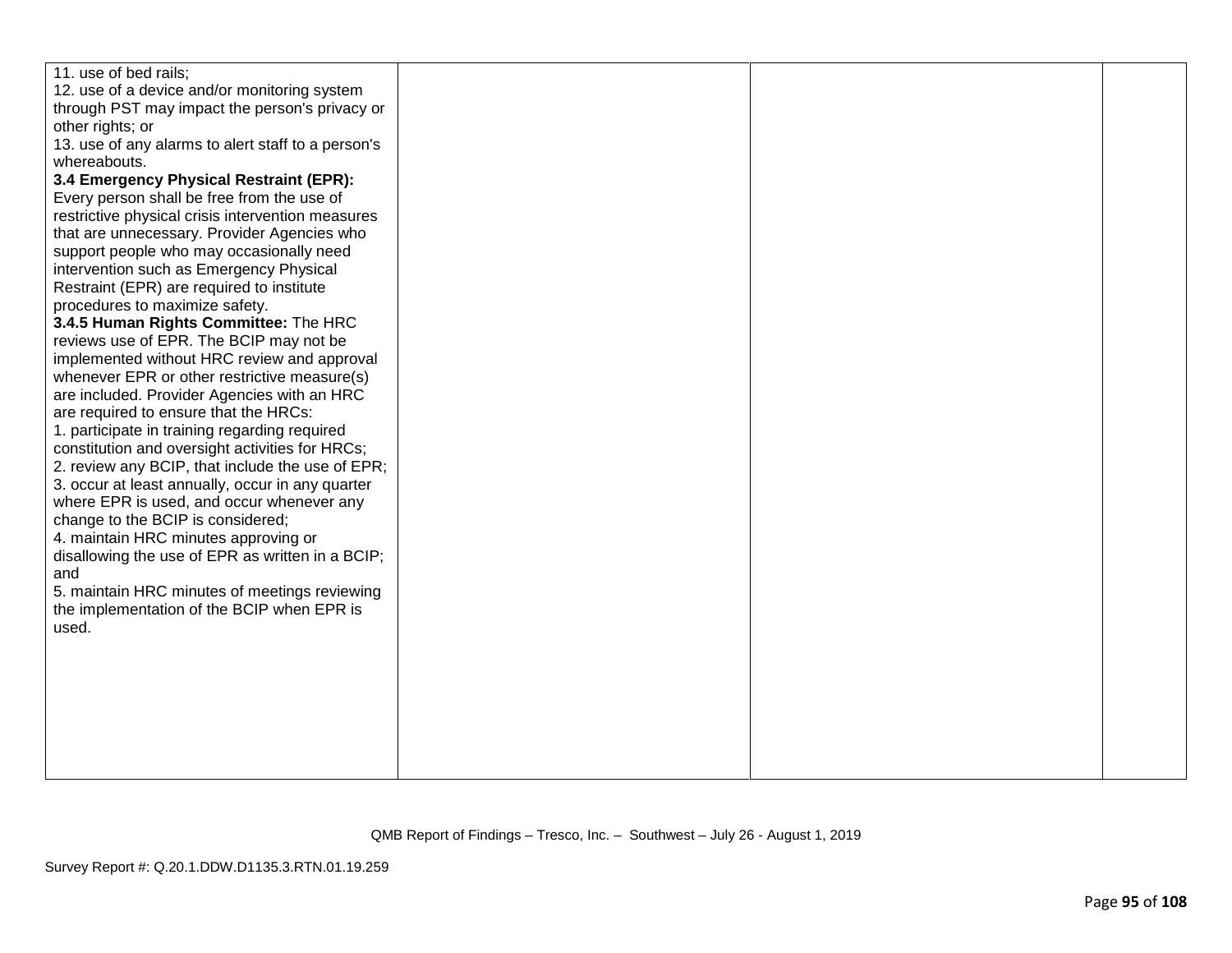| Tag # LS25 Residential Health and Safety             | <b>Standard Level Deficiency</b>                |                                                                                                      |  |
|------------------------------------------------------|-------------------------------------------------|------------------------------------------------------------------------------------------------------|--|
| (Supported Living & Family Living)                   |                                                 |                                                                                                      |  |
| Developmental Disabilities (DD) Waiver Service       | Based on observation, the Agency did not        | Provider:                                                                                            |  |
| Standards 2/26/2018; Re-Issue: 12/28/2018; Eff       | ensure that each individuals' residence met all | <b>State your Plan of Correction for the</b>                                                         |  |
| 1/1/2019                                             | requirements within the standard for 1 of 8     | deficiencies cited in this tag here (How is the                                                      |  |
| <b>Chapter 10: Living Care Arrangements (LCA)</b>    | Living Care Arrangement residences.             | deficiency going to be corrected? This can be                                                        |  |
| 10.3.6 Requirements for Each Residence:              |                                                 | specific to each deficiency cited or if possible an                                                  |  |
| Provider Agencies must assure that each              | Review of the residential records and           | overall correction?): $\rightarrow$                                                                  |  |
| residence is clean, safe, and comfortable, and       | observation of the residence revealed the       |                                                                                                      |  |
| each residence accommodates individual daily         | following items were not found, not functioning |                                                                                                      |  |
| living, social and leisure activities. In addition,  | or incomplete:                                  |                                                                                                      |  |
| the Provider Agency must ensure the residence:       |                                                 |                                                                                                      |  |
| 1. has basic utilities, i.e., gas, power, water, and | <b>Supported Living Requirements:</b>           |                                                                                                      |  |
| telephone;                                           |                                                 |                                                                                                      |  |
| 2. has a battery operated or electric smoke          | • Battery operated or electric smoke detectors  |                                                                                                      |  |
| detectors or a sprinkler system, carbon              | or a sprinkler system (#14)                     | <b>Provider:</b>                                                                                     |  |
| monoxide detectors, and fire extinguisher;           |                                                 | <b>Enter your ongoing Quality</b>                                                                    |  |
| 3. has a general-purpose first aid kit;              | • Emergency placement plan for relocation of    | <b>Assurance/Quality Improvement processes</b>                                                       |  |
| 4. has accessible written documentation of           | people in the event of an emergency             | as it related to this tag number here (What is                                                       |  |
| evacuation drills occurring at least three times a   | evacuation that makes the residence             | going to be done? How many individuals is this<br>going to affect? How often will this be completed? |  |
| year overall, one time a year for each shift;        | unsuitable for occupancy (#14)                  | Who is responsible? What steps will be taken if                                                      |  |
| 5. has water temperature that does not exceed a      |                                                 | issues are found?): $\rightarrow$                                                                    |  |
| safe temperature (1100 F);                           | Note: The following Individuals share a         |                                                                                                      |  |
| 6. has safe storage of all medications with          | residence:                                      |                                                                                                      |  |
| dispensing instructions for each person that are     | • $#7, 9$                                       |                                                                                                      |  |
| consistent with the Assistance with Medication       | $•$ #1, 15                                      |                                                                                                      |  |
| (AWMD) training or each person's ISP;                |                                                 |                                                                                                      |  |
| 7. has an emergency placement plan for               |                                                 |                                                                                                      |  |
| relocation of people in the event of an              |                                                 |                                                                                                      |  |
| emergency evacuation that makes the residence        |                                                 |                                                                                                      |  |
| unsuitable for occupancy;                            |                                                 |                                                                                                      |  |
| 8. has emergency evacuation procedures that          |                                                 |                                                                                                      |  |
| address, but are not limited to, fire, chemical      |                                                 |                                                                                                      |  |
| and/or hazardous waste spills, and flooding;         |                                                 |                                                                                                      |  |
| 9. supports environmental modifications and          |                                                 |                                                                                                      |  |
| assistive technology devices, including              |                                                 |                                                                                                      |  |
| modifications to the bathroom (i.e., shower          |                                                 |                                                                                                      |  |
| chairs, grab bars, walk in shower, raised toilets,   |                                                 |                                                                                                      |  |
| etc.) based on the unique needs of the individual    |                                                 |                                                                                                      |  |
| in consultation with the IDT;                        |                                                 |                                                                                                      |  |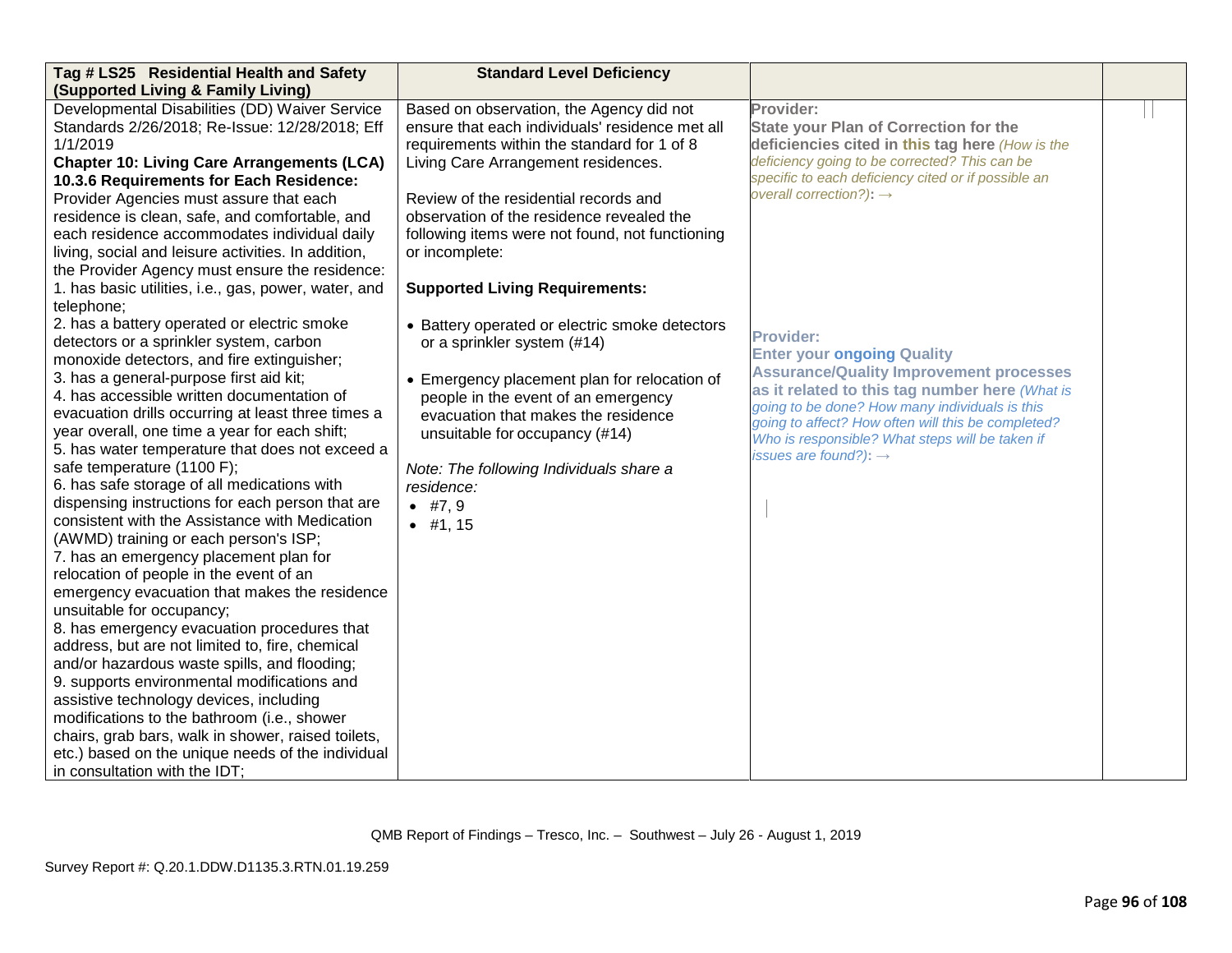| 10. has or arranges for necessary equipment for<br>bathing and transfers to support health and<br>safety with consultation from therapists as<br>needed;<br>11. has the phone number for poison control<br>within line of site of the telephone;<br>12. has general household appliances, and<br>kitchen and dining utensils;<br>13. has proper food storage and cleaning<br>supplies;<br>14. has adequate food for three meals a day<br>and individual preferences; and<br>15. has at least two bathrooms for residences<br>with more than two residents. |  |  |
|------------------------------------------------------------------------------------------------------------------------------------------------------------------------------------------------------------------------------------------------------------------------------------------------------------------------------------------------------------------------------------------------------------------------------------------------------------------------------------------------------------------------------------------------------------|--|--|
|                                                                                                                                                                                                                                                                                                                                                                                                                                                                                                                                                            |  |  |
|                                                                                                                                                                                                                                                                                                                                                                                                                                                                                                                                                            |  |  |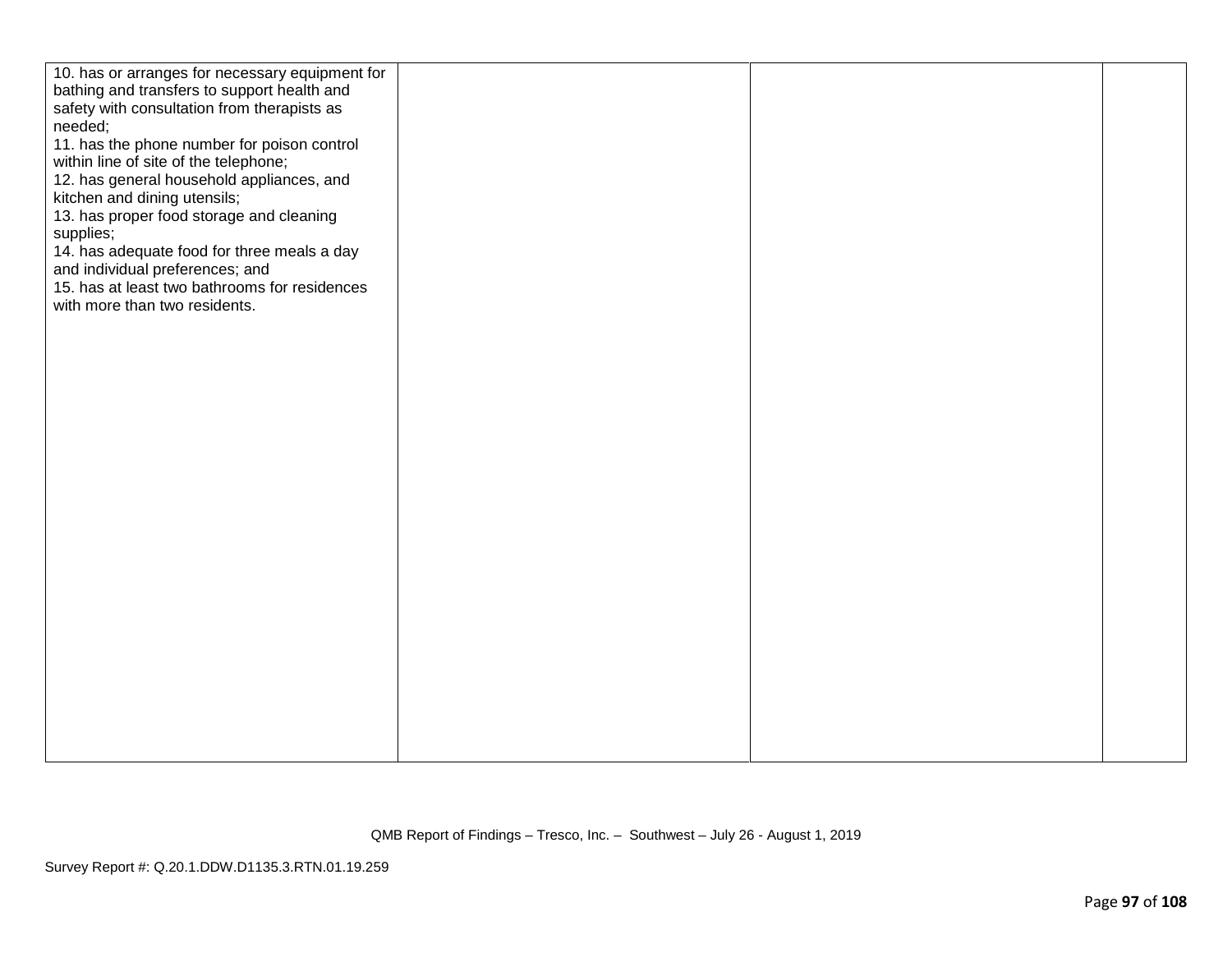| <b>Standard of Care</b>                                                                                                                                                                                                                                                                                                                                                                                                                                                                                                                                                                                                                                                                                                                                                                                                                                                                                                                                                                                                                                                                                                                                                                                                                                                                                                                                                                                                                                                                                  | <b>Deficiencies</b>                                                                                                                                                                                                                                                                                                                                                                                                                                                                                                                                                                                                                                                                                                                                                                                                                                                                                                                                                                                                                                                                                                                                                                                                                                            | Agency Plan of Correction, On-going QA/QI<br>& Responsible Party                                                                                                                                                                                                                                                                                          | <b>Date</b><br><b>Due</b> |
|----------------------------------------------------------------------------------------------------------------------------------------------------------------------------------------------------------------------------------------------------------------------------------------------------------------------------------------------------------------------------------------------------------------------------------------------------------------------------------------------------------------------------------------------------------------------------------------------------------------------------------------------------------------------------------------------------------------------------------------------------------------------------------------------------------------------------------------------------------------------------------------------------------------------------------------------------------------------------------------------------------------------------------------------------------------------------------------------------------------------------------------------------------------------------------------------------------------------------------------------------------------------------------------------------------------------------------------------------------------------------------------------------------------------------------------------------------------------------------------------------------|----------------------------------------------------------------------------------------------------------------------------------------------------------------------------------------------------------------------------------------------------------------------------------------------------------------------------------------------------------------------------------------------------------------------------------------------------------------------------------------------------------------------------------------------------------------------------------------------------------------------------------------------------------------------------------------------------------------------------------------------------------------------------------------------------------------------------------------------------------------------------------------------------------------------------------------------------------------------------------------------------------------------------------------------------------------------------------------------------------------------------------------------------------------------------------------------------------------------------------------------------------------|-----------------------------------------------------------------------------------------------------------------------------------------------------------------------------------------------------------------------------------------------------------------------------------------------------------------------------------------------------------|---------------------------|
| Service Domain: Medicaid Billing/Reimbursement - State financial oversight exists to assure that claims are coded and paid for in accordance with the<br>reimbursement methodology specified in the approved waiver.                                                                                                                                                                                                                                                                                                                                                                                                                                                                                                                                                                                                                                                                                                                                                                                                                                                                                                                                                                                                                                                                                                                                                                                                                                                                                     |                                                                                                                                                                                                                                                                                                                                                                                                                                                                                                                                                                                                                                                                                                                                                                                                                                                                                                                                                                                                                                                                                                                                                                                                                                                                |                                                                                                                                                                                                                                                                                                                                                           |                           |
| Tag # IH32 Customized In-Home Supports                                                                                                                                                                                                                                                                                                                                                                                                                                                                                                                                                                                                                                                                                                                                                                                                                                                                                                                                                                                                                                                                                                                                                                                                                                                                                                                                                                                                                                                                   | <b>Standard Level Deficiency</b>                                                                                                                                                                                                                                                                                                                                                                                                                                                                                                                                                                                                                                                                                                                                                                                                                                                                                                                                                                                                                                                                                                                                                                                                                               |                                                                                                                                                                                                                                                                                                                                                           |                           |
| <b>Reimbursement</b>                                                                                                                                                                                                                                                                                                                                                                                                                                                                                                                                                                                                                                                                                                                                                                                                                                                                                                                                                                                                                                                                                                                                                                                                                                                                                                                                                                                                                                                                                     |                                                                                                                                                                                                                                                                                                                                                                                                                                                                                                                                                                                                                                                                                                                                                                                                                                                                                                                                                                                                                                                                                                                                                                                                                                                                |                                                                                                                                                                                                                                                                                                                                                           |                           |
| Developmental Disabilities (DD) Waiver Service<br>Standards 2/26/2018; Re-Issue: 12/28/2018; Eff<br>1/1/2019<br><b>Chapter 21: Billing Requirements: 21.4</b><br><b>Recording Keeping and Documentation</b><br>Requirements: DD Waiver Provider Agencies<br>must maintain all records necessary to<br>demonstrate proper provision of services for<br>Medicaid billing. At a minimum, Provider<br>Agencies must adhere to the following:<br>1. The level and type of service provided must<br>be supported in the ISP and have an approved<br>budget prior to service delivery and billing.<br>2. Comprehensive documentation of direct<br>service delivery must include, at a minimum:<br>a. the agency name;<br>b. the name of the recipient of the service;<br>c. the location of the service;<br>d. the date of the service;<br>e. the type of service;<br>f. the start and end times of the service;<br>g. the signature and title of each staff member<br>who documents their time; and<br>h. the nature of services.<br>3. A Provider Agency that receives payment for<br>treatment, services, or goods must retain all<br>medical and business records for a period of at<br>least six years from the last payment date, until<br>ongoing audits are settled, or until involvement<br>of the state Attorney General is completed<br>regarding settlement of any claim, whichever is<br>longer.<br>4. A Provider Agency that receives payment for<br>treatment, services or goods must retain all | Based on record review, the Agency did not<br>provide written or electronic documentation as<br>evidence for each unit billed for Customized In-<br>Home Supports Reimbursement for 3 of 4<br>individuals.<br>Individual #3<br>May 2019<br>• The Agency billed 3 units of Customized In-<br>Home Supports (S5125 HB) on 5/29/2019.<br>Documentation received accounted for 2<br>units. (Note: Void/Adjust provided during on-<br>site survey. Provider please complete POC<br>for ongoing QA/QI.)<br>Individual #6<br><b>June 2019</b><br>• The Agency billed 16 units of Customized In-<br>Home Supports S5125 HB UA on 6/1/2019.<br>No documentation was found for 6/1/2019 to<br>justify the 16 units billed. (Note: Void/Adjust<br>provided during on-site survey. Provider<br>please complete POC for ongoing QA/QI.)<br>1. The Agency billed 12 units of Customized In-<br>Home Supports (S5125 HB UA) on 6/2/2019.<br>No documentation was found for 6/2/2019 to<br>justify the 12 units billed. (Note: Void/Adjust<br>provided during on-site survey. Provider<br>please complete POC for ongoing QA/QI.)<br>2. The Agency billed 12 units of Customized In-<br>Home Supports (S5125 HB UA) on 6/9/2019.<br>No documentation was found for 6/9/2019 to | <b>Provider:</b><br><b>Enter your ongoing Quality</b><br><b>Assurance/Quality Improvement processes</b><br>as it related to this tag number here (What is<br>going to be done? How many individuals is this<br>going to affect? How often will this be completed?<br>Who is responsible? What steps will be taken if<br>issues are found?): $\rightarrow$ |                           |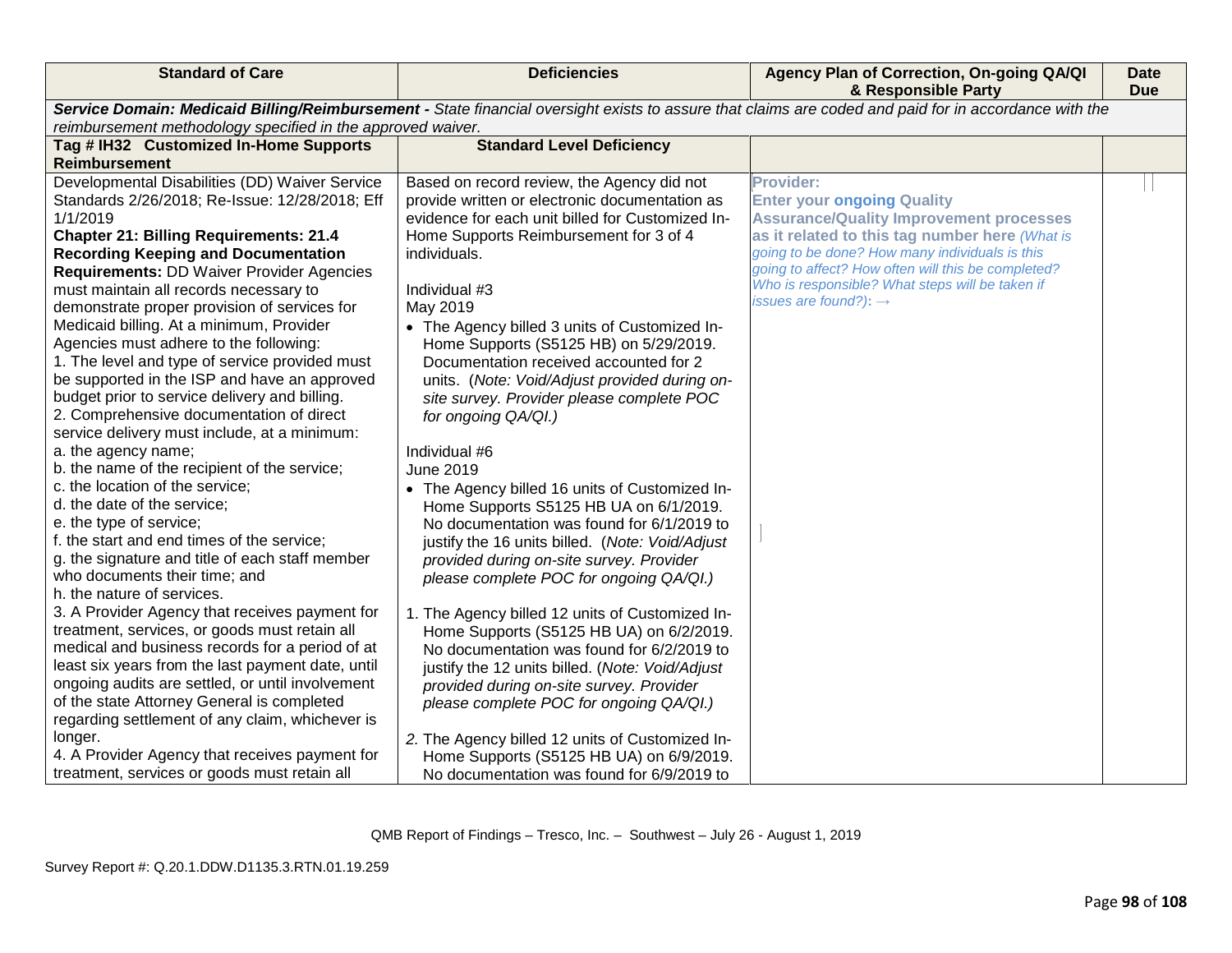| medical and business records relating to any of     | justify the 12 units billed. (Note: Void/Adjust  |  |
|-----------------------------------------------------|--------------------------------------------------|--|
| the following for a period of at least six years    | provided during on-site survey. Provider         |  |
| from the payment date:                              | please complete POC for ongoing QA/QI.)          |  |
| a. treatment or care of any eligible recipient;     |                                                  |  |
| b. services or goods provided to any eligible       | 3. The Agency billed 12 units of Customized In-  |  |
| recipient;                                          | Home Supports (S5125 HB UA) on                   |  |
| c. amounts paid by MAD on behalf of any             | 6/12/2019. No documentation was found for        |  |
| eligible recipient; and                             | 6/12/2019 to justify the 12 units billed. (Note: |  |
| d. any records required by MAD for the              | Void/Adjust provided during on-site survey.      |  |
| administration of Medicaid.                         | Provider please complete POC for ongoing         |  |
|                                                     | QA/QI.                                           |  |
| 21.9 Billable Units: The unit of billing depends    |                                                  |  |
| on the service type. The unit may be a 15-          | 4. The Agency billed 12 units of Customized In-  |  |
| minute interval, a daily unit, a monthly unit or a  | Home Supports (S5125 HB UA) on                   |  |
| dollar amount. The unit of billing is identified in | 6/13/2019. No documentation was found for        |  |
| the current DD Waiver Rate Table. Provider          | 6/13/2019 to justify the 12 units billed. (Note: |  |
| Agencies must correctly report service units.       | Void/Adjust provided during on-site survey.      |  |
|                                                     | Provider please complete POC for ongoing         |  |
| 21.9.1 Requirements for Daily Units: For            | $QA/QI.$ )                                       |  |
| services billed in daily units, Provider Agencies   |                                                  |  |
| must adhere to the following:                       | 5. The Agency billed 32 units of Customized In-  |  |
| 1. A day is considered 24 hours from midnight to    | Home Supports (S5125 HB UA) on                   |  |
| midnight.                                           | 6/15/2019. No documentation was found for        |  |
| 2. If 12 or fewer hours of service are provided,    | 6/15/2019 to justify the 32 units billed. (Note: |  |
| then one-half unit shall be billed. A whole unit    | Void/Adjust provided during on-site survey.      |  |
| can be billed if more than 12 hours of service is   | Provider please complete POC for ongoing         |  |
| provided during a 24-hour period.                   | $QA/QI.$ )                                       |  |
| 3. The maximum allowable billable units cannot      |                                                  |  |
| exceed 340 calendar days per ISP year or 170        | 6. The Agency billed 12 units of Customized In-  |  |
| calendar days per six months.                       | Home Supports (S5125 HB UA) on                   |  |
| 4. When a person transitions from one Provider      | 6/16/2019. No documentation was found for        |  |
| Agency to another during the ISP year, a            | 6/16/2019 to justify the 12 units billed. (Note: |  |
| standard formula to calculate the units billed by   | Void/Adjust provided during on-site survey.      |  |
| each Provider Agency must be applied as             | Provider please complete POC for ongoing         |  |
| follows:                                            | $QA/QI.$ )                                       |  |
| a. The discharging Provider Agency bills the        |                                                  |  |
| number of calendar days that services were          | 7. The Agency billed 12 units of Customized In-  |  |
| provided multiplied by .93 (93%).                   | Home Supports (S5125 HB UA) on                   |  |
| b. The receiving Provider Agency bills the          | 6/20/2019. No documentation was found for        |  |
| remaining days up to 340 for the ISP year.          | 6/20/2019 to justify the 12 units billed. (Note: |  |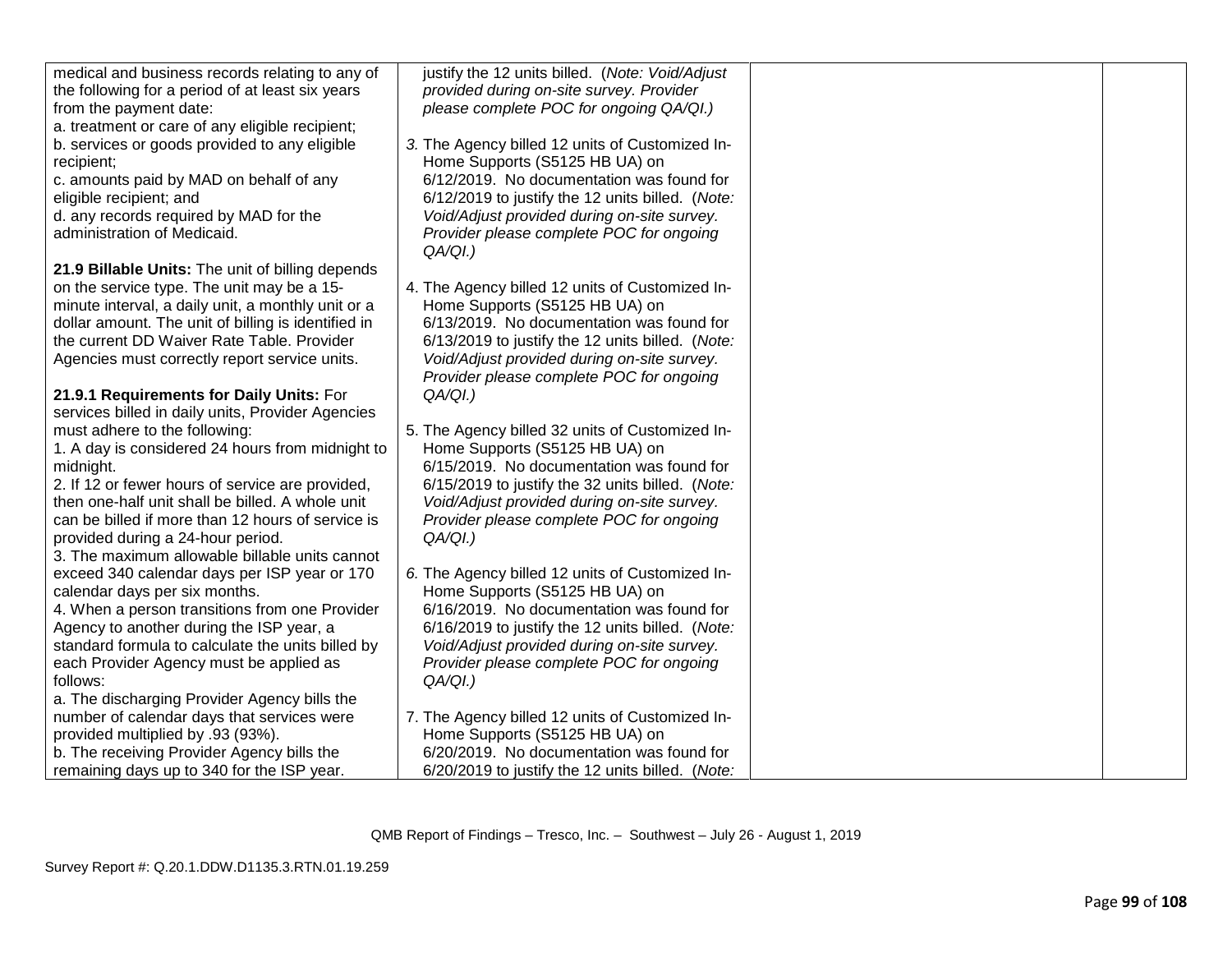| 21.9.2 Requirements for Monthly Units: For<br>services billed in monthly units, a Provider<br>Agency must adhere to the following:<br>1. A month is considered a period of 30 calendar<br>days.<br>2. At least one hour of face-to-face billable<br>services shall be provided during a calendar<br>month where any portion of a monthly unit is<br>billed.<br>3. Monthly units can be prorated by a half unit.<br>4. Agency transfers not occurring at the<br>beginning of the 30-day interval are required to<br>be coordinated in the middle of the 30-day<br>interval so that the discharging and receiving<br>agency receive a half unit. | Void/Adjust provided during on-site survey.<br>Provider please complete POC for ongoing<br>$QA/QI.$ )<br>Individual #11<br>April 2019<br>1. The Agency billed 59 units of Customized In-<br>Home Supports (S5125 HB UA) on<br>4/26/2019. Documentation received<br>accounted for 11 units. (Note: Void/Adjust<br>provided during on-site survey. Provider<br>please complete POC for ongoing QA/QI.) |  |
|------------------------------------------------------------------------------------------------------------------------------------------------------------------------------------------------------------------------------------------------------------------------------------------------------------------------------------------------------------------------------------------------------------------------------------------------------------------------------------------------------------------------------------------------------------------------------------------------------------------------------------------------|------------------------------------------------------------------------------------------------------------------------------------------------------------------------------------------------------------------------------------------------------------------------------------------------------------------------------------------------------------------------------------------------------|--|
| 21.9.3 Requirements for 15-minute and<br>hourly units: For services billed in 15-minute or<br>hourly intervals, Provider Agencies must adhere<br>to the following:<br>1. When time spent providing the service is not<br>exactly 15 minutes or one hour, Provider<br>Agencies are responsible for reporting time<br>correctly following NMAC 8.302.2.<br>2. Services that last in their entirety less than<br>eight minutes cannot be billed.                                                                                                                                                                                                  |                                                                                                                                                                                                                                                                                                                                                                                                      |  |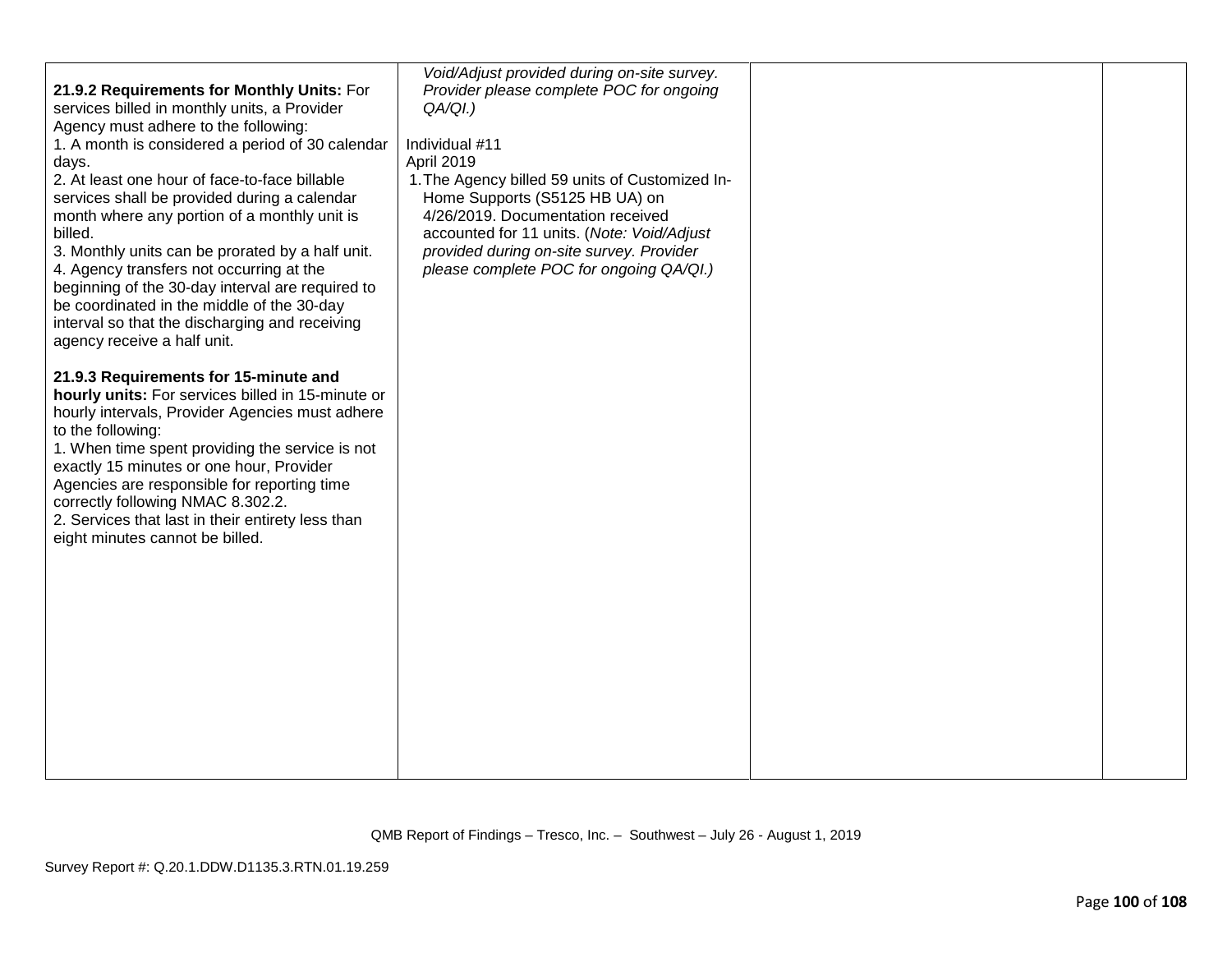| Tag # IS30 Customized Community                   | <b>Standard Level Deficiency</b>               |                                                     |  |
|---------------------------------------------------|------------------------------------------------|-----------------------------------------------------|--|
| <b>Supports Reimbursement</b>                     |                                                |                                                     |  |
| Developmental Disabilities (DD) Waiver Service    | Based on record review, the Agency did not     | Provider:                                           |  |
| Standards 2/26/2018; Re-Issue: 12/28/2018; Eff    | provide written or electronic documentation as | <b>State your Plan of Correction for the</b>        |  |
| 1/1/2019                                          | evidence for each unit billed for Customized   | deficiencies cited in this tag here (How is the     |  |
| <b>Chapter 21: Billing Requirements: 21.4</b>     | Community Supports for 5 of 14 individuals.    | deficiency going to be corrected? This can be       |  |
| <b>Recording Keeping and Documentation</b>        |                                                | specific to each deficiency cited or if possible an |  |
| <b>Requirements: DD Waiver Provider Agencies</b>  | Individual #2                                  | overall correction?): $\rightarrow$                 |  |
| must maintain all records necessary to            | May 2019                                       |                                                     |  |
| demonstrate proper provision of services for      | 2. The Agency billed 25 units of Customized    |                                                     |  |
| Medicaid billing. At a minimum, Provider          | Community Supports (Individual) (H2021 HB      |                                                     |  |
| Agencies must adhere to the following:            | U1) on 5/9/2019. Documentation received        |                                                     |  |
| 1. The level and type of service provided must    | accounted for 17 units.                        |                                                     |  |
| be supported in the ISP and have an approved      |                                                |                                                     |  |
| budget prior to service delivery and billing.     | Individual #3                                  |                                                     |  |
| 2. Comprehensive documentation of direct          | June 2019                                      | <b>Provider:</b>                                    |  |
| service delivery must include, at a minimum:      | 3. The Agency billed 31 units of Customized    | <b>Enter your ongoing Quality</b>                   |  |
| a. the agency name;                               | Community Supports (Group) (T2021 HB U7)       | <b>Assurance/Quality Improvement processes</b>      |  |
| b. the name of the recipient of the service;      | on 6/11/2019. Documentation received           | as it related to this tag number here (What is      |  |
| c. the location of the service;                   | accounted for 30 units. (Note: Void/Adjust     | going to be done? How many individuals is this      |  |
| d. the date of the service;                       | provided during on-site survey. Provider       | going to affect? How often will this be completed?  |  |
| e. the type of service;                           | please complete POC for ongoing QA/QI.)        | Who is responsible? What steps will be taken if     |  |
| f. the start and end times of the service;        |                                                | issues are found?): $\rightarrow$                   |  |
| g. the signature and title of each staff member   | Individual #4                                  |                                                     |  |
| who documents their time; and                     | April 2019                                     |                                                     |  |
| h, the nature of services.                        | 1. The Agency billed 64 units of Customized    |                                                     |  |
| 3. A Provider Agency that receives payment for    | Community Supports (Individual) (H2021 HB      |                                                     |  |
| treatment, services, or goods must retain all     | U1) from 4/15/2019 through 4/16/2019.          |                                                     |  |
| medical and business records for a period of at   | Documentation received accounted for 40        |                                                     |  |
| least six years from the last payment date, until | units. (Note: Void/Adjust provided during on-  |                                                     |  |
| ongoing audits are settled, or until involvement  | site survey. Provider please complete POC      |                                                     |  |
| of the state Attorney General is completed        | for ongoing QA/QI.)                            |                                                     |  |
| regarding settlement of any claim, whichever is   |                                                |                                                     |  |
| longer.                                           | 2. The Agency billed 32 units of Customized    |                                                     |  |
| 4. A Provider Agency that receives payment for    | Community Supports (Individual) (H2021 HB      |                                                     |  |
| treatment, services or goods must retain all      | U1) on 4/22/2019. Documentation received       |                                                     |  |
| medical and business records relating to any of   | accounted for 20 units. (Note: Void/Adjust     |                                                     |  |
| the following for a period of at least six years  | provided during on-site survey. Provider       |                                                     |  |
| from the payment date:                            | please complete POC for ongoing QA/QI.)        |                                                     |  |
| a. treatment or care of any eligible recipient;   |                                                |                                                     |  |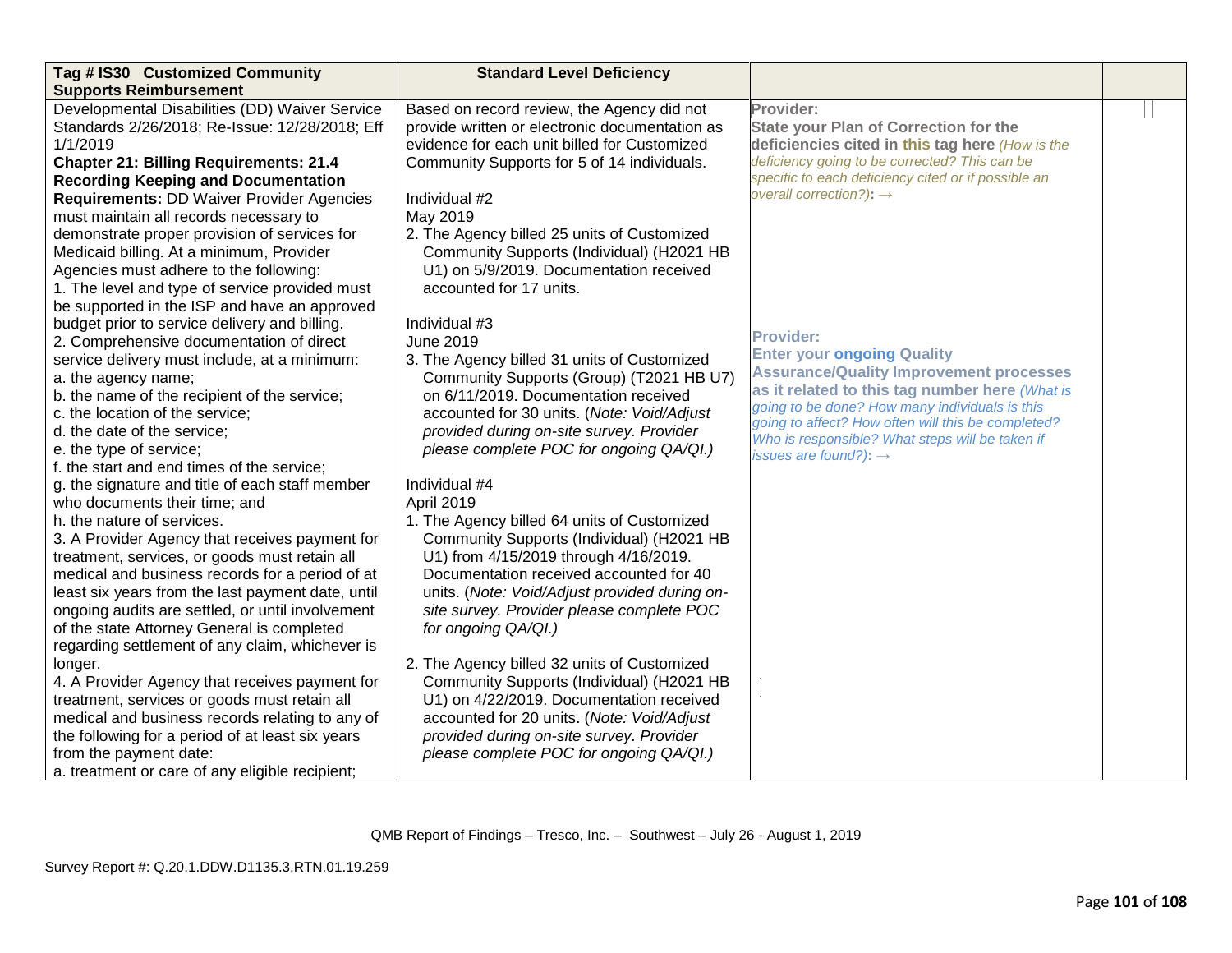| b. services or goods provided to any eligible<br>recipient;<br>c. amounts paid by MAD on behalf of any<br>eligible recipient; and<br>d. any records required by MAD for the<br>administration of Medicaid. | 3. The Agency billed 32 units of Customized<br>Community Supports Individual H2021 HB U1<br>from on 4/26/2019. Documentation received<br>accounted for 20 units. (Note: Void/Adjust<br>provided during on-site survey. Provider<br>please complete POC for ongoing QA/QI.) |  |
|------------------------------------------------------------------------------------------------------------------------------------------------------------------------------------------------------------|----------------------------------------------------------------------------------------------------------------------------------------------------------------------------------------------------------------------------------------------------------------------------|--|
| 21.9 Billable Units: The unit of billing depends<br>on the service type. The unit may be a 15-                                                                                                             | Individual #10<br>May 2019                                                                                                                                                                                                                                                 |  |
| minute interval, a daily unit, a monthly unit or a                                                                                                                                                         | 1. The Agency billed 64 units of Customized                                                                                                                                                                                                                                |  |
| dollar amount. The unit of billing is identified in                                                                                                                                                        | Community Supports Group T2021 HB U9 on                                                                                                                                                                                                                                    |  |
| the current DD Waiver Rate Table. Provider                                                                                                                                                                 | 5/2/2019. Documentation received accounted                                                                                                                                                                                                                                 |  |
| Agencies must correctly report service units.                                                                                                                                                              | for 32 units. (Note: Void/Adjust provided                                                                                                                                                                                                                                  |  |
|                                                                                                                                                                                                            | during on-site survey. Provider please                                                                                                                                                                                                                                     |  |
| 21.9.1 Requirements for Daily Units: For<br>services billed in daily units, Provider Agencies                                                                                                              | complete POC for ongoing QA/QI.)                                                                                                                                                                                                                                           |  |
| must adhere to the following:                                                                                                                                                                              | 2. The Agency billed 64 units of Customized                                                                                                                                                                                                                                |  |
| 1. A day is considered 24 hours from midnight to                                                                                                                                                           | Community Supports Group T2021 HB U9 on                                                                                                                                                                                                                                    |  |
| midnight.                                                                                                                                                                                                  | 5/23/2019. Documentation received                                                                                                                                                                                                                                          |  |
| 2. If 12 or fewer hours of service are provided,                                                                                                                                                           | accounted for 32 units. (Note: Void/Adjust                                                                                                                                                                                                                                 |  |
| then one-half unit shall be billed. A whole unit                                                                                                                                                           | provided during on-site survey. Provider                                                                                                                                                                                                                                   |  |
| can be billed if more than 12 hours of service is                                                                                                                                                          | please complete POC for ongoing QA/QI.)                                                                                                                                                                                                                                    |  |
| provided during a 24-hour period.<br>3. The maximum allowable billable units cannot                                                                                                                        | Individual #13                                                                                                                                                                                                                                                             |  |
| exceed 340 calendar days per ISP year or 170                                                                                                                                                               | May 2019                                                                                                                                                                                                                                                                   |  |
| calendar days per six months.                                                                                                                                                                              | 1. The Agency billed 64 units of Customized                                                                                                                                                                                                                                |  |
| 4. When a person transitions from one Provider                                                                                                                                                             | Community Supports Individual H2021 HB U1                                                                                                                                                                                                                                  |  |
| Agency to another during the ISP year, a                                                                                                                                                                   | on 5/21/2019. Documentation received                                                                                                                                                                                                                                       |  |
| standard formula to calculate the units billed by                                                                                                                                                          | accounted for 32 units. (Note: Void/Adjust                                                                                                                                                                                                                                 |  |
| each Provider Agency must be applied as<br>follows:                                                                                                                                                        | provided during on-site survey. Provider<br>please complete POC for ongoing QA/QI.)                                                                                                                                                                                        |  |
| a. The discharging Provider Agency bills the                                                                                                                                                               |                                                                                                                                                                                                                                                                            |  |
| number of calendar days that services were                                                                                                                                                                 |                                                                                                                                                                                                                                                                            |  |
| provided multiplied by .93 (93%).                                                                                                                                                                          |                                                                                                                                                                                                                                                                            |  |
| b. The receiving Provider Agency bills the                                                                                                                                                                 |                                                                                                                                                                                                                                                                            |  |
| remaining days up to 340 for the ISP year.                                                                                                                                                                 |                                                                                                                                                                                                                                                                            |  |
| 21.9.2 Requirements for Monthly Units: For                                                                                                                                                                 |                                                                                                                                                                                                                                                                            |  |
| services billed in monthly units, a Provider                                                                                                                                                               |                                                                                                                                                                                                                                                                            |  |
| Agency must adhere to the following:                                                                                                                                                                       |                                                                                                                                                                                                                                                                            |  |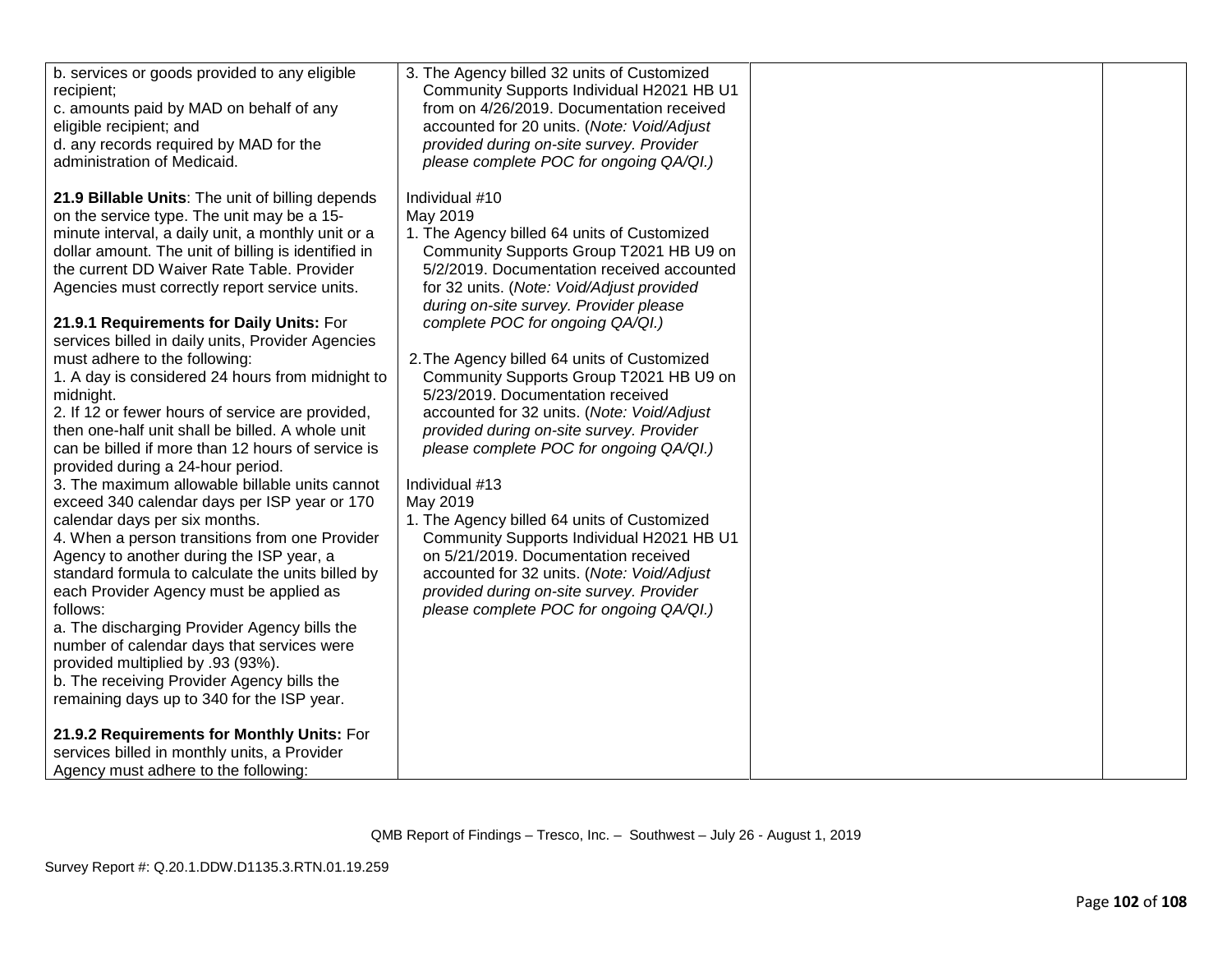| 1. A month is considered a period of 30 calendar       |  |  |
|--------------------------------------------------------|--|--|
| days.<br>2. At least one hour of face-to-face billable |  |  |
| services shall be provided during a calendar           |  |  |
| month where any portion of a monthly unit is           |  |  |
| billed.                                                |  |  |
| 3. Monthly units can be prorated by a half unit.       |  |  |
| 4. Agency transfers not occurring at the               |  |  |
| beginning of the 30-day interval are required to       |  |  |
| be coordinated in the middle of the 30-day             |  |  |
| interval so that the discharging and receiving         |  |  |
| agency receive a half unit.                            |  |  |
|                                                        |  |  |
| 21.9.3 Requirements for 15-minute and                  |  |  |
| hourly units: For services billed in 15-minute or      |  |  |
| hourly intervals, Provider Agencies must adhere        |  |  |
| to the following:                                      |  |  |
| 1. When time spent providing the service is not        |  |  |
| exactly 15 minutes or one hour, Provider               |  |  |
| Agencies are responsible for reporting time            |  |  |
| correctly following NMAC 8.302.2.                      |  |  |
| 2. Services that last in their entirety less than      |  |  |
| eight minutes cannot be billed.                        |  |  |
|                                                        |  |  |
|                                                        |  |  |
|                                                        |  |  |
|                                                        |  |  |
|                                                        |  |  |
|                                                        |  |  |
|                                                        |  |  |
|                                                        |  |  |
|                                                        |  |  |
|                                                        |  |  |
|                                                        |  |  |
|                                                        |  |  |
|                                                        |  |  |
|                                                        |  |  |
|                                                        |  |  |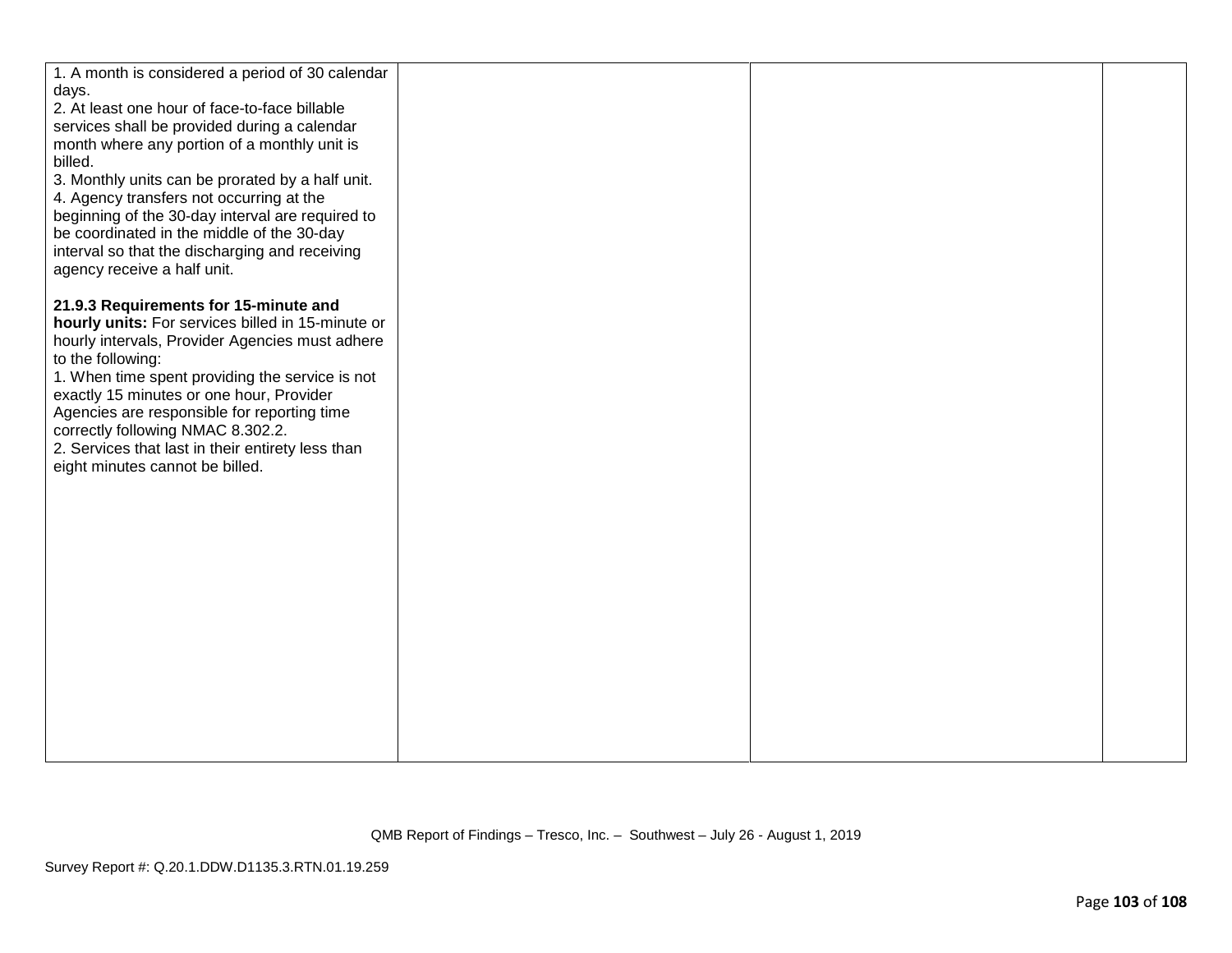| Tag # LS26 Supported Living                       | <b>Standard Level Deficiency</b>                |                                                    |  |
|---------------------------------------------------|-------------------------------------------------|----------------------------------------------------|--|
| <b>Reimbursement</b>                              |                                                 |                                                    |  |
| Developmental Disabilities (DD) Waiver Service    | Based on record review, the Agency did not      | <b>Provider:</b>                                   |  |
| Standards 2/26/2018; Re-Issue: 12/28/2018; Eff    | provide written or electronic documentation as  | <b>Enter your ongoing Quality</b>                  |  |
| 1/1/2019                                          | evidence for each unit billed for Supported     | <b>Assurance/Quality Improvement processes</b>     |  |
| <b>Chapter 21: Billing Requirements: 21.4</b>     | Living Services for 3 of 10 individuals.        | as it related to this tag number here (What is     |  |
| <b>Recording Keeping and Documentation</b>        |                                                 | going to be done? How many individuals is this     |  |
| <b>Requirements: DD Waiver Provider Agencies</b>  | Individual #7                                   | going to affect? How often will this be completed? |  |
| must maintain all records necessary to            | April 2019                                      | Who is responsible? What steps will be taken if    |  |
| demonstrate proper provision of services for      | 1. The Agency billed 1 unit of Supported Living | issues are found?): $\rightarrow$                  |  |
| Medicaid billing. At a minimum, Provider          | (T2016 HB U5) on 4/9/2019. Documentation        |                                                    |  |
| Agencies must adhere to the following:            | received accounted for .5 units. As indicated   |                                                    |  |
| 1. The level and type of service provided must    | by the DDW Standards at least 12 hours in a     |                                                    |  |
| be supported in the ISP and have an approved      | 24 hour period must be provided in order to     |                                                    |  |
| budget prior to service delivery and billing.     | bill a complete unit. (Note: Void/Adjust        |                                                    |  |
| 2. Comprehensive documentation of direct          | provided during on-site survey. Provider        |                                                    |  |
| service delivery must include, at a minimum:      | please complete POC for ongoing QA/QI.)         |                                                    |  |
| a. the agency name;                               |                                                 |                                                    |  |
| b. the name of the recipient of the service;      | 2. The Agency billed 1 unit of Supported Living |                                                    |  |
| c. the location of the service;                   | (T2016 HB U5) on 4/14/2019. Documentation       |                                                    |  |
| d. the date of the service;                       | received accounted for .5 units. As indicated   |                                                    |  |
| e. the type of service;                           | by the DDW Standards at least 12 hours in a     |                                                    |  |
| f. the start and end times of the service;        | 24 hour period must be provided in order to     |                                                    |  |
| g. the signature and title of each staff member   | bill a complete unit. (Note: Void/Adjust        |                                                    |  |
| who documents their time; and                     | provided during on-site survey. Provider        |                                                    |  |
| h. the nature of services.                        | please complete POC for ongoing QA/QI.)         |                                                    |  |
| 3. A Provider Agency that receives payment for    |                                                 |                                                    |  |
| treatment, services, or goods must retain all     | 3. The Agency billed 1 unit of Supported Living |                                                    |  |
| medical and business records for a period of at   | (T2016 HB U5) on 4/25/2019. Documentation       |                                                    |  |
| least six years from the last payment date, until | received accounted for .5 units. As indicated   |                                                    |  |
| ongoing audits are settled, or until involvement  | by the DDW Standards at least 12 hours in a     |                                                    |  |
| of the state Attorney General is completed        | 24 hour period must be provided in order to     |                                                    |  |
| regarding settlement of any claim, whichever is   | bill a complete unit. (Note: Void/Adjust        |                                                    |  |
| longer.                                           | provided during on-site survey. Provider        |                                                    |  |
| 4. A Provider Agency that receives payment for    | please complete POC for ongoing QA/QI.)         |                                                    |  |
| treatment, services or goods must retain all      |                                                 |                                                    |  |
| medical and business records relating to any of   | May 2019                                        |                                                    |  |
| the following for a period of at least six years  | 1. The Agency billed 1 unit of Supported Living |                                                    |  |
| from the payment date:                            | (T2016 HB U5) on 5/16/2019. Documentation       |                                                    |  |
| a. treatment or care of any eligible recipient;   | received accounted for .5 units. As indicated   |                                                    |  |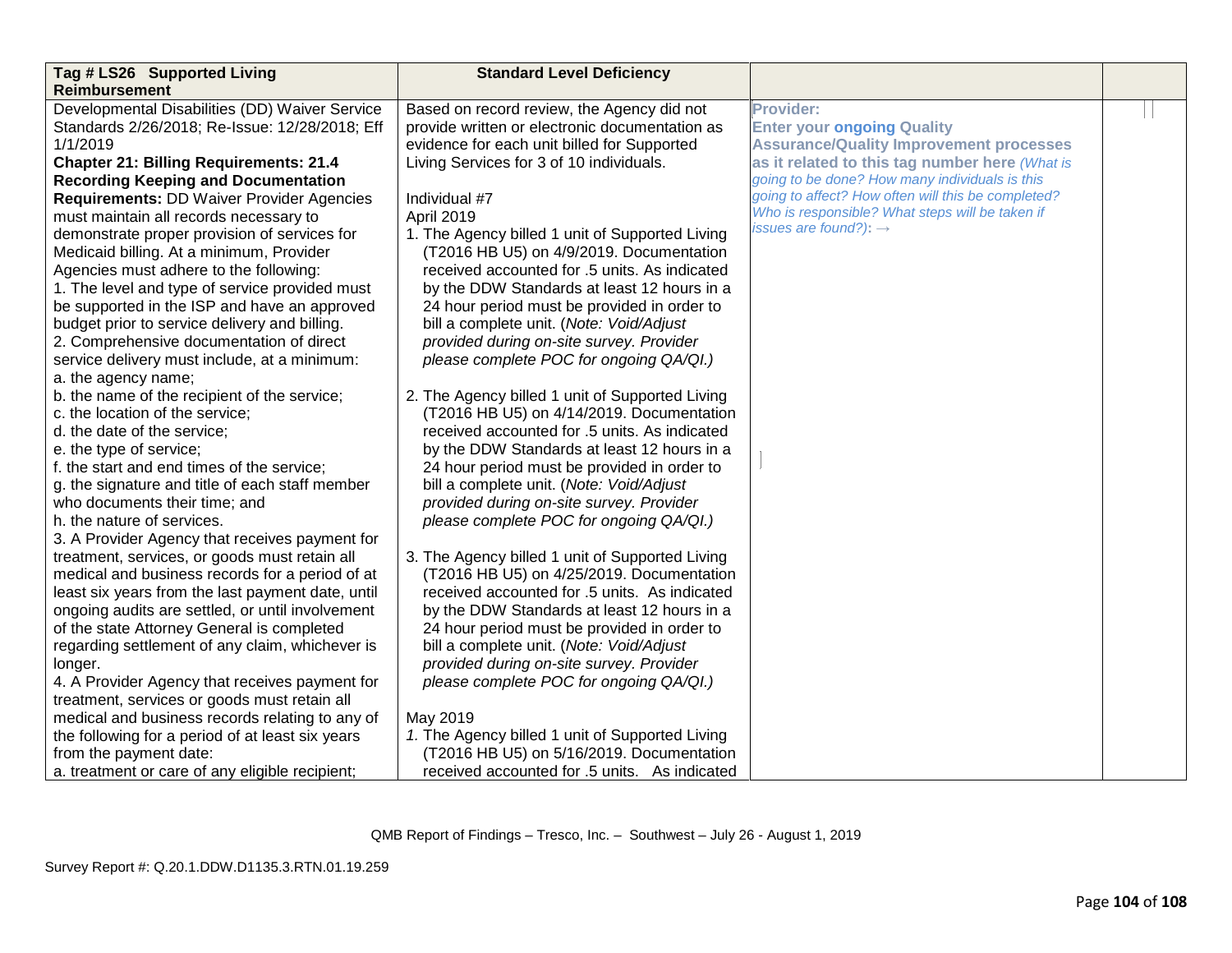| b. services or goods provided to any eligible       | by the DDW Standards at least 12 hours in a     |  |
|-----------------------------------------------------|-------------------------------------------------|--|
| recipient;                                          | 24 hour period must be provided in order to     |  |
| c. amounts paid by MAD on behalf of any             | bill a complete unit. (Note: Void/Adjust        |  |
| eligible recipient; and                             | provided during on-site survey. Provider        |  |
| d. any records required by MAD for the              | please complete POC for ongoing QA/QI.)         |  |
| administration of Medicaid.                         |                                                 |  |
| 21.9 Billable Units: The unit of billing depends    | 2. The Agency billed 1 unit of Supported Living |  |
| on the service type. The unit may be a 15-          | (T2016 HB U5) on 5/29/2019. Documentation       |  |
| minute interval, a daily unit, a monthly unit or a  | received accounted for .5 units. As indicated   |  |
| dollar amount. The unit of billing is identified in | by the DDW Standards at least 12 hours in a     |  |
| the current DD Waiver Rate Table. Provider          | 24 hour period must be provided in order to     |  |
| Agencies must correctly report service units.       | bill a complete unit. (Note: Void/Adjust        |  |
| 21.9.1 Requirements for Daily Units: For            | provided during on-site survey. Provider        |  |
| services billed in daily units, Provider Agencies   | please complete POC for ongoing QA/QI.)         |  |
| must adhere to the following:                       |                                                 |  |
| 1. A day is considered 24 hours from midnight to    | <b>June 2019</b>                                |  |
| midnight.                                           | 1. The Agency billed 1 unit of Supported Living |  |
| 2. If 12 or fewer hours of service are provided,    | (T2016 HB U5) on 6/25/2019. Documentation       |  |
| then one-half unit shall be billed. A whole unit    | received accounted for .5 units. As indicated   |  |
| can be billed if more than 12 hours of service is   | by the DDW Standards at least 12 hours in a     |  |
| provided during a 24-hour period.                   | 24 hour period must be provided in order to     |  |
| 3. The maximum allowable billable units cannot      | bill a complete unit. (Note: Void/Adjust        |  |
| exceed 340 calendar days per ISP year or 170        | provided during on-site survey. Provider        |  |
| calendar days per six months.                       | please complete POC for ongoing QA/QI.)         |  |
| 4. When a person transitions from one Provider      |                                                 |  |
| Agency to another during the ISP year, a            | Individual #12                                  |  |
| standard formula to calculate the units billed by   | April 2019                                      |  |
| each Provider Agency must be applied as             | 2. The Agency billed 1 unit of Supported Living |  |
| follows:                                            | T2016 HB U7 on 4/17/2019. Documentation         |  |
| a. The discharging Provider Agency bills the        | received accounted for .5 units. As indicated   |  |
| number of calendar days that services were          | by the DDW Standards at least 12 hours in a     |  |
| provided multiplied by .93 (93%).                   | 24 hour period must be provided in order to     |  |
| b. The receiving Provider Agency bills the          | bill a complete unit. (Note: Void/Adjust        |  |
| remaining days up to 340 for the ISP year.          | provided during on-site survey. Provider        |  |
| 21.9.2 Requirements for Monthly Units: For          | please complete POC for ongoing QA/QI.)         |  |
| services billed in monthly units, a Provider        |                                                 |  |
| Agency must adhere to the following:                | May 2019                                        |  |
| 1. A month is considered a period of 30 calendar    | 3. The Agency billed 1 unit of Supported Living |  |
| days.                                               | T2016 HB U7 on 5/22/2019. Documentation         |  |
| 2. At least one hour of face-to-face billable       | received accounted for .5 units. As indicated   |  |
|                                                     |                                                 |  |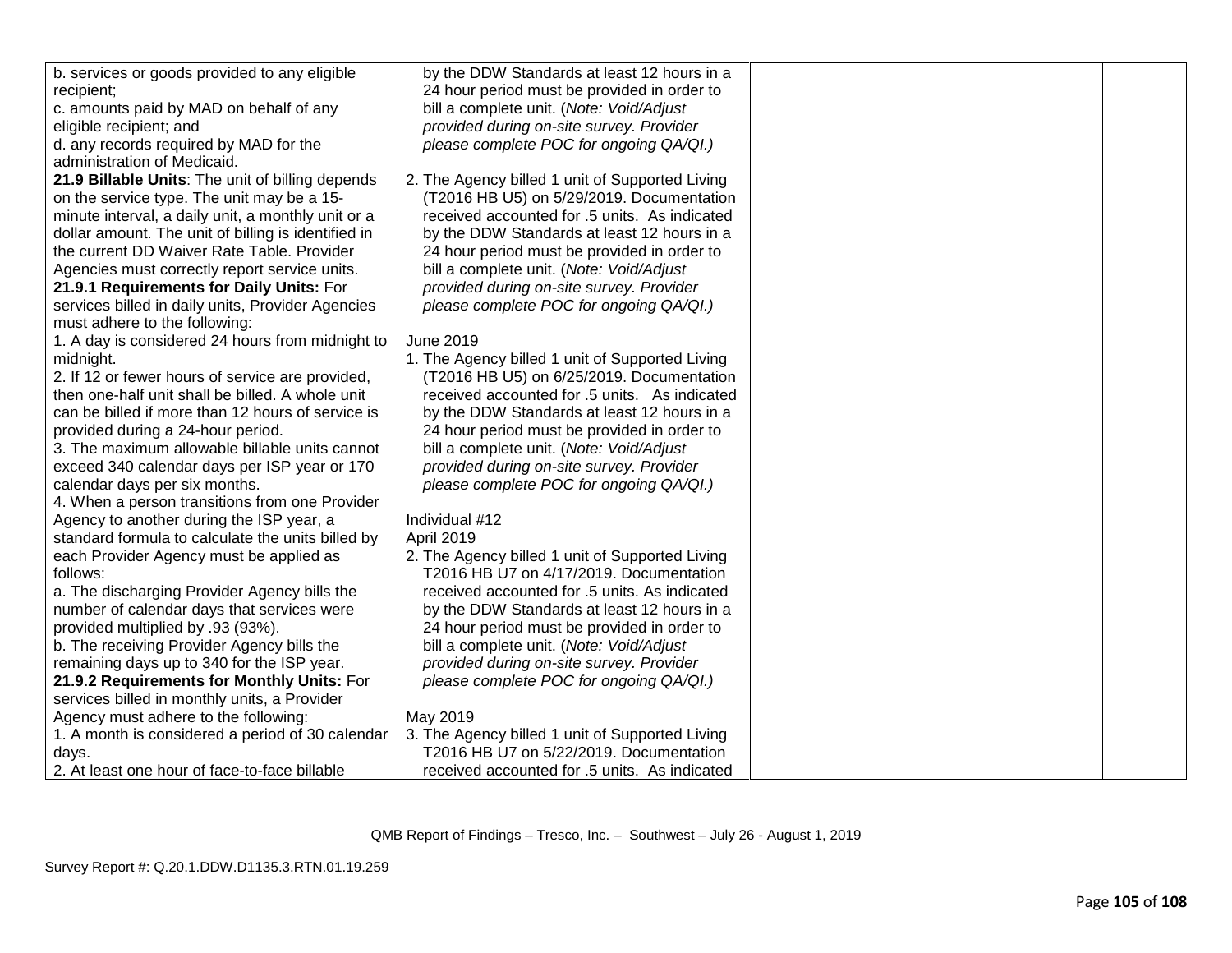| services shall be provided during a calendar<br>month where any portion of a monthly unit is<br>billed.<br>3. Monthly units can be prorated by a half unit.<br>4. Agency transfers not occurring at the<br>beginning of the 30-day interval are required to<br>be coordinated in the middle of the 30-day<br>interval so that the discharging and receiving<br>agency receive a half unit.<br>21.9.3 Requirements for 15-minute and<br>hourly units: For services billed in 15-minute or<br>hourly intervals, Provider Agencies must adhere<br>to the following:<br>1. When time spent providing the service is not<br>exactly 15 minutes or one hour, Provider<br>Agencies are responsible for reporting time<br>correctly following NMAC 8.302.2.<br>2. Services that last in their entirety less than<br>eight minutes cannot be billed. | by the DDW Standards at least 12 hours in a<br>24 hour period must be provided in order to<br>bill a complete unit. (Note: Void/Adjust<br>provided during on-site survey. Provider<br>please complete POC for ongoing QA/QI.)<br>4. The Agency billed 3 units of Supported Living<br>T2016 HB U7 from 5/28/2019 through<br>5/30/2019. Documentation received<br>accounted for 1.5 units. (Note: Void/Adjust<br>provided during on-site survey. Provider<br>please complete POC for ongoing QA/QI.)<br>Individual #14<br>May 2019<br>1. The Agency billed 2 units of Supported Living<br>T2016 HB U5 from 5/16/2019 through<br>5/17/2019. Documentation received<br>accounted for 1 unit. (Note: Void/Adjust<br>provided during on-site survey. Provider<br>please complete POC for ongoing QA/QI.)<br>June 2019<br>2. The Agency billed 1 unit of Supported Living<br>T2016 HB U5 from on 6/22/2019.<br>5. Documentation received accounted for<br>units. As indicated by the DDW Standards at<br>least 12 hours in a 24 hour period must be |  |
|---------------------------------------------------------------------------------------------------------------------------------------------------------------------------------------------------------------------------------------------------------------------------------------------------------------------------------------------------------------------------------------------------------------------------------------------------------------------------------------------------------------------------------------------------------------------------------------------------------------------------------------------------------------------------------------------------------------------------------------------------------------------------------------------------------------------------------------------|----------------------------------------------------------------------------------------------------------------------------------------------------------------------------------------------------------------------------------------------------------------------------------------------------------------------------------------------------------------------------------------------------------------------------------------------------------------------------------------------------------------------------------------------------------------------------------------------------------------------------------------------------------------------------------------------------------------------------------------------------------------------------------------------------------------------------------------------------------------------------------------------------------------------------------------------------------------------------------------------------------------------------------------------|--|
|                                                                                                                                                                                                                                                                                                                                                                                                                                                                                                                                                                                                                                                                                                                                                                                                                                             |                                                                                                                                                                                                                                                                                                                                                                                                                                                                                                                                                                                                                                                                                                                                                                                                                                                                                                                                                                                                                                              |  |
|                                                                                                                                                                                                                                                                                                                                                                                                                                                                                                                                                                                                                                                                                                                                                                                                                                             | provided in order to bill a complete unit. (Note:<br>Void/Adjust provided during on-site survey.<br>Provider please complete POC for ongoing<br>QA/QI.)                                                                                                                                                                                                                                                                                                                                                                                                                                                                                                                                                                                                                                                                                                                                                                                                                                                                                      |  |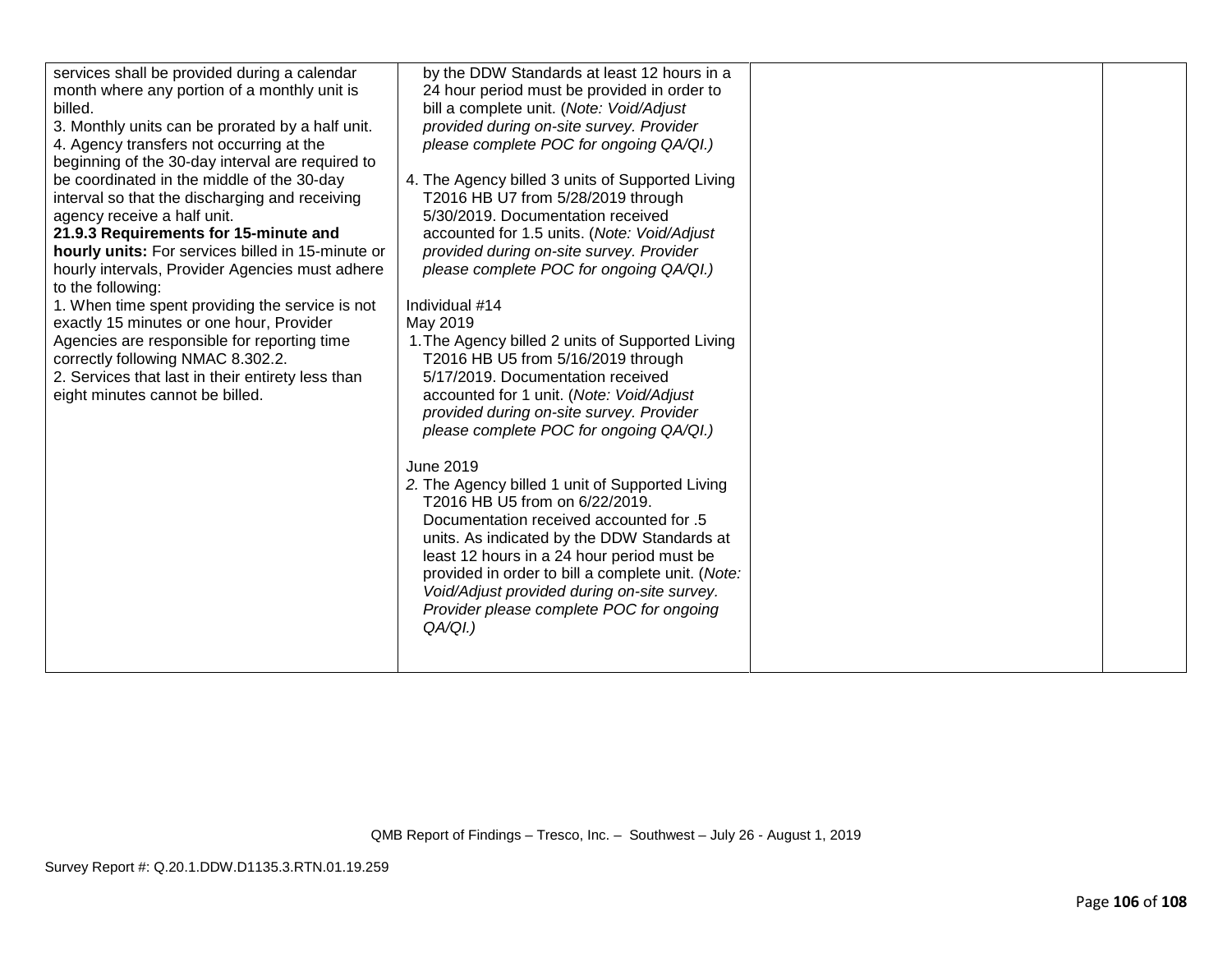MICHELLE LUJAN GRISHAM GOVERNOR



KATHYLEEN M. KUNKEL **CABINET SECRETARY** 

| Date:                                      | October 10, 2019                                                                                                                       |
|--------------------------------------------|----------------------------------------------------------------------------------------------------------------------------------------|
| To:                                        | <b>Chris Boston, Executive Director</b>                                                                                                |
| Provider:<br>Address:<br>City, State, Zip: | Tresco, Inc.<br>1800 Copper Loop Building 1<br>Las Cruces, New Mexico 88001                                                            |
| E-mail Address:                            | cboston@trescoinc.org                                                                                                                  |
| Region:                                    | Southwest                                                                                                                              |
| Survey Date:                               | July 26 - August 1, 2019                                                                                                               |
| Program Surveyed:                          | Developmental Disabilities Waiver                                                                                                      |
| Service Surveyed:                          | 2018: Supported Living, Customized In-Home Supports, Customized<br><b>Community Supports, Community Integrated Employment Services</b> |
| Survey Type:                               | Routine                                                                                                                                |

## Dear Mr. Boston:

The Division of Health Improvement Quality Management Bureau received and reviewed the documents you submitted for your Plan of Correction. Your Plan of Correction is not closed.

## **Your Plan of Correction will be considered for closure when a Verification survey confirms that you have corrected all survey deficiencies and sustained all corrections.**

The Quality Management Bureau will need to conduct a verification survey to ensure previously cited deficiencies have been corrected and that systemic Quality Improvement and Quality Assurance processes have been effective at sustaining corrections.

If the Verification survey determines survey deficiencies have been corrected and corrective measures have effectively maintained compliance with DDW Standards, your Plan of Correction will be considered for closure.

If the Verification survey identifies repeat deficiencies, the Plan of Correction process will continue and your case may be referred to the Internal Review Committee for discussion of possible civil monetary penalties possible monetary fines and/or other sanctions.

Thank you for your cooperation with the Plan of Correction process.